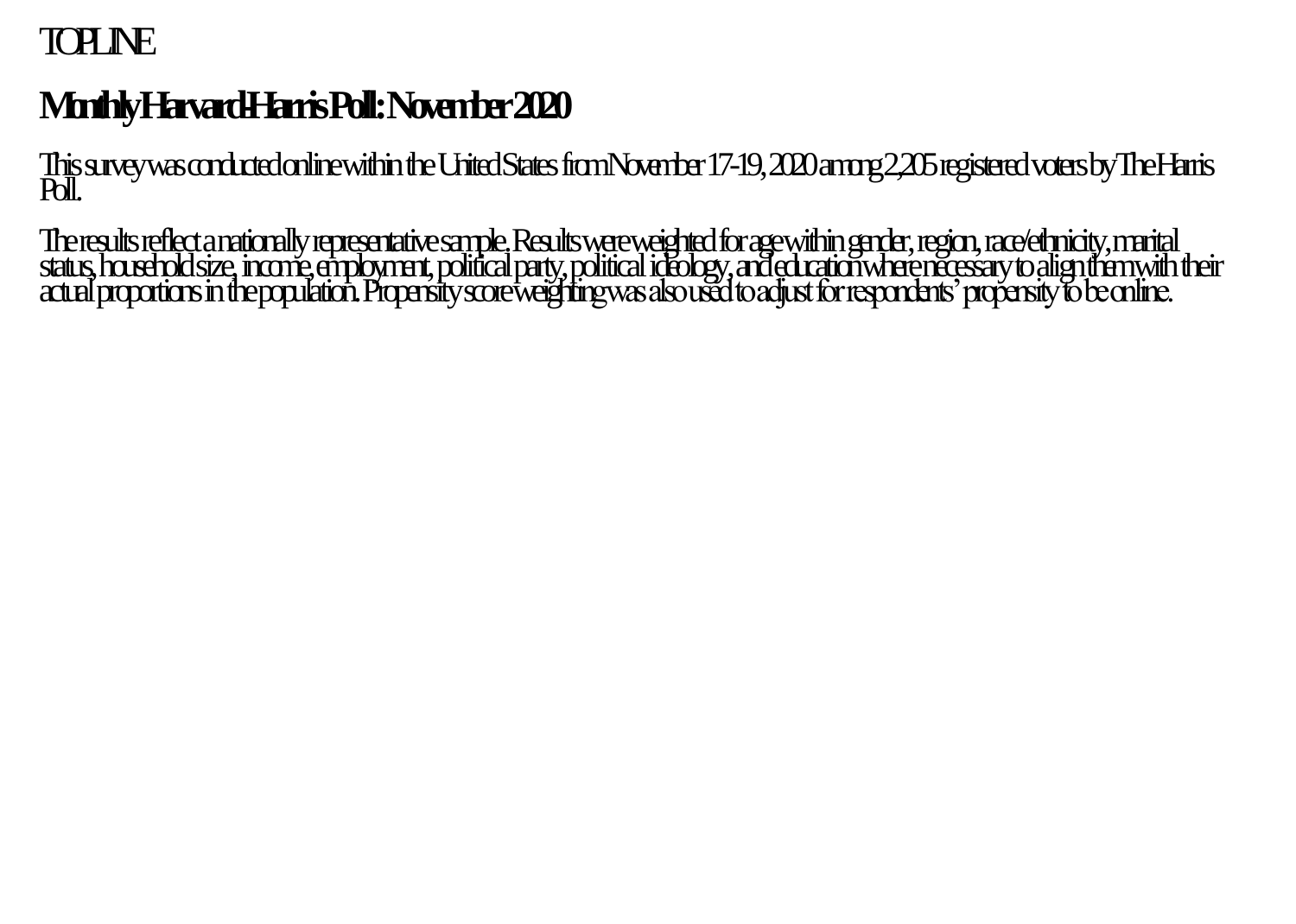|                                 | $Base$ $r=2205$ |                          | Base | $n = 205$     |
|---------------------------------|-----------------|--------------------------|------|---------------|
| АŒ*                             |                 | <b>POLITICALPARTY*</b>   |      |               |
| 1829                            | 16%             | Damorat                  |      | $3\%$         |
| 3044                            | 24%             | Republican               |      | 36%           |
| 4564                            | 37%             | Independent              |      | 25%           |
| சு                              | $2\%$           | Other                    |      | $\frac{2}{5}$ |
| $\mathbf{F}$                    |                 | <b>LOCALE</b>            |      |               |
| Male                            | 48%             | Utban                    |      | 30%           |
| Female                          | 52%             | Suburban                 |      | 50%           |
| <b>EUCATION*</b>                |                 | Rual                     |      | 20%           |
| <b>Four-year college degree</b> | 42%             | <b>POUTICAL DEOLOGY*</b> |      |               |
| Lesstrancollege                 | 58%             | Liberal                  |      | 23%           |
| RACE/ETHNOTY*                   |                 | Moderate                 |      | 38%           |
| <b>White</b>                    | 68%             | Conservative             |      | 39%           |
| $\sim$ $\sim$ $\sim$            | $\sim$          |                          |      |               |

|                               | F2205<br>Base <sup>1</sup> |                          |
|-------------------------------|----------------------------|--------------------------|
| <b>A</b> <sub>T</sub> *       |                            | <b>POLITICALPARTY*</b>   |
| 18-29                         | 16%                        | Damorat                  |
| 3044                          | 24%                        | Republican               |
| 4564                          | $3\%$                      | Independent              |
| சு                            | $2\%$                      | Other                    |
| $\mathbf{R}^*$                |                            | <b>LOCALE</b>            |
| <b>Male</b>                   | 48%                        | Utban                    |
| Female                        | 52%                        | Suburban                 |
| EUCATION*                     |                            | <b>Rual</b>              |
| Fouryearcollege degree        | 42%                        | <b>POUTICAL DEOLOGY*</b> |
| Lessthancollege               | 58%                        | Liberal                  |
| RACE/ETHNOTY*                 |                            | Moderate                 |
| <b>White</b>                  | 68%                        | Conservative             |
| <b>Black/Atrican American</b> | 13%                        |                          |
| Hispanic                      | 13%                        |                          |
| Asian                         | $\frac{1}{2}$              |                          |
| Other                         | $2\%$                      |                          |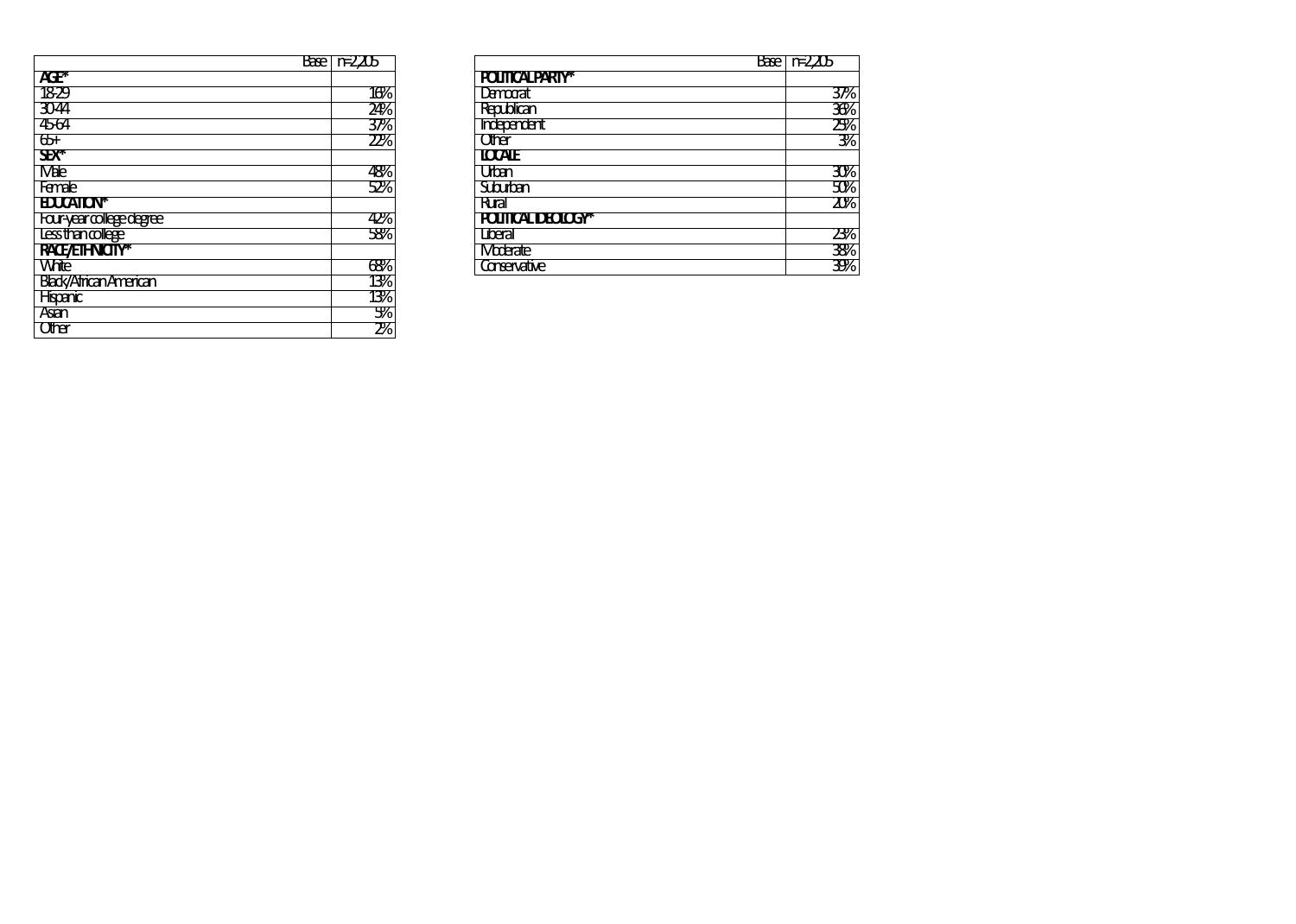Total Unweighted Base 2205 Weighted Base 2224 18-34 25% 35-49 25%  $50 - 64$  $\frac{610}{27}$ % 65+ 495 22% Mean 49.0 Std. Dev. 17.01 Std. Err. 0.36 Sigma  $\frac{2224}{100}$ 

 $23$  Nov 2020  $-$ 23 Nov 2020<br>Table 1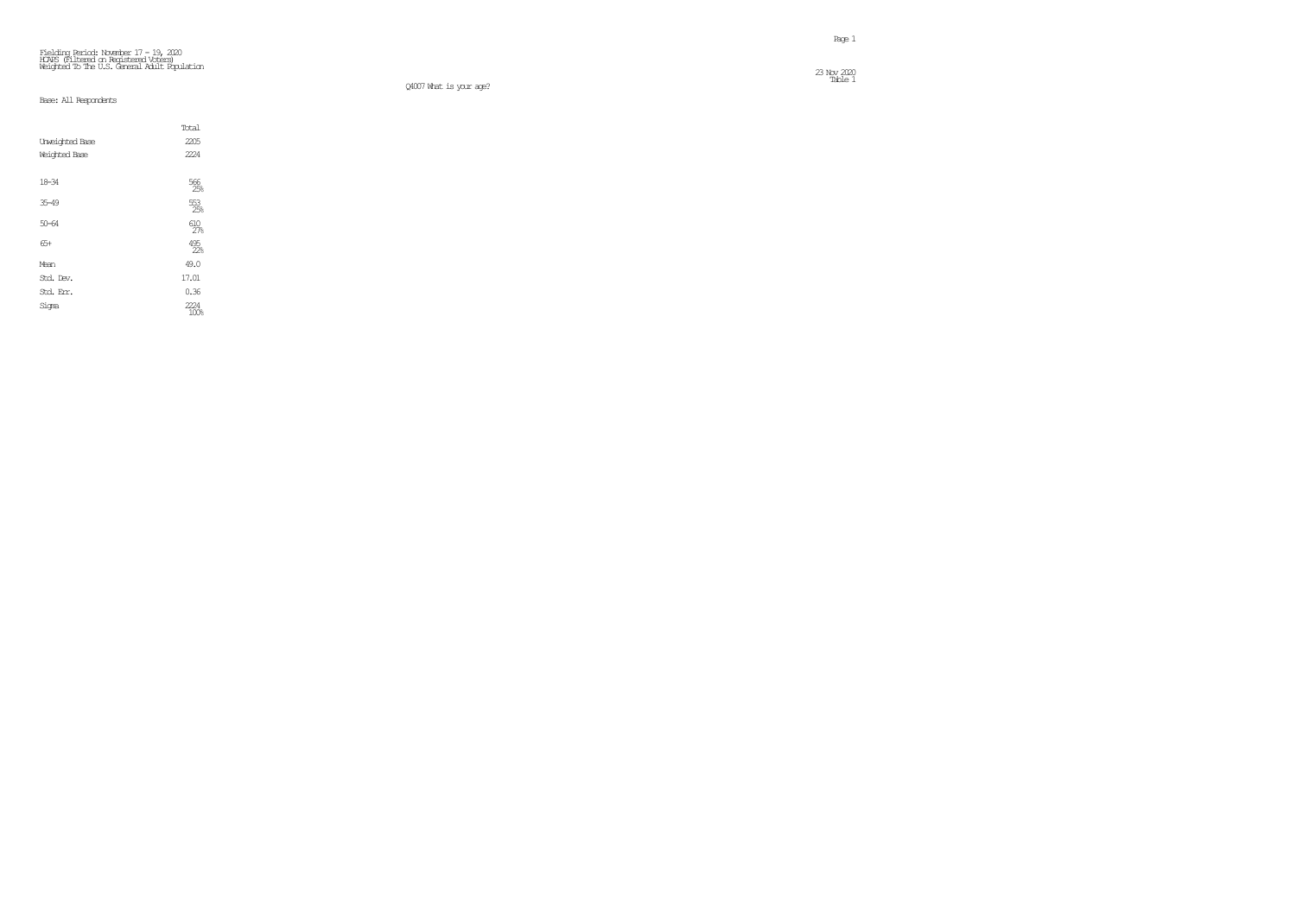$\frac{23}{20}$  Nov 2020  $\frac{202}{20}$ 23 Nov 2020<br>Table 2

# Fielding Period: November 17 - 19, 2020 HCAPS (Filtered on Registered Voters) Weighted To The U.S. General Adult Population

Q4005 What is your gender?

|                        | Total                                           |
|------------------------|-------------------------------------------------|
| <b>Unveighted Base</b> | 2205                                            |
| Weighted Base          | 2224                                            |
|                        |                                                 |
| Male                   | $\begin{array}{c} 1067 \\ 48^\circ \end{array}$ |
| Female                 | $\frac{1157}{52\%}$                             |
| Signa                  | 2224<br>100%                                    |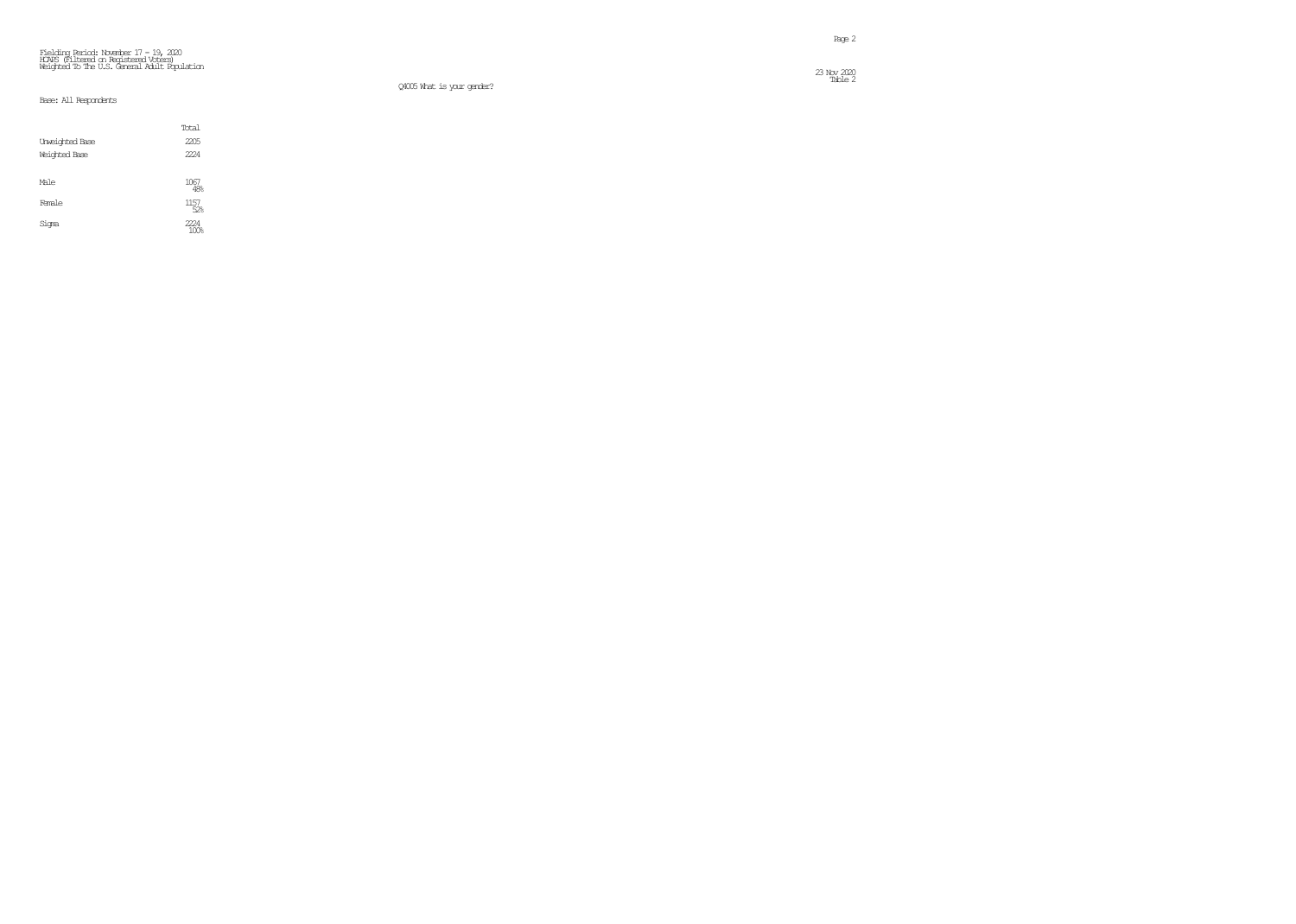Q2109 In what country or region do you currently reside?

 $\frac{23 \text{ N\textsc{}}}{23 \text{ N\textsc{}}\sqrt{202}}$ 23 Nov 2020<br>Table 3

|                        | Total                     |
|------------------------|---------------------------|
| <b>Unveighted Base</b> | 2205                      |
| Weighted Base          | 2224                      |
|                        |                           |
| <b>United States</b>   | 2224<br>100%              |
| Signa                  | 222.4<br>100 <sub>k</sub> |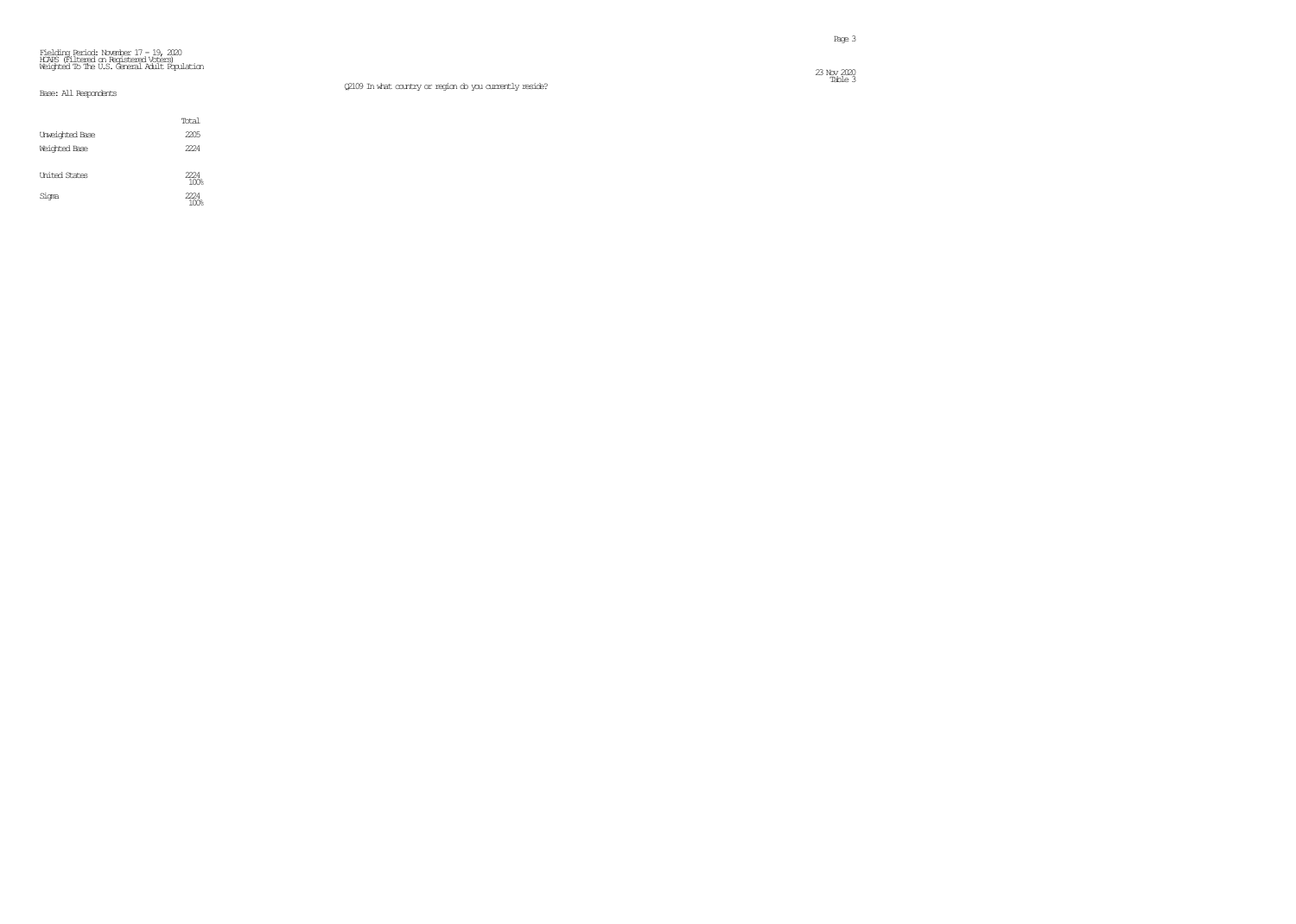#### S2 In which state do you reside?

 $\frac{23}{20}$  Nov 2020  $\frac{200}{20}$ 23 Nov 2020<br>Table 4

#### Base: All Respondents

Total

| Unveighted Base      | 2205              |
|----------------------|-------------------|
| Weighted Base        | 2224              |
| Alabama              | $\frac{36}{26}$   |
| Alaska               | $\frac{6}{x}$     |
| Arizona              | $\frac{53}{28}$   |
| Arkansas             | $13 \atop 18$     |
| Califomia            | $^{249}_{11\%}$   |
| Colorado             | $\frac{35}{28}$   |
| Correcticut          | $\frac{22}{1\%}$  |
| Delaware             | $\frac{6}{x}$     |
| District of Columbia | $7 \times$        |
| Florida              | $^{187}_{-8\%}$   |
| Georgia              | 67<br>38          |
| Hawaii               | $21_{18}$         |
| Idaho                | $\frac{4}{\star}$ |
| Illinois             | $\frac{87}{48}$   |
| Indiana              | $\frac{34}{28}$   |
| Iowa                 | $^{10}_{\star}$   |
| Kansas               | $^{14}_{1\%}$     |
| Kentucky             | $\frac{42}{28}$   |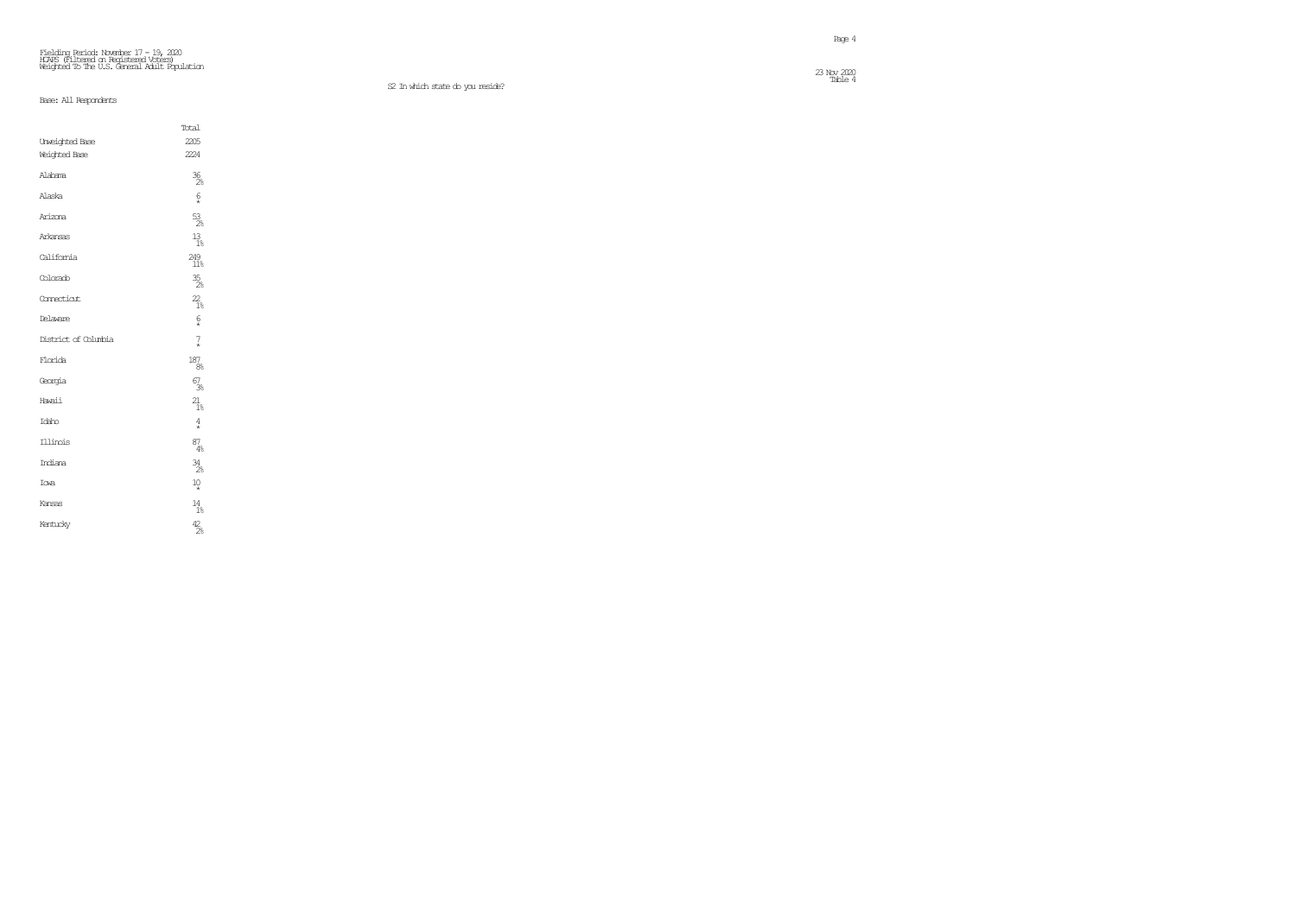Total Weighted Base 2224 Louisiana 26  $^{26}_{1%}$ Maine  $\frac{2}{x}$ \* Maryland  $\frac{42}{26}$ Massachusetts 31  $\frac{31}{1\%}$ Michigan  $^{79}_{4%}$ Minnesota  $\frac{36}{26}$ Mississippi 15 1% Missouri 51  $\frac{51}{2\%}$ Montana 7 (1992)<br>1986 - Paul Barbara, papa yang bermula pada 1988 (1992)<br>1988 - Paul Barbara, pada 2008 (1992) \* Nebraska 9 \* Nevada  $^{26}_{1%}$ New Hampshire  $11 \atop x$  $11 \over \star$ New Jersey  $\frac{61}{36}$ New Mexico 7 \* New York 8% North Carolina 87  $\frac{87}{4%}$ North Dakota 2 \* Ohio 102  $\frac{102}{5\%}$ Oklahoma 15  $\frac{15}{1\%}$ 

 $\frac{23}{20}$  Nov 2020  $\frac{200}{20}$ 23 Nov 2020<br>Table 4

S2 In which state do you reside?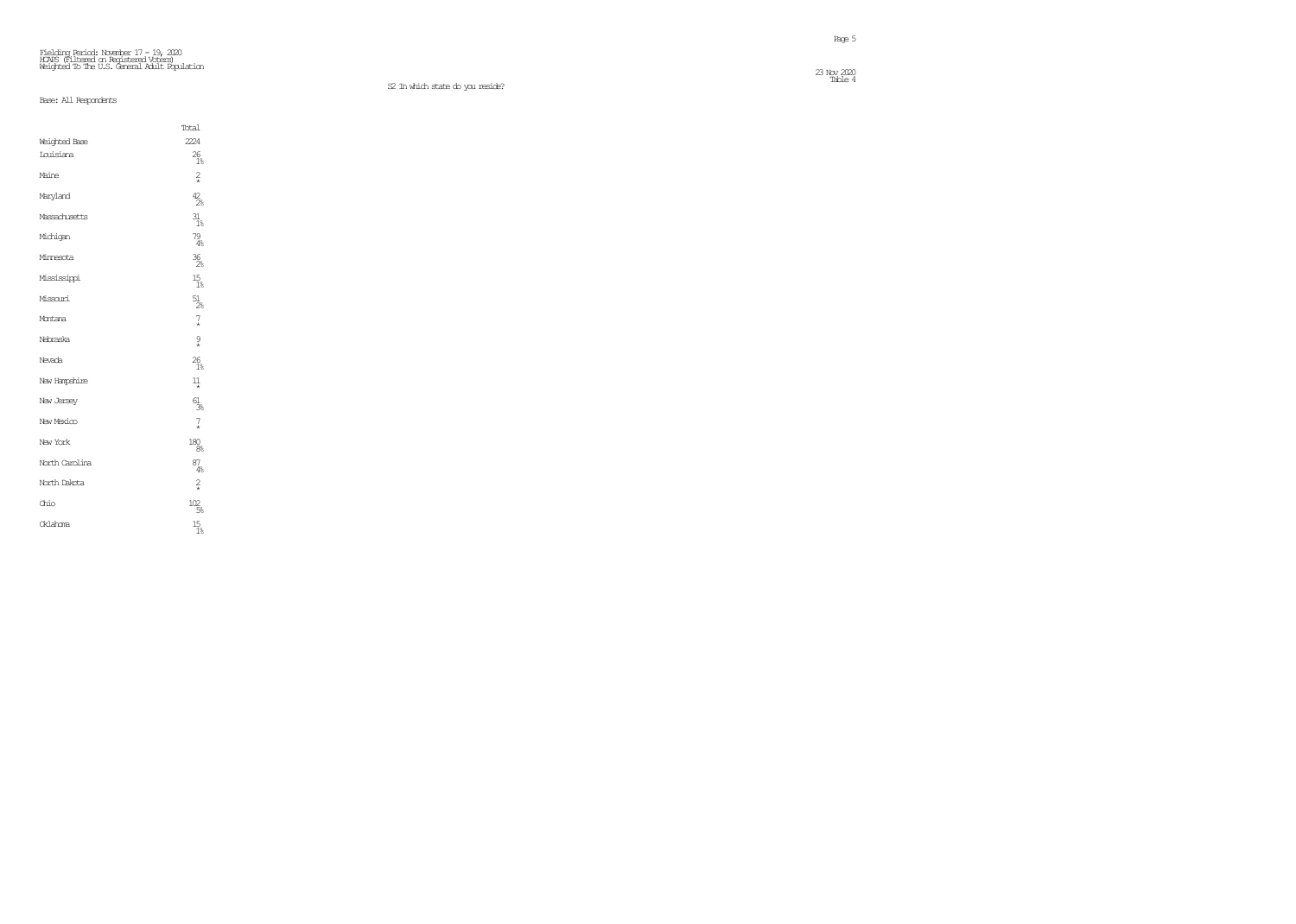S2 In which state do you reside?

#### Base: All Respondents

|                      | Total                    |
|----------------------|--------------------------|
| <b>Weighted Base</b> | 2224                     |
| Oregon               | 30 <sub>1%</sub>         |
| Pennsylvania         | $\frac{77}{36}$          |
| Rhode Island         | $7 \times$               |
| South Carolina       | $\frac{31}{18}$          |
| South Dakota         | $\frac{6}{x}$            |
| Ternessee            | $^{40}_{28}$             |
| Texas                | 168                      |
| Utah                 | $\frac{12}{18}$          |
| Vermant              | $\star$<br>$\star$       |
| Virginia             | 64<br>R                  |
| Washington           | $^{40}_{28}$             |
| West Virginia        | $\frac{6}{x}$            |
| Wisconsin            | $^{57}_{38}$             |
| Wyaming              | $\overline{\phantom{a}}$ |
| Signa                |                          |

 $\frac{23}{20}$  Nov 2020  $\frac{200}{20}$  $\sim$  Table 4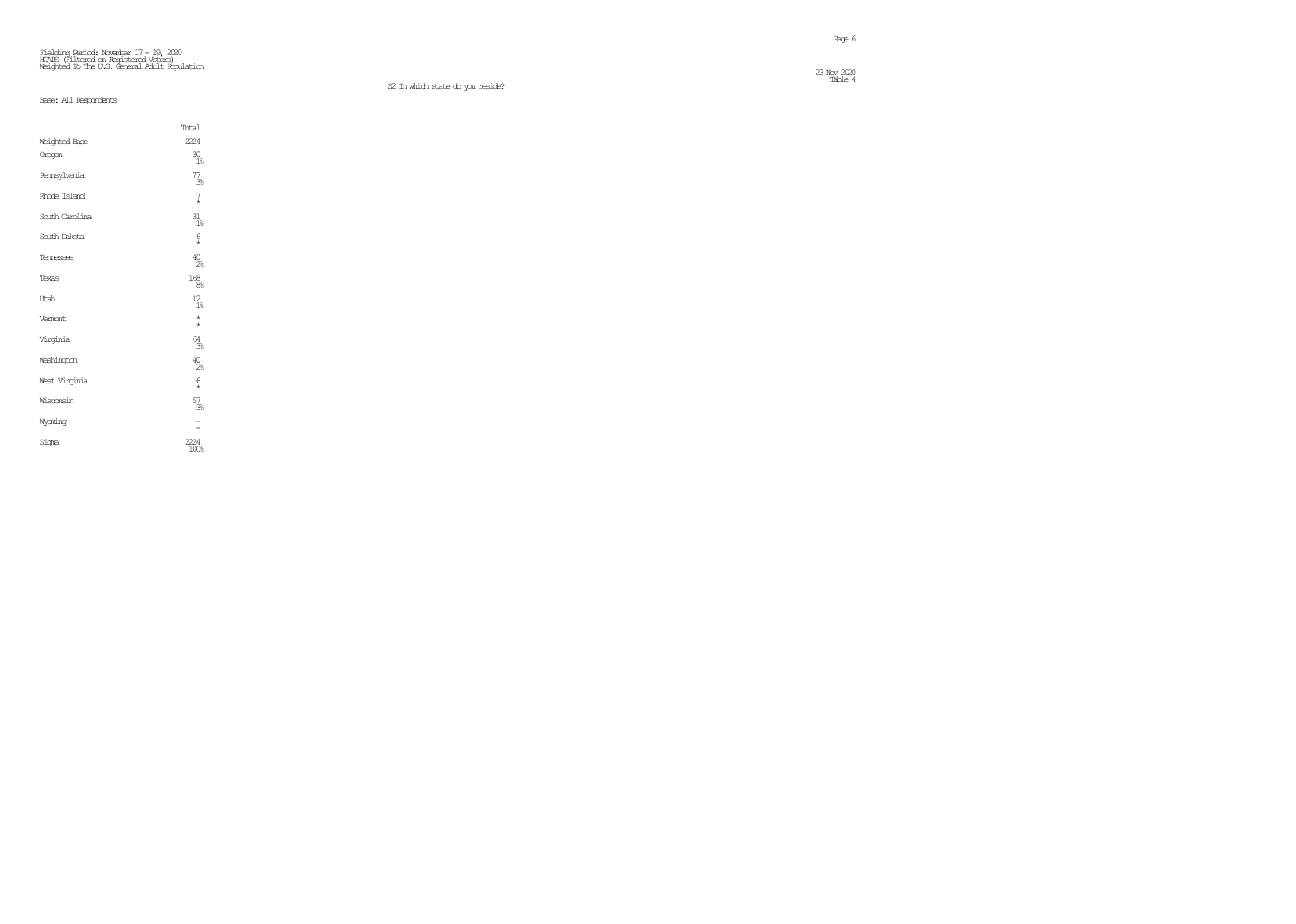Table 5 S1 Are you at least 18 years of age and registered to vote?

 $\frac{23 \text{ N\}}{23 \text{ N\}}$  2020  $\frac{202}{25 \text{ N\}}$  2020  $\frac{202}{25 \text{ N\}}$  2020  $\frac{202}{25 \text{ N\}}$  2020  $\frac{202}{25 \text{ N\}}$  2020  $\frac{202}{25 \text{ N\}}$  2020  $\frac{202}{25 \text{ N\}}$  2020  $\frac{202}{25 \text{ N\}}$  2020  $\frac{202}{25 \text{ N\}}$  2020  $\frac{202}{2$ 

|                        | Total        |
|------------------------|--------------|
| <b>Unveighted Base</b> | 2205         |
| Weighted Base          | 2224         |
|                        |              |
| Yes                    | 2224<br>100% |
| No                     |              |
| Signa                  |              |
|                        |              |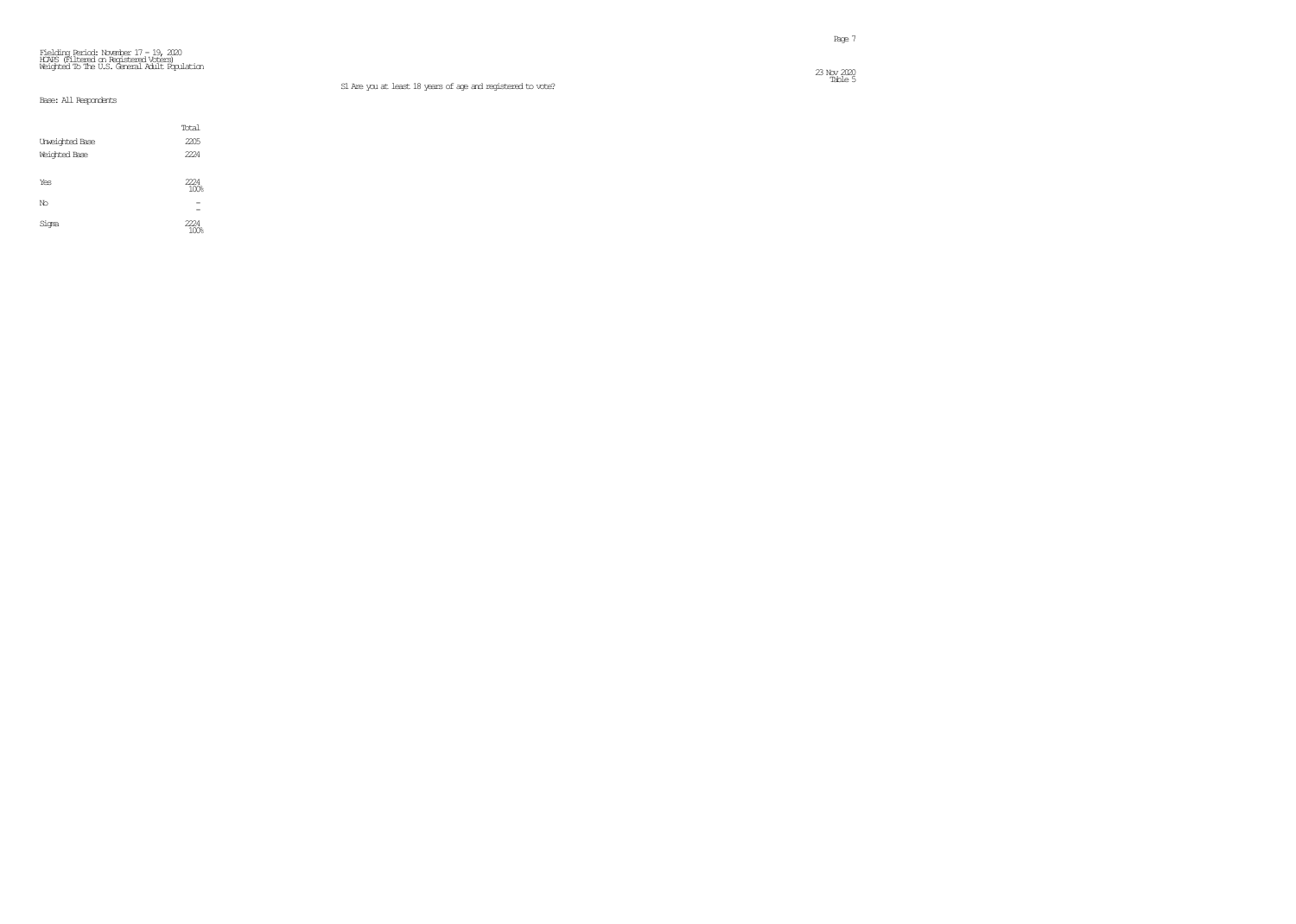#### Fielding Period: November 17 - 19, 2020 HCAPS (Filtered on Registered Voters) Weighted To The U.S. General Adult Population  $\frac{23 \text{ N\textsc{}}}{23 \text{ N\textsc{}}}\frac{220}{2}$

|                        | Total           |
|------------------------|-----------------|
| <b>Unveighted Base</b> | 2205            |
| Weighted Base          | 2224            |
|                        |                 |
| Right track            | 662<br>30%      |
|                        |                 |
| Wirong track           | 1326            |
| Don't know / Unsure    | $^{236}_{11\%}$ |
|                        |                 |
| Sioma                  | 22.4            |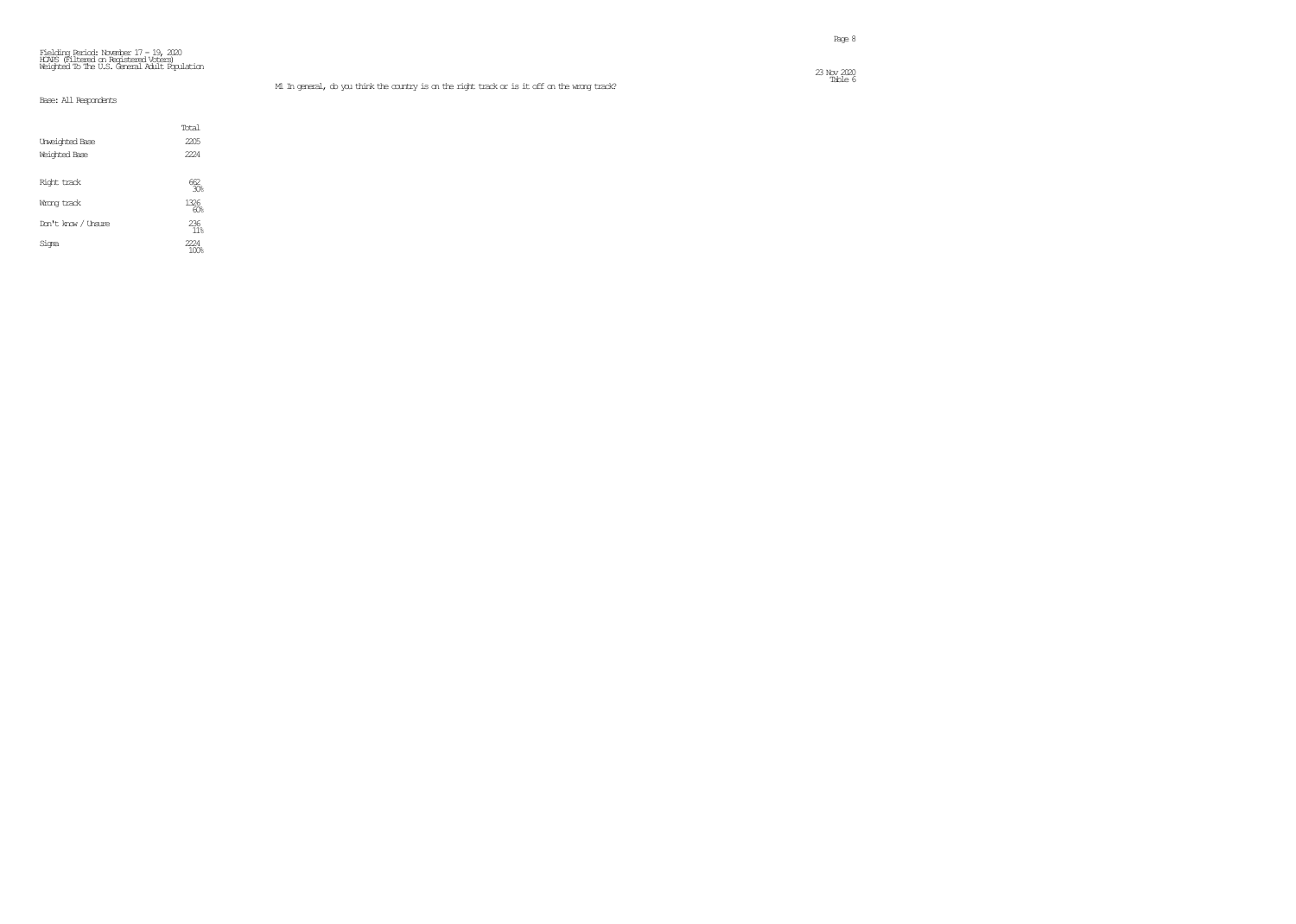#### Fielding Period: November 17 - 19, 2020 HCAPS (Filtered on Registered Voters) Weighted To The U.S. General Adult Population  $\frac{23 \text{ N\}}{23 \text{ N\}}$  2020  $\frac{202}{25 \text{ N\}}$  2020  $\frac{202}{25 \text{ N\}}$  2020  $\frac{202}{25 \text{ N\}}$  2020  $\frac{202}{25 \text{ N\}}$  2020  $\frac{202}{25 \text{ N\}}$  2020  $\frac{202}{25 \text{ N\}}$  2020  $\frac{202}{25 \text{ N\}}$  2020  $\frac{202}{25 \text{ N\}}$  2020  $\frac{202}{2$

Table 7 M2 In general, do you think the American economy is on the right track or is it off on the wrong track?

|                        | Total             |
|------------------------|-------------------|
| <b>Unveighted Base</b> | 2205              |
| Weichted Base          | 2224              |
|                        |                   |
| Right track            | $\frac{792}{366}$ |
|                        |                   |
| Wirong track           | 1161<br>52%       |
| Don't know / Unsure    | $^{270}_{12}$     |
|                        |                   |
| Sioma                  |                   |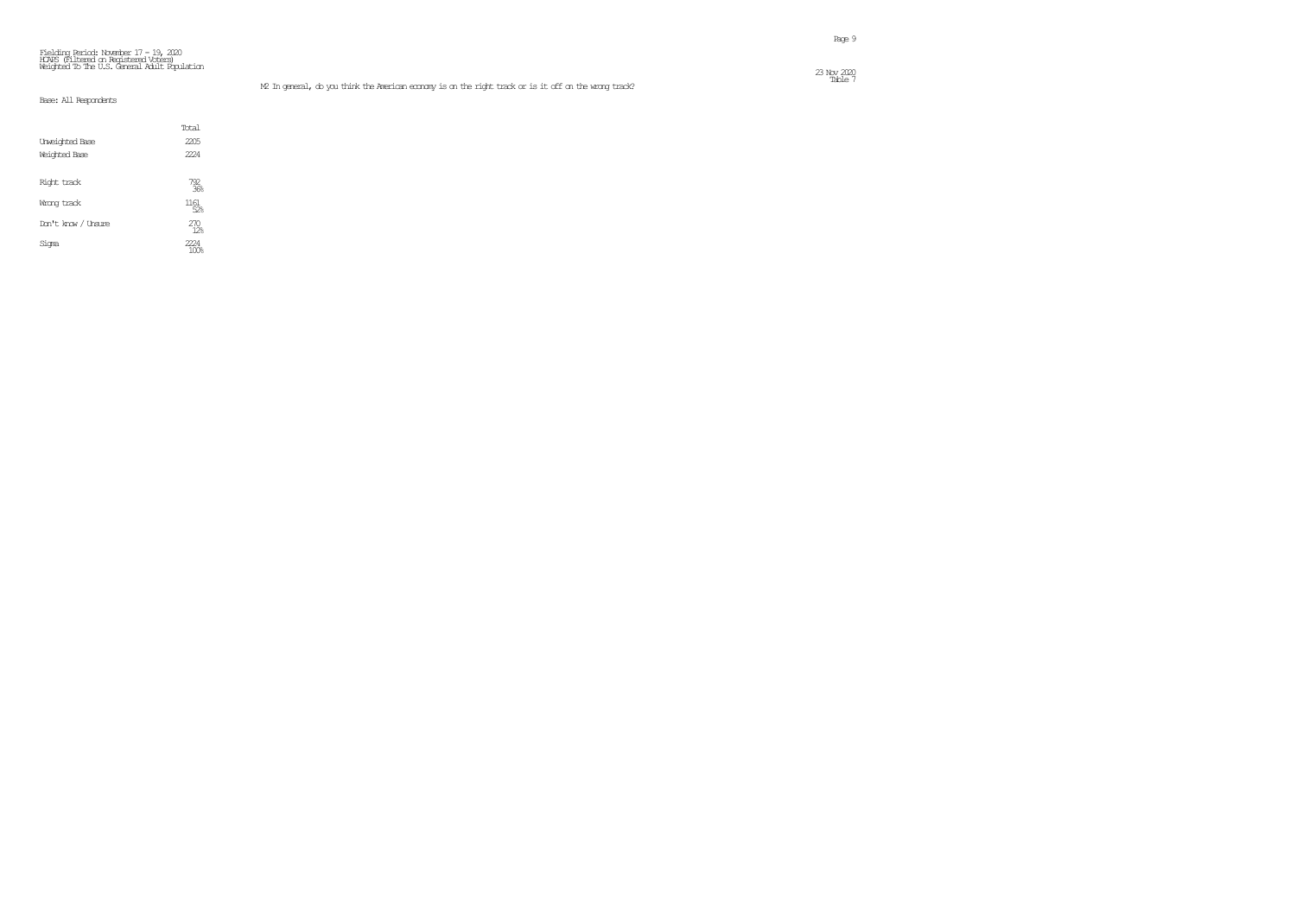$\frac{23}{2}$  Nov 2020  $\frac{202}{2}$ 23 Nov 2020<br>Table 8

|                        | Total         |
|------------------------|---------------|
| <b>Unveighted Base</b> | 2205          |
| Weighted Base          | 2224          |
| Strang (Net)           | 1071<br>48%   |
| Very strong            | $^{269}_{12}$ |
| Somewhat strong        | 802<br>36%    |
| Weak (Net)             | 1153<br>52%   |
| Somewhat weak          | 861<br>39%    |
| Very weak              | 292<br>$1\%$  |
| Sioma                  |               |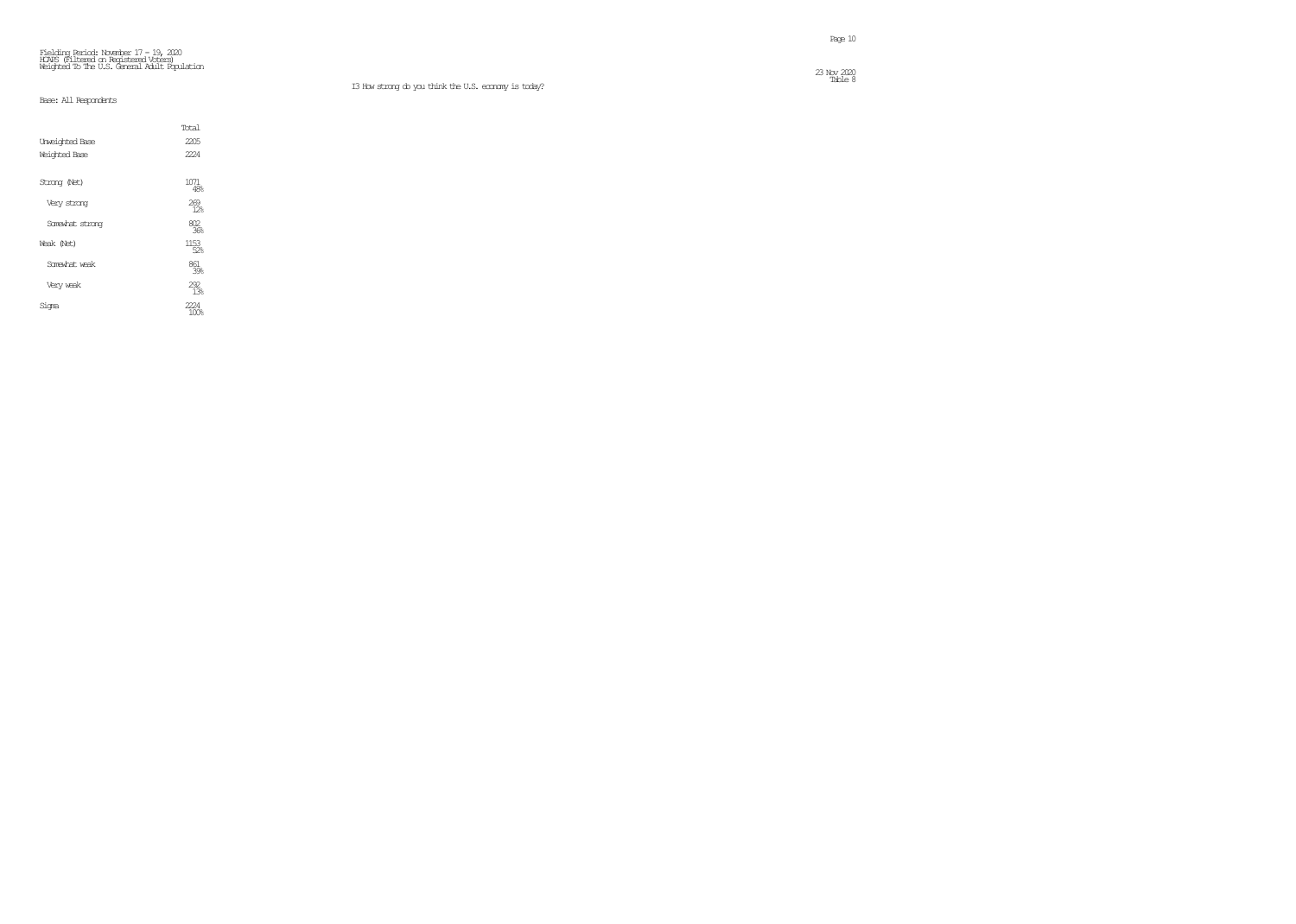#### Fielding Period: November 17 - 19, 2020 HCAPS (Filtered on Registered Voters) Weighted To The U.S. General Adult Population  $\frac{23 \text{ N\textsc{}}}{23 \text{ N\textsc{}}\sqrt{200}}$

#### Table 9 I4 Would you say that your personal financial situation is improving or getting worse?

|                        | Total              |  |
|------------------------|--------------------|--|
| <b>Unveighted Base</b> | 2205               |  |
| Weichted Base          | 2224               |  |
|                        |                    |  |
| Improving              | $^{493}_{22\%}$    |  |
| Getting worse          | 643<br>29%         |  |
| Just as well off       | $\frac{948}{43\%}$ |  |
| No opinion             | 139<br>68          |  |
| Sioma                  |                    |  |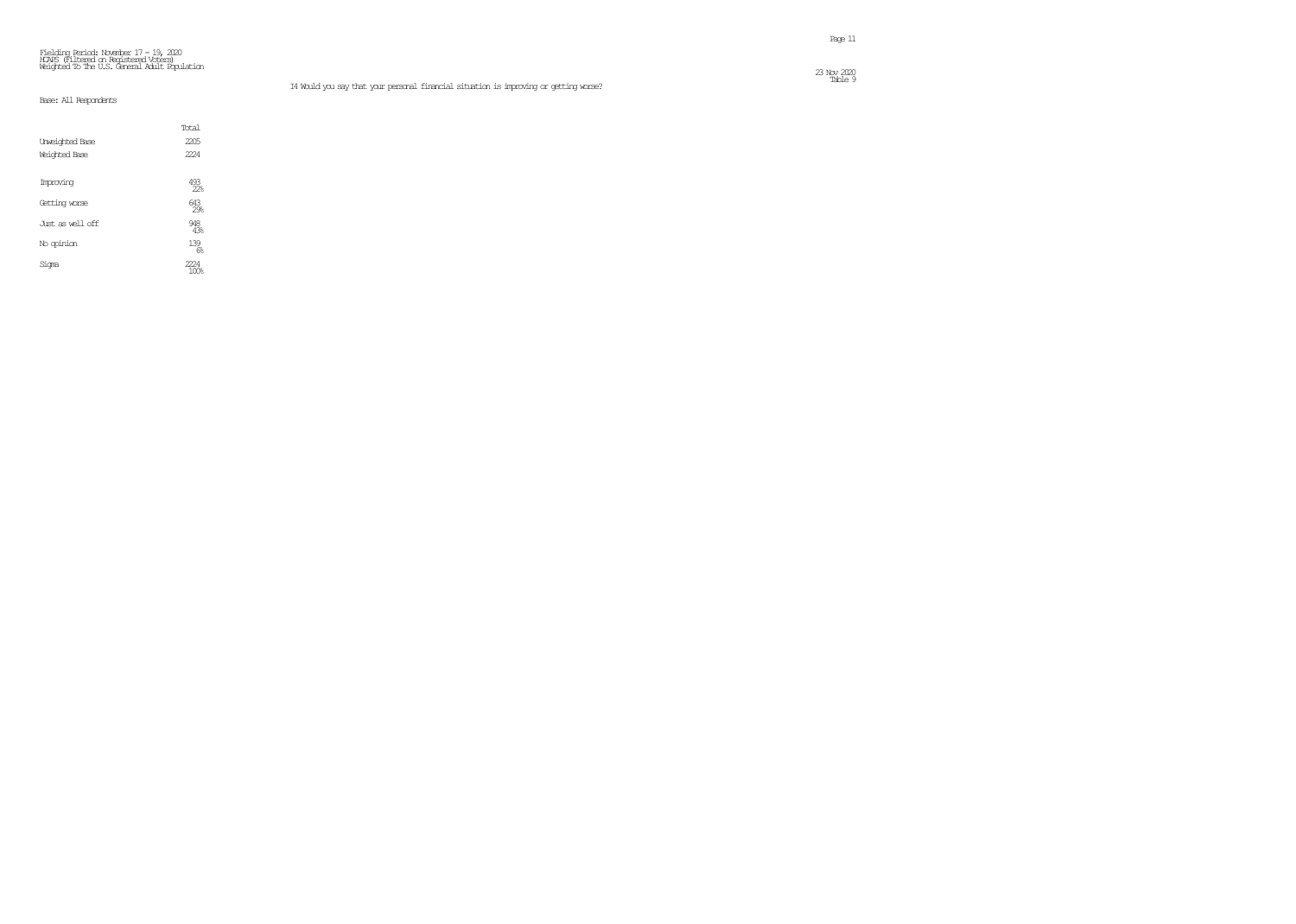|                        | Total                  |
|------------------------|------------------------|
| <b>Unveighted Base</b> | 2205                   |
| Weighted Base          | 2224                   |
| Approve (Net)          | 1127<br>51%            |
| Strongly approve       | $\frac{607}{27}$       |
| Somewhat approve       | 520                    |
| Disapprove (Net)       | 1097<br>49.5           |
| Sorrewhat disapprove   | 278<br>12 <sup>°</sup> |
| Strangly disapprove    | 819<br>$37$ %          |
| Sioma                  |                        |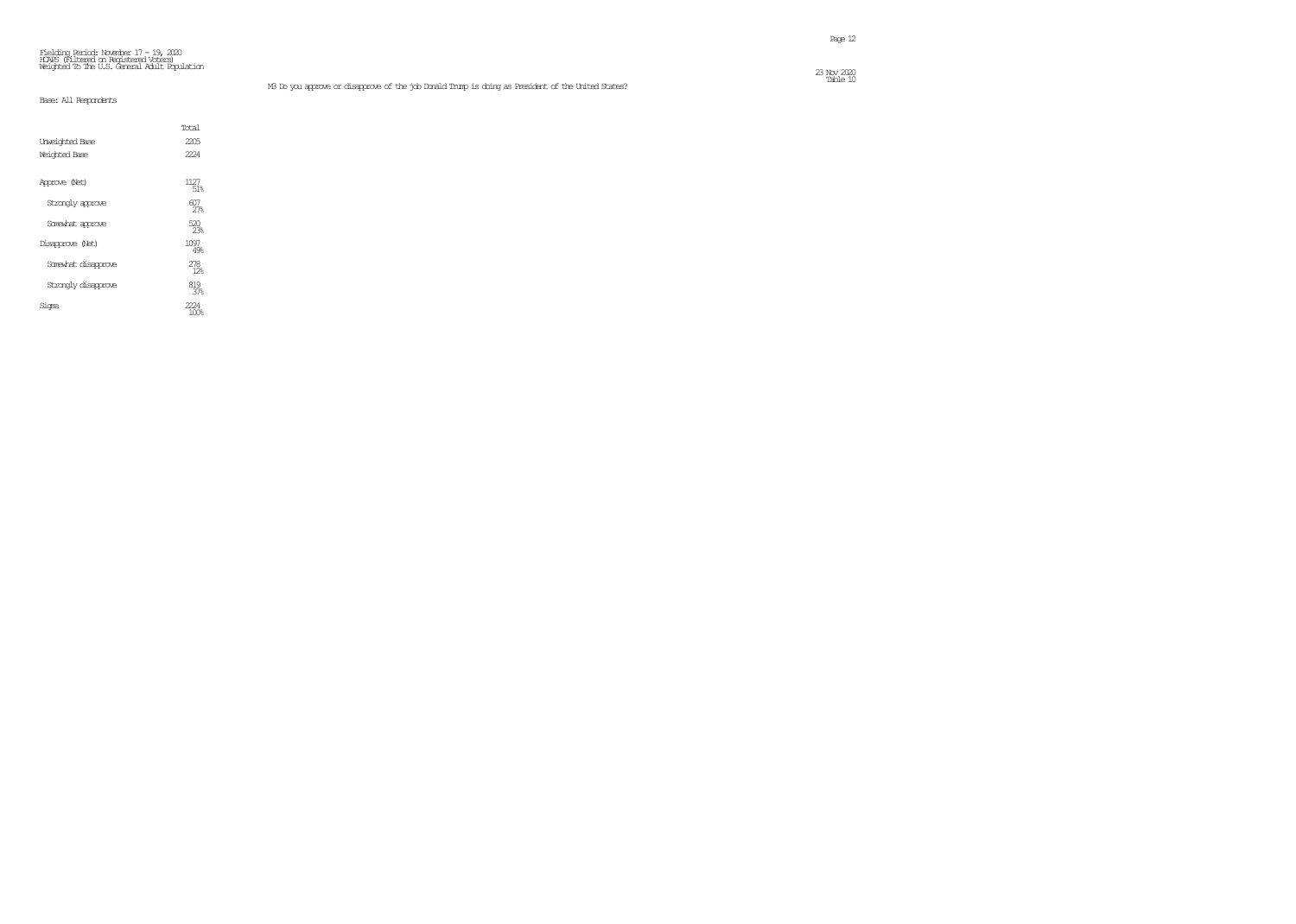#### Fielding Period: November 17 - 19, 2020 HCAPS (Filtered on Registered Voters) Weighted To The U.S. General Adult Population  $23 \text{ Ny}$  220  $\text{Ny}$  220  $\text{Ny}$  220  $\text{Nz}$  220  $\text{Nz}$  230  $\text{Nz}$  230  $\text{Nz}$  230  $\text{Nz}$  230  $\text{Nz}$  230  $\text{Nz}$  230  $\text{Nz}$  230  $\text{Nz}$  230  $\text{Nz}$  230  $\text{Nz}$  230  $\text{Nz}$  230  $\text{Nz}$  230  $\text{Nz}$  23

Summary Of Approve

|  |  | Base: All Respondents |  |
|--|--|-----------------------|--|
|--|--|-----------------------|--|

|                                              | Total                   |
|----------------------------------------------|-------------------------|
| <b>Unveighted Base</b>                       | 2205                    |
| Weighted Base                                | 2224                    |
| The economy                                  | 1338<br>608             |
| Stimulating jobs                             | 1332<br>60%             |
| Fighting terrorism                           | 1331<br>60%             |
| Immigration                                  | 1187<br>53%             |
| Foreign affairs                              | 1185<br>53%             |
| Administering the government                 | 1128<br>51%             |
| Responding to civil disorder                 | 1091<br>49%             |
| Responding to issues of race<br>and policing | 1064<br>48 <sub>6</sub> |
| Reacting to coronavirus                      | 1007<br>45%             |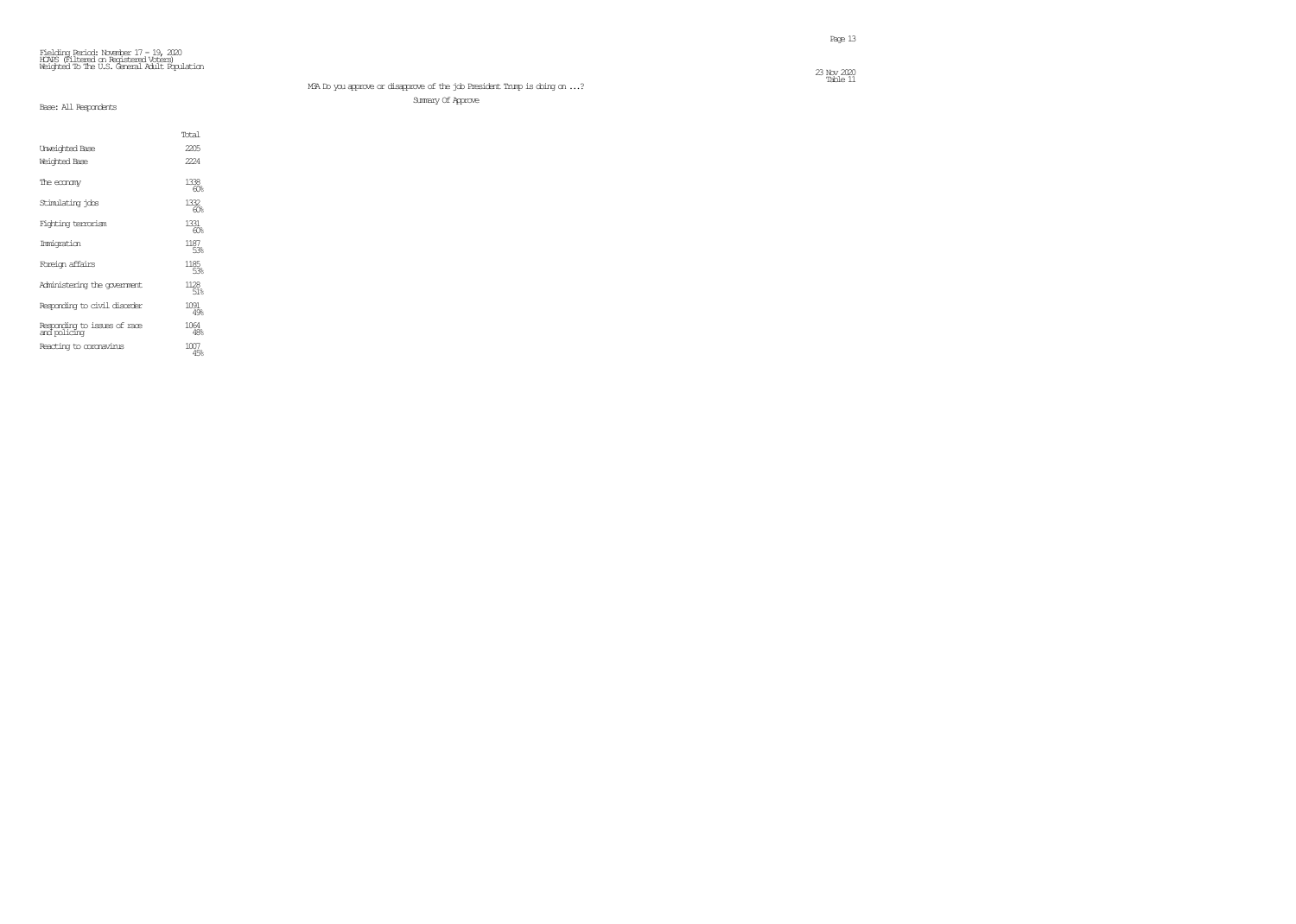Summary Of Disapprove

|                                              | Total       |
|----------------------------------------------|-------------|
| <b>Unveighted Base</b>                       | 2205        |
| Weighted Base                                | 2224        |
| Reacting to coronavirus                      | 1217<br>55% |
| Responding to issues of race<br>and policing | 1160<br>52% |
| Responding to civil disorder                 | 1133<br>51% |
| Administering the opverment                  | 1096<br>49% |
| Foreign affairs                              | 1038<br>47% |
| Immigration                                  | 1037<br>47% |
| Fighting terrorism                           | 893<br>40%  |
| Stimulating jobs                             | 892<br>40%  |
| The economy                                  | 886<br>40%  |

## M3A Do you approve or disapprove of the job President Trump is doing on ...?<br>M3A Do you approve or disapprove of the job President Trump is doing on ...?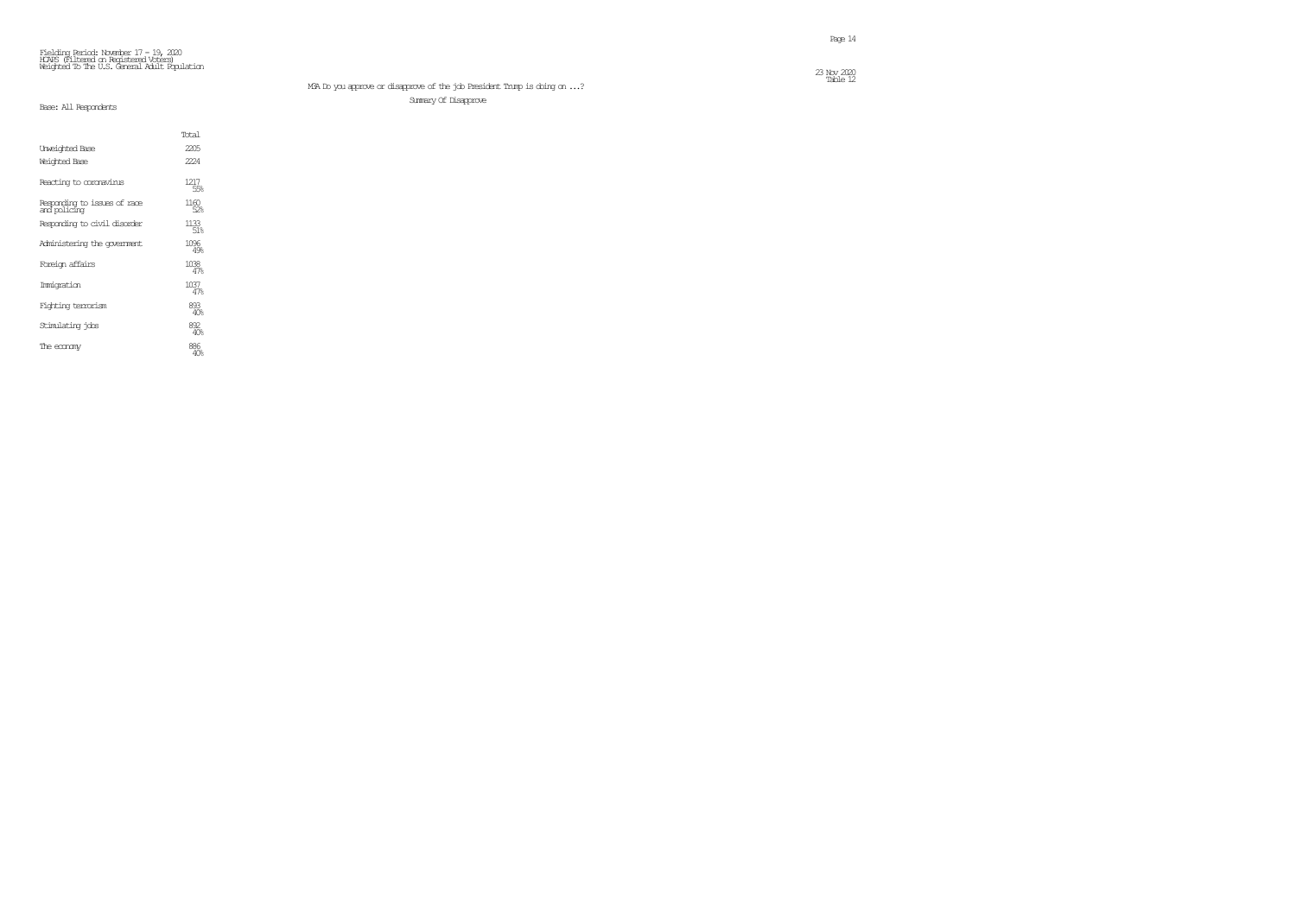#### M3A\_1 Do you approve or disapprove of the job President Trump is doing on ...?

The economy

|                        | Total             |
|------------------------|-------------------|
| <b>Unveighted Base</b> | 2205              |
| Weichted Base          | 2224              |
| Approve (Net)          | 1338<br>60%       |
| Strangly approve       | 820<br>37%        |
| Somewhat approve       | $\frac{518}{236}$ |
| Disapprove (Net)       | 886<br>40%        |
| Sorrewhat disapprove   | $285$<br>$13$     |
| Strangly disapprove    | 601<br>$27$ %     |
| Siqna                  | 100%              |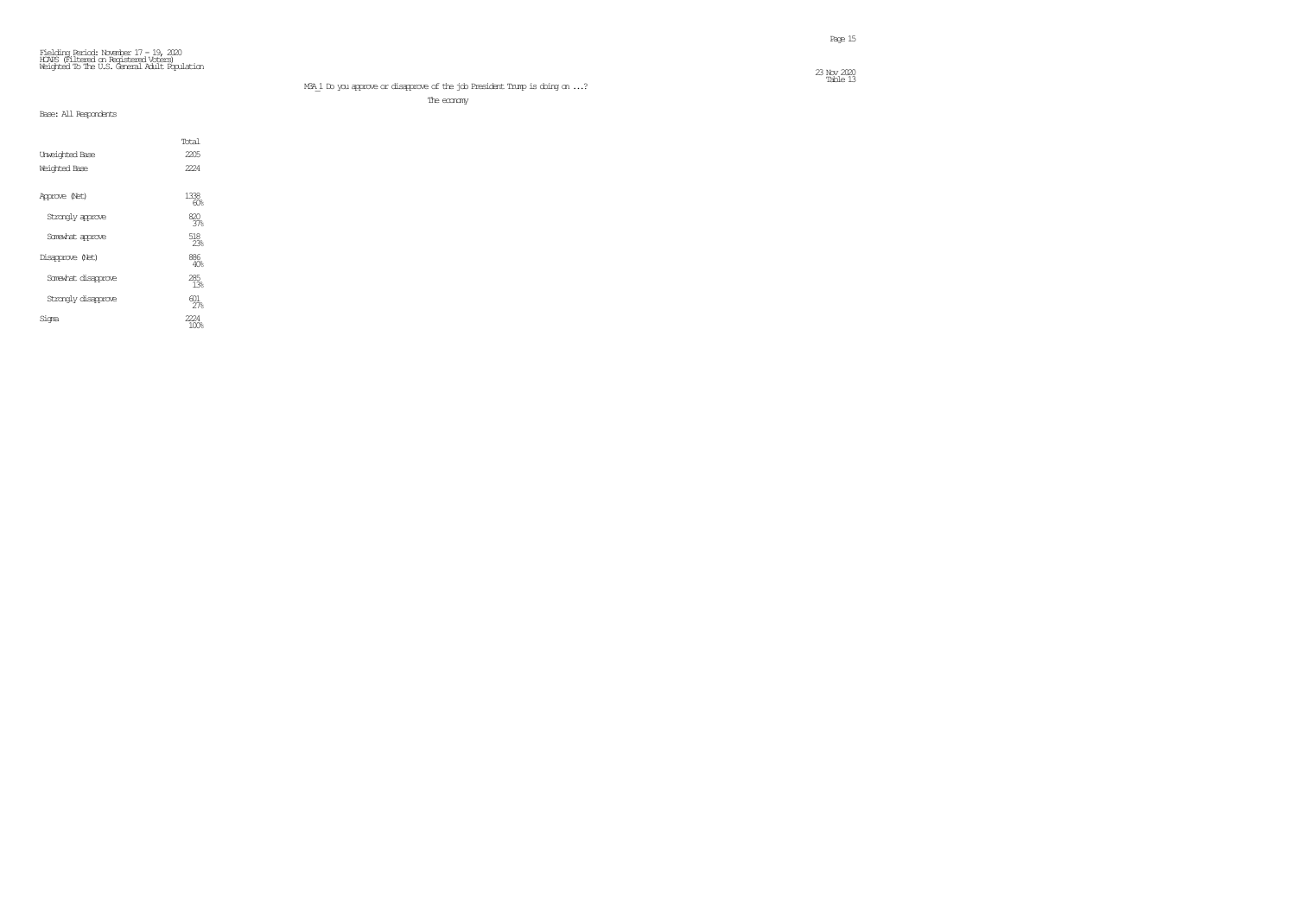#### $23 \text{ Ny}$  2020  $\text{Ny}$  2020  $\text{Nz}$  2020  $\text{Nz}$  2020  $\text{Nz}$  2020  $\text{Nz}$  2020  $\text{Nz}$  2020  $\text{Nz}$  2020  $\text{Nz}$  2020  $\text{Nz}$  2020  $\text{Nz}$  2020  $\text{Nz}$  2020  $\text{Nz}$  2020  $\text{Nz}$  2020  $\text{Nz}$  2020  $\text{Nz}$

#### M3A\_2 Do you approve or disapprove of the job President Trump is doing on ...?<br>M3A\_2 Do you approve or disapprove of the job President Trump is doing on ...? Foreign affairs

|                        | Total                  |
|------------------------|------------------------|
| <b>Unveighted Base</b> | 2205                   |
| Weighted Base          | 2224                   |
| Approve (Net)          | 1185<br>53%            |
| Strangly approve       | 723<br>3%              |
| Somewhat approve       | 462<br>$21$ %          |
| Disapprove (Net)       | 1038<br>47%            |
| Smewhat disapprove     | 320<br>14%             |
| Strangly disapprove    | 719<br>32 <sub>5</sub> |
| Sioma                  | 100%                   |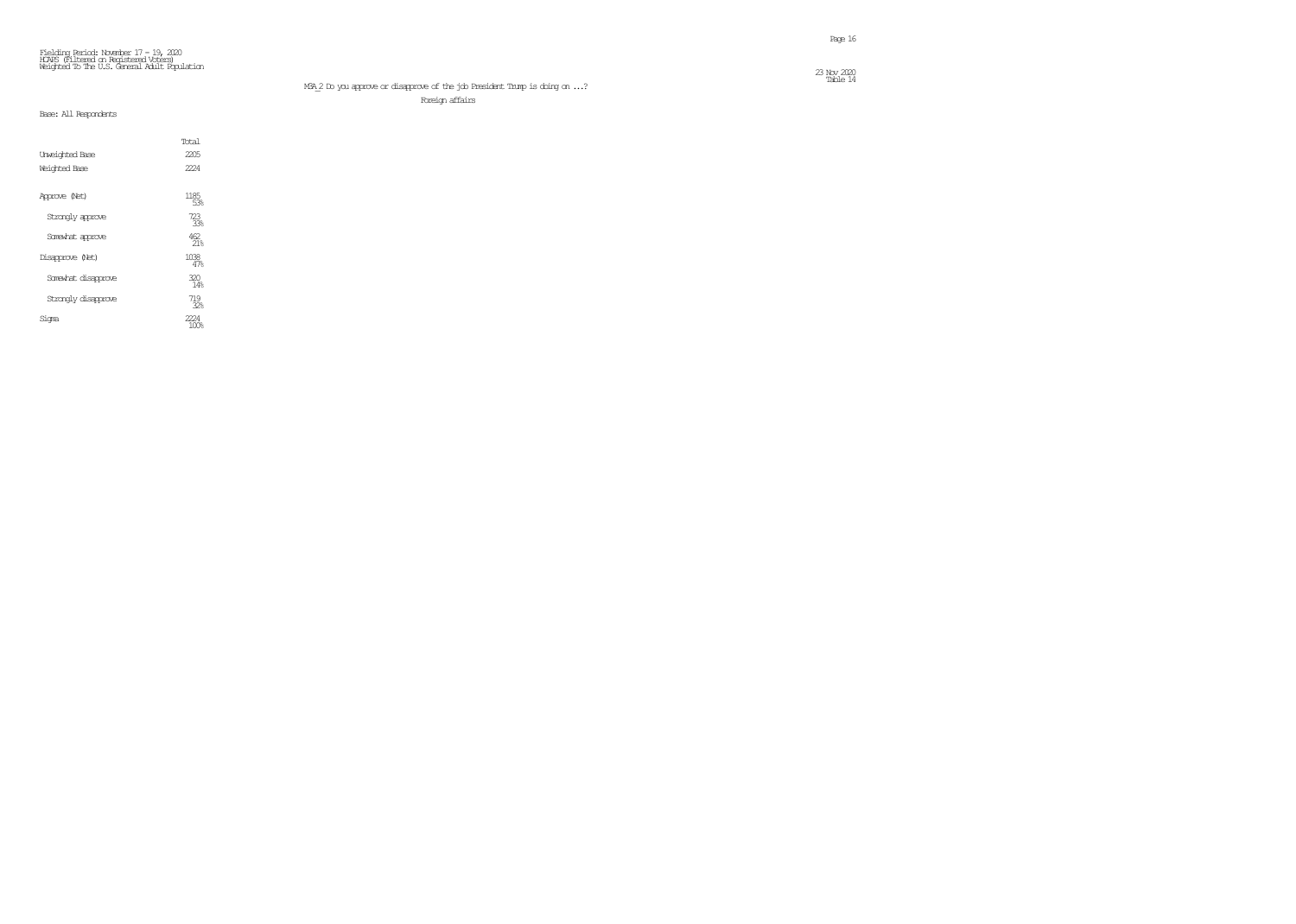#### Fielding Period: November 17 - 19, 2020 HCAPS (Filtered on Registered Voters) Weighted To The U.S. General Adult Population  $23 \text{ Ny}$  2020  $20 \text{ Ny}$  2020  $20 \text{ Ny}$  2020  $20 \text{ Ny}$  2020  $20 \text{ Ny}$  2020  $20 \text{ Ny}$  2020  $20 \text{ Ny}$  2020  $20 \text{ Ny}$  2020  $20 \text{ Ny}$  2020  $20 \text{ Ny}$  2020  $20 \text{ Ny}$  2020  $20 \text{ Ny}$  2020  $20 \text{ Ny}$  2020  $20 \text{ Ny}$  20

M3A\_3 Do you approve or disapprove of the job President Trump is doing on ...?<br>M3A\_3 Do you approve or disapprove of the job President Trump is doing on ...?

Fighting terrorism

|                      | Total                  |
|----------------------|------------------------|
| Unveighted Base      | 2205                   |
| Weichted Base        | 2224                   |
| Approve (Net)        | 1331<br>60%            |
| Strangly approve     | 786<br>35%             |
| Somewhat approve     | 545<br>25%             |
| Disapprove (Net)     | 893<br>40%             |
| Sorrewhat disapprove | $274 \atop 123$        |
| Strangly disapprove  | 619<br>$\overline{28}$ |
| Siqna                | 1በበዬ                   |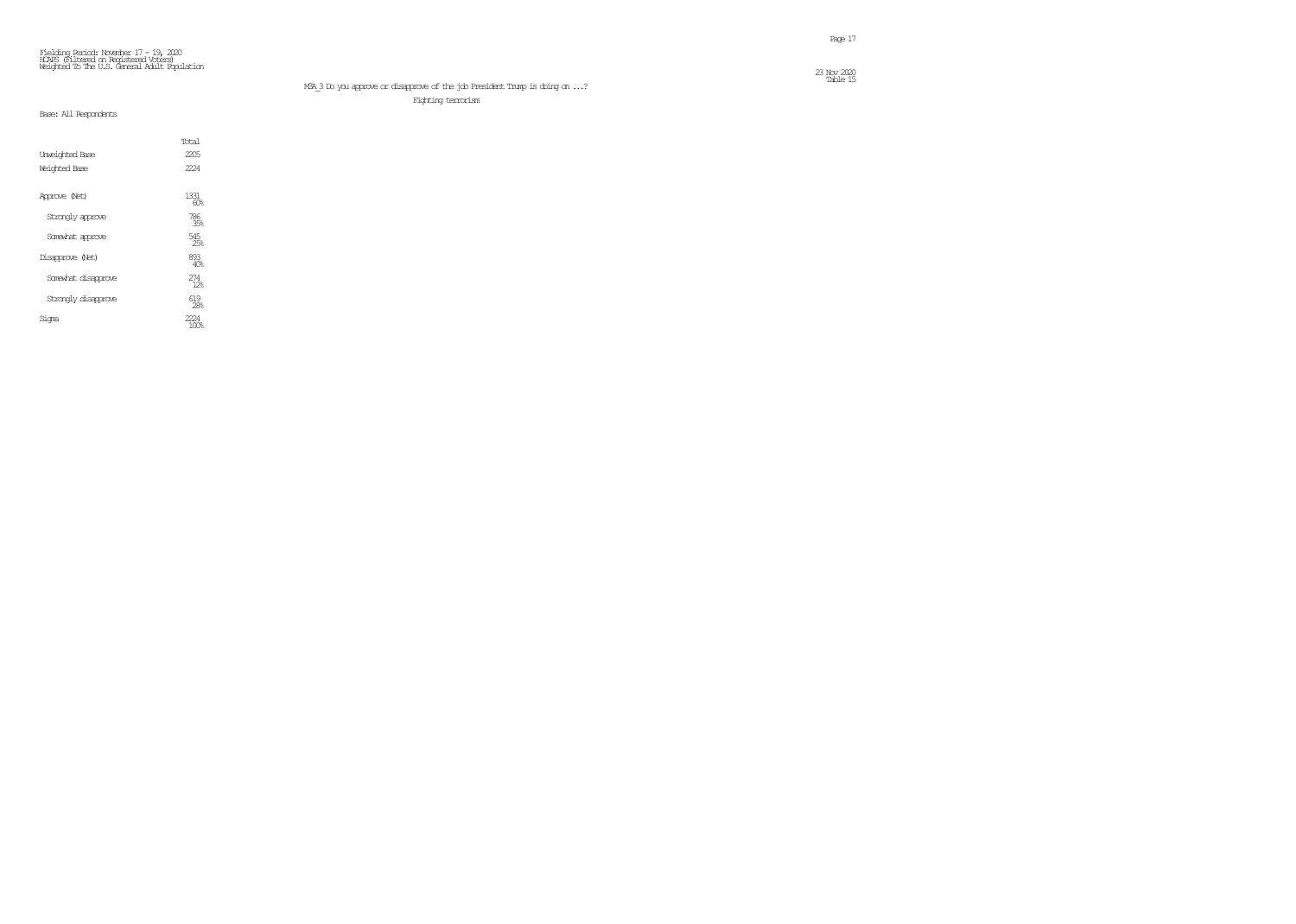#### Fielding Period: November 17 - 19, 2020 HCAPS (Filtered on Registered Voters) Weighted To The U.S. General Adult Population  $23 \text{ Ny}$  2020  $\text{Ny}$  2020  $\text{Nz}$  2020  $\text{Nz}$  2020  $\text{Nz}$  2020  $\text{Nz}$  2020  $\text{Nz}$  2020  $\text{Nz}$  2020  $\text{Nz}$  2020  $\text{Nz}$  2020  $\text{Nz}$  2020  $\text{Nz}$  2020  $\text{Nz}$  2020  $\text{Nz}$  2020  $\text{Nz}$  2020  $\text{Nz}$

#### M3A\_4 Do you approve or disapprove of the job President Trump is doing on  $\ldots$ ? Administering the government

### Base: All Respondents

|                        | Total             |
|------------------------|-------------------|
| <b>Unveichted Base</b> | 2205              |
| Weichted Base          | 222.4             |
| Approve (Net)          | 1128<br>51%       |
| Strangly approve       | 635<br>298        |
| Somewhat approve       | $\frac{493}{228}$ |
| Disapprove (Net)       | 1096<br>4%        |
| Sorrewhat disapprove   | 321<br>14%        |
| Strangly disapprove    | 775<br>35%        |
| Sioma                  |                   |

## 23 Nov 2020<br>Table 16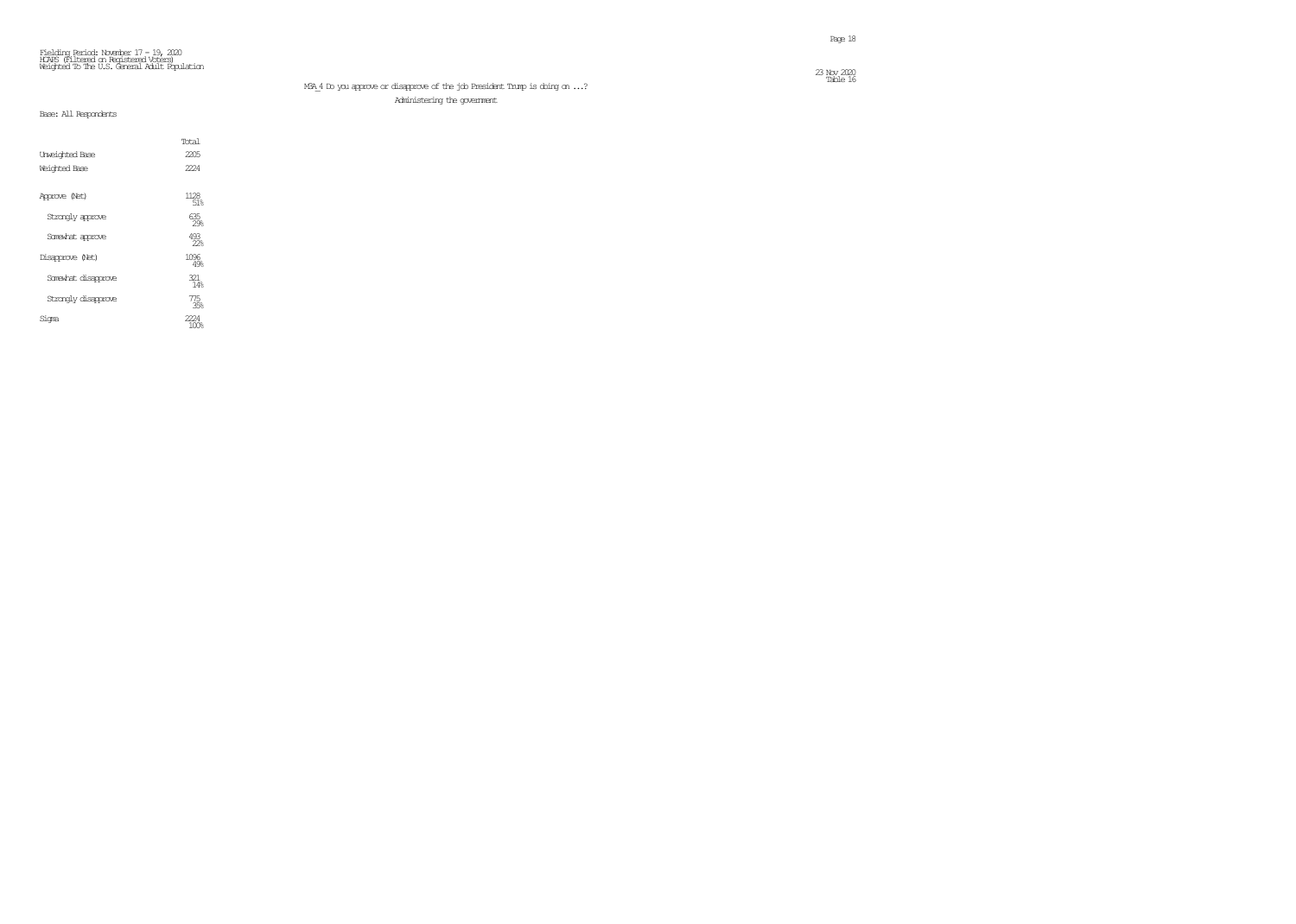#### Fielding Period: November 17 - 19, 2020 HCAPS (Filtered on Registered Voters) Weighted To The U.S. General Adult Population  $23 \text{ Ny}$  2020  $20 \text{ Ny}$  2020  $20 \text{ Ny}$  2020  $20 \text{ Ny}$  2020  $20 \text{ Ny}$  2020  $20 \text{ Ny}$  2020  $20 \text{ Ny}$  2020  $20 \text{ Ny}$  2020  $20 \text{ Ny}$  2020  $20 \text{ Ny}$  2020  $20 \text{ Ny}$  2020  $20 \text{ Ny}$  2020  $20 \text{ Ny}$  2020  $20 \text{ Ny}$  20

M3A\_5 Do you approve or disapprove of the job President Trump is doing on ...?<br>M3A\_5 Do you approve or disapprove of the job President Trump is doing on ...? Stimulating jobs

|                        | Total            |
|------------------------|------------------|
| <b>Unveighted Base</b> | 2205             |
| Weichted Base          | 222.4            |
| Approve (Net)          | 1332<br>60%      |
| Strangly approve       | 830<br>37.5      |
| Somewhat approve       | 502<br>238       |
| Disapprove (Net)       | $\frac{892}{40}$ |
| Sorrewhat disapprove   | 286<br>13%       |
| Strangly disapprove    | 606<br>$27$ %    |
| Signa                  |                  |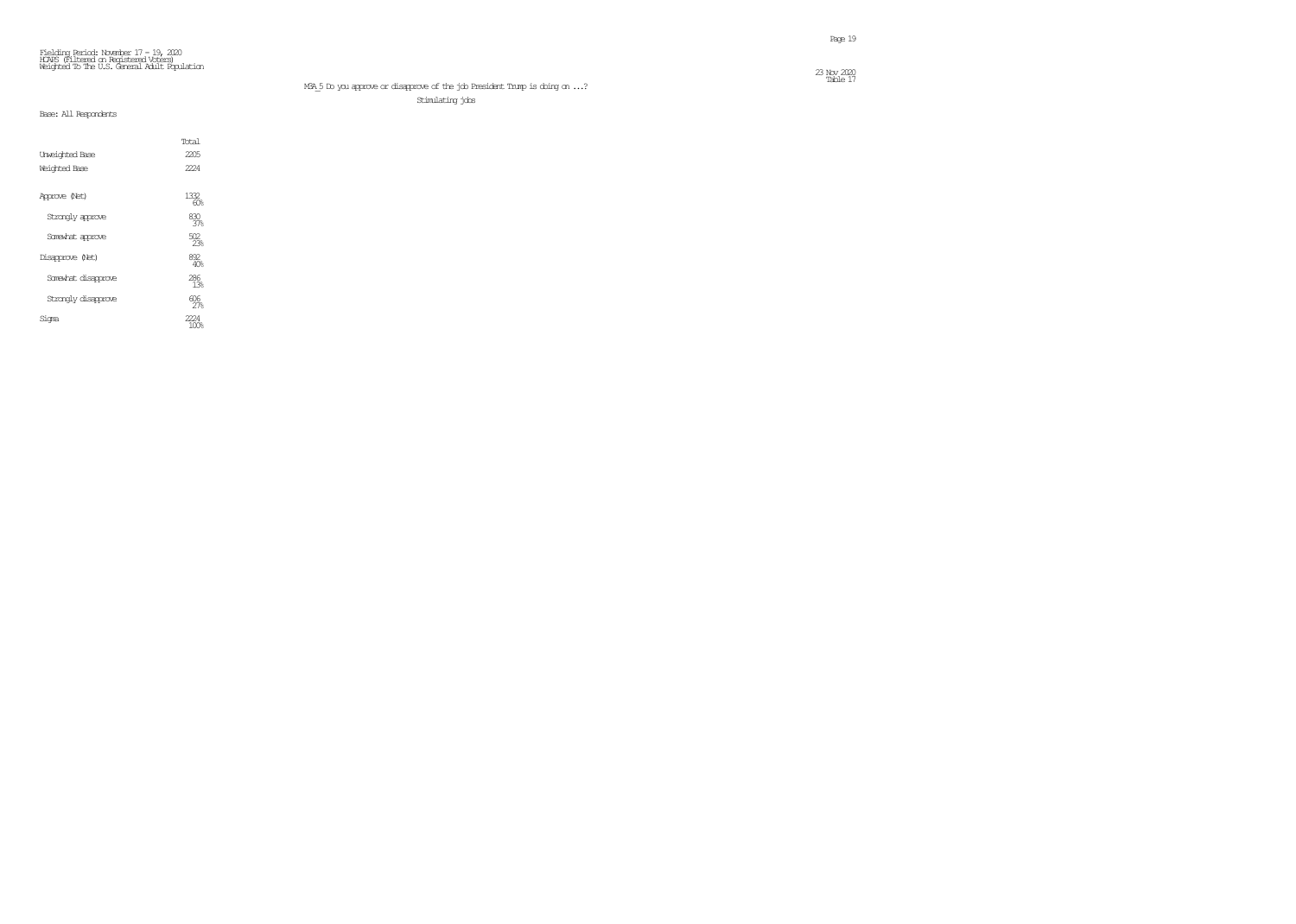# M3A\_6 Do you approve or disapprove of the job President Trump is doing on ...?<br>M3A\_6 Do you approve or disapprove of the job President Trump is doing on ...?

Immigration

|                        | Total                |
|------------------------|----------------------|
| <b>Unveichted Base</b> | 2205                 |
| Weichted Base          | 2224                 |
| Approve (Net)          | 1187<br>53%          |
| Strangly approve       | 725<br>33%           |
| Somewhat approve       | 462<br>21%           |
| Disapprove (Net)       | 1037<br>47%          |
| Sorrewhat disapprove   | 301<br>14%           |
| Strangly disapprove    | 736<br>33%           |
| Siqna                  | <i>777</i> 4<br>100% |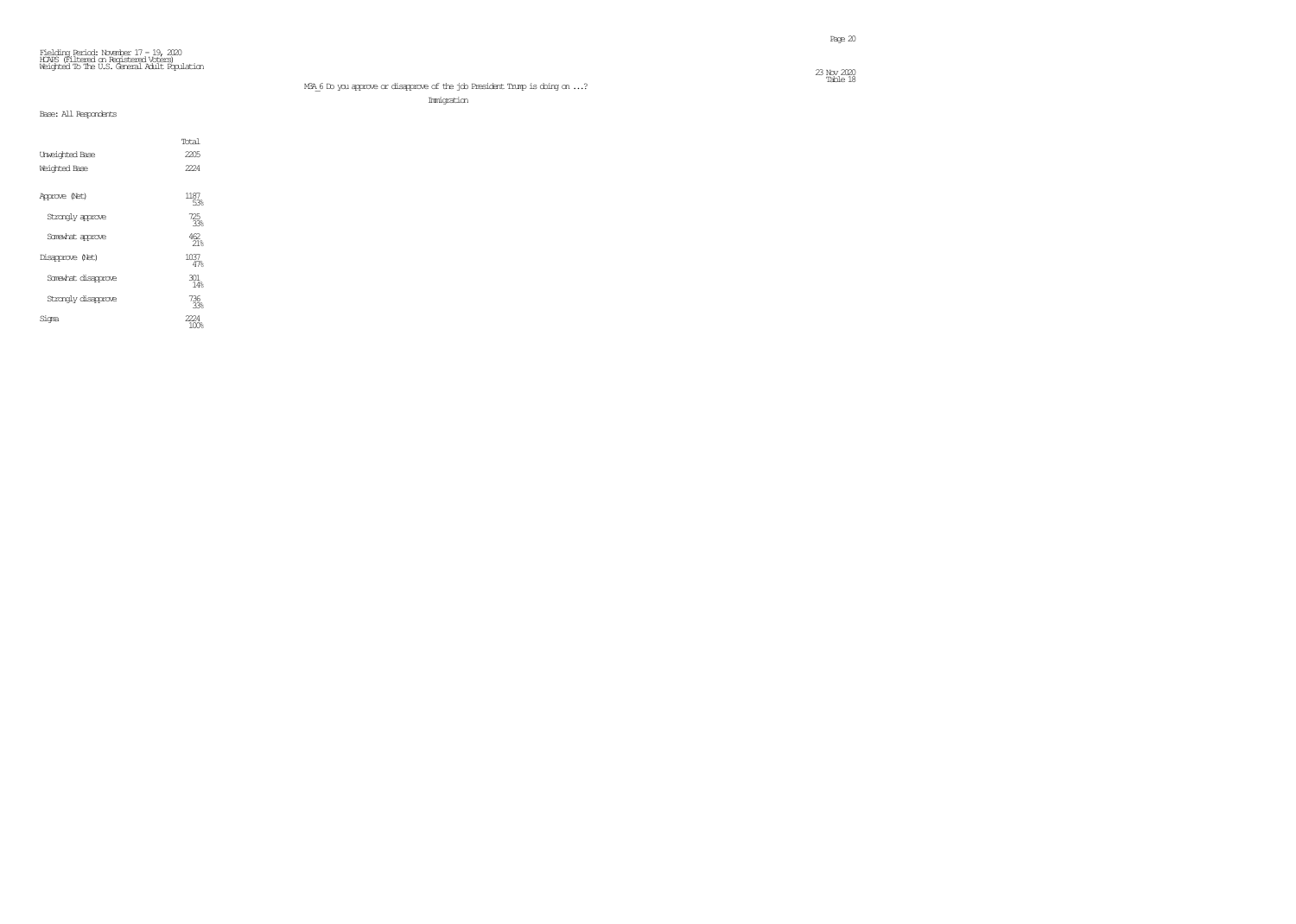23 Nov 2020<br>Table 19

M3A\_7 Do you approve or disapprove of the job President Trump is doing on  $\ldots$  ? Reacting to coronavirus

|                        | Total          |
|------------------------|----------------|
| <b>Unveighted Base</b> | 2205           |
| Weichted Base          | 2224           |
| Approve (Net)          | 1007<br>45%    |
| Strangly approve       | 536<br>24%     |
| Somewhat approve       | 471<br>21      |
| Disapprove (Net)       | 1217<br>55%    |
| Sorrewhat disapprove   | $^{291}_{138}$ |
| Strangly disapprove    | 926<br>42%     |
| Signa                  | 100%           |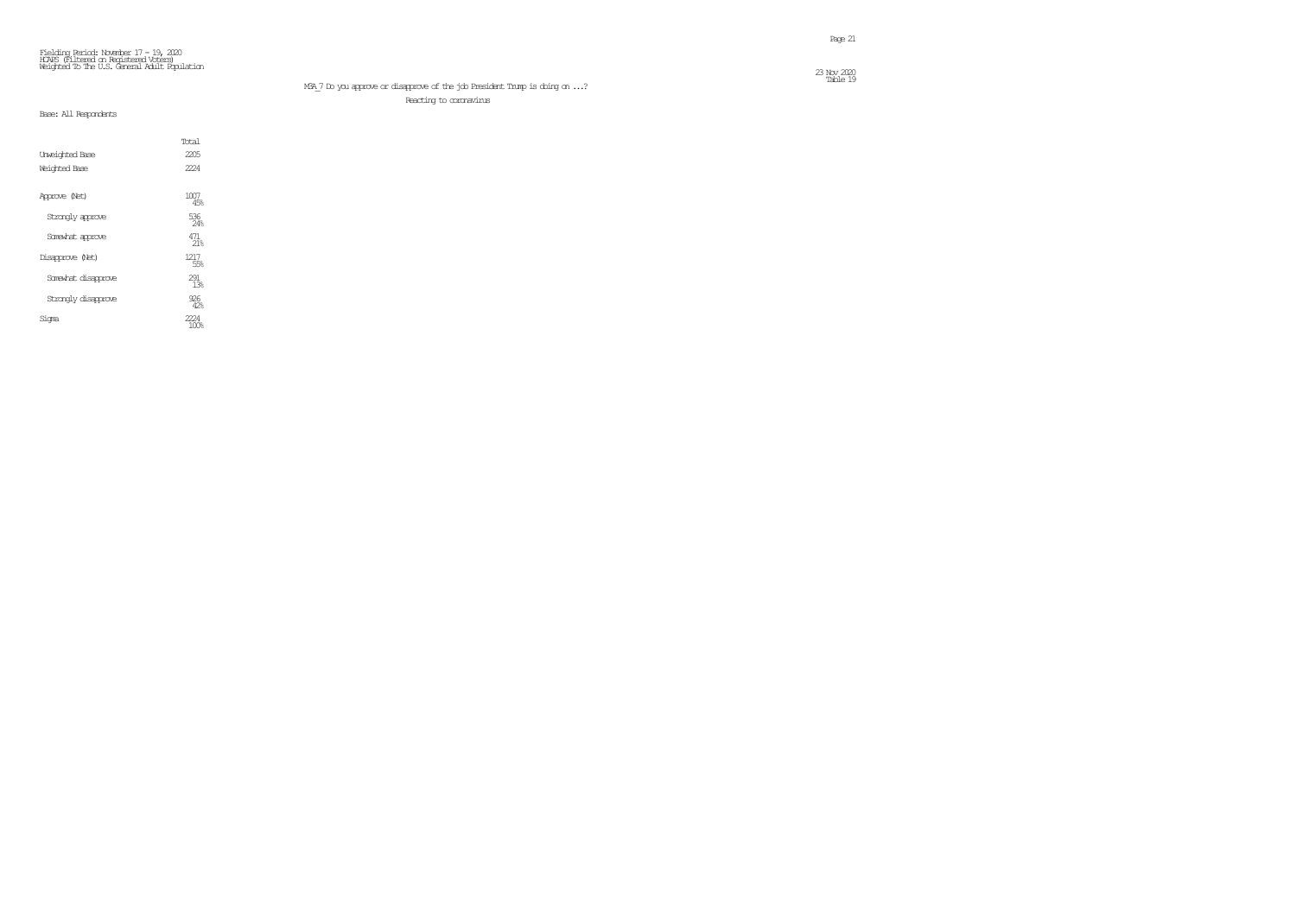#### M3A\_8 Do you approve or disapprove of the job President Trump is doing on ...?<br>M3A\_8 Do you approve or disapprove of the job President Trump is doing on ...? Responding to issues of race and policing

|                        | Total         |
|------------------------|---------------|
| <b>Unveighted Base</b> | 2205          |
| Weichted Base          | 222.4         |
| Approve (Net)          | 1064<br>48%   |
| Strangly approve       | 576<br>26     |
| Somewhat approve       | $^{488}_{22}$ |
| Disapprove (Net)       | 1160<br>52%   |
| Smewhat disapprove     | 344<br>15%    |
| Strangly disapprove    | 816<br>37%    |
| Siqna                  |               |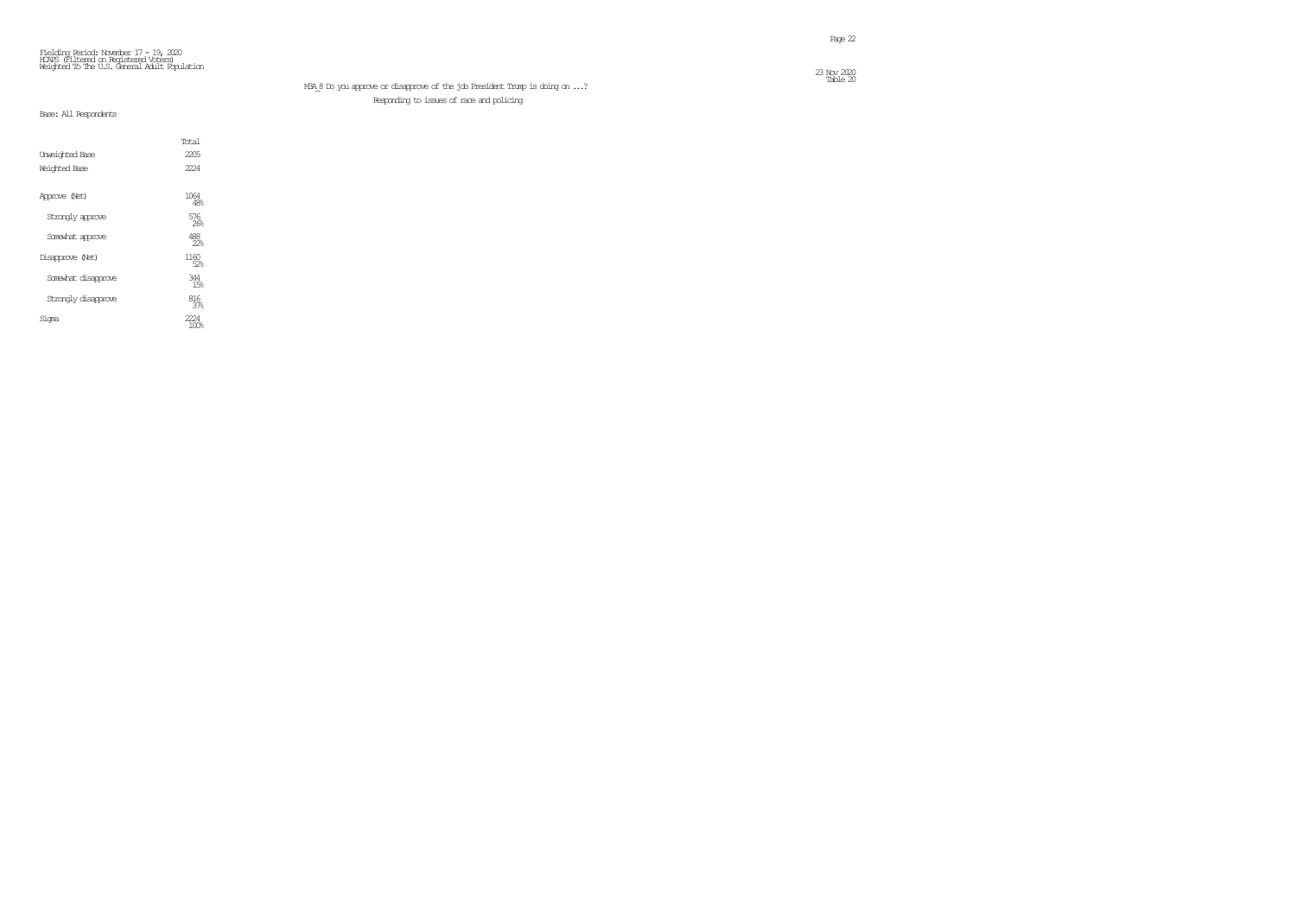#### Fielding Period: November 17 - 19, 2020 HCAPS (Filtered on Registered Voters) Weighted To The U.S. General Adult Population  $23 \text{ Ny}$  2220  $\text{Ny}$  2220  $\text{Ny}$  2220  $\text{Ny}$  2220  $\text{Ny}$  2320  $\text{Ny}$  2320  $\text{Ny}$  2320  $\text{Ny}$  2320  $\text{Ny}$  2320  $\text{Ny}$  2320  $\text{Ny}$  2320  $\text{Ny}$  2320  $\text{Ny}$  2320  $\text{Ny}$  2320  $\text{Ny}$  2320  $\text{Ny}$

M3A\_9 Do you approve or disapprove of the job President Trump is doing on ...?

Responding to civil disorder

|                        | Total             |
|------------------------|-------------------|
| <b>Unveighted Base</b> | 2205              |
| Weichted Base          | 2224              |
| Approve (Net)          | 1091<br>4%        |
| Strangly approve       | 602<br>27.8       |
| Somewhat approve       | $\frac{489}{228}$ |
| Disapprove (Net)       | 1133<br>51%       |
| Sorrewhat disapprove   | 334<br>15%        |
| Strangly disapprove    | 799<br>36         |
| Signa                  | 100%              |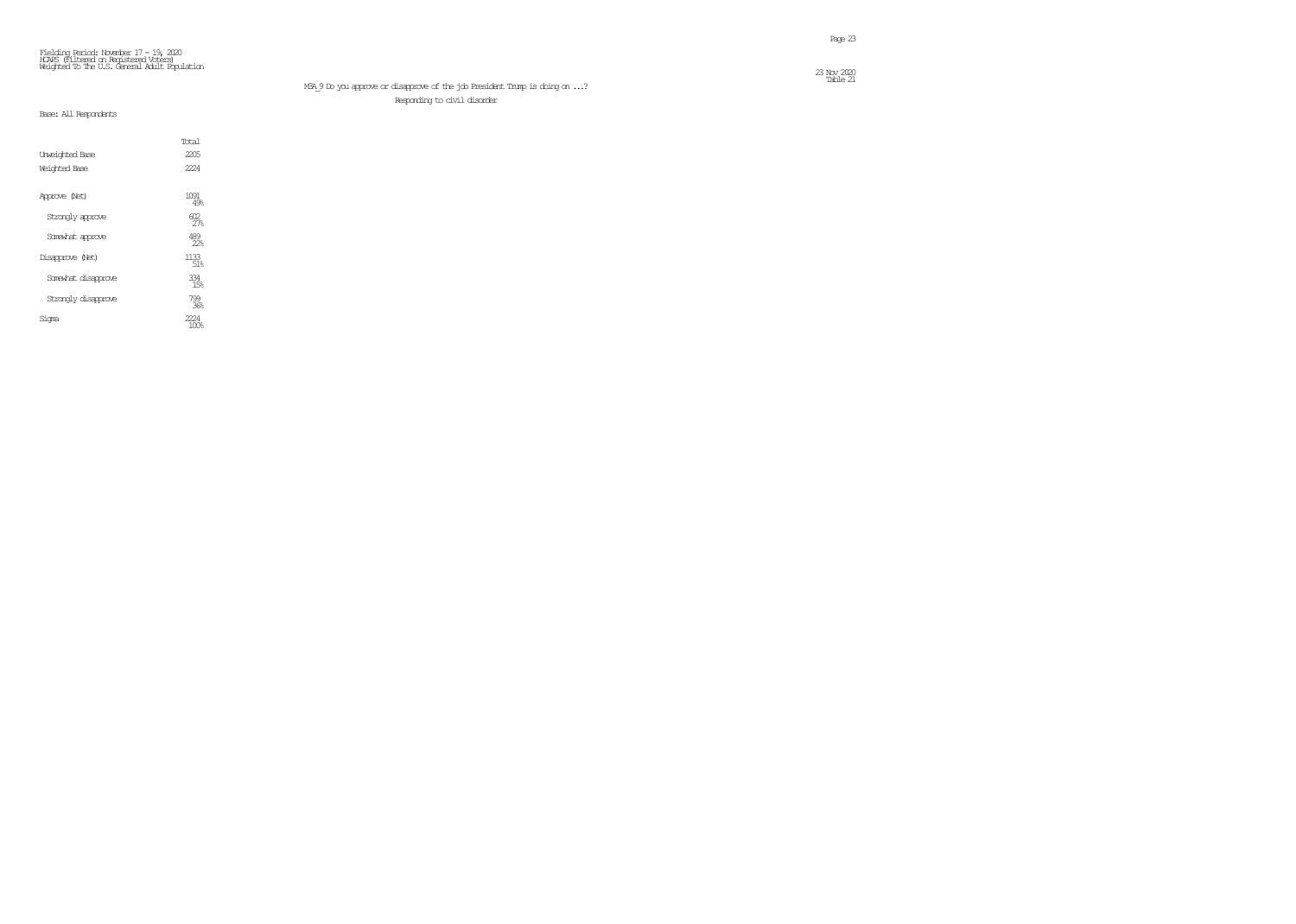|                        | Total                  |
|------------------------|------------------------|
| <b>Unveighted Base</b> | 2205                   |
| Weighted Base          | 2224                   |
| Approve (Net)          | 1079<br>49.5           |
| Strangly approve       | 416<br>19.5            |
| Somewhat approve       | 663<br>30 <sub>5</sub> |
| Disapprove (Net)       | 1145<br>$51\%$         |
| Somewhat disapprove    | 478<br>22 <sup>°</sup> |
| Strangly disapprove    | 666<br>30%             |
| Sioma                  | 7774<br>100%           |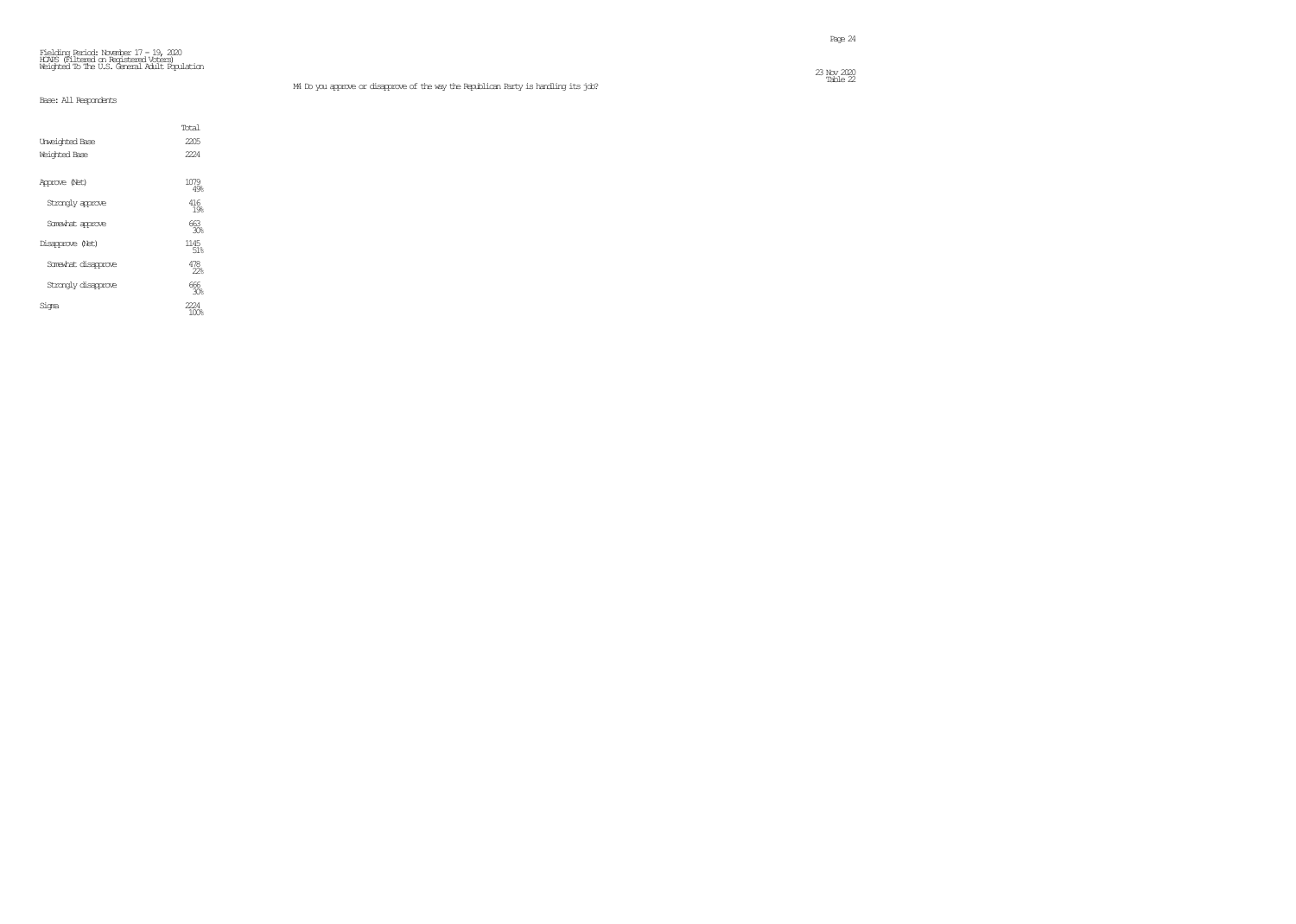|                        | Total                  |
|------------------------|------------------------|
| <b>Unveighted Base</b> | 2205                   |
| Weighted Base          | 222.4                  |
| Approve (Net)          | 1068<br>48%            |
| Strangly approve       | 408<br>18 <sup>°</sup> |
| Somewhat approve       | 661<br>308             |
| Disapprove (Net)       | 1156<br>52%            |
| Somewhat disapprove    | 482<br>22 <sub>6</sub> |
| Strangly disapprove    | 673<br>30 <sub>5</sub> |
| Sioma                  | 2224<br>100%           |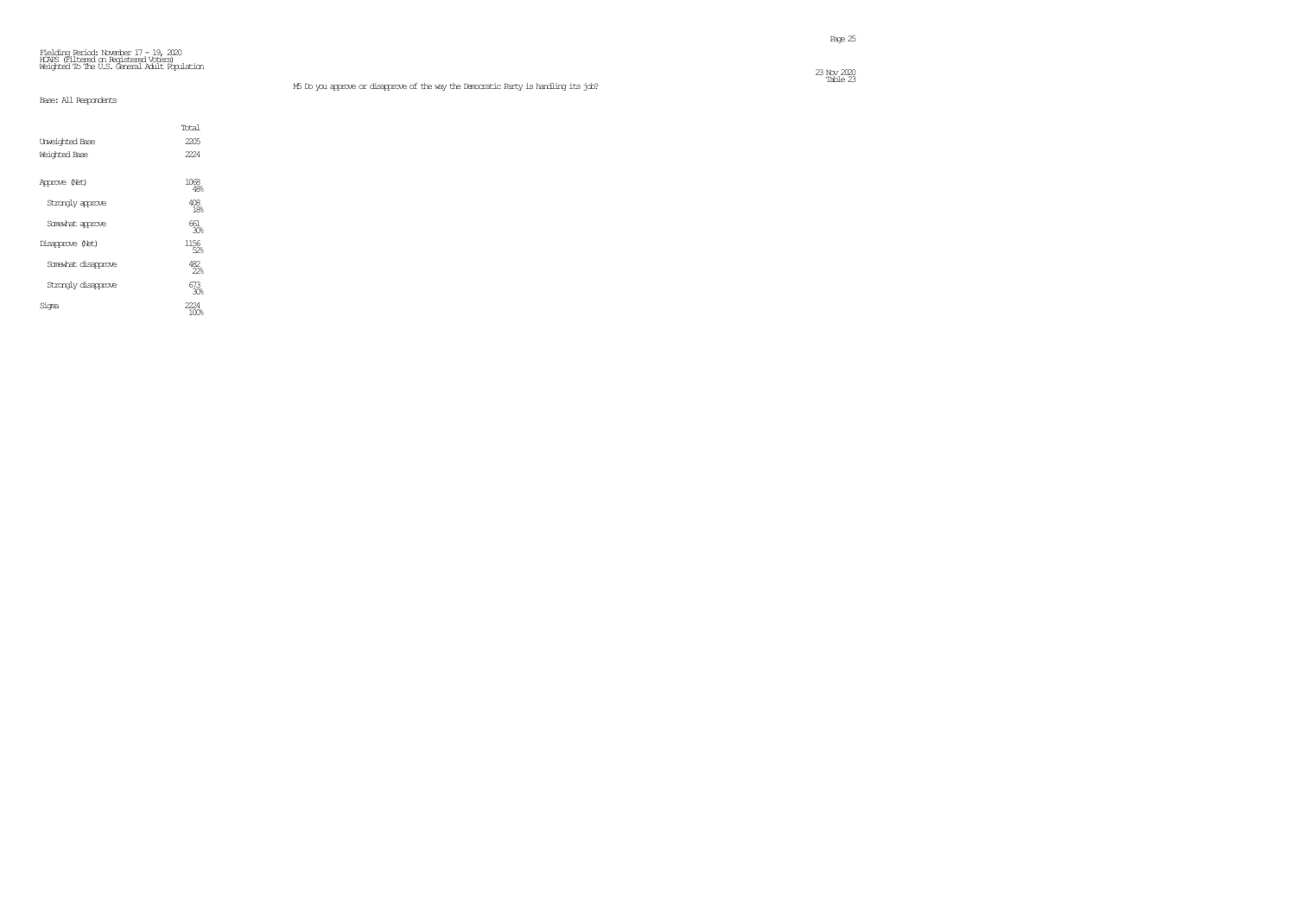$23 \text{ Ny}$  220  $\text{Ny}$  220  $\text{Ny}$  220  $\text{Nz}$  230  $\text{Nz}$  230  $\text{Nz}$  230  $\text{Nz}$  230  $\text{Nz}$  230  $\text{Nz}$  230  $\text{Nz}$  230  $\text{Nz}$  230  $\text{Nz}$  230  $\text{Nz}$  230  $\text{Nz}$  230  $\text{Nz}$  230  $\text{Nz}$  230  $\text{Nz}$  23

|                        | Total              |  |
|------------------------|--------------------|--|
| <b>Unveighted Base</b> | 2205               |  |
| Weighted Base          | 2224               |  |
| Republican             | $\frac{794}{366}$  |  |
| Democrat               | $\frac{816}{37}$   |  |
| Independent            | $\frac{546}{25\%}$ |  |
| Other                  | $\frac{68}{36}$    |  |
| Signa                  |                    |  |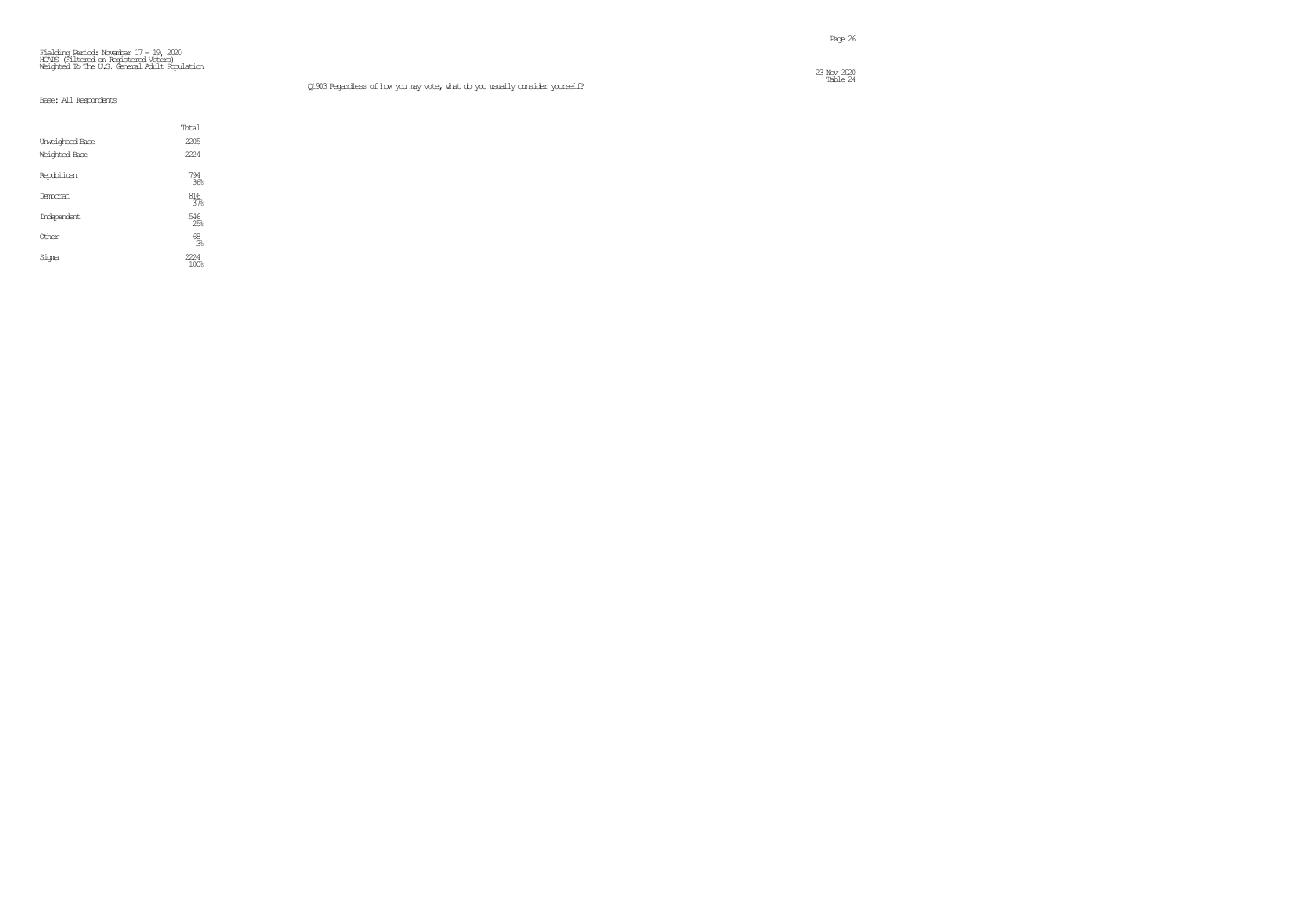Table 25 Q1905 Would you call yourself a strong Republican or a not-so-strong Republican?

#### Fielding Period: November 17 – 19, 2020<br>HCAPS (Filtered on Registered Voters)<br>Weighted To The U.S. General Adult Population  $\frac{23 \text{ Ny}}{220}$

#### Base: Republican

|                          | Total            |
|--------------------------|------------------|
| <b>Unveichted Base</b>   | 744              |
| Weichted Base            | 794              |
| Strong Republican        | $\frac{516}{65}$ |
| Not-so-strong Republican | $278 \atop 35\%$ |
| Signa                    | 794              |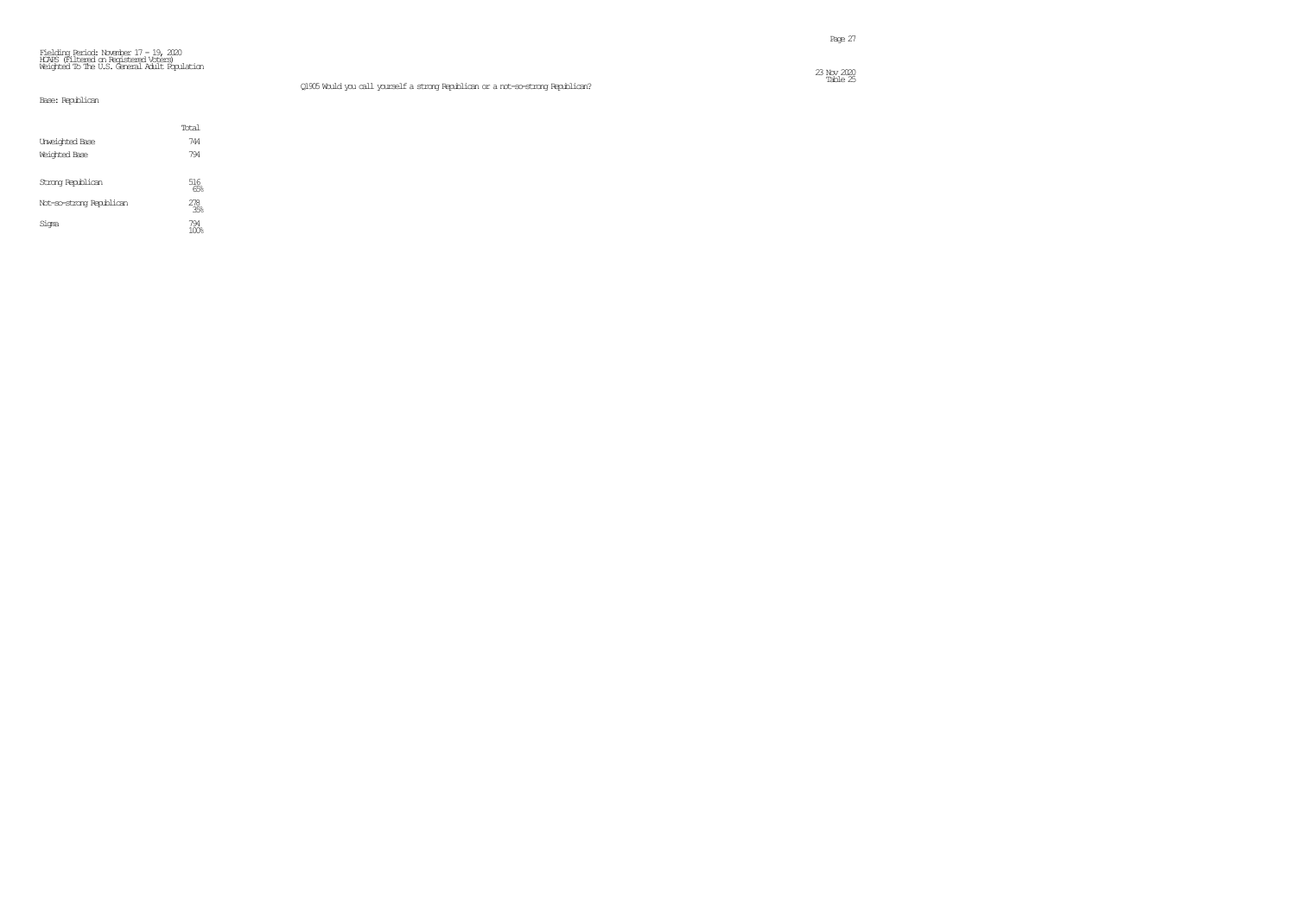Q1910 Would you call yourself a strong Democrat or a not-so-strong Democrat?

 $\frac{23 \text{ Ny}}{220}$ 23 Nov 2020<br>Table 26

#### Base: Democrat

|                        | Total            |
|------------------------|------------------|
| <b>Unveichted Base</b> | 859              |
| Weighted Base          | 816              |
| Strong Democrat        | 539<br>66%       |
| Not-so-strong Democrat | $\frac{277}{34}$ |
| Sioma                  | 816              |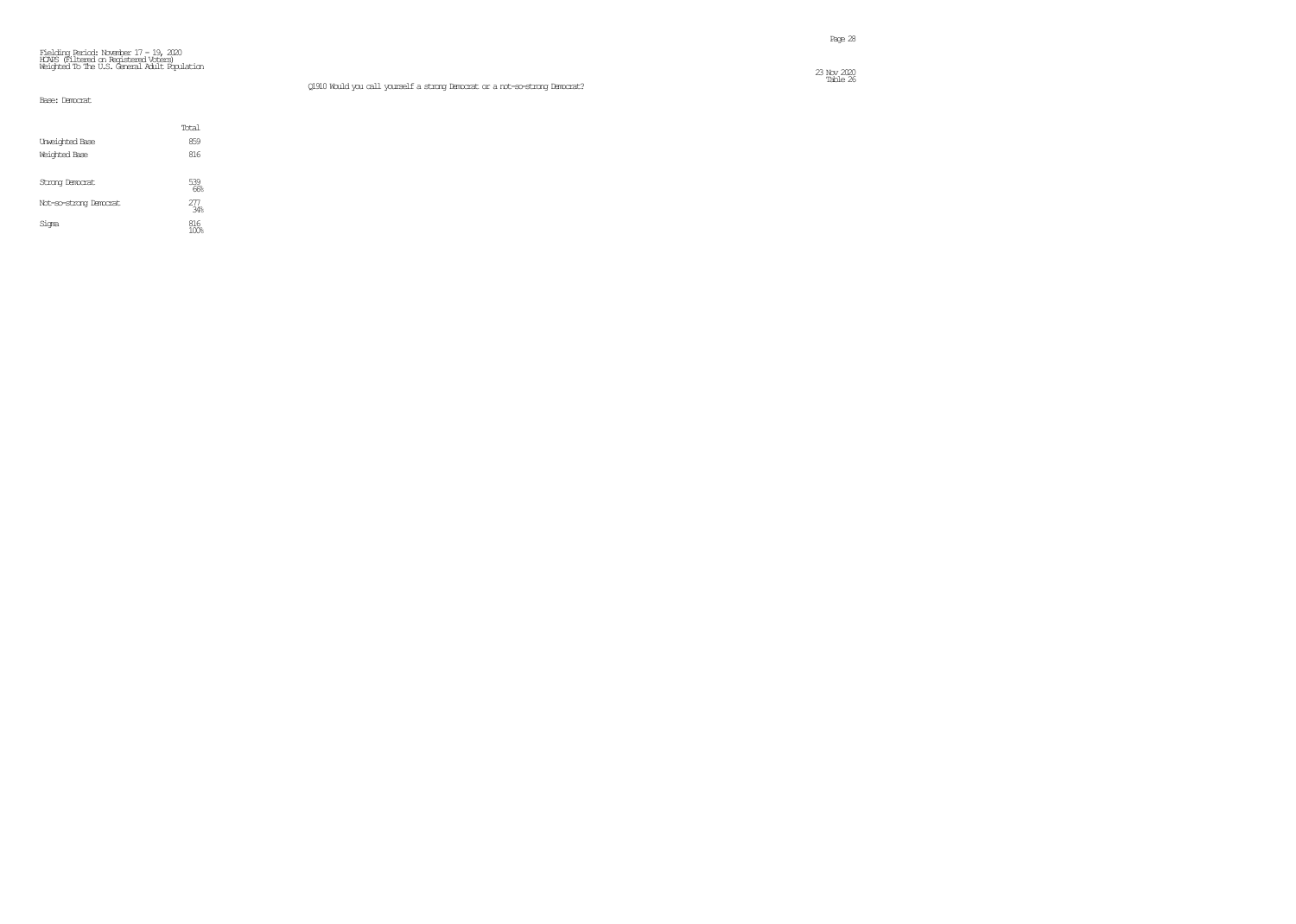$23 \text{ Ny}$  2220  $\text{Ny}$  2020  $\text{Nz}$  2020  $\text{Nz}$  2020  $\text{Nz}$  2020  $\text{Nz}$  2020  $\text{Nz}$  2020  $\text{Nz}$  2020  $\text{Nz}$  2020  $\text{Nz}$  2020  $\text{Nz}$  2020  $\text{Nz}$  2020  $\text{Nz}$  2020  $\text{Nz}$  2020  $\text{Nz}$  2020  $\text{Nz}$   $\sim$  Table 27

# Fielding Period: November 17 - 19, 2020 HCAPS (Filtered on Registered Voters) Weighted To The U.S. General Adult Population

Q1912 Insert text assignment

#### Base: Independent/Other

|                        | Total          |
|------------------------|----------------|
| <b>Unveichted Base</b> | 602            |
| Weichted Base          | 614            |
| Republican/Democratic  | 320<br>52%     |
| Democratic/Republican  | $^{295}_{48}$  |
| Sioma                  | $614$<br>$100$ |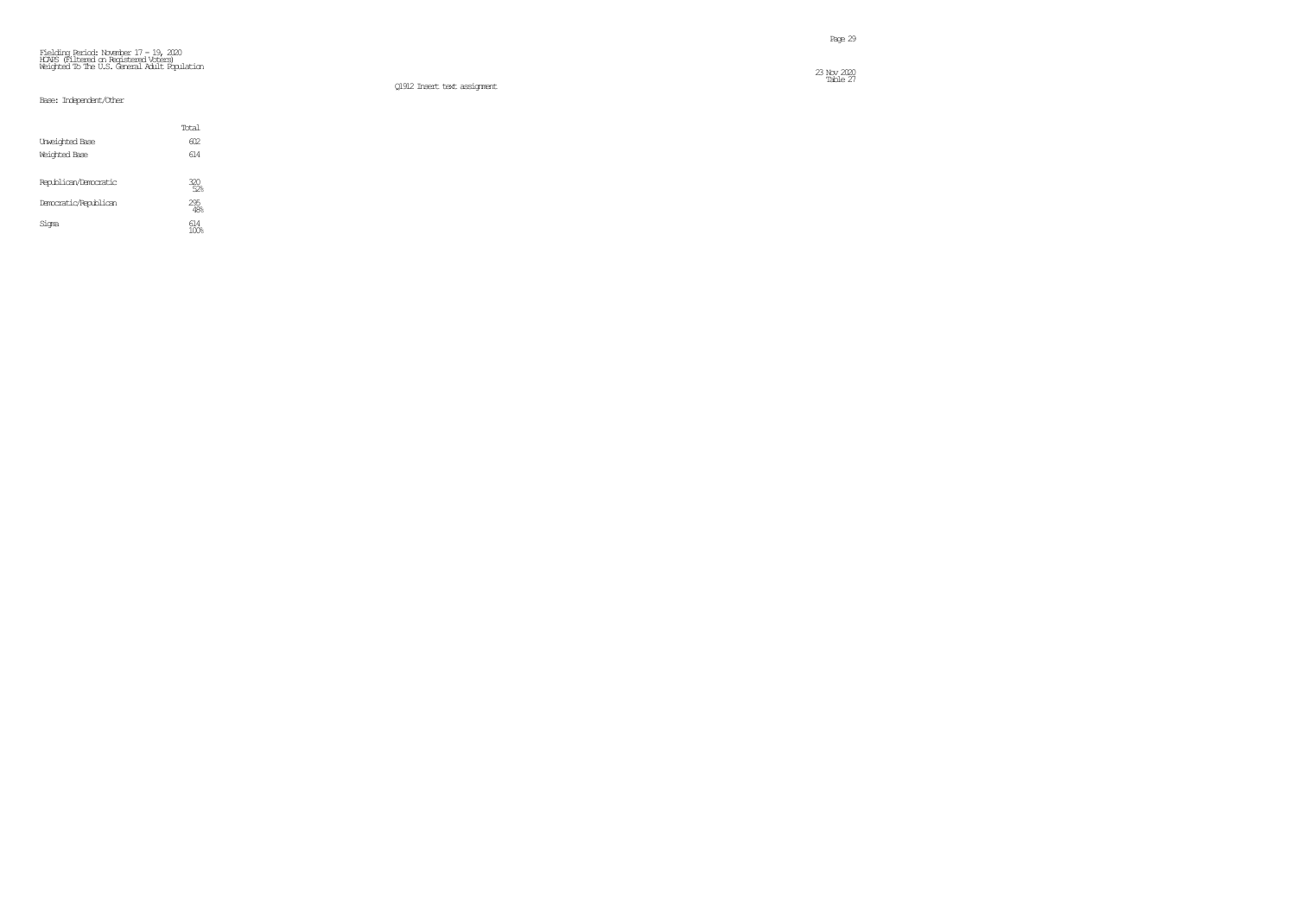Sigma

en de la provincia de la provincia de la provincia de la provincia de la provincia de la provincia de la provi<br>Page 30

| Base: Independent/Other |                 |  |
|-------------------------|-----------------|--|
|                         | Total           |  |
| <b>Unveighted Base</b>  | 600             |  |
| Weighted Base           | 610             |  |
|                         |                 |  |
| Lean Republican         | 243<br>40%      |  |
| <b>Lean Democrat</b>    |                 |  |
|                         | $\frac{93}{15}$ |  |
| Do not lean either way  | 275<br>45%      |  |
|                         |                 |  |

 $\begin{array}{l} 610 \\ 100\end{array}$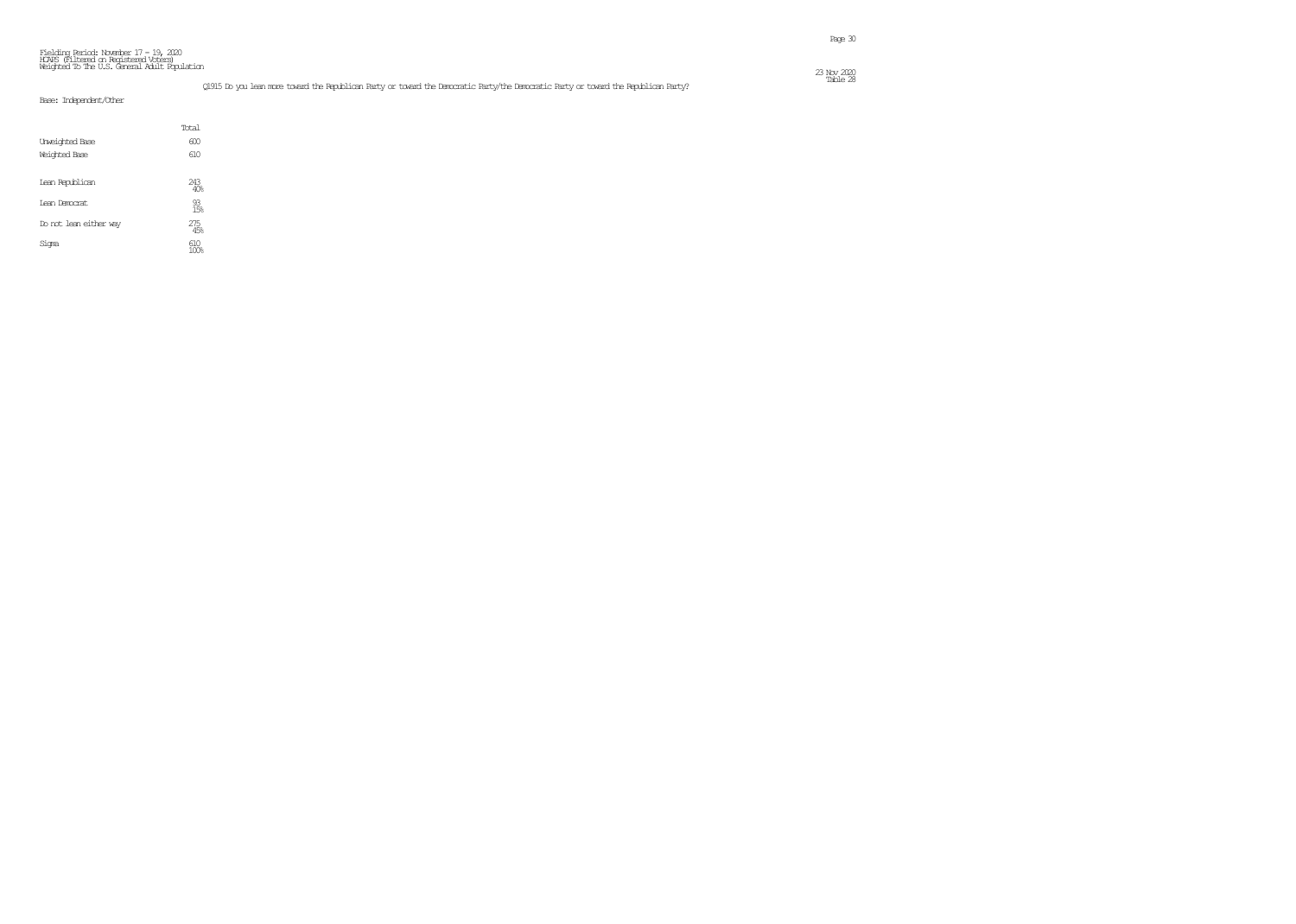| Fielding Period: November 17 – 19, 2020<br>HCAPS (Filtered on Pegistered Voters)<br>Weighted To The U.S. General Adult Population |                                                                                                                                                                        |                         |
|-----------------------------------------------------------------------------------------------------------------------------------|------------------------------------------------------------------------------------------------------------------------------------------------------------------------|-------------------------|
|                                                                                                                                   | F1 Now we will show you some names and oroups. Please indicate if you have a favorable or unfavorable view of that person or oroup – or if you've never heard of them, | 23 Nov 2020<br>Table 29 |
| Base: All Rescondents                                                                                                             | Summary Of Ever Heard Of                                                                                                                                               |                         |
|                                                                                                                                   |                                                                                                                                                                        |                         |

Total

Unweighted Base 2205 Weighted Base 2224 Donald Trump 95% Joe Biden 2091 94% Barack Chama 93% U.S. Military 2029<br>91%  $Policé$ 2026<br>91% Hillary Clinton 2021<br>91% Kamala Harris 90% Mike Pence 89% Center for Disease Controls 1969 89% Nancy Pelosi 1958<br>88% Facebook 1952<br>88% Black Lives Matter 1938<br>87% FBI 1904 86% U.S. Supreme Court 1898 85% Dr. Anthony Fauci 85% Homeland Security 84% Department of Justice 1838 83% Central Intelligence Agency 1790 (CIA) 80%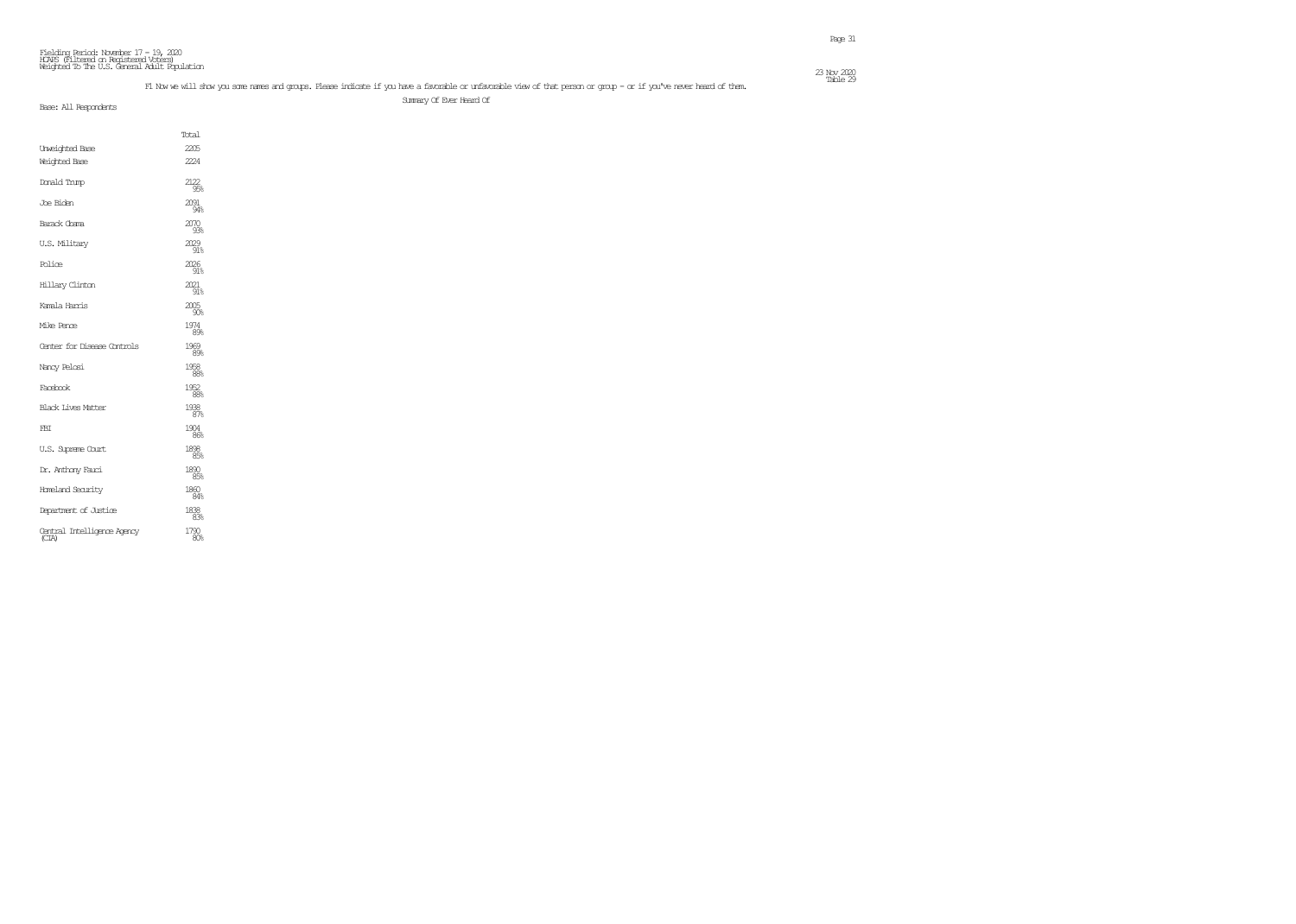23 Nov 2020<br>Table 29

| Fielding Period: November 17 – 19, 2020<br>HCAPS (Filtered on Pegistered Voters)<br>Weighted To The U.S. General Adult Population |                    |                                                                                                                                                                        |                         |
|-----------------------------------------------------------------------------------------------------------------------------------|--------------------|------------------------------------------------------------------------------------------------------------------------------------------------------------------------|-------------------------|
|                                                                                                                                   |                    | F1 Now we will show you some names and groups. Please indicate if you have a favorable or unfavorable view of that person or group - or if you've never heard of them. | 23 Nov 2020<br>Table 29 |
| Base: All Respondents                                                                                                             |                    | Summary Of Even Heard Of                                                                                                                                               |                         |
|                                                                                                                                   | Total              |                                                                                                                                                                        |                         |
|                                                                                                                                   |                    |                                                                                                                                                                        |                         |
| China                                                                                                                             | 1781<br>80%        |                                                                                                                                                                        |                         |
| Twitter                                                                                                                           | $\frac{1731}{786}$ |                                                                                                                                                                        |                         |
| Mitch McCornell                                                                                                                   | $\frac{1702}{77}$  |                                                                                                                                                                        |                         |
| National Security Agency<br>(NSA)                                                                                                 | 1700<br>76%        |                                                                                                                                                                        |                         |
| Chuck Schurren                                                                                                                    | $^{1582}_{-71\%}$  |                                                                                                                                                                        |                         |
| Alexandria Ocasio-Cortez                                                                                                          | 1532<br>698        |                                                                                                                                                                        |                         |
| Antifa                                                                                                                            | 1519<br>68%        |                                                                                                                                                                        |                         |
| Ilhan Orar                                                                                                                        | 1195<br>54%        |                                                                                                                                                                        |                         |

Rashida Tlaib

Ayanna Pressley

 $\frac{1015}{46}$ 

32%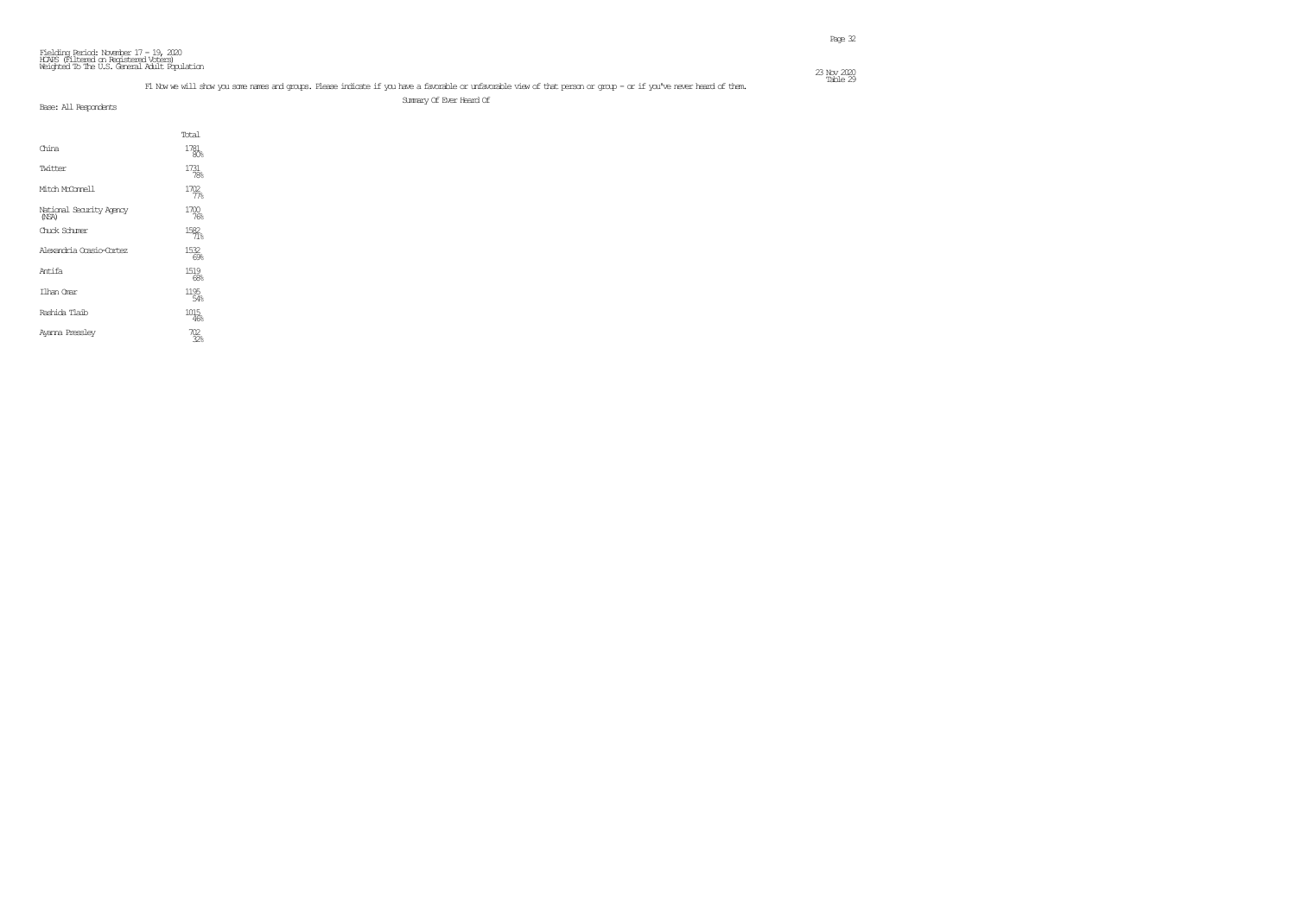| Fielding Peniad; November $17 - 19$ , $2020$                                          |              |
|---------------------------------------------------------------------------------------|--------------|
| HAPS (Filtered on Registered Voters)<br>Weighted To The U.S. General Adult Ropulation |              |
|                                                                                       |              |
|                                                                                       | 23 Nov. 2020 |

|                                      | Total              |  |
|--------------------------------------|--------------------|--|
| <b>Unreighted Base</b>               | 2205               |  |
| <b>Weighted Base</b>                 | 2224               |  |
| U.S. Military                        | 1814<br>82%        |  |
| Police                               | 1571<br>71%        |  |
| Center for Disease Controls          | 1540<br>698        |  |
| <b>Horeland Security</b>             | 1479<br>66%        |  |
| U.S. Supreme Court                   | 1438<br>65%        |  |
| FBI                                  | 1437<br>65%        |  |
| Dr. Anthony Fauci                    | 1378<br>62%        |  |
| Central Intelligence Agency<br>(CIA) | 1345<br>60%        |  |
| National Seourity Agency<br>(NSA)    | $\frac{1278}{576}$ |  |
| Department of Justice                | $\frac{1259}{576}$ |  |
| Barack Cbarra                        | 1204<br>54%        |  |
| Joe Biden                            | 1109<br>50%        |  |
| Mike Pence                           | 1082<br>49%        |  |
| Donald Trump                         | 1023<br>46%        |  |
| Kanala Harris                        | 1009<br>45%        |  |
| Black Lives Matter                   | 984<br>44%         |  |
| Facebook                             | 954<br>43%         |  |
| Hillary Clinton                      | 815<br>378         |  |
|                                      |                    |  |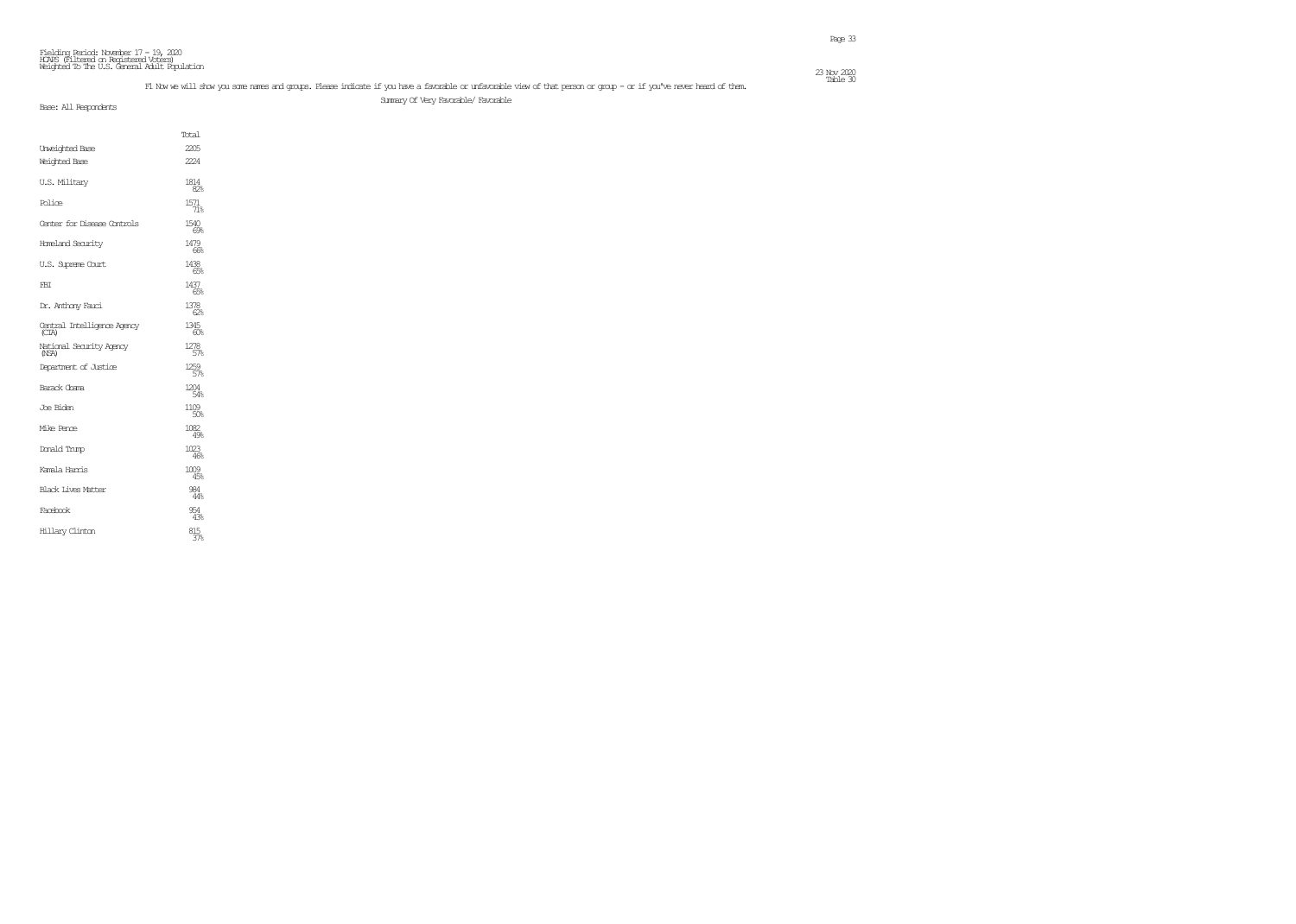| Fielding Period: November $17 - 19$ , 2020                                            |             |
|---------------------------------------------------------------------------------------|-------------|
| HAPS (Filtered on Registered Voters)<br>Weighted To The U.S. General Adult Ropulation |             |
|                                                                                       |             |
|                                                                                       | 23 Nov 2020 |

#### F1 Now we will show you some names and groups. Please indicate if you have a favorable or unfavorable view of that person or group – or if you've never heard of them. This is the made 30 Summary Of Very Favorable/ Favorable

|                          | Total                  |  |
|--------------------------|------------------------|--|
| Nancy Pelosi             | 755<br>34%             |  |
| Mitch McConnell          | 741<br>33%             |  |
| Twitter                  | 693<br>31%             |  |
| Chuck Schurren           | 672<br>30 <sub>6</sub> |  |
| Alexandria Ocasio-Cortez | 643<br>29.5            |  |
| Ilhan Omar               | 421<br>19%             |  |
| Rashida Tlaib            | $\frac{384}{178}$      |  |
| China                    | 333<br>15%             |  |
| Ayanna Pressley          | 320<br>14%             |  |
| Antifa                   | 306<br>14%             |  |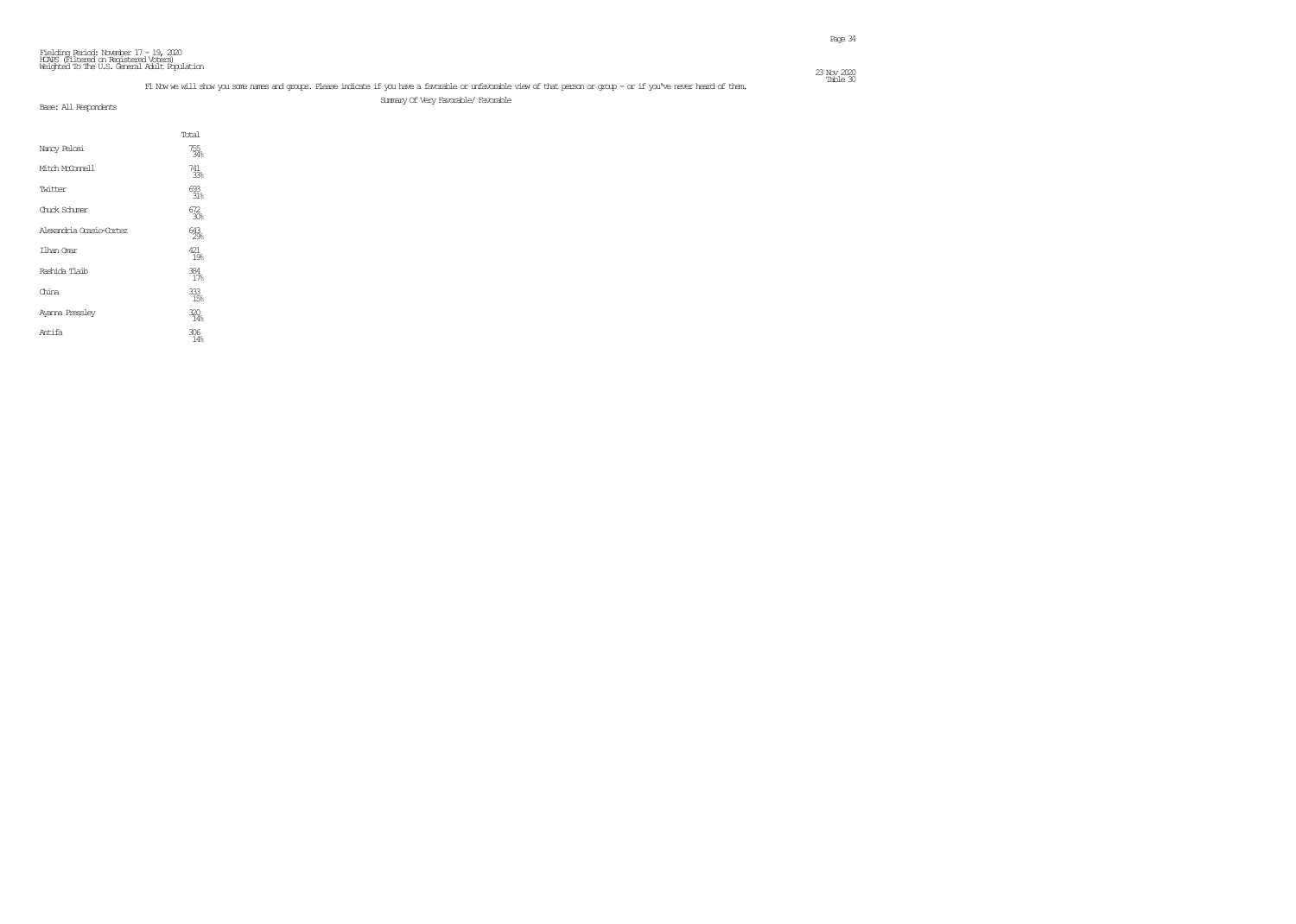| Fielding Period: November $17 - 19$ , 2020                                           |              |
|--------------------------------------------------------------------------------------|--------------|
| HOPS (Filtered on Registered Voters)<br>Weichted To The U.S. General Adult Roulation |              |
|                                                                                      |              |
|                                                                                      | 23 Nov. 2020 |

|                           | Total              |  |
|---------------------------|--------------------|--|
| <b>Unveighted Base</b>    | 2205               |  |
| Weighted Base             | 2224               |  |
| China                     | 1448<br>65%        |  |
| Antifa                    | 1213<br>55%        |  |
| <b>Hillary Clinton</b>    | 1206<br>54%        |  |
| Nancy Pelosi              | 1203<br>54%        |  |
| Donald Trump              | $\frac{1100}{496}$ |  |
| Twitter                   | $\frac{1038}{478}$ |  |
| Facebook                  | 999<br>45%         |  |
| Kamala Harris             | 996<br>45%         |  |
| Joe Biden                 | 982<br>44%         |  |
| Mitch McConnell           | 960<br>43%         |  |
| <b>Black Lives Matter</b> | 954<br>43%         |  |
| Chuck Schurren            | 911<br>41%         |  |
| Mike Pence                | $\frac{893}{40%}$  |  |
| Alexandria Ocasio-Cortez  | 889<br>40%         |  |
| Barack Cbarra             | 865<br>398         |  |
| Ilhan Orar                | 774<br>35%         |  |
| Rashida Tlaib             | <u>යැ</u><br>28    |  |
| Department of Justice     | 579<br>268         |  |
|                           |                    |  |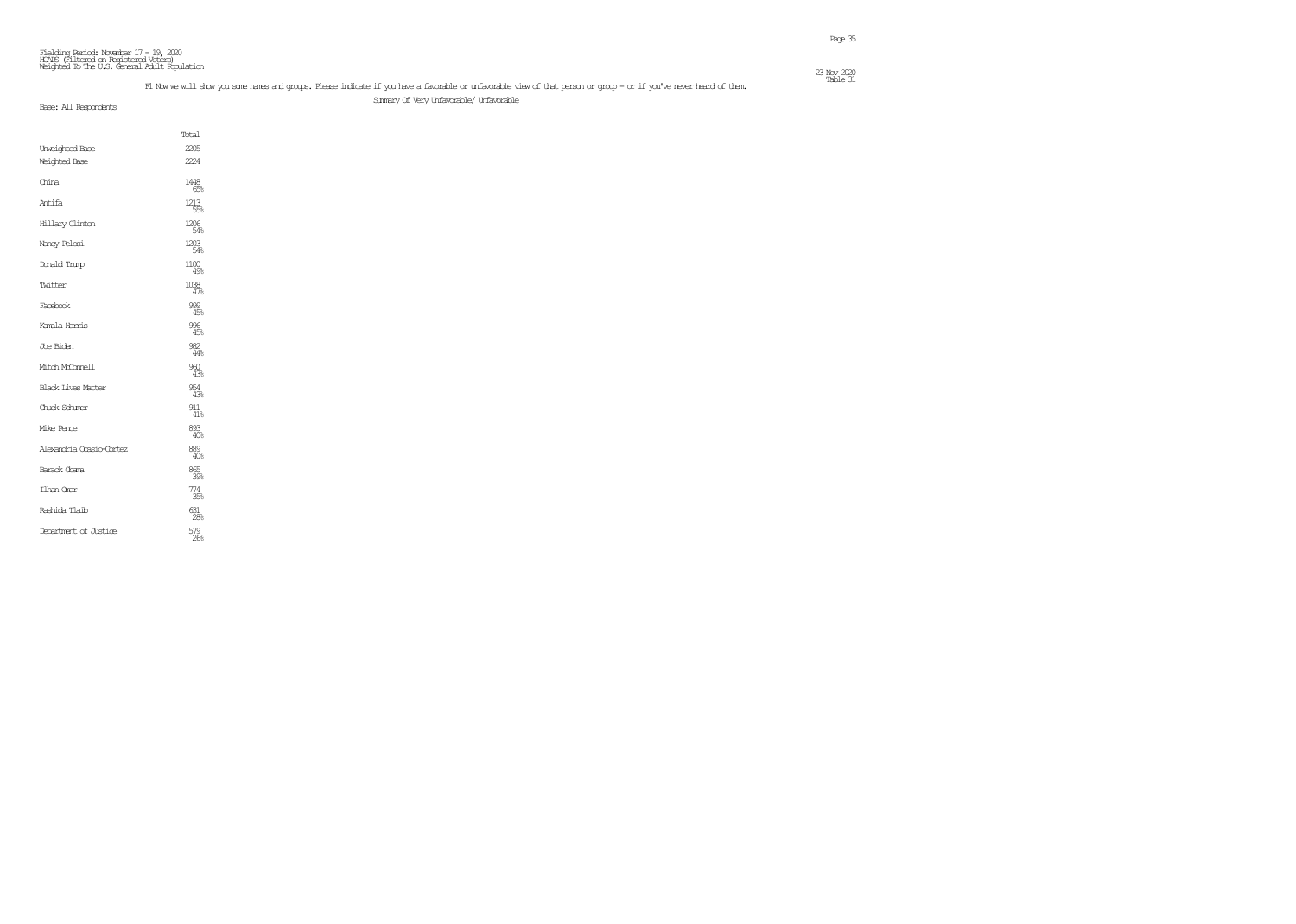| Fielding Period: November $17 - 19$ , 2020                                            |             |
|---------------------------------------------------------------------------------------|-------------|
| HAPS (Filtered on Registered Voters)<br>Weighted To The U.S. General Adult Ropulation |             |
|                                                                                       |             |
|                                                                                       | 23 Nov 2020 |

|                                      | Total                  |
|--------------------------------------|------------------------|
| Dr. Anthony Fauci                    | 5 <u>12</u><br>238     |
| FBI                                  | 466<br>21%             |
| U.S. Supreme Court                   | 460<br>21%             |
| Police                               | 456<br>20 <sub>6</sub> |
| Central Intelligence Agency<br>(CIA) | 445<br>20 <sub>6</sub> |
| Center for Disease Controls          | 429<br>1%              |
| National Security Agency<br>(NSA)    | $\frac{422}{196}$      |
| Ayanna Pressley                      | $\frac{382}{178}$      |
| <b>Horeland Security</b>             | $\frac{382}{17}$       |
| U.S. Military                        | 215<br>10%             |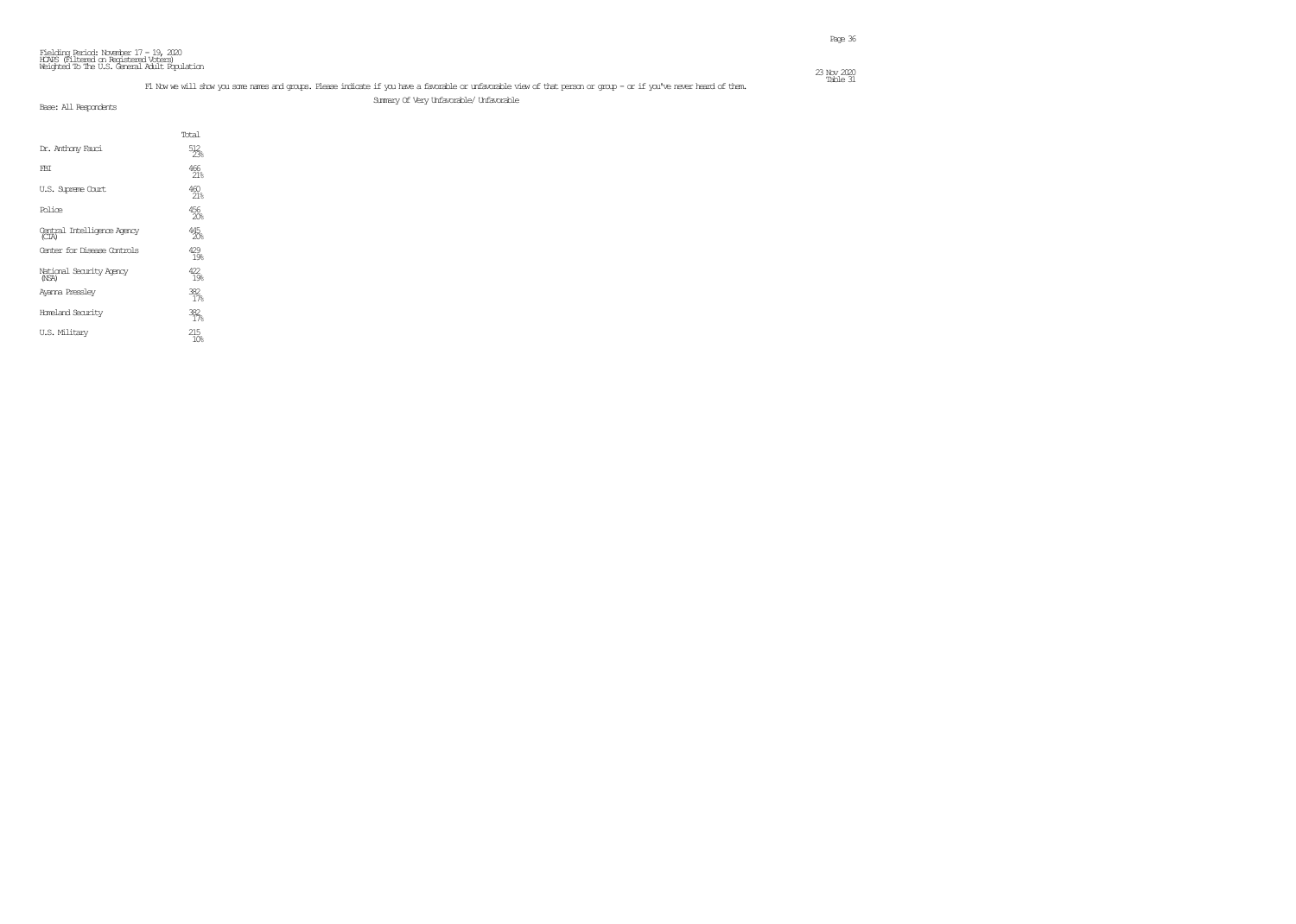#### F1\_1 Now we will show you some names and groups. Please indicate if you have a favorable or unfavorable view of that person or group – or if you've never heard of them. This is the made of the made of the made of the made

Hillary Clinton

|                                            | Total                  |
|--------------------------------------------|------------------------|
| Unveighted Base                            | 2205                   |
| Weighted Base                              | 222.4                  |
| Ever Heard Of (Net)                        | 2021<br>91%            |
| Very Favorable/ Favorable<br>(Sub-Net)     | 815<br>37%             |
| Very favorable                             | 334<br>15%             |
| Favorable                                  | $\frac{481}{228}$      |
| Very Unfavorable/<br>Unfavorable (Sub-Net) | 1206<br>54%            |
| <b>Unfavorable</b>                         | 376<br>17 <sup>°</sup> |
| Very unfavorable                           | 829<br>37 <sup>°</sup> |
| Never heard of them                        | 21<br>$1\%$            |
| No opinion                                 | 182<br>୫               |
| Signa                                      | 100%                   |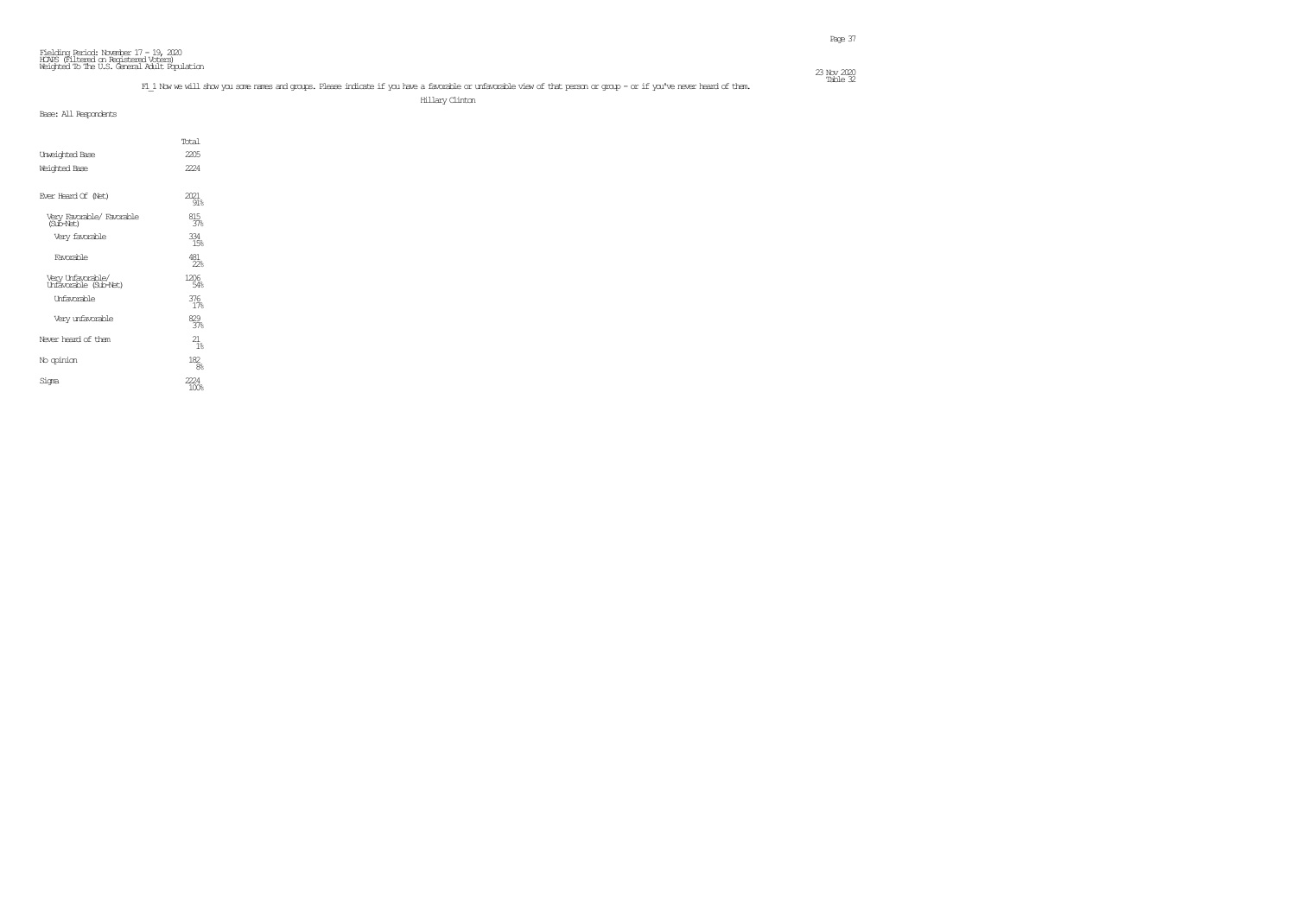| Fielding Period: November 17 – 19, 2020                                               |              |
|---------------------------------------------------------------------------------------|--------------|
| HOPS (Filtered on Registered Voters)<br>Weighted To The U.S. General Adult Ropulation |              |
|                                                                                       |              |
|                                                                                       | 23 Nov. 2020 |

#### F1\_2 Now we will show you some names and groups. Please indicate if you have a favorable or unfavorable view of that person or group – or if you've never heard of them. This is the made of the made of them.

Donald Trump

|                                            | Total           |
|--------------------------------------------|-----------------|
| Unveighted Base                            | 2205            |
| Weighted Base                              | 222.4           |
| Ever Heard Of (Net)                        | 2122<br>95%     |
| Very Favorable/ Favorable<br>(Sub-Net)     | 1023<br>46%     |
| Very favorable                             | 605<br>278      |
| Favorable                                  | 418<br>19.5     |
| Very Unfavorable/<br>Unfavorable (Sub-Net) | 1100<br>4%      |
| <b>Unfavorable</b>                         | 240<br>11%      |
| Very unfavorable                           | 859<br>39%      |
| Never heard of them                        | $\frac{37}{26}$ |
| No opinion                                 | 65<br>3%        |
| Signa                                      |                 |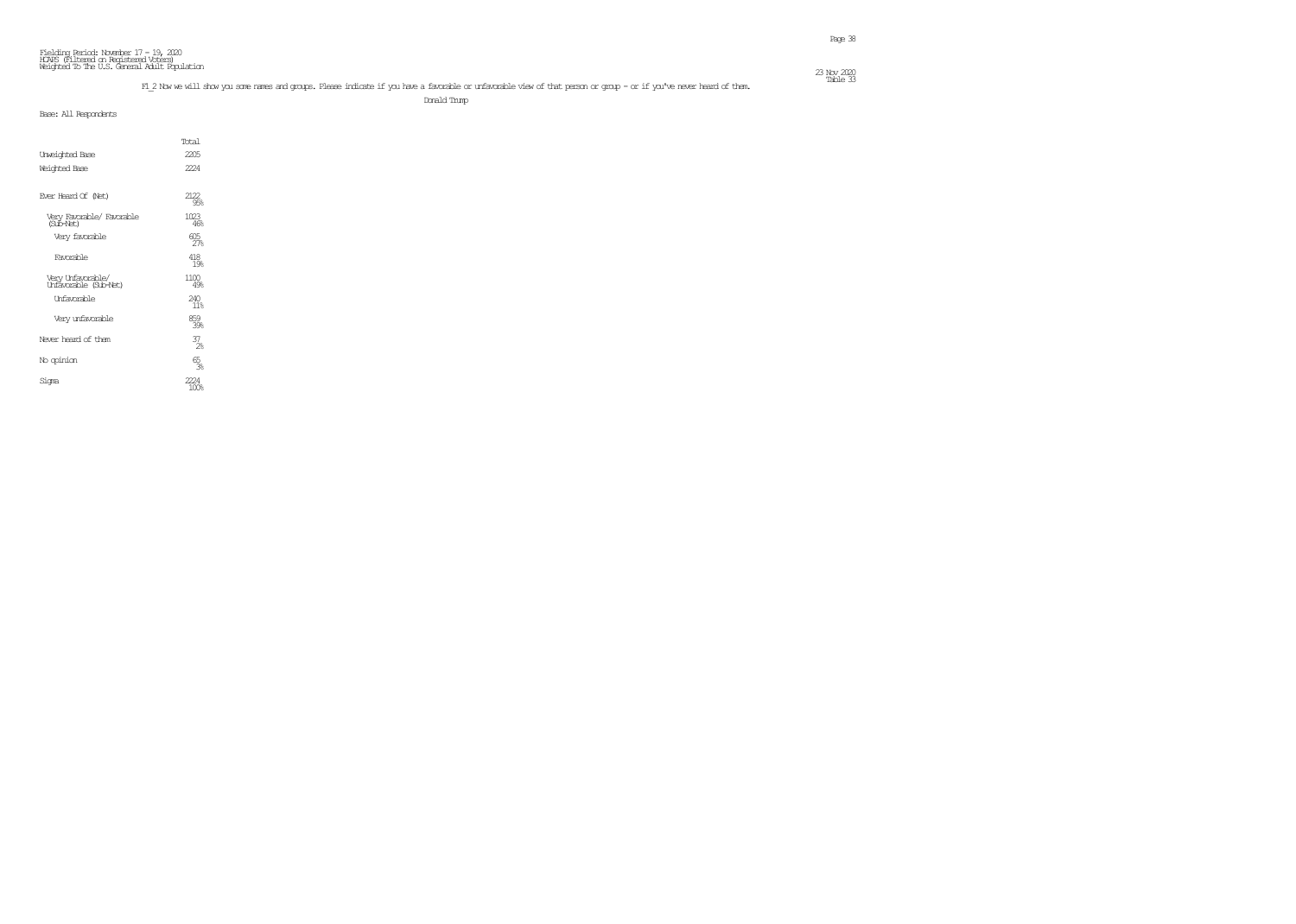| Fielding Period: November 17 – 19, 2020<br>HOPS (Filtered on Pegistered Voters)<br>Weighted To The U.S. General Adult Population |              |
|----------------------------------------------------------------------------------------------------------------------------------|--------------|
|                                                                                                                                  |              |
|                                                                                                                                  |              |
|                                                                                                                                  | 23 Nov. 2020 |

#### F1\_4 Now we will show you some names and groups. Please indicate if you have a favorable or unfavorable view of that person or group – or if you've never heard of them. This is the Dable 34

Mike Pence

|                                            | Total                |  |
|--------------------------------------------|----------------------|--|
| Unveighted Base                            | 2205                 |  |
| Weighted Base                              | 222.4                |  |
| Ever Heard Of (Net)                        | 1974<br>89%          |  |
| Very Favorable/ Favorable<br>(Sub-Net)     | 1082<br>4%           |  |
| Very favorable                             | 588<br>268           |  |
| Favorable                                  | $^{494}_{22}$        |  |
| Very Unfavorable/<br>Unfavorable (Sub-Net) | 893<br>40%           |  |
| Unfavorable                                | 283<br>13%           |  |
| Very unfavorable                           | 609<br>27            |  |
| Never heard of them                        | 44<br>2 <sup>°</sup> |  |
| No opinion                                 | 206<br>98            |  |
| Siqna                                      |                      |  |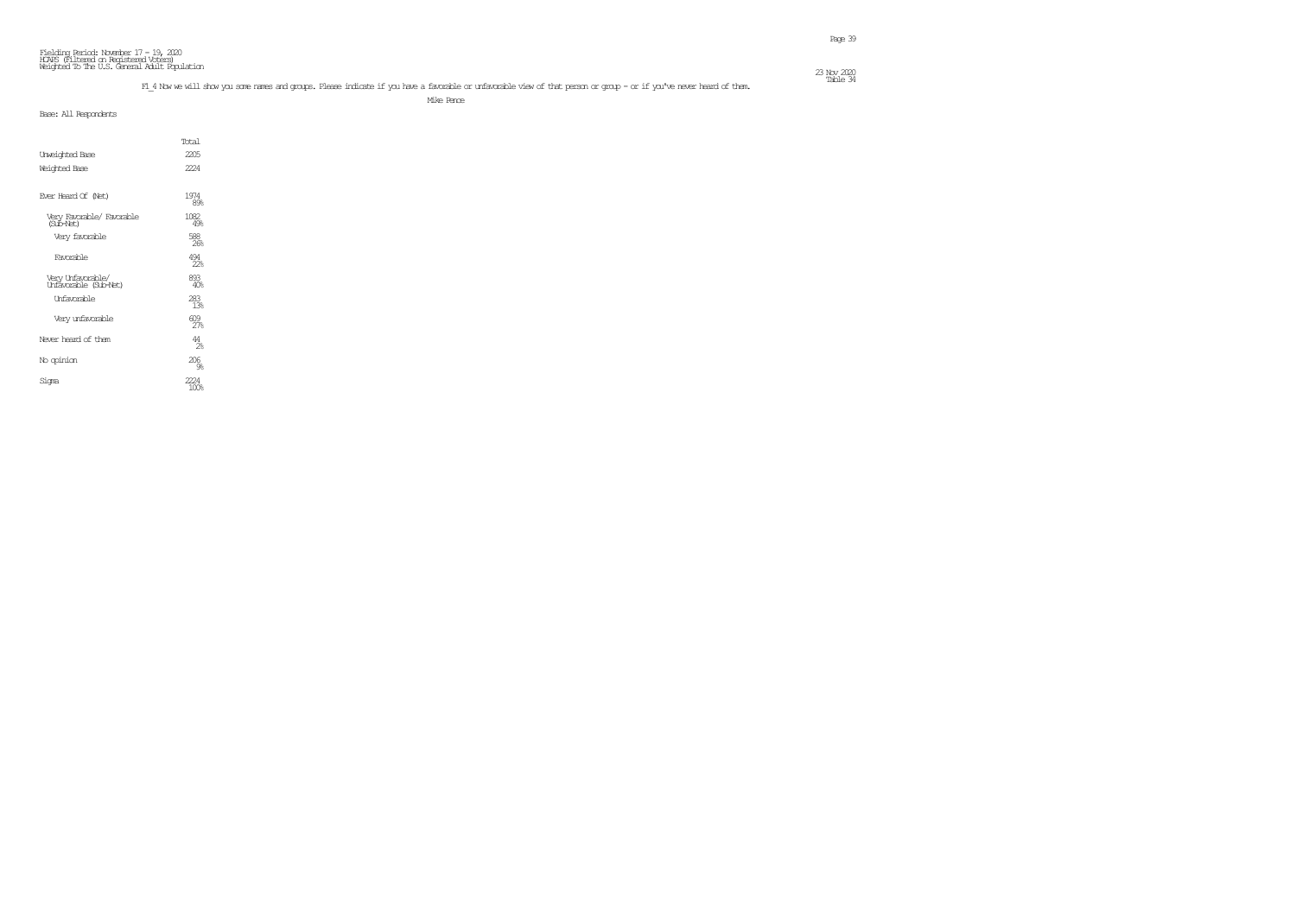| Fielding Period: November 17 – 19, 2020<br>HOPS (Filtered on Pegistered Voters)<br>Weighted To The U.S. General Adult Population |              |
|----------------------------------------------------------------------------------------------------------------------------------|--------------|
|                                                                                                                                  |              |
|                                                                                                                                  |              |
|                                                                                                                                  | 23 Nov. 2020 |

#### F1\_9 Now we will show you some names and groups. Please indicate if you have a favorable or unfavorable view of that person or group – or if you've never heard of them. This is then indicate if is volve a favorable or unfa

Nancy Pelosi

|                                            | Total            |  |
|--------------------------------------------|------------------|--|
| Unveighted Base                            | 2205             |  |
| Weighted Base                              | 222.4            |  |
|                                            |                  |  |
| Ever Heard Of (Net)                        | 1958<br>88%      |  |
| Very Favorable/ Favorable<br>(Sub-Net)     | 755<br>34%       |  |
| Very favorable                             | 302<br>14%       |  |
| Favorable                                  | $\frac{452}{20}$ |  |
| Very Unfavorable/<br>Unfavorable (Sub-Net) | 1203<br>54%      |  |
| <b>Unfavorable</b>                         | 291<br>13%       |  |
| Very unfavorable                           | 912<br>41%       |  |
| Never heard of them                        | 60<br>3%         |  |
| No opinion                                 | 206<br>98        |  |
| Signa                                      | 100‱             |  |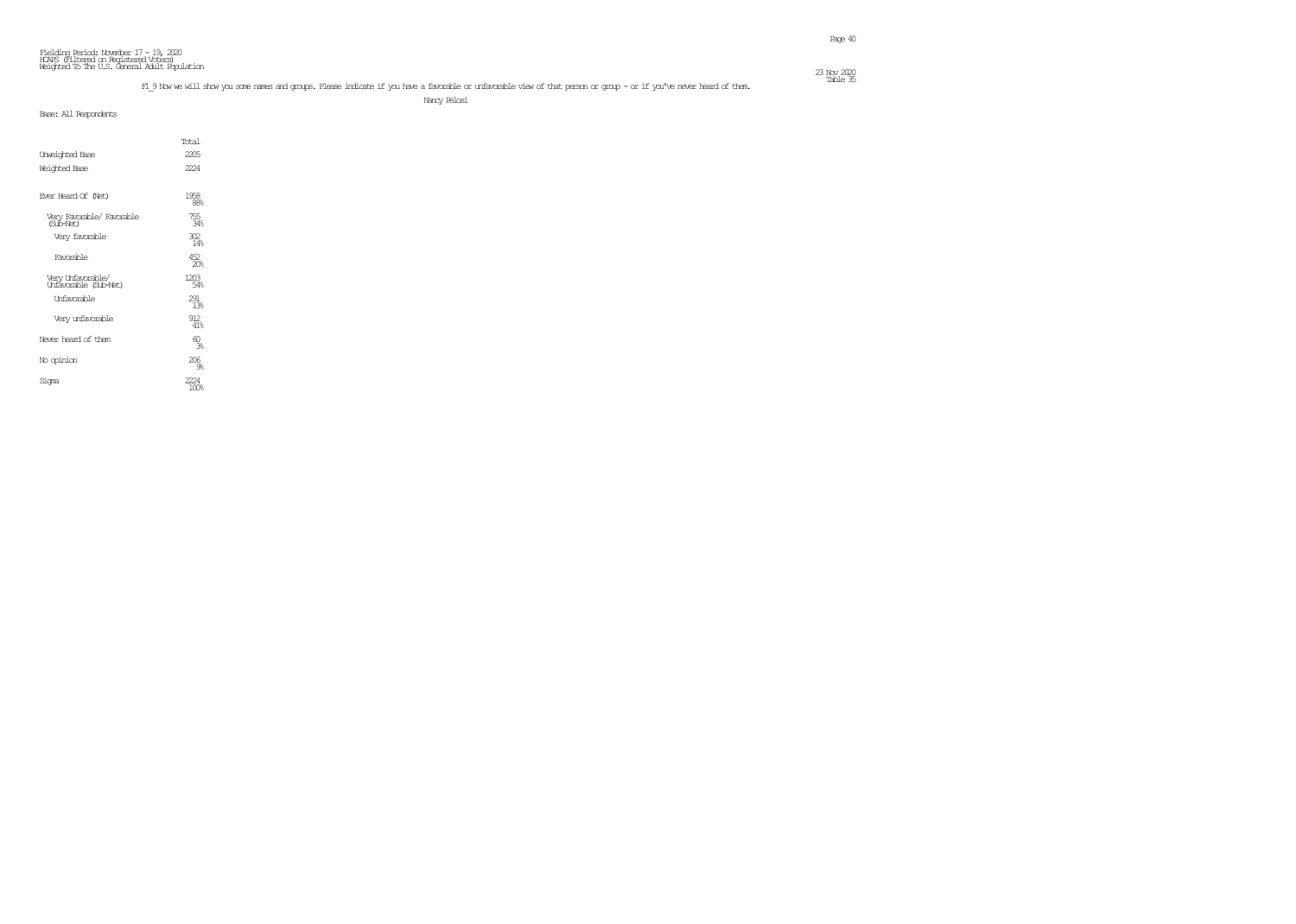| Fielding Period: November 17 – 19, 2020                                               |              |
|---------------------------------------------------------------------------------------|--------------|
| HOPS (Filtered on Registered Voters)<br>Weighted To The U.S. General Adult Ropulation |              |
|                                                                                       |              |
|                                                                                       | 23 Nov. 2020 |

#### F1\_10 Now we will show you some names and groups. Please indicate if you have a favorable or unfavorable view of that person or group – or if you've never heard of them. This is the made 36

Mitch McConnell

|                                            | Total                  |
|--------------------------------------------|------------------------|
| <b>Unreighted Base</b>                     | 2205                   |
| Weighted Base                              | 222.4                  |
| Ever Heard Of (Net)                        | 1702<br>77%            |
| Very Favorable/ Favorable<br>(Sub-Net)     | 741<br>33%             |
| Very favorable                             | $235 \atop 11\%$       |
| Favorable                                  | 506<br>23%             |
| Very Unfavorable/<br>Unfavorable (Sub-Net) | 960<br>4.3%            |
| Unfavorable                                | 322<br>$\overline{14}$ |
| Very unfavorable                           | 638<br>29.             |
| Never heard of them                        | 147<br>7 <sup>°</sup>  |
| No opinion                                 | 375<br>17 <sup>°</sup> |
| Sioma                                      | 100%                   |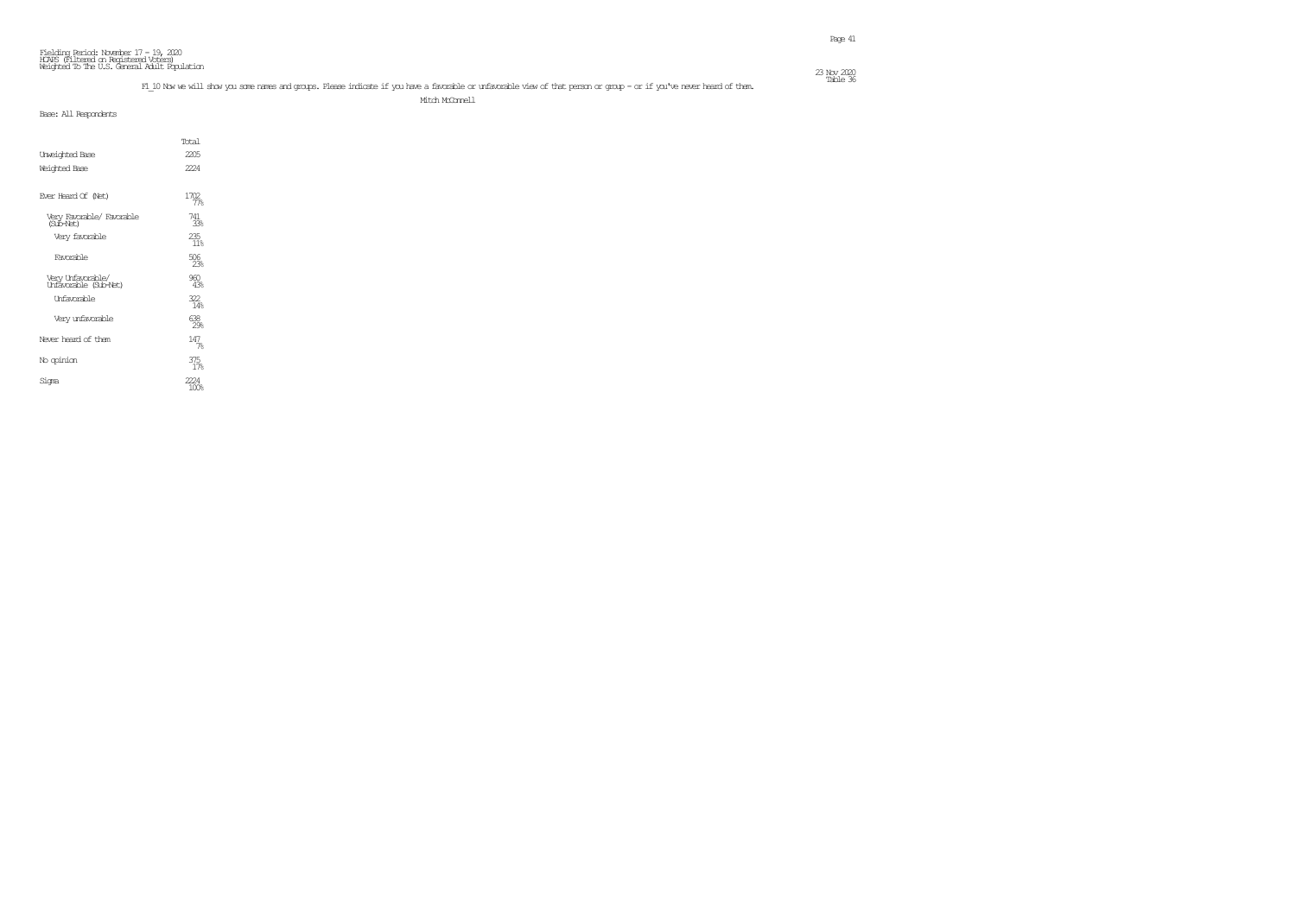| Fielding Period: November 17 – 19, 2020                                               |             |
|---------------------------------------------------------------------------------------|-------------|
| HOPS (Filtered on Registered Voters)<br>Weighted To The U.S. General Adult Ropulation |             |
|                                                                                       |             |
|                                                                                       | 23 Nov 2020 |

#### F1\_11 Now we will show you some names and groups. Please indicate if you have a favorable or unfavorable view of that person or group – or if you've never heard of them. This is the model of the multiple of the multiple of

Chuck Schumer

|                                            | Total                  |
|--------------------------------------------|------------------------|
| Unveighted Base                            | 2205                   |
| Weighted Base                              | 222.4                  |
|                                            |                        |
| Ever Heard Of (Net)                        | 1582<br>71%            |
| Very Favorable/ Favorable<br>(Sub-Net)     | 672<br>30%             |
| Very favorable                             | 241<br>11 <sup>°</sup> |
| Favorable                                  | 430<br>19.5            |
| Very Unfavorable/<br>Unfavorable (Sub-Net) | 911<br>41%             |
| Unfavorable                                | 269<br>12 <sup>°</sup> |
| Very unfavorable                           | 642<br>29%             |
| Never heard of them                        | 204<br>98              |
| No opinion                                 | 437<br>20 <sub>6</sub> |
| Siqna                                      | 100%                   |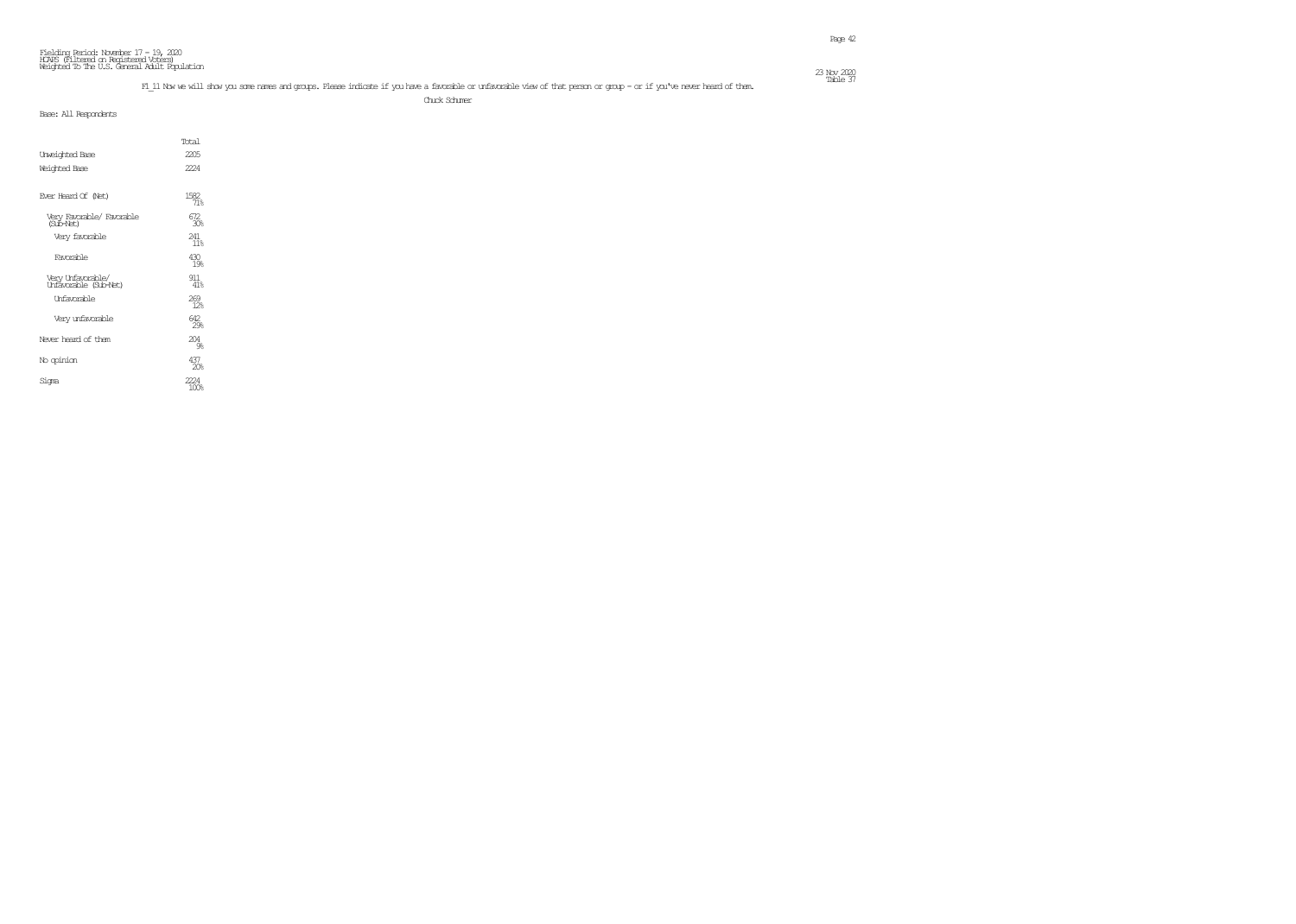| Fielding Period: November 17 – 19, 2020                                               |             |
|---------------------------------------------------------------------------------------|-------------|
| HOPS (Filtered on Registered Voters)<br>Weighted To The U.S. General Adult Ropulation |             |
|                                                                                       |             |
|                                                                                       | 23 Nov 2020 |

#### F1\_14 Now we will show you some names and groups. Please indicate if you have a favorable or unfavorable view of that person or group – or if you've never heard of them. This is the made 38

Joe Biden

|                                            | Total                |  |
|--------------------------------------------|----------------------|--|
| Unveighted Base                            | 2205                 |  |
| Weighted Base                              | 2224                 |  |
| Ever Heard Of (Net)                        | 2091<br>94%          |  |
| Very Favorable/ Favorable<br>(Sub-Net)     | 1109<br>50%          |  |
| Very favorable                             | 574<br>268           |  |
| Favorable                                  | 535<br>24%           |  |
| Very Unfavorable/<br>Unfavorable (Sub-Net) | 982<br>44%           |  |
| Unfavorable                                | 331<br>15%           |  |
| Very unfavorable                           | 651<br>298           |  |
| Never heard of them                        | 30<br>1 <sup>°</sup> |  |
| No opinion                                 | 103<br>5%            |  |
| Siqna                                      | 100‱                 |  |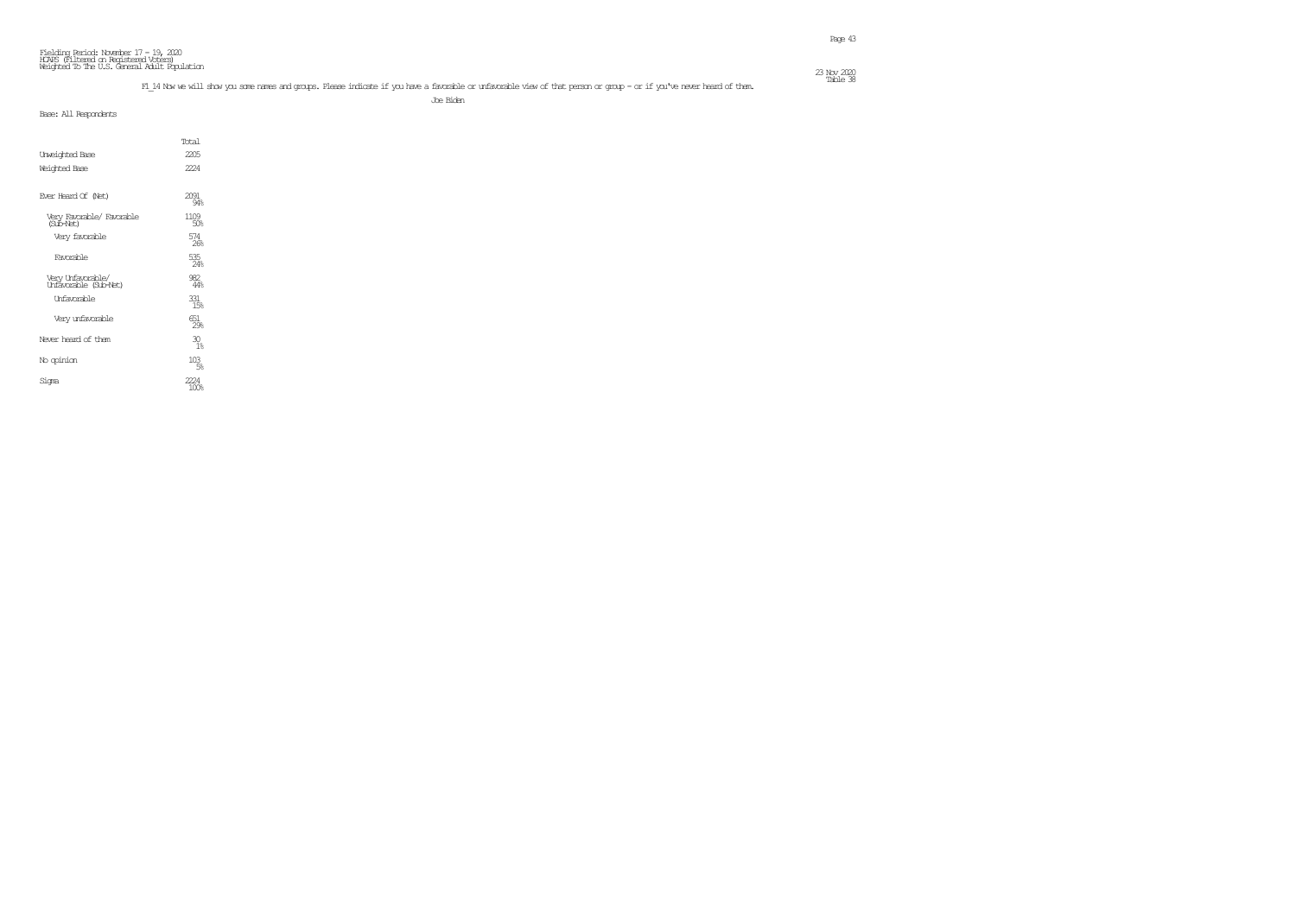| Fielding Period: November 17 – 19, 2020                                               |             |
|---------------------------------------------------------------------------------------|-------------|
| HOPS (Filtered on Registered Voters)<br>Weighted To The U.S. General Adult Ropulation |             |
|                                                                                       |             |
|                                                                                       | 23 Nov 2020 |

#### F1\_37 Now we will show you some names and groups. Please indicate if you have a favorable or unfavorable view of that person or group – or if you've never heard of them. This is the made 39

Barack Obama

|                                            | Total             |
|--------------------------------------------|-------------------|
| Unveighted Base                            | 2205              |
| Weighted Base                              | 2224              |
| Ever Heard Of (Net)                        | 2070<br>93%       |
| Very Favorable/ Favorable<br>(Sub-Net)     | 1204<br>54%       |
| Very favorable                             | 733<br>.33%       |
| Favorable                                  | $\frac{472}{218}$ |
| Very Unfavorable/<br>Unfavorable (Sub-Net) | 865<br>398        |
| Unfavorable                                | 282<br>13.5       |
| Very unfavorable                           | 584<br>26%        |
| Never heard of them                        | $^{29}_{18}$      |
| No opinion                                 | 125<br>୫          |
| Siqna                                      | 100%              |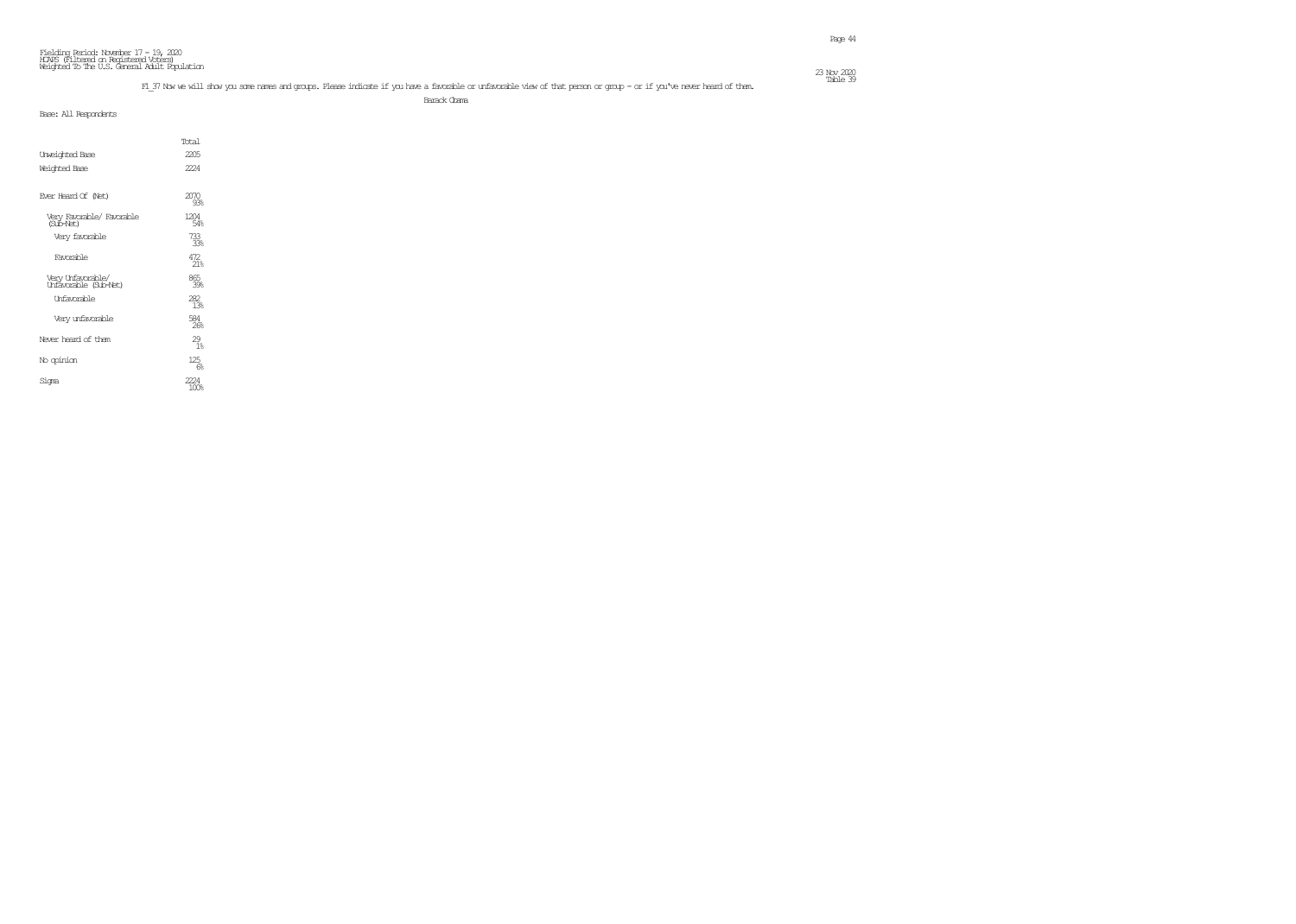#### Table 40 F1\_53 Now we will show you some names and groups. Please indicate if you have a favorable or unfavorable view of that person or group - or if you've never heard of them.

U.S. Military

|                                            | Total          |  |
|--------------------------------------------|----------------|--|
| <b>Unveighted Base</b>                     | 2205           |  |
| Weighted Base                              | 2224           |  |
| Ever Heard Of (Net)                        | 2029<br>91%    |  |
| Very Favorable/ Favorable<br>(Sub-Net)     | 1814<br>$82\%$ |  |
| Very favorable                             | 1104<br>50%    |  |
| Favorable                                  | 710<br>32%     |  |
| Very Unfavorable/<br>Unfavorable (Sub-Net) | $^{215}_{10}$  |  |
| <b>Unfavorable</b>                         | 135<br>୫       |  |
| Very unfavorable                           | 79<br>4%       |  |
| Never heard of them                        | $^{23}_{1\%}$  |  |
| No opinion                                 | 172.<br>8%     |  |
| Signa                                      | 100%           |  |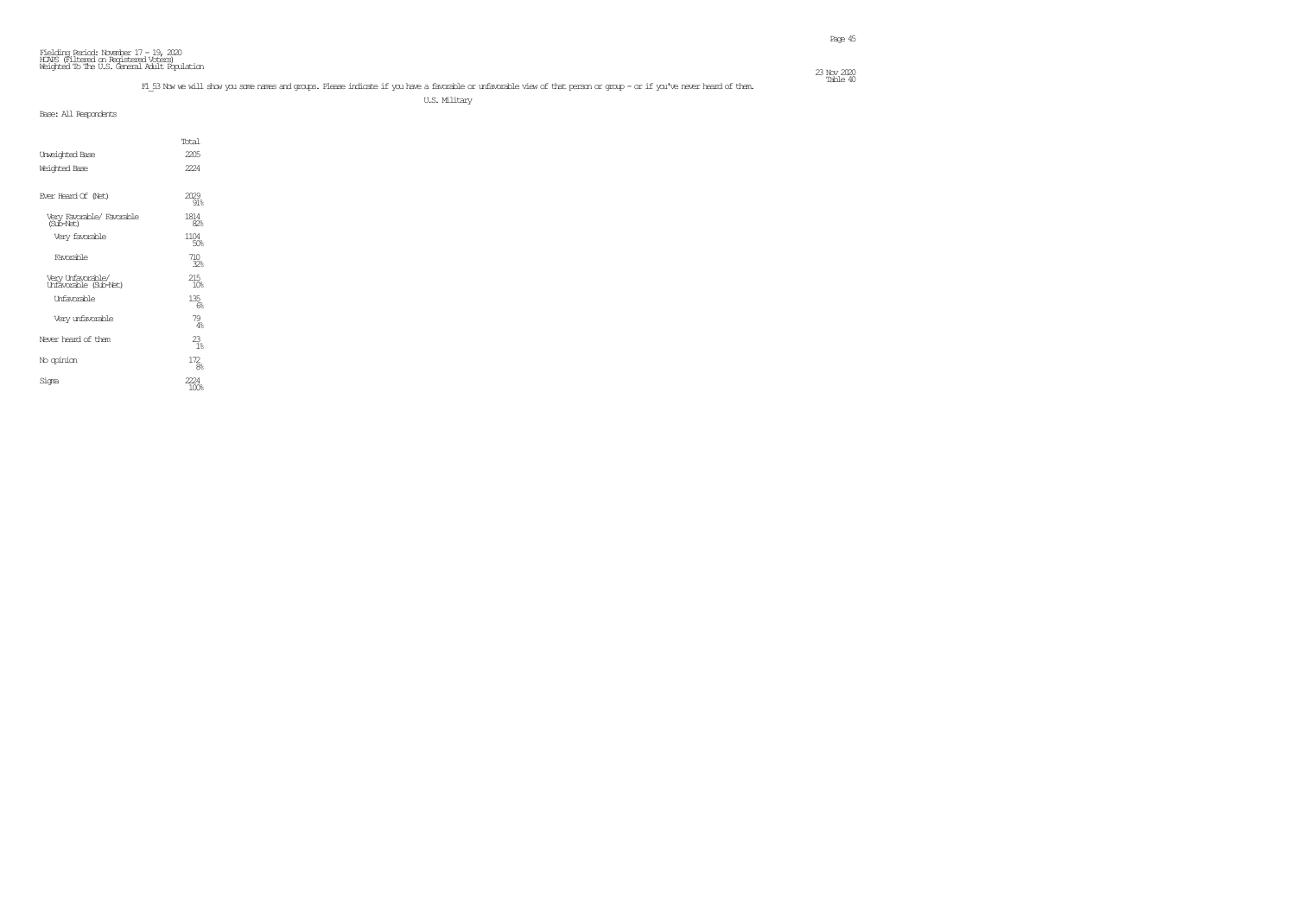#### F1\_54 Now we will show you some names and groups. Please indicate if you have a favorable or unfavorable view of that person or group – or if you've never heard of them. This example 41

FRIDADE STATE STATE OF THE STATE OF THE STATE OF THE STATE OF THE STATE OF THE STATE OF THE STATE OF THE STATE OF THE STATE OF THE STATE OF THE STATE OF THE STATE OF THE STATE OF THE STATE OF THE STATE OF THE STATE OF THE

|  | Base: All Respondents |
|--|-----------------------|

|                                            | Total             |
|--------------------------------------------|-------------------|
| Unveighted Base                            | 2205              |
| Weighted Base                              | 222.4             |
| Ever Heard Of (Net)                        | 1904<br>86%       |
| Very Favorable/ Favorable<br>(Sub-Net)     | 1437<br>65%       |
| Very favorable                             | $\frac{459}{218}$ |
| Favorable                                  | 978<br>44%        |
| Very Unfavorable/<br>Unfavorable (Sub-Net) | 466<br>21%        |
| Unfavorable                                | 298<br>1.38       |
| Very unfavorable                           | 168<br>8%         |
| Never heard of them                        | 26<br>$1\%$       |
| No opinion                                 | 294<br>1.3%       |
| Signa                                      | 100%              |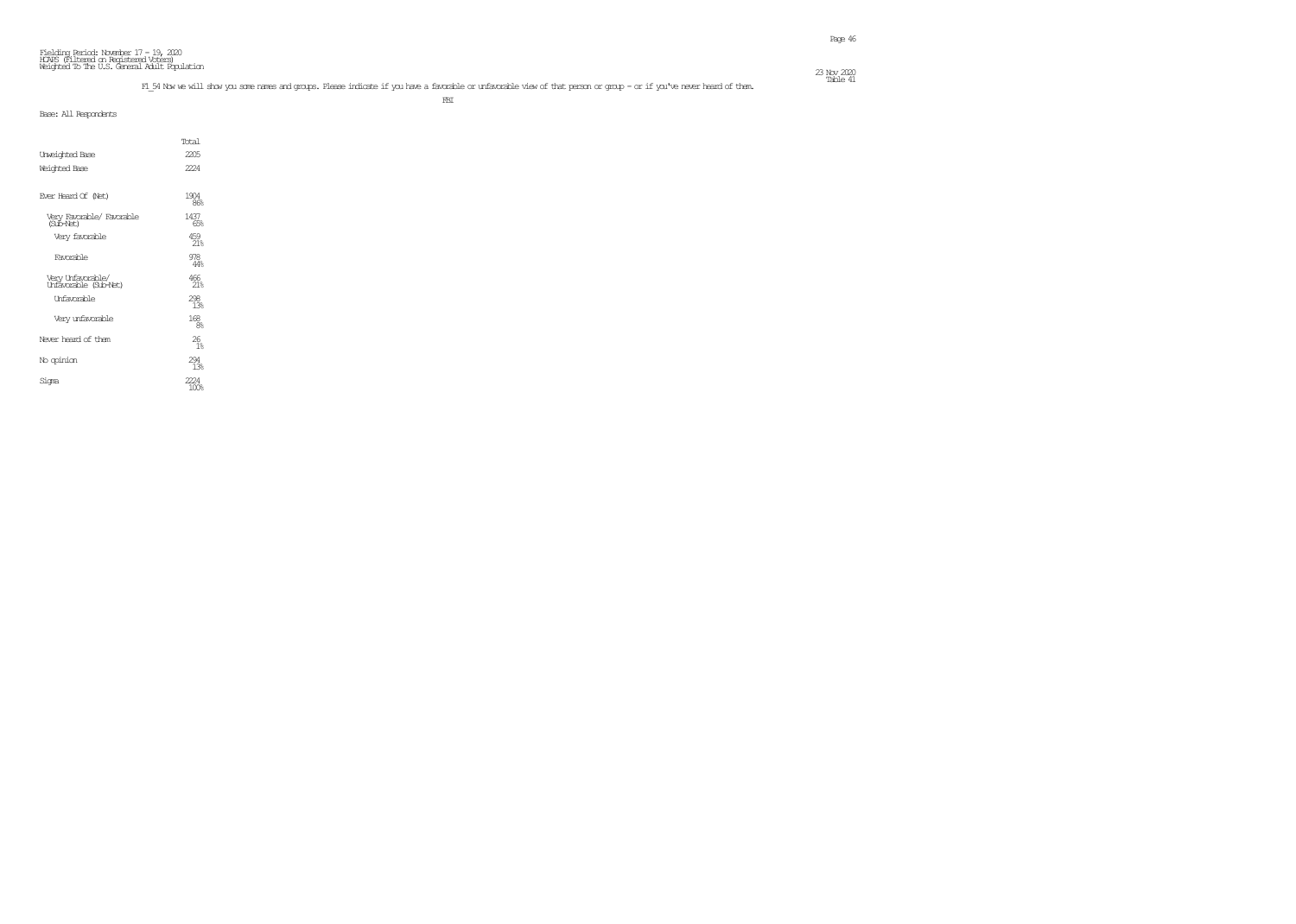| Fielding Period: November 17 – 19, 2020<br>HOPS (Filtered on Pegistered Voters)<br>Weighted To The U.S. General Adult Population |              |
|----------------------------------------------------------------------------------------------------------------------------------|--------------|
|                                                                                                                                  |              |
|                                                                                                                                  |              |
|                                                                                                                                  | 23 Nov. 2020 |

#### Table 42 F1\_55 Now we will show you some names and groups. Please indicate if you have a favorable or unfavorable view of that person or group - or if you've never heard of them.

U.S. Supreme Court

|                                            | Total                |
|--------------------------------------------|----------------------|
| Unveighted Base                            | 2205                 |
| Weighted Base                              | 222.4                |
| Ever Heard Of (Net)                        | 1898<br>85%          |
| Very Favorable/ Favorable<br>(Sub-Net)     | 1438<br>65%          |
| Very favorable                             | 09<br>238            |
| Favorable                                  | 929<br>42%           |
| Very Unfavorable/<br>Unfavorable (Sub-Net) | $^{460}_{21\%}$      |
| Unfavorable                                | 302<br>14%           |
| Very unfavorable                           | <u> 159</u><br>7%    |
| Never heard of them                        | 27<br>1 <sup>°</sup> |
| No opinion                                 | 298<br>1 양           |
| Siqna                                      | 100%                 |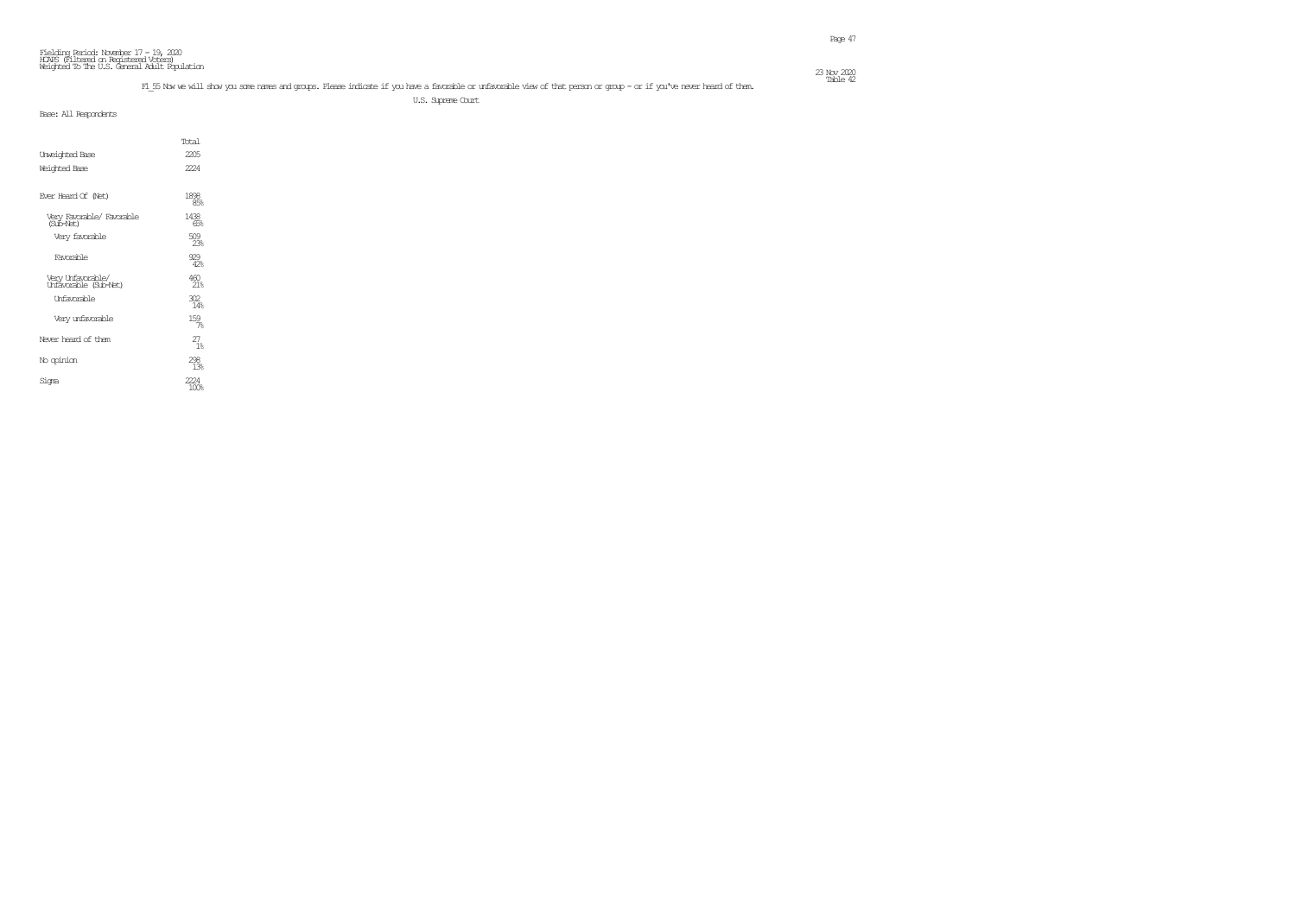| Fielding Period: November 17 – 19, 2020                                               |              |
|---------------------------------------------------------------------------------------|--------------|
| HOPS (Filtered on Registered Voters)<br>Weighted To The U.S. General Adult Ropulation |              |
|                                                                                       |              |
|                                                                                       | 23 Nov. 2020 |

#### F1\_60 Now we will show you some names and groups. Please indicate if you have a favorable or unfavorable view of that person or group – or if you've never heard of them. This explicit is would be made the made of the made

range is a strong of the control of the control of the control of the control of the control of the control of

|                                            | Total                  |
|--------------------------------------------|------------------------|
| Unveighted Base                            | 2205                   |
| Weighted Base                              | 222.4                  |
| Ever Heard Of (Net)                        | 1952<br>88%            |
| Very Favorable/ Favorable<br>(Sub-Net)     | 954<br>4.3%            |
| Very favorable                             | 351<br>168             |
| Favorable                                  | 602<br>273             |
| Very Unfavorable/<br>Unfavorable (Sub-Net) | 999<br>45%             |
| Unfavorable                                | 453<br>20 <sub>6</sub> |
| Very unfavorable                           | 545<br>25%             |
| Never heard of them                        | 28<br>1 <sup>°</sup>   |
| No opinion                                 | 243<br>11 <sup>°</sup> |
| Signa                                      | 100%                   |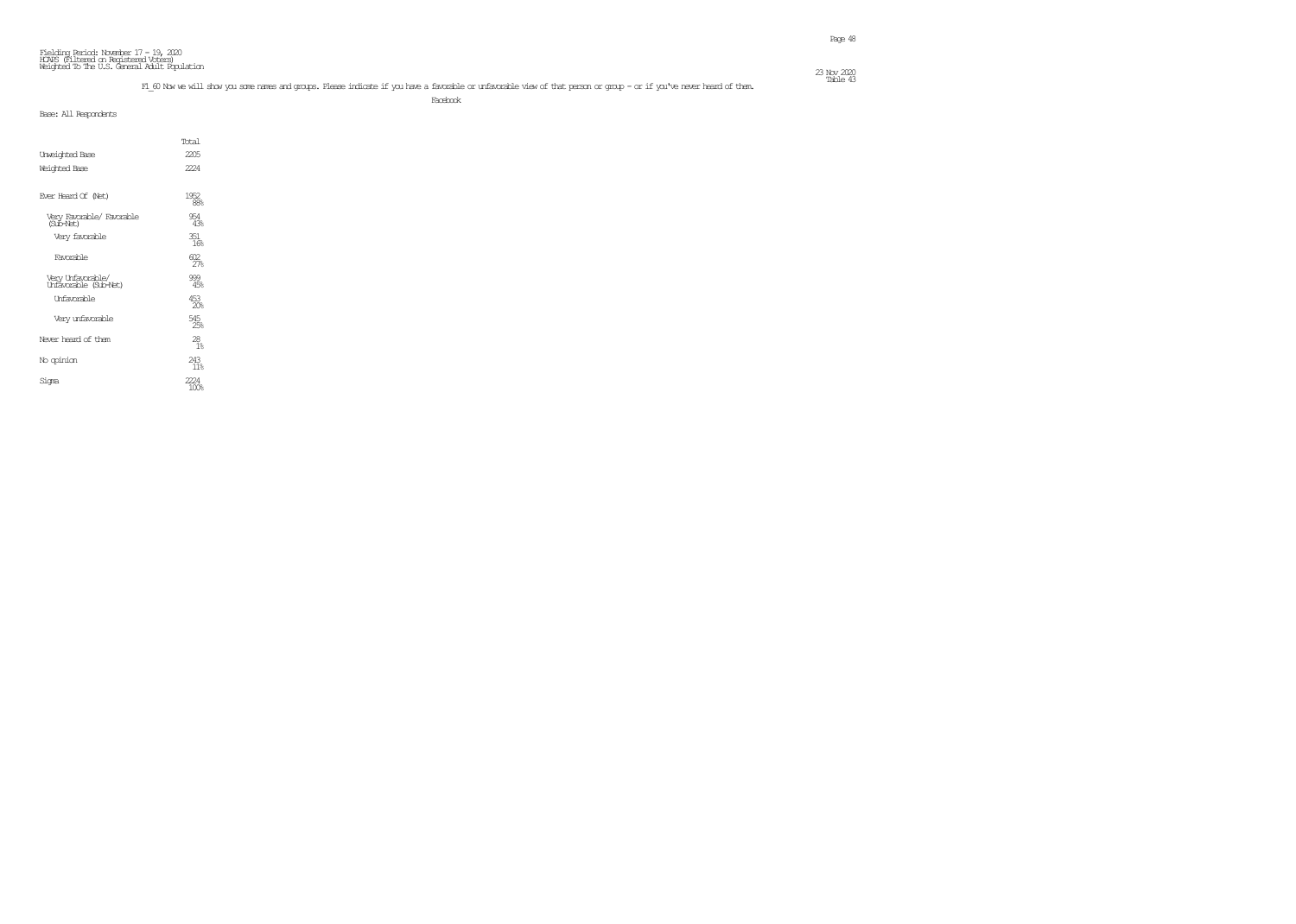| Fielding Peniad; November $17 - 19$ , $2020$                                          |              |
|---------------------------------------------------------------------------------------|--------------|
| HAPS (Filtered on Registered Voters)<br>Weighted To The U.S. General Adult Ropulation |              |
|                                                                                       |              |
|                                                                                       | 23 Nov. 2020 |

#### F1\_66 Now we will show you some names and groups. Please indicate if you have a favorable or unfavorable view of that person or group – or if you've never heard of them. This explicit 44

Alexandria Ocasio-Cortez

|                                            | Total                  |
|--------------------------------------------|------------------------|
| Unveighted Base                            | 2205                   |
| Weighted Base                              | 222.4                  |
|                                            |                        |
| Ever Heard Of (Net)                        | 1532<br>69.5           |
| Very Favorable/ Favorable<br>(Sub-Net)     | 643<br>29.5            |
| Very favorable                             | $253 \atop 118$        |
| Favorable                                  | 390<br>18%             |
| Very Unfavorable/<br>Unfavorable (Sub-Net) | $\frac{889}{40}$       |
| Unfavorable                                | 253<br>11%             |
| Very unfavorable                           | 636<br>29.5            |
| Never heard of them                        | 271<br>12 <sup>°</sup> |
| No opinion                                 | 420<br>19%             |
| Signa                                      | 100 <sub>k</sub>       |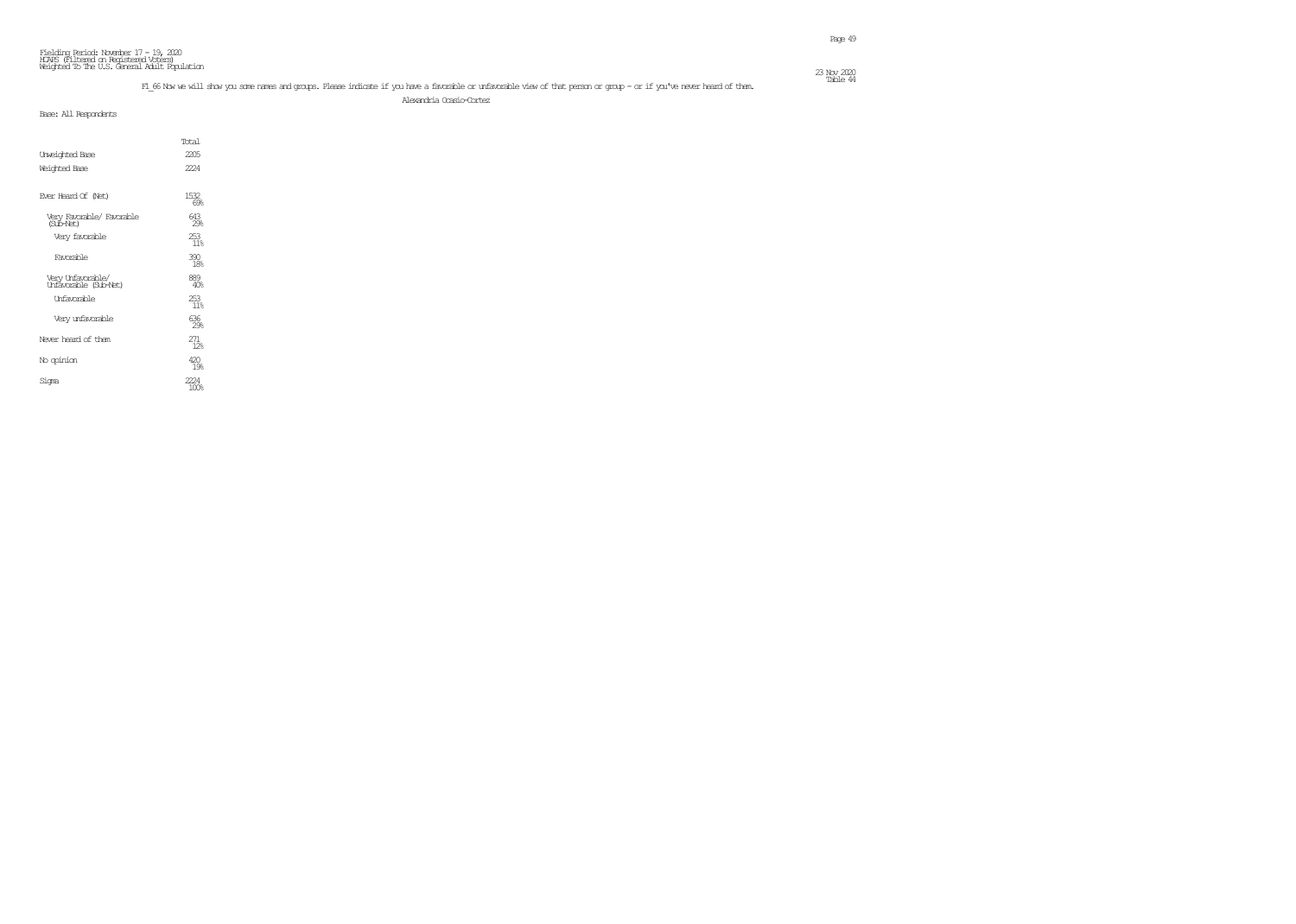| Fielding Period: November 17 – 19, 2020<br>HOPS (Filtered on Pegistered Voters)<br>Weighted To The U.S. General Adult Population |              |
|----------------------------------------------------------------------------------------------------------------------------------|--------------|
|                                                                                                                                  |              |
|                                                                                                                                  |              |
|                                                                                                                                  | 23 Nov. 2020 |

#### F1\_68 Now we will show you some names and groups. Please indicate if you have a favorable or unfavorable view of that person or group – or if you've never heard of them. This explicit 45

Department of Justice

|                                            | Total                   |
|--------------------------------------------|-------------------------|
| <b>Unreighted Base</b>                     | 2205                    |
| Weighted Base                              | 222.4                   |
| Ever Heard Of (Net)                        | 1838<br>83%             |
| Very Favorable/ Favorable<br>(Sub-Net)     | 1259<br>57 <sub>6</sub> |
| Very favorable                             | 325<br>152              |
| Favorable                                  | 934<br>42%              |
| Very Unfavorable/<br>Unfavorable (Sub-Net) | 579<br>268              |
| Unfavorable                                | 357<br>16%              |
| Very unfavorable                           | 221<br>10 <sub>5</sub>  |
| Never heard of them                        | 41.<br>$\mathcal{P}_n$  |
| No opinion                                 | 345<br>16%              |
| Sioma                                      | 100%                    |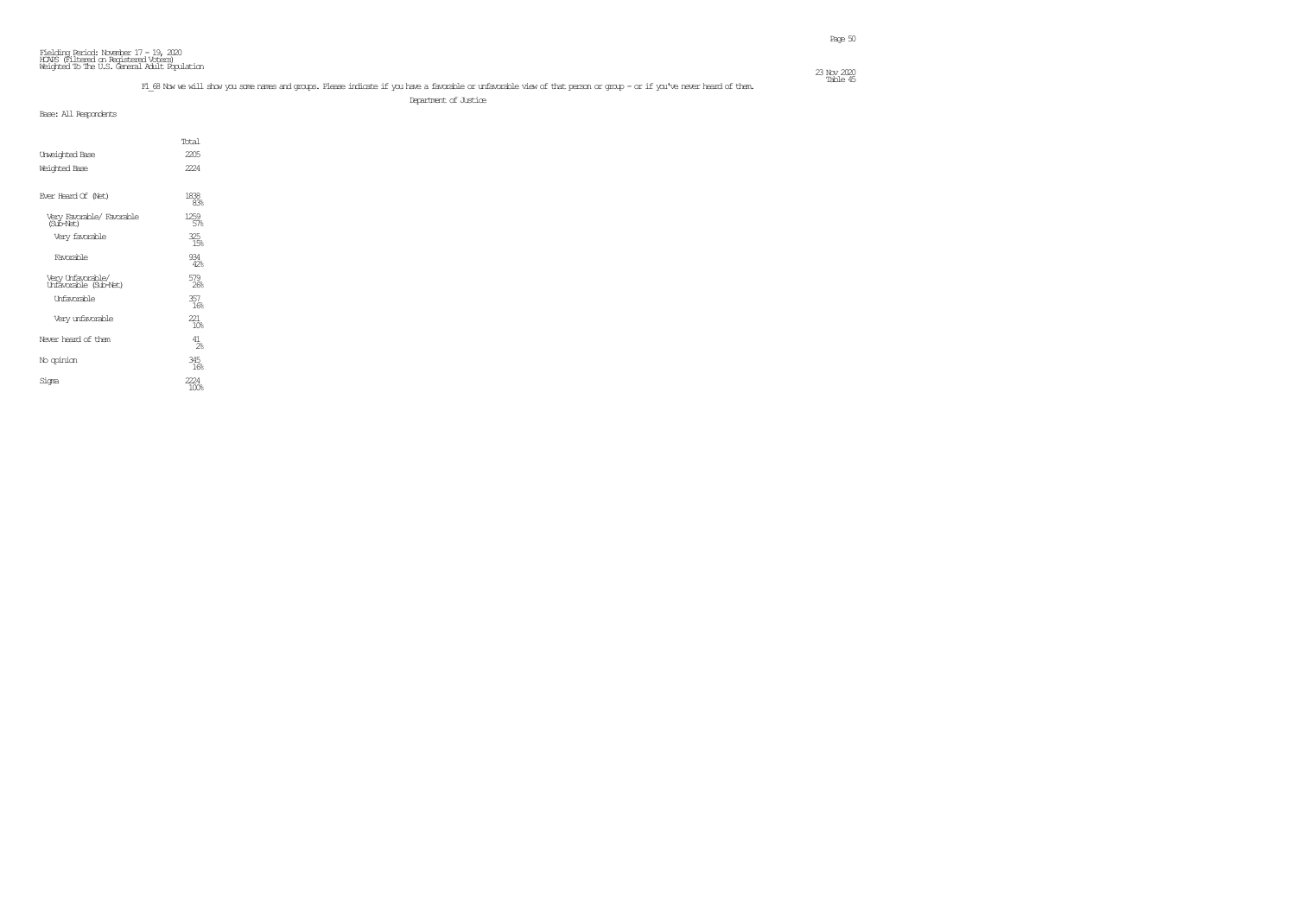| Fielding Period: November $17 - 19$ , 2020                                            |              |
|---------------------------------------------------------------------------------------|--------------|
| HOPS (Filtered on Registered Voters)<br>Weighted To The U.S. General Adult Ropulation |              |
|                                                                                       |              |
|                                                                                       | 23 Nov. 2020 |

#### F1\_72 Now we will show you some names and groups. Please indicate if you have a favorable or unfavorable view of that person or group – or if you've never heard of them. This explicit 46

Kamala Harris

|                                            | Total                |
|--------------------------------------------|----------------------|
| Unveighted Base                            | 2205                 |
| Weighted Base                              | 222.4                |
| Ever Heard Of (Net)                        | 2005<br>$90\%$       |
| Very Favorable/ Favorable<br>(Sub-Net)     | 1009<br>45%          |
| Very favorable                             | 506<br>238           |
| Favorable                                  | 504<br>23%           |
| Very Unfavorable/<br>Unfavorable (Sub-Net) | 996<br>45%           |
| Unfavorable                                | 249<br>11%           |
| Very unfavorable                           | 746<br>34%           |
| Never heard of them                        | 30<br>1 <sup>°</sup> |
| No opinion                                 | 189<br>98            |
| Sioma                                      | 100%                 |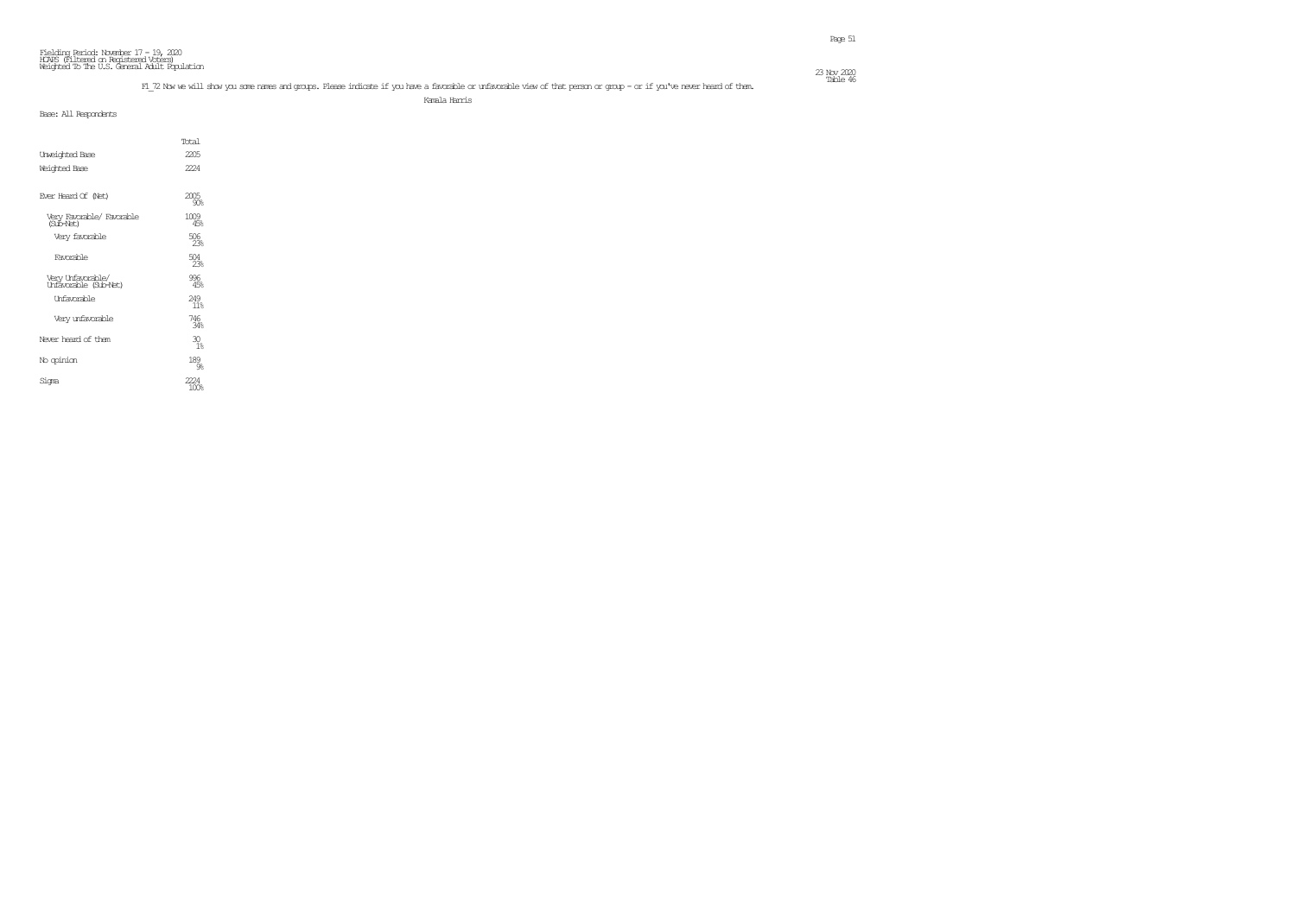| Fielding Period: November 17 – 19, 2020<br>HOPS (Filtered on Pegistered Voters)<br>Weighted To The U.S. General Adult Population |              |
|----------------------------------------------------------------------------------------------------------------------------------|--------------|
|                                                                                                                                  |              |
|                                                                                                                                  |              |
|                                                                                                                                  | 23 Nov. 2020 |

#### Table 47 F1\_73 Now we will show you some names and groups. Please indicate if you have a favorable or unfavorable view of that person or group - or if you've never heard of them.

Ayanna Pressley

|                                            | Total                       |
|--------------------------------------------|-----------------------------|
| Unveighted Base                            | 2205                        |
| Weighted Base                              | 2224                        |
| Ever Heard Of (Net)                        | 702<br>32%                  |
| Very Favorable/ Favorable<br>(Sub-Net)     | 320<br>14%                  |
| Very favorable                             | $\frac{23}{66}$             |
| Favorable                                  | $^{197}_{\phantom{1}9\!\%}$ |
| Very Unfavorable/<br>Unfavorable (Sub-Net) |                             |
| Unfavorable                                | 169<br>୫                    |
| Very unfavorable                           | 213<br>10%                  |
| Never heard of them                        | 942<br>42%                  |
| No opinion                                 | 580<br>26                   |
| Siqna                                      | 100%                        |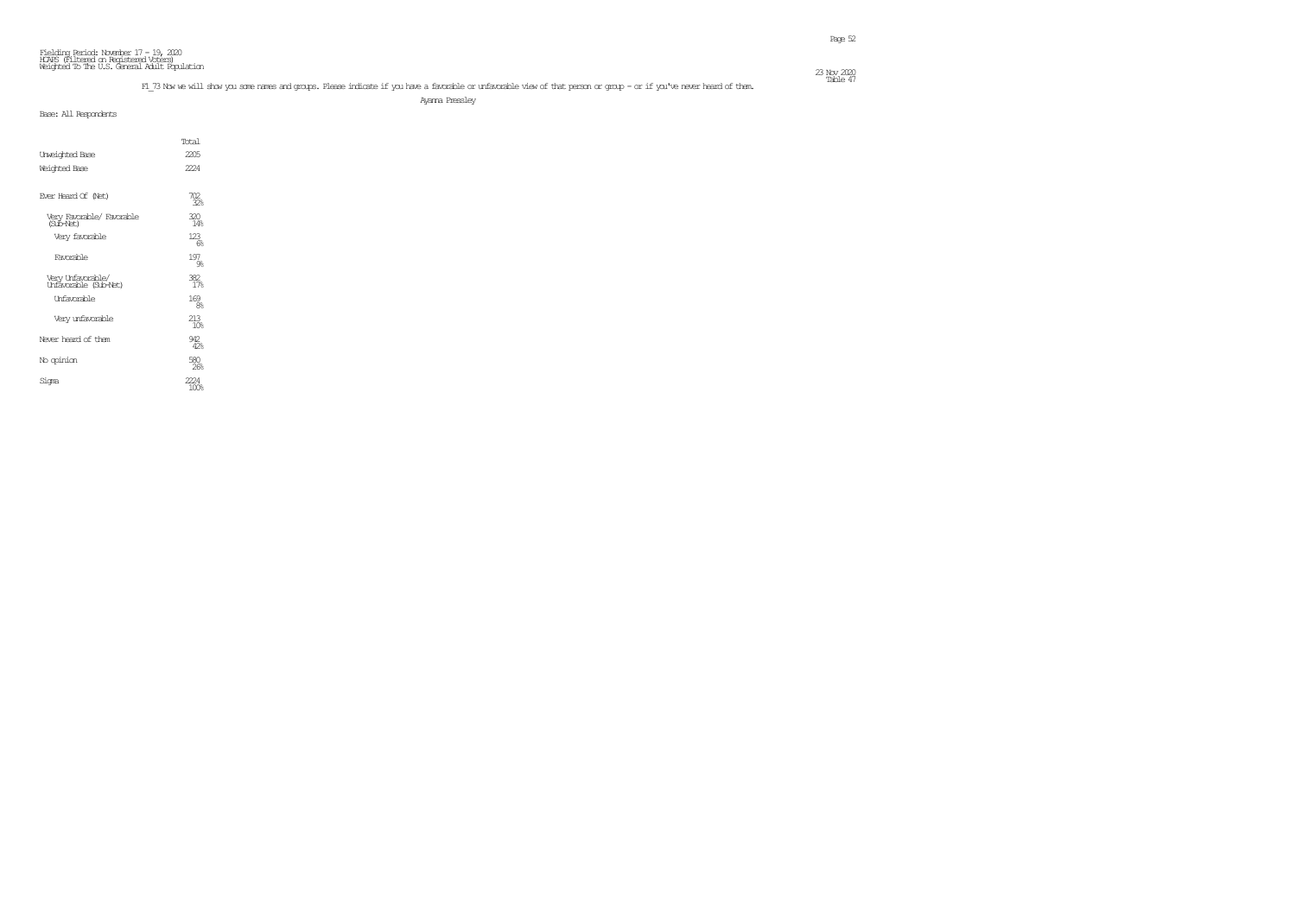| Fielding Period: November 17 – 19, 2020                                               |              |
|---------------------------------------------------------------------------------------|--------------|
| HOPS (Filtered on Registered Voters)<br>Weighted To The U.S. General Adult Ropulation |              |
|                                                                                       |              |
|                                                                                       | 23 Nov. 2020 |

#### F1\_74 Now we will show you some names and groups. Please indicate if you have a favorable or unfavorable view of that person or group – or if you've never heard of them. This explicit 48

Ilhan Omar

|                                            | Total                  |
|--------------------------------------------|------------------------|
| Unveighted Base                            | 2205                   |
| Weighted Base                              | 2224                   |
| Ever Heard Of (Net)                        | 1195<br>54%            |
| Very Favorable/ Favorable<br>(Sub-Net)     | 421<br>19%             |
| Very favorable                             | $\frac{145}{76}$       |
| Favorable                                  | $^{276}_{12}$          |
| Very Unfavorable/<br>Unfavorable (Sub-Net) | 774<br>35%             |
| <b>Unfavorable</b>                         | 220<br>10 <sub>5</sub> |
| Very unfavorable                           | 555<br>25%             |
| Never heard of them                        | 573<br>26              |
| No opinion                                 | 455<br>20 <sub>6</sub> |
| Signa                                      | 100%                   |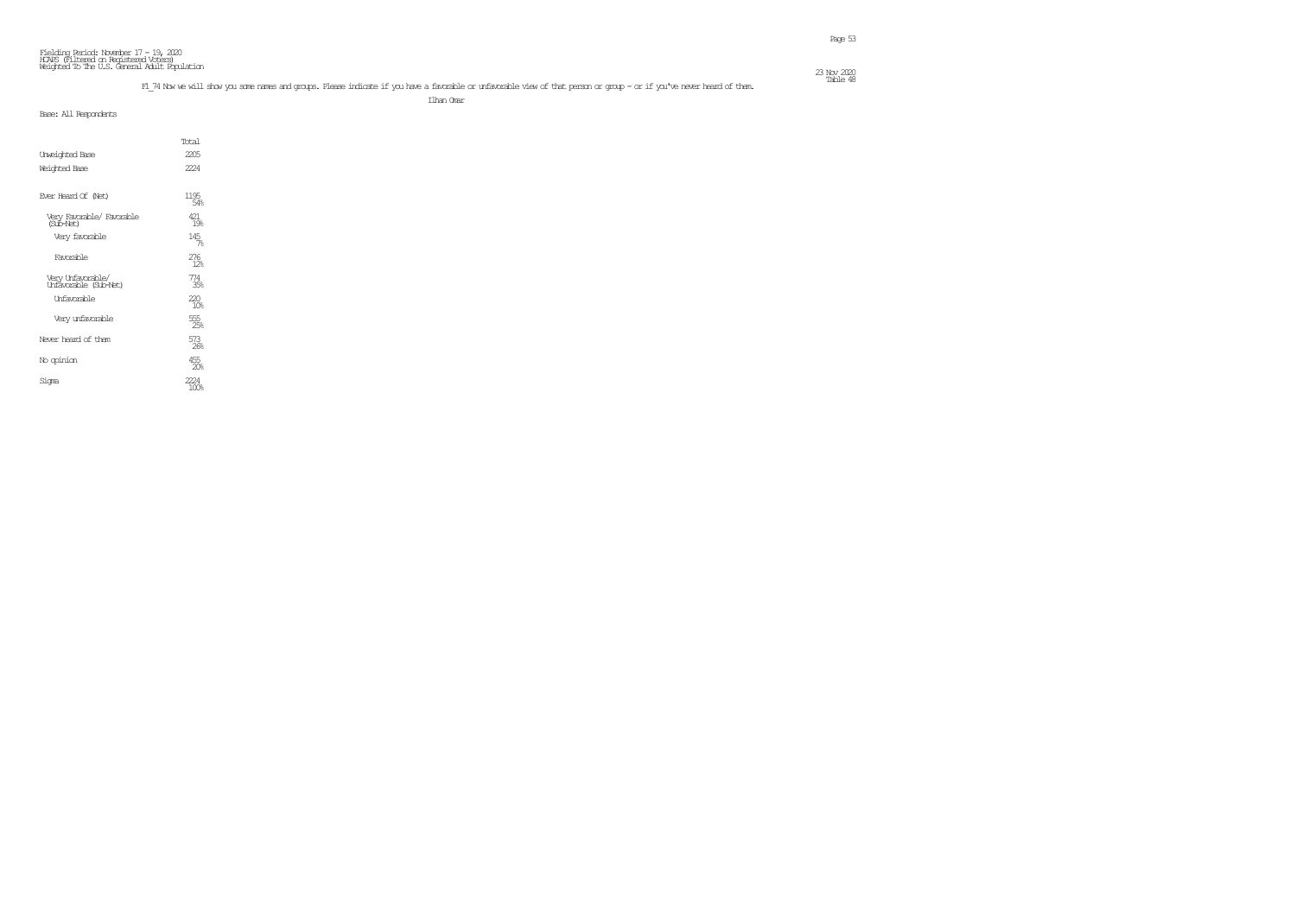| Fielding Period: November 17 – 19, 2020                                               |              |
|---------------------------------------------------------------------------------------|--------------|
| HOPS (Filtered on Registered Voters)<br>Weighted To The U.S. General Adult Ropulation |              |
|                                                                                       |              |
|                                                                                       | 23 Nov. 2020 |

#### F1\_75 Now we will show you some names and groups. Please indicate if you have a favorable or unfavorable view of that person or group – or if you've never heard of them. This is the maximal of them.

Rashida Tlaib

|                                            | Total                  |
|--------------------------------------------|------------------------|
| <b>Unreighted Base</b>                     | 2205                   |
| Weighted Base                              | 222.4                  |
| Ever Heard Of (Net)                        | 1015<br>46%            |
| Very Favorable/ Favorable<br>(Sub-Net)     | 384<br>17 <sub>6</sub> |
| Very favorable                             | $^{133}_{68}$          |
| Favorable                                  | 251<br>11%             |
| Very Unfavorable/<br>Unfavorable (Sub-Net) | 631<br>288             |
| Unfavorable                                | 183<br>8%              |
| Very unfavorable                           | 448<br>20 <sub>6</sub> |
| Never heard of them                        | 711<br>32 <sub>5</sub> |
| No opinion                                 | 498<br>22              |
| Sioma                                      | 100%                   |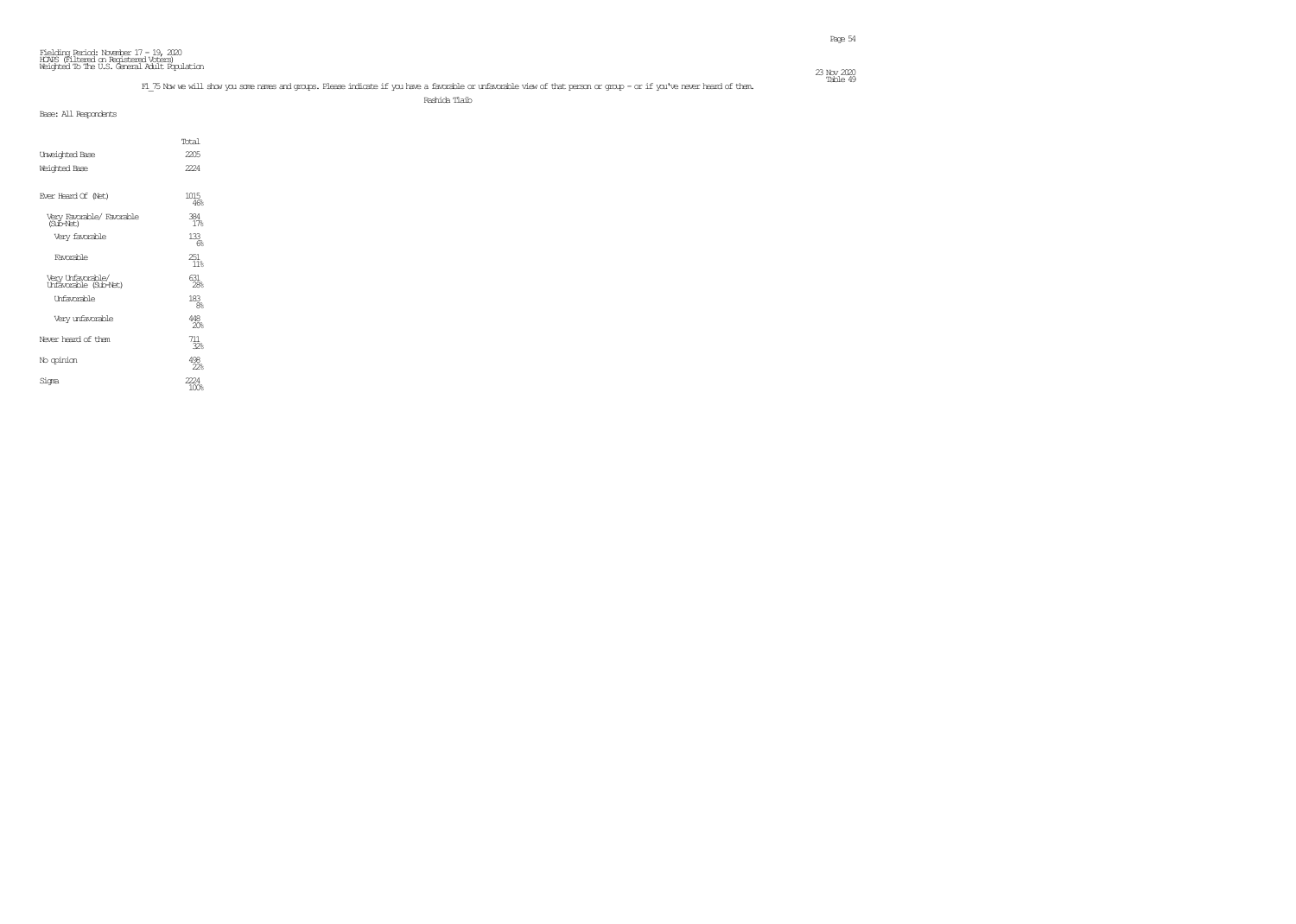| Fielding Period: November $17 - 19$ , 2020                                            |             |
|---------------------------------------------------------------------------------------|-------------|
| HOPS (Filtered on Registered Voters)<br>Weighted To The U.S. General Adult Ropulation |             |
|                                                                                       |             |
|                                                                                       | 23 Nov 2020 |

#### F1\_81 Now we will show you some names and groups. Please indicate if you have a favorable or unfavorable view of that person or group – or if you've never heard of them. This is the model of the multiple of the multiple or

**The Contract of the Contract of the Contract of the Contract of Twitter Twitter** 

| Base: All Respondents                      |                  |  |
|--------------------------------------------|------------------|--|
|                                            | Total            |  |
| <b>Unreighted Base</b>                     | 2205             |  |
| Weighted Base                              | 222.4            |  |
| Ever Heard Of (Net)                        | 1731<br>78%      |  |
| Very Favorable/ Favorable<br>(Sub-Net)     | 693<br>31%       |  |
| Very favorable                             | $^{220}_{10}$    |  |
| Favorable                                  | $^{473}_{21\%}$  |  |
| Very Unfavorable/<br>Unfavorable (Sub-Net) | 1038             |  |
| Unfavorable                                | $^{434}_{20\%}$  |  |
| Very unfavorable                           | $^{604}_{278}$   |  |
| Never heard of them                        | $\frac{42}{26}$  |  |
| No opinion                                 | $\frac{452}{20}$ |  |
| Signa                                      | 100%             |  |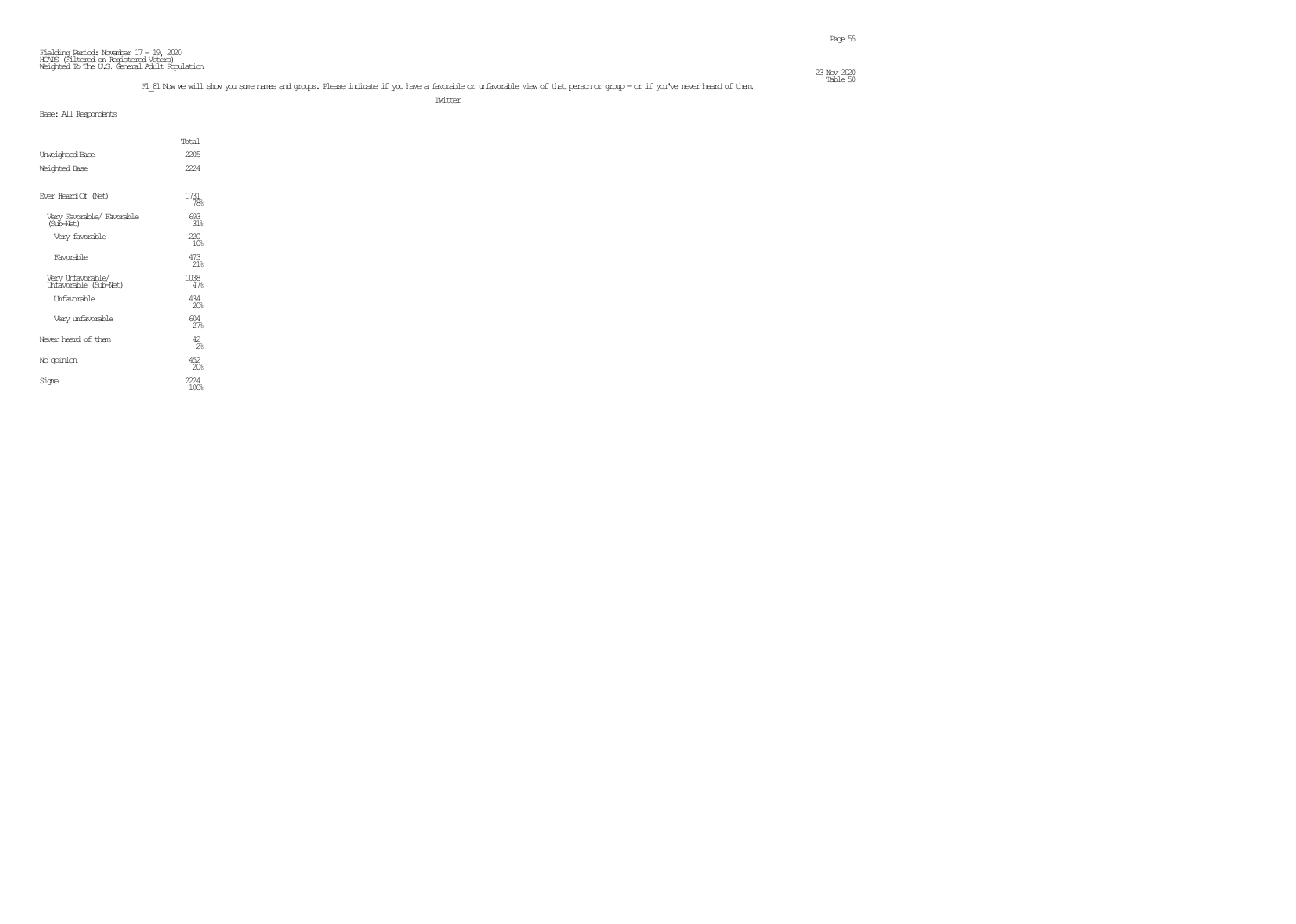#### F1\_90 Now we will show you some names and groups. Please indicate if you have a favorable or unfavorable view of that person or group – or if you've never heard of them. The state 51

Dr. Anthony Fauci

|                                            | Total                  |
|--------------------------------------------|------------------------|
| Unveighted Base                            | 2205                   |
| Weighted Base                              | 222.4                  |
| Ever Heard Of (Net)                        | 1890<br>85%            |
| Very Favorable/ Favorable<br>(Sub-Net)     | 1378<br>62%            |
| Very favorable                             | 338                    |
| Favorable                                  | 646<br>298             |
| Very Unfavorable/<br>Unfavorable (Sub-Net) | 23.                    |
| Unfavorable                                | 268<br>12 <sup>°</sup> |
| Very unfavorable                           | 243<br>11%             |
| Never heard of them                        | 95<br>4%               |
| No opinion                                 | 239<br>11 <sup>°</sup> |
| Signa                                      | 100%                   |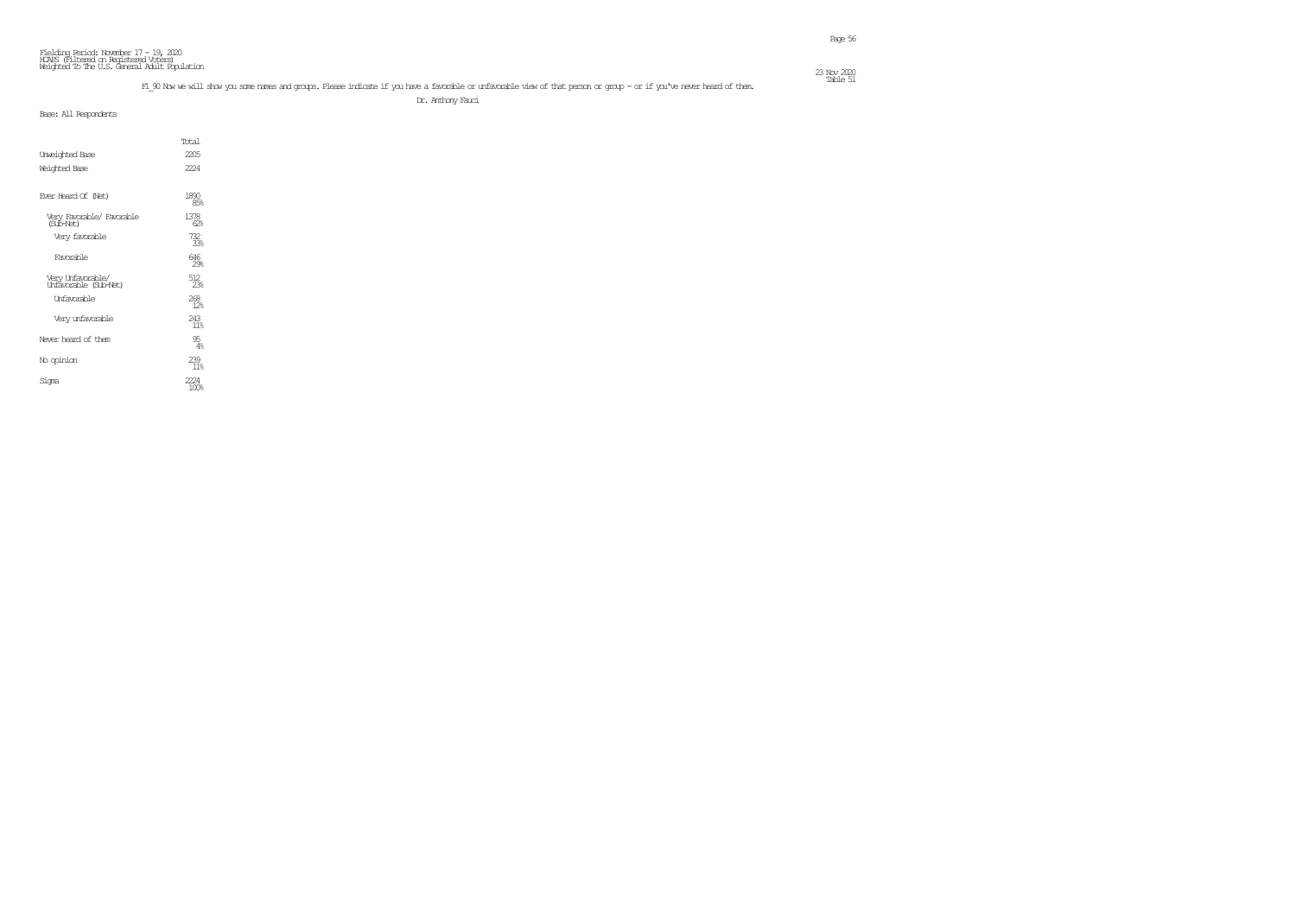| Fielding Period: November $17 - 19$ , 2020                                            |              |
|---------------------------------------------------------------------------------------|--------------|
| HOPS (Filtered on Registered Voters)<br>Weighted To The U.S. General Adult Ropulation |              |
|                                                                                       |              |
|                                                                                       | 23 Nov. 2020 |

#### F1\_94 Now we will show you some names and groups. Please indicate if you have a favorable or unfavorable view of that person or group – or if you've never heard of them. This is the model of the multiple of the multiple or

Center for Disease Controls

|                                            | Total        |  |
|--------------------------------------------|--------------|--|
| Unveighted Base                            | 2205         |  |
| Weighted Base                              | 2224         |  |
| Ever Heard Of (Net)                        | 1969<br>8%   |  |
| Very Favorable/ Favorable<br>(Sub-Net)     | 1540<br>69%  |  |
| Very favorable                             | 585<br>268   |  |
| Favorable                                  | 955<br>43%   |  |
| Very Unfavorable/<br>Unfavorable (Sub-Net) | 10€          |  |
| Unfavorable                                | 296<br>138   |  |
| Very unfavorable                           | 133<br>୫     |  |
| Never heard of them                        | $^{45}_{28}$ |  |
| No opinion                                 | 210<br>98    |  |
| Siqna                                      |              |  |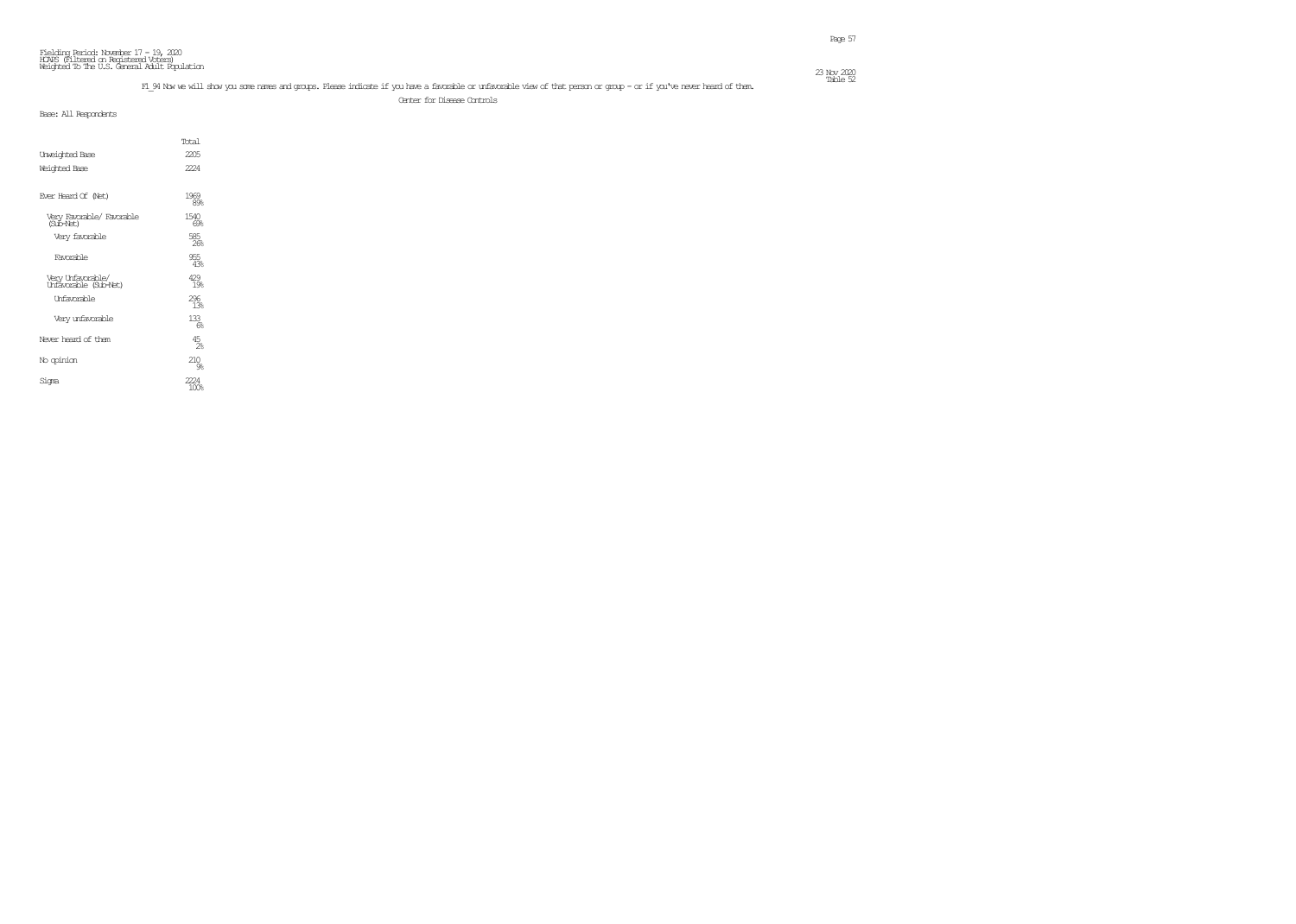| Fielding Period: November 17 – 19, 2020                                               |             |
|---------------------------------------------------------------------------------------|-------------|
| HOPS (Filtered on Registered Voters)<br>Weighted To The U.S. General Adult Ropulation |             |
|                                                                                       |             |
|                                                                                       | 23 Nov 2020 |

#### F1\_97 Now we will show you some names and groups. Please indicate if you have a favorable or unfavorable view of that person or group – or if you've never heard of them. This is the model of the model of the model of the m

e de la provincia de la provincia de la provincia de la provincia de la provincia de la provincia de la provincia de la provincia de la provincia de la provincia de la provincia de la provincia de la provincia de la provin

| Base: All Respondents                      |                                           |
|--------------------------------------------|-------------------------------------------|
|                                            |                                           |
|                                            | Total                                     |
| Unveighted Base                            | 2205                                      |
| Weighted Base                              | 2224                                      |
|                                            |                                           |
| Ever Heard Of (Net)                        | $\frac{2026}{91\%}$                       |
| Very Favorable/ Favorable<br>(Sub-Net)     | $\underset{\mathcal{7}{18}}{1571}$        |
| Very favorable                             | $\frac{714}{328}$                         |
| Favorable                                  | 856<br>398                                |
| Very Unfavorable/<br>Unfavorable (Sub-Net) | $\overset{456}{\textbf{20}}\textbf{8}$    |
| Unfavorable                                | $\underset{11\%}{^{254}}$                 |
| Very unfavorable                           | $\overset{\text{202}}{\text{g}_\text{6}}$ |
| Never heard of them                        | $22\atop 1\%$                             |
| No opinion                                 | $^{175}_{\phantom{1}8\%}$                 |
| Signa                                      | $^{2224}_{100\%}$                         |
|                                            |                                           |
|                                            |                                           |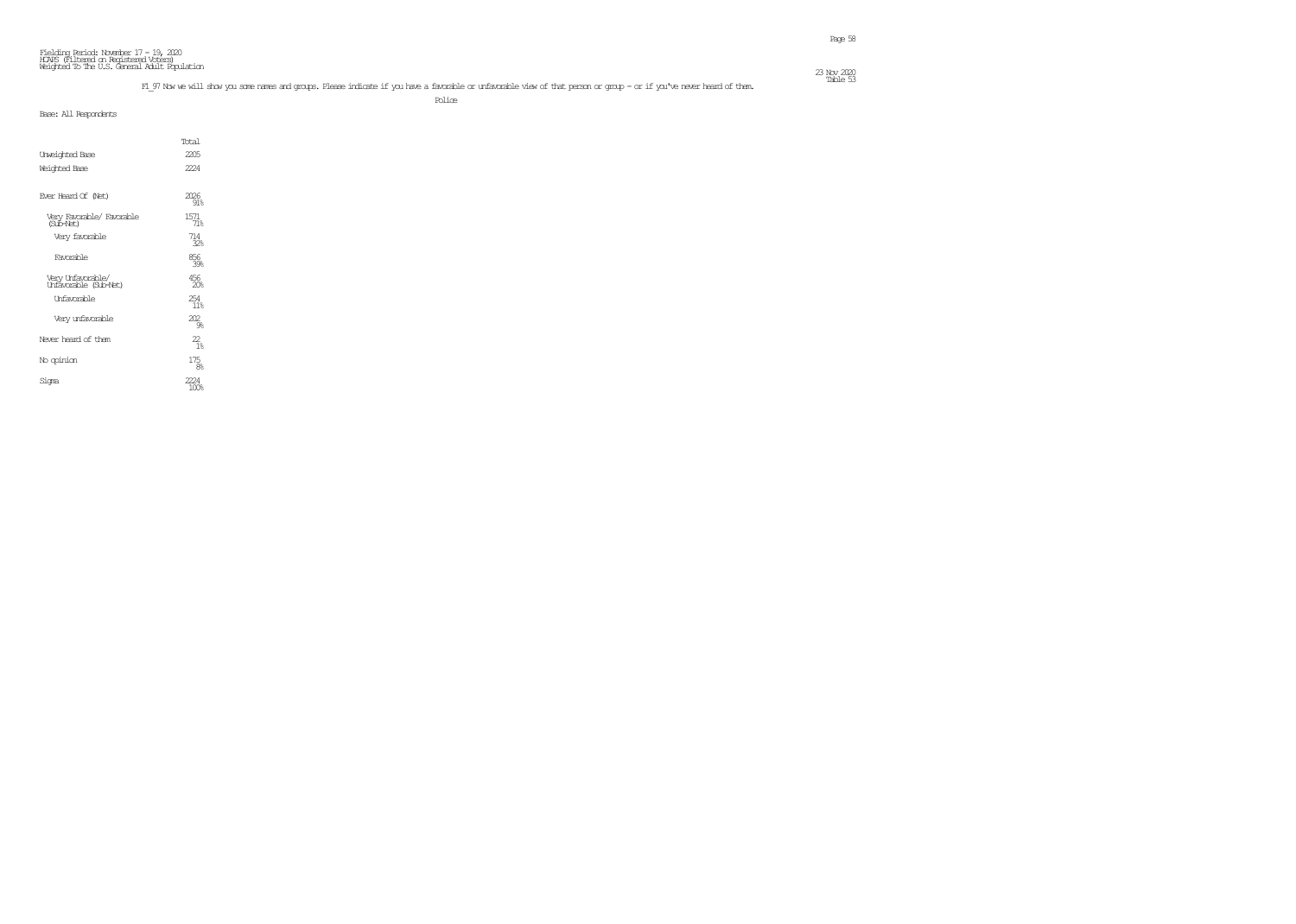| Fielding Period: November 17 – 19, 2020<br>HOPS (Filtered on Pegistered Voters)<br>Weighted To The U.S. General Adult Population |              |
|----------------------------------------------------------------------------------------------------------------------------------|--------------|
|                                                                                                                                  |              |
|                                                                                                                                  |              |
|                                                                                                                                  | 23 Nov. 2020 |

#### Table 54 F1\_100 Now we will show you some names and groups. Please indicate if you have a favorable or unfavorable view of that person or group - or if you've never heard of them.

Black Lives Matter

|                                            | Total                |
|--------------------------------------------|----------------------|
| Unveighted Base                            | 2205                 |
| Weighted Base                              | 2224                 |
|                                            |                      |
| Ever Heard Of (Net)                        | 1938<br>87%          |
| Very Favorable/ Favorable<br>(Sub-Net)     | 984<br>44%           |
| Very favorable                             | $^{472}_{21\%}$      |
| Favorable                                  | 5 <u>12</u><br>23%   |
| Very Unfavorable/<br>Unfavorable (Sub-Net) | 954<br>43%           |
| Unfavorable                                | 331<br>15%           |
| Very unfavorable                           | 623<br>28%           |
| Never heard of them                        | 33<br>1 <sup>°</sup> |
| No opinion                                 | 253<br>$11$ %        |
| Signa                                      | 100%                 |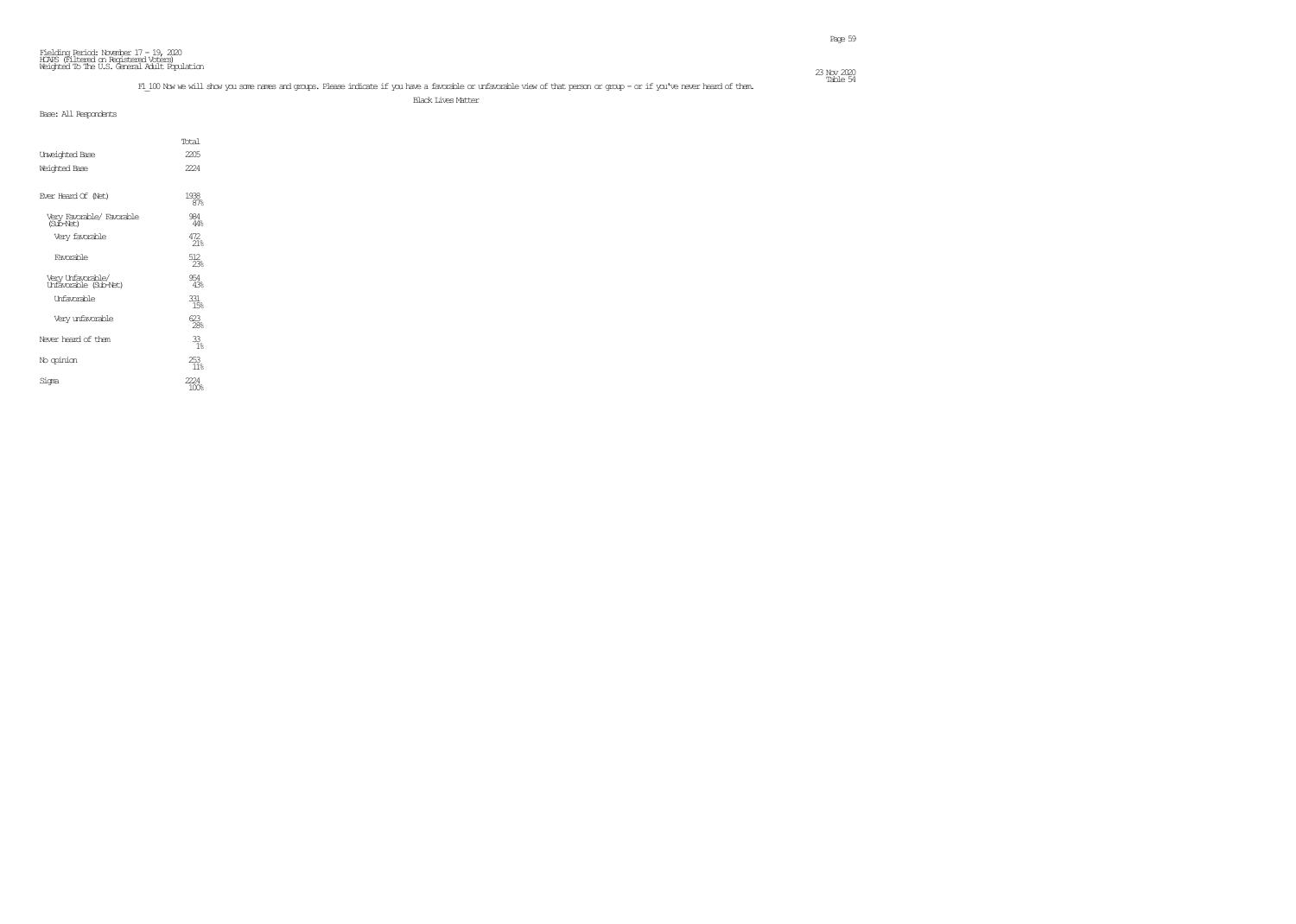and the control of the control of the control of the control of the control of the control of the control of the control of the control of the control of the control of the control of the control of the control of the cont

| Base: All Respondents                      |                        |  |
|--------------------------------------------|------------------------|--|
|                                            | Total                  |  |
| <b>Unreighted Base</b>                     | 2205                   |  |
| Weighted Base                              | 222.4                  |  |
| Ever Heard Of (Net)                        | 1519<br>68%            |  |
| Very Favorable/ Favorable<br>(Sub-Net)     | 306<br>14%             |  |
| Very favorable                             | 98<br>4%               |  |
| Favorable                                  | 208<br>98              |  |
| Very Unfavorable/<br>Unfavorable (Sub-Net) | 1213<br>55%            |  |
| Unfavorable                                | 267<br>12 <sup>°</sup> |  |
| Very unfavorable                           | 945<br>43%             |  |
| Never heard of them                        | $^{232}_{10}$          |  |
| No opinion                                 | 473<br>21 <sup>°</sup> |  |
| Signa                                      | 2224<br>100%           |  |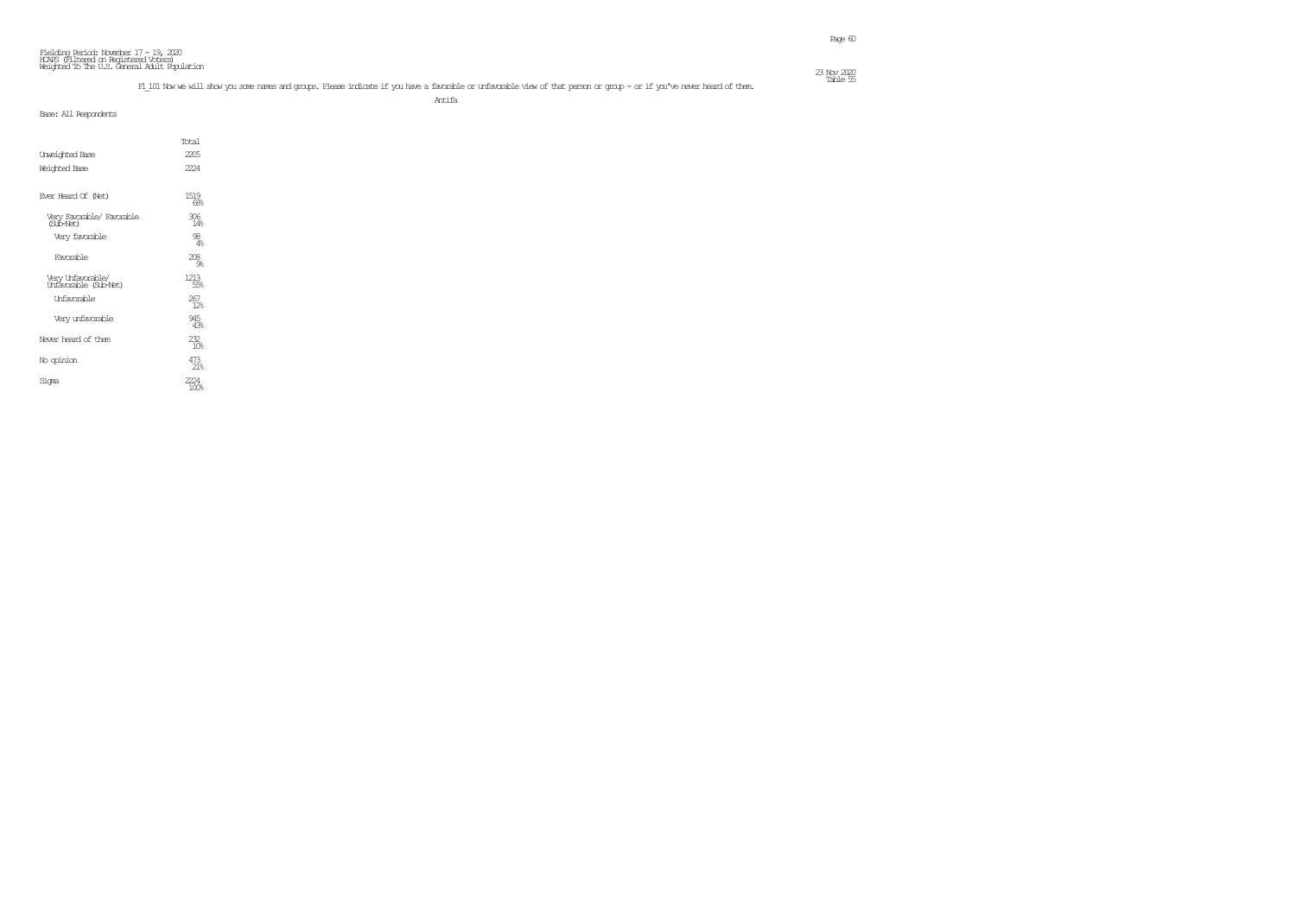#### Table 56 F1\_102 Now we will show you some names and groups. Please indicate if you have a favorable or unfavorable view of that person or group - or if you've never heard of them.

en die staatste konstanting van die beskryf van die staatste konstanting van die staatste konstanting van die <br>Page 61

china a china a china a china a china a china a china a china a china a china a china a china a china a china

| Base: All Respondents                      |                               |
|--------------------------------------------|-------------------------------|
|                                            |                               |
|                                            | Total                         |
| <b>Unveighted Base</b>                     | 2205                          |
| Weighted Base                              | 2224                          |
|                                            |                               |
|                                            |                               |
| Ever Heard Of (Net)                        | $^{1781}_{\,80\%}$            |
|                                            |                               |
| Very Favorable/ Favorable<br>(Sub-Net)     | $\frac{333}{158}$             |
| Very favorable                             | $87\phantom{1}4\phantom{1}8$  |
|                                            |                               |
| Favorable                                  | $^{246}_{11\%}$               |
|                                            |                               |
| Very Unfavorable/<br>Unfavorable (Sub-Net) | $\frac{1448}{65}$             |
| Unfavorable                                | $\underset{28}{\mathbb{S}^7}$ |
|                                            |                               |
| Very unfavorable                           | $\frac{831}{376}$             |
|                                            |                               |
| Never heard of them                        | $\frac{38}{2\%}$              |
| No opinion                                 |                               |
|                                            | $^{404}_{18\%}$               |
| Signa                                      | $\frac{2224}{100\%}$          |
|                                            |                               |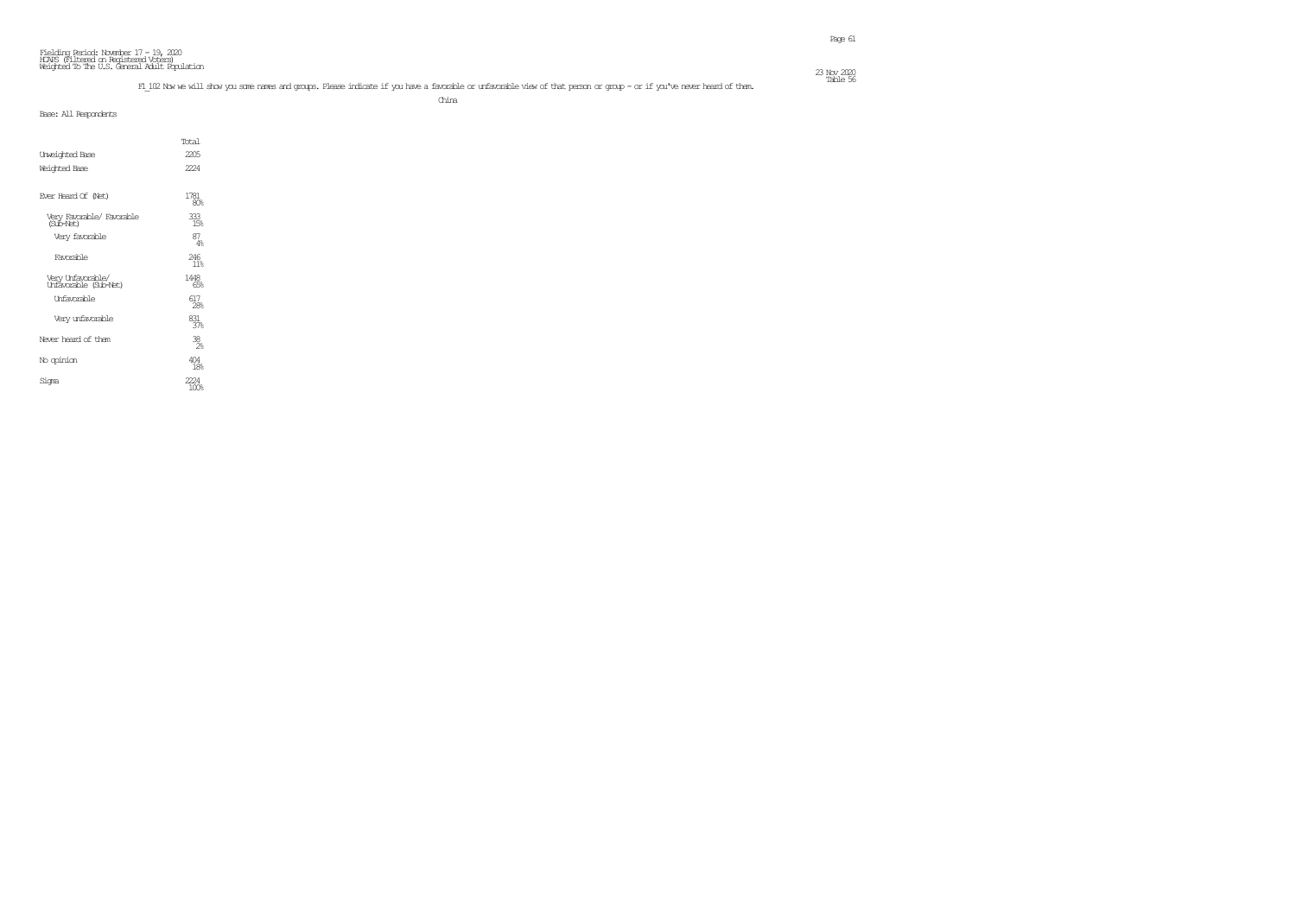#### Table 57 F1\_103 Now we will show you some names and groups. Please indicate if you have a favorable or unfavorable view of that person or group - or if you've never heard of them.

National Security Agency (NSA)

|                                            | Total                  |  |
|--------------------------------------------|------------------------|--|
| Unveighted Base                            | 2205                   |  |
| Weighted Base                              | 222.4                  |  |
| Ever Heard Of (Net)                        | 1700<br>76%            |  |
| Very Favorable/ Favorable<br>(Sub-Net)     | 1278<br>57%            |  |
| Very favorable                             | 383<br>178             |  |
| Favorable                                  | 895<br>408             |  |
| Very Unfavorable/<br>Unfavorable (Sub-Net) | 1%≍                    |  |
| Unfavorable                                | 276<br>12 <sup>°</sup> |  |
| Very unfavorable                           | 146<br>7%              |  |
| Never heard of them                        | 64<br>3%               |  |
| No opinion                                 | 460<br>21%             |  |
| Signa                                      | 100%                   |  |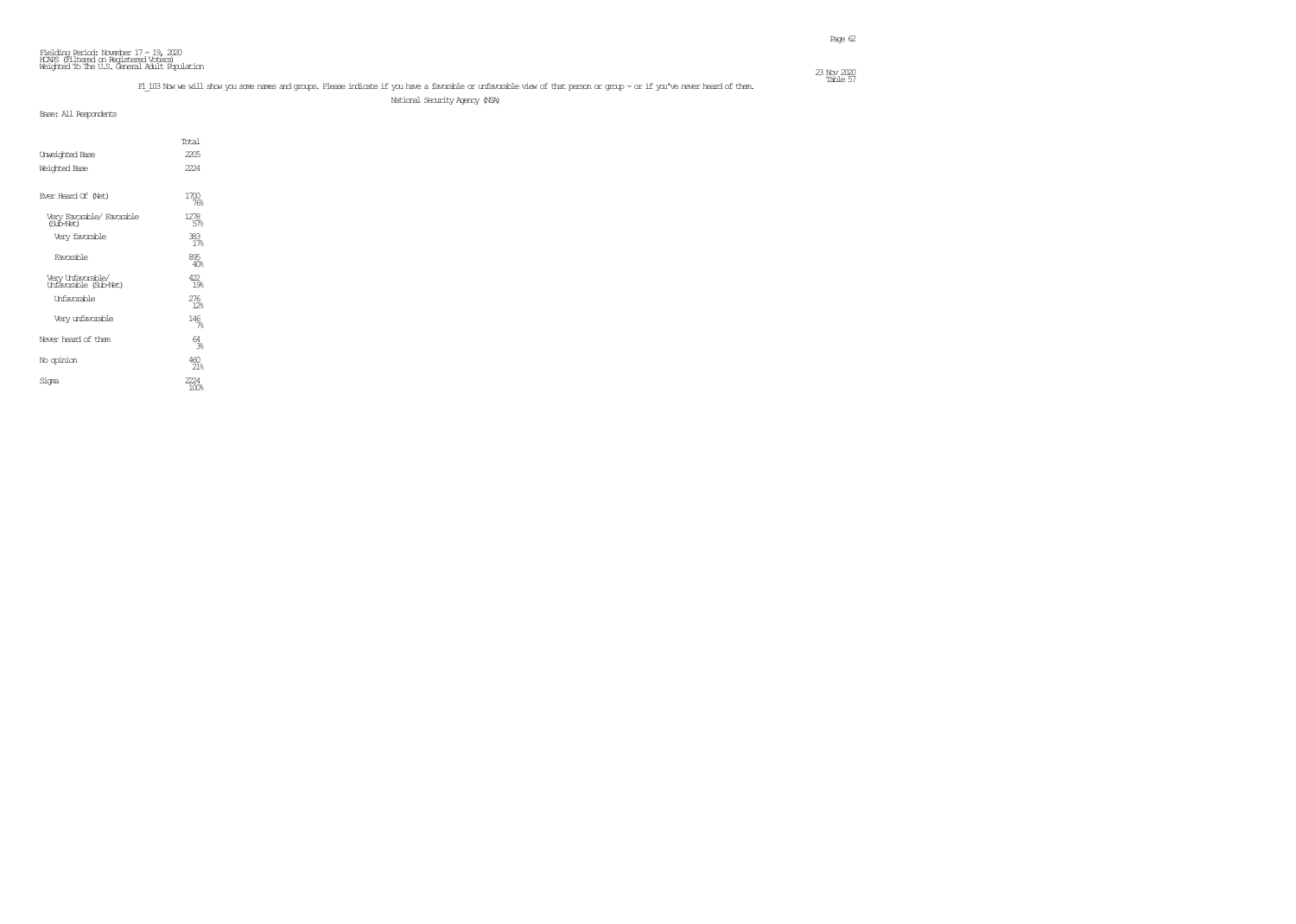| Fielding Period: November $17 - 19$ , 2020                                            |              |
|---------------------------------------------------------------------------------------|--------------|
| HOPS (Filtered on Registered Voters)<br>Weighted To The U.S. General Adult Ropulation |              |
|                                                                                       |              |
|                                                                                       | 23 Nov. 2020 |

#### Table 58 F1\_104 Now we will show you some names and groups. Please indicate if you have a favorable or unfavorable view of that person or group - or if you've never heard of them.

Homeland Security

|                                            | Total             |
|--------------------------------------------|-------------------|
| <b>Unreighted Base</b>                     | 2205              |
| Weighted Base                              | 2224              |
| Ever Heard Of (Net)                        | 1860              |
|                                            | 84%               |
| Very Favorable/ Favorable<br>(Sub-Net)     | 1479<br><u>ଜେ</u> |
| Very favorable                             |                   |
| Favorable                                  | 979<br>44%        |
| Very Unfavorable/<br>Unfavorable (Sub-Net) | 17%               |
| Unfavorable                                | 244<br>11%        |
| Very unfavorable                           | 137<br>୫          |
| Never heard of them                        | 40<br>$2\%$       |
| No opinion                                 | 324<br>15%        |
| Sioma                                      | 100%              |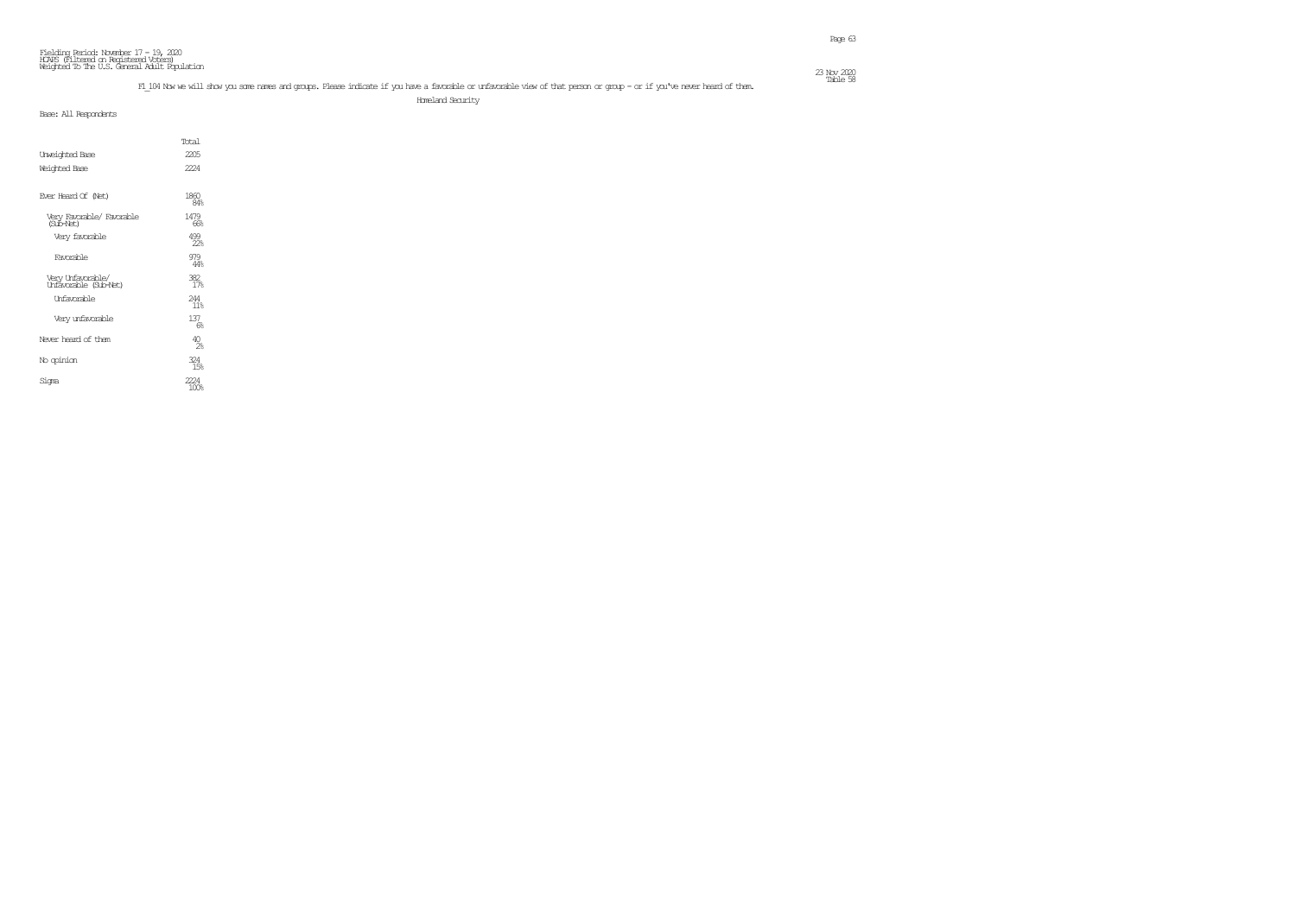#### Table 59 F1\_105 Now we will show you some names and groups. Please indicate if you have a favorable or unfavorable view of that person or group - or if you've never heard of them.

Central Intelligence Agency (CIA)

|                                            | Total                  |
|--------------------------------------------|------------------------|
| Unveighted Base                            | 2205                   |
| Weighted Base                              | 222.4                  |
|                                            |                        |
| Ever Heard Of (Net)                        | 1790<br>80%            |
| Very Favorable/ Favorable<br>(Sub-Net)     | 1345<br>60%            |
| Very favorable                             | 385<br>178             |
| Favorable                                  | 960<br>43%             |
| Very Unfavorable/<br>Unfavorable (Sub-Net) | 445<br>20 <sub>6</sub> |
| Unfavorable                                | 257<br>12 <sup>°</sup> |
| Very unfavorable                           | 188<br>8%              |
| Never heard of them                        | 37<br>$\mathcal{P}_n$  |
| No opinion                                 | 397<br>18 <sub>6</sub> |
| Signa                                      | 100%                   |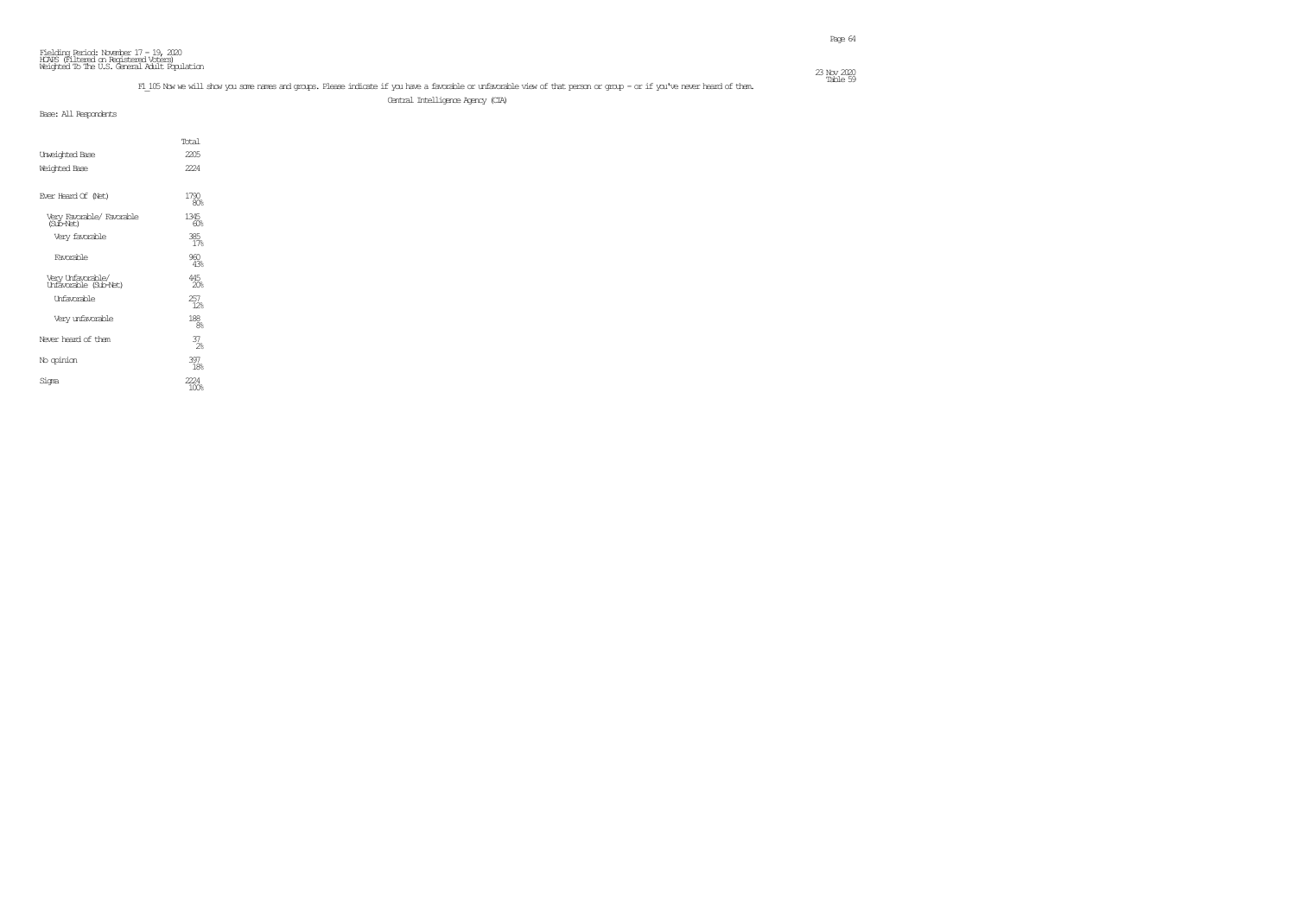#### Fielding Period: November 17 - 19, 2020 HCAPS (Filtered on Registered Voters) Weighted To The U.S. General Adult Population  $23 \text{ Ny}$  2020  $\text{Ny}$  2020  $\text{Nz}$  2020  $\text{Nz}$  2020  $\text{Nz}$  2020  $\text{Nz}$  2020  $\text{Nz}$  2020  $\text{Nz}$  2020  $\text{Nz}$  2020  $\text{Nz}$  2020  $\text{Nz}$  2020  $\text{Nz}$  2020  $\text{Nz}$  2020  $\text{Nz}$  2020  $\text{Nz}$  2020  $\text{Nz}$

Table 60 I1 What would you say are the most important issues facing the country today? Please select three.

Base: All Respondents

Total

| <b>Unreighted Base</b>                          | 2205                                           |
|-------------------------------------------------|------------------------------------------------|
| Weighted Base                                   | 2224                                           |
| Coronavinus                                     | 1301<br>598                                    |
| Economy and jobs                                | 807<br>368                                     |
| Health care                                     | 660<br>30%                                     |
| Race relations                                  | 340<br>15%                                     |
| Comption                                        | 325<br>15%                                     |
| Immigration                                     | 306<br>14%                                     |
| Environment / climate chance                    | $^{279}_{13\%}$                                |
| National obbt / federal<br>budget deficits      | $^{278}_{12}$                                  |
| Civil disorder                                  | $^{269}_{12}$                                  |
| Terrorism / national<br>searity                 | 240<br>11%                                     |
| Taxes                                           | $^{225}_{10}$                                  |
| Crime and drugs                                 | 206<br>98                                      |
| Education                                       | 185<br>88                                      |
| Criminal justice (policing,<br>courts, přísons) | $\begin{array}{c} 182 \\[-4pt] 88 \end{array}$ |
| Guns                                            | 177<br>8%                                      |
| Political correctness                           | $^{150}$                                       |
| Inome inequality                                | 144<br>68                                      |
| Policing                                        | $109$ $58$                                     |
|                                                 |                                                |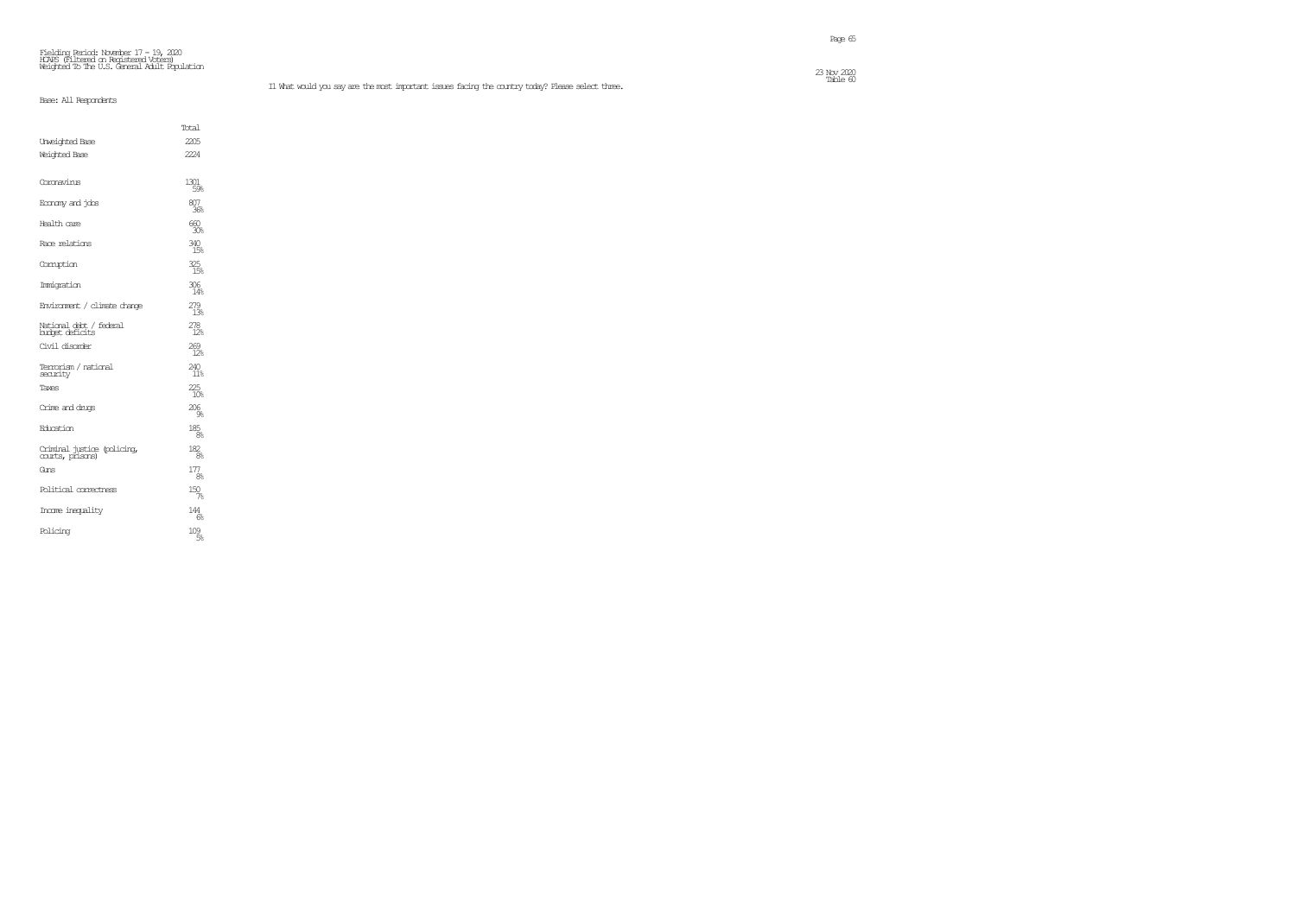#### Fielding Period: November 17 - 19, 2020 HCAPS (Filtered on Registered Voters) Weighted To The U.S. General Adult Population  $23 \text{ Ny}$  2020  $\text{Ny}$  2020  $\text{Nz}$  2020  $\text{Nz}$  2020  $\text{Nz}$  2020  $\text{Nz}$  2020  $\text{Nz}$  2020  $\text{Nz}$  2020  $\text{Nz}$  2020  $\text{Nz}$  2020  $\text{Nz}$  2020  $\text{Nz}$  2020  $\text{Nz}$  2020  $\text{Nz}$  2020  $\text{Nz}$  2020  $\text{Nz}$

|                      | Total                  |
|----------------------|------------------------|
| <b>Weighted Base</b> | 2224                   |
| Women's rights       | 103<br>5%              |
| Cybersearity         | 88<br>4%               |
| Defense              | 86<br>4%               |
| School safety        | 83<br>$\mathcal{A}_6$  |
| Foreign policy       | $^{79}_{4%}$           |
| Other                | $50\!\!\!_{2\!\!\!~8}$ |
| Siqna                |                        |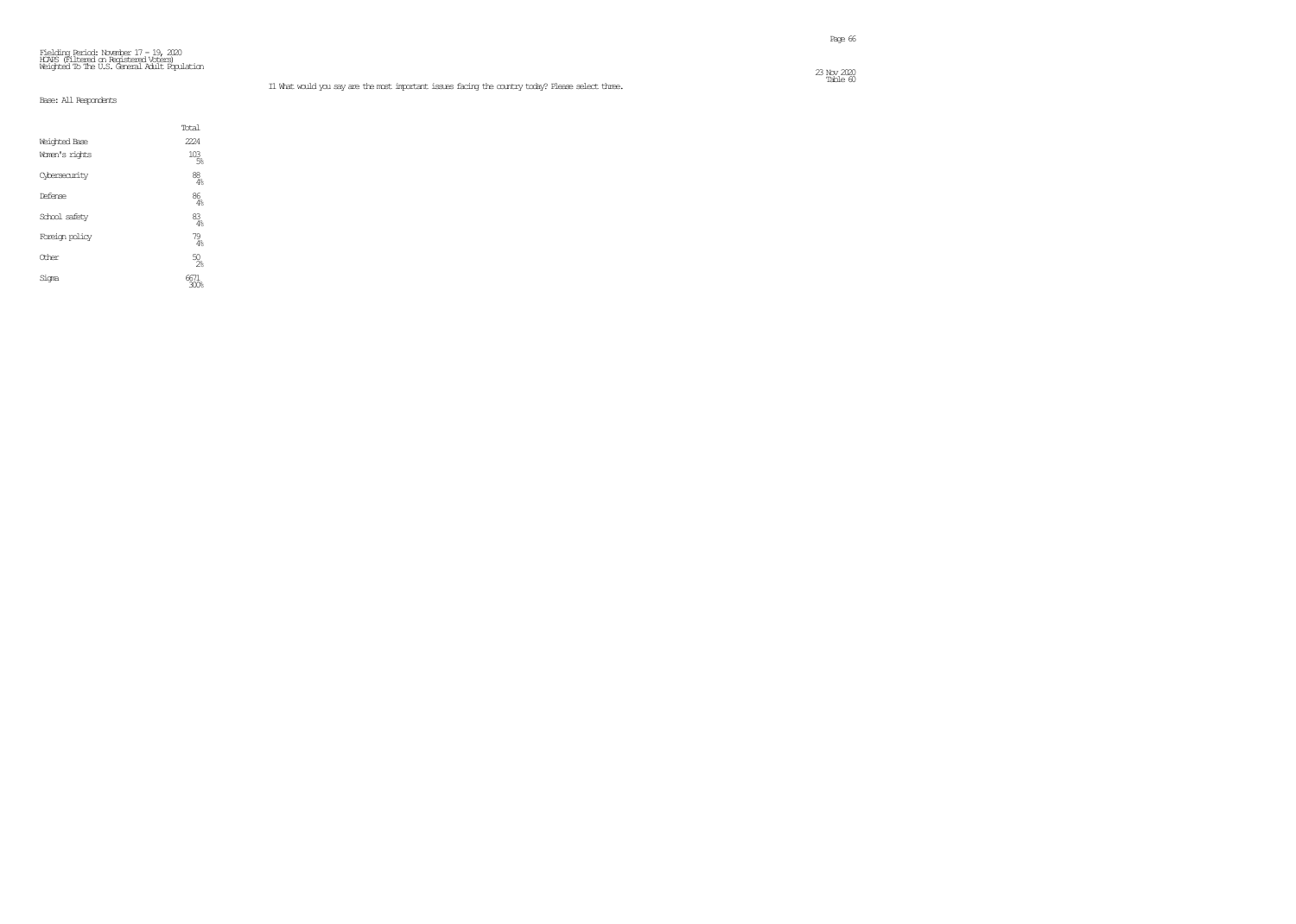#### Fielding Period: November 17 - 19, 2020 HCAPS (Filtered on Registered Voters) Weighted To The U.S. General Adult Population  $23 \text{ Ny}$  2220  $\text{Ny}$  2220  $\text{Ny}$  2220  $\text{Ny}$  2220  $\text{Ny}$  2220  $\text{Ny}$  2220  $\text{Ny}$  2220  $\text{Ny}$  2220  $\text{Ny}$  2220  $\text{Ny}$  2220  $\text{Ny}$  2220  $\text{Ny}$  2220  $\text{Ny}$  2220  $\text{Ny}$  2220  $\text{Ny}$  2220  $\text{Ny}$

#### Table 61 PE1 Some people had the chance to vote in the 2020 presidential election. Others did not. Did you in the 2020 presidential election?

|                        | Total                    |
|------------------------|--------------------------|
| <b>Unveighted Base</b> | 2205                     |
| Weighted Base          | 2224                     |
| Yes                    | 2036                     |
| No                     | 188<br>8 <sup>°</sup>    |
| Signa                  | 2224<br>100 <sub>6</sub> |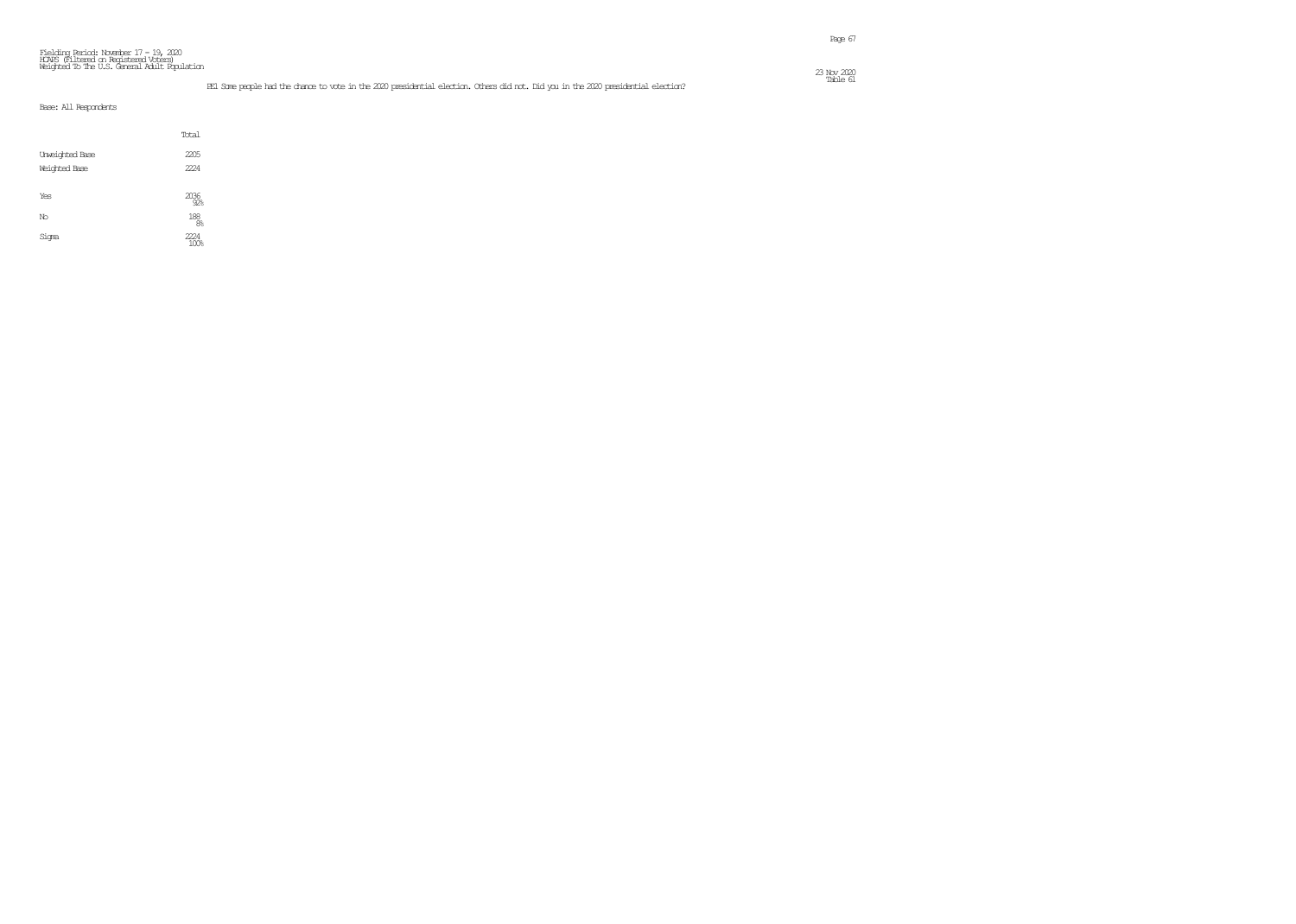# Fielding Period: November 17 - 19, 2020 HCAPS (Filtered on Registered Voters) Weighted To The U.S. General Adult Population

#### PE2 Did you find it easy or hard to vote?

en de la provincia de la provincia de la provincia de la provincia de la provincia de la provincia de la provi<br>Page 68

 $23 \text{ Ny}$  2020  $\text{Ny}$  2020  $\text{Nz}$  2020  $\text{Nz}$  2020  $\text{Nz}$  2020  $\text{Nz}$  2020  $\text{Nz}$  2020  $\text{Nz}$  2020  $\text{Nz}$  2020  $\text{Nz}$  2020  $\text{Nz}$  2020  $\text{Nz}$  2020  $\text{Nz}$  2020  $\text{Nz}$  2020  $\text{Nz}$  2020  $\text{Nz}$  23 Nov 2020<br>Table 62

|                        | Total                      |
|------------------------|----------------------------|
| <b>Unveighted Base</b> | 2040                       |
| Weighted Base          | 2036                       |
| Easy                   | $\frac{1962}{966}$         |
| Hard                   | $\frac{73}{48}$            |
| Signa                  | $\substack{2036 \\ 100\%}$ |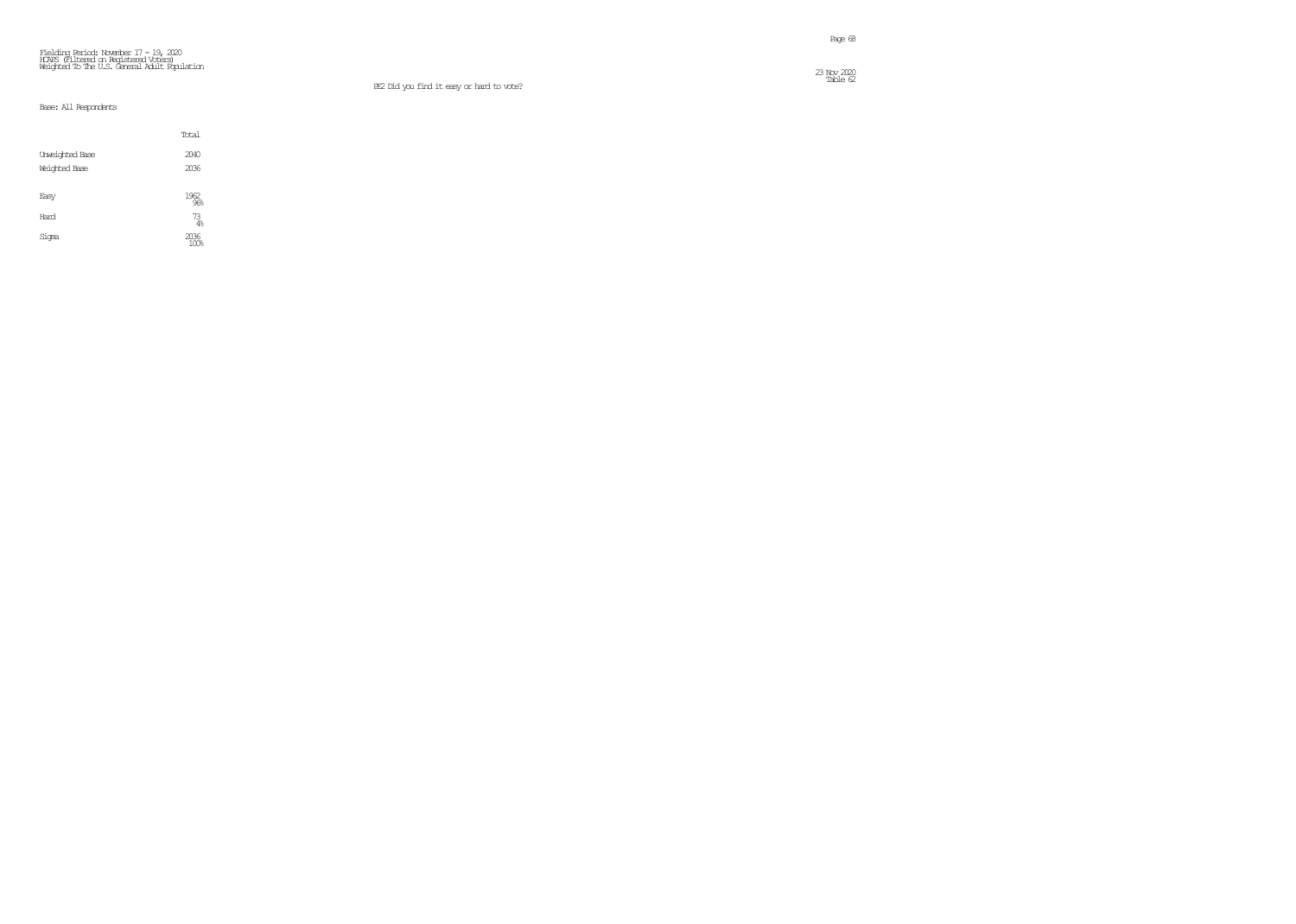# Fielding Period: November 17 - 19, 2020 HCAPS (Filtered on Registered Voters) Weighted To The U.S. General Adult Population

 $23 \text{ Ny}$  2020  $\text{Ny}$  2020  $\text{Nz}$  2020  $\text{Nz}$  2020  $\text{Nz}$  2020  $\text{Nz}$  2020  $\text{Nz}$  2020  $\text{Nz}$  2020  $\text{Nz}$  2020  $\text{Nz}$  2020  $\text{Nz}$  2020  $\text{Nz}$  2020  $\text{Nz}$  2020  $\text{Nz}$  2020  $\text{Nz}$  2020  $\text{Nz}$ 

|                                  | Total             |
|----------------------------------|-------------------|
| <b>Unveighted Base</b>           | 2040              |
| Weighted Base                    | 2036              |
| By mail                          | 902<br>44%        |
| In person before Election<br>Day | $\frac{582}{296}$ |
| In person on Election Day        | $\frac{551}{27}$  |
| Sioma                            | 2036              |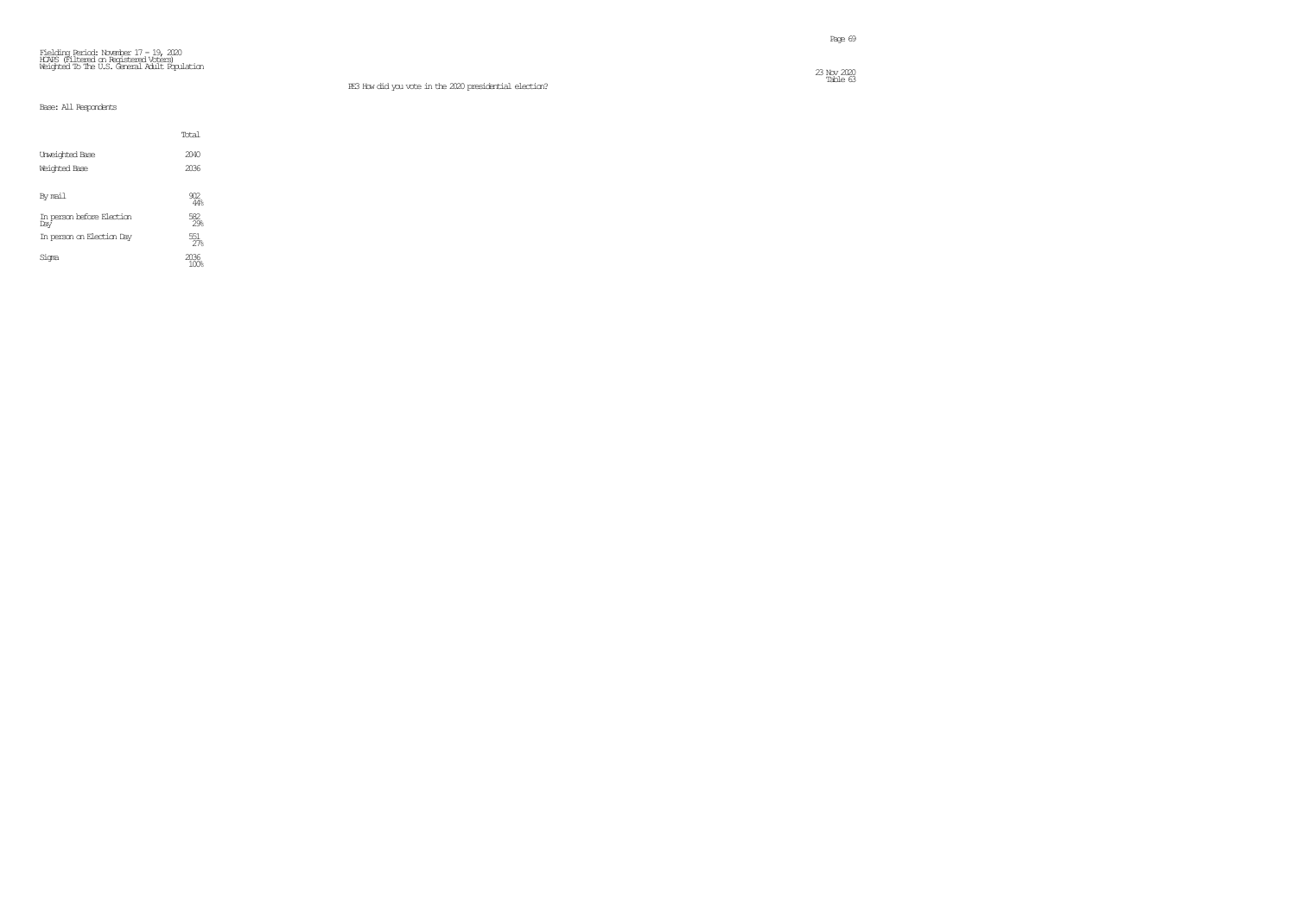# Fielding Period: November 17 - 19, 2020 HCAPS (Filtered on Registered Voters) Weighted To The U.S. General Adult Population

 $23 \text{ Ny}$  2020  $\text{Ny}$  2020  $\text{Nz}$  2020  $\text{Nz}$  2020  $\text{Nz}$  2020  $\text{Nz}$  2020  $\text{Nz}$  2020  $\text{Nz}$  2020  $\text{Nz}$  2020  $\text{Nz}$  2020  $\text{Nz}$  2020  $\text{Nz}$  2020  $\text{Nz}$  2020  $\text{Nz}$  2020  $\text{Nz}$  2020  $\text{Nz}$  23 Nov 2020<br>Table 64

|                          | Total           |
|--------------------------|-----------------|
| Unveighted Base          | 2040            |
| Weighted Base            | 2036            |
|                          |                 |
| On Election Day          | 271<br>1.3%     |
| In the last week         | 218<br>11%      |
| In the last month        | $^{268}_{13\%}$ |
| More than a month before | 1279<br>638     |
| Sioma                    | 2036<br>100%    |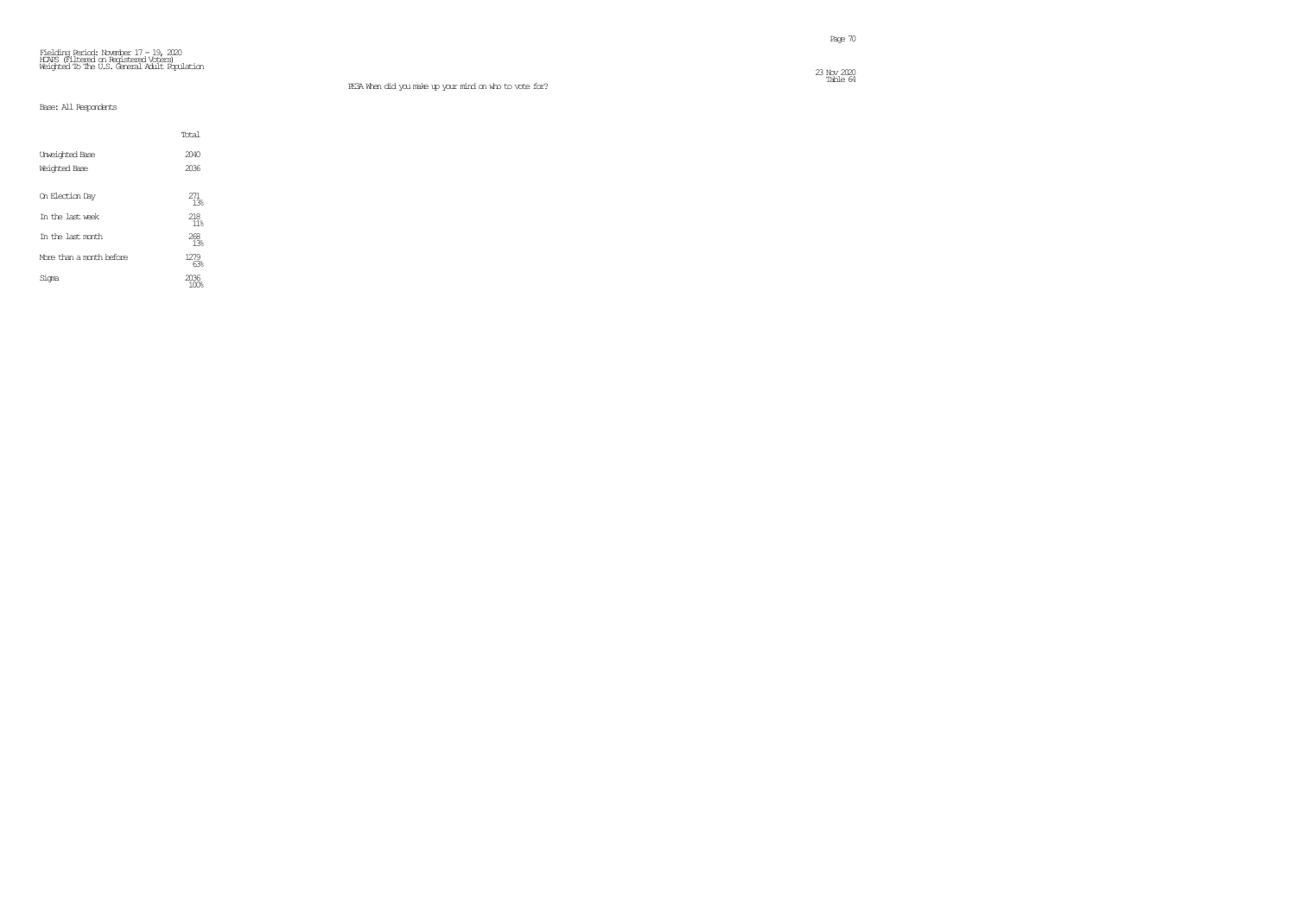## Fielding Period: November 17 - 19, 2020 HCAPS (Filtered on Registered Voters) Weighted To The U.S. General Adult Population

### Table 65 PE4 What was the most important issue in helping you decide who to vote for?

 $\frac{23 \text{ Ny}}{202}$ 

|                                                   | Total              |
|---------------------------------------------------|--------------------|
| <b>Unveighted Base</b>                            | 2040               |
| Weighted Base                                     | 2036               |
| Coronavinus                                       | 581<br>29%         |
| Economy and jobs                                  | $\frac{521}{266}$  |
| Health care                                       | $^{120}_{68}$      |
| Race relations                                    | $\frac{53}{36}$    |
| Civil disorder                                    | <u>ണ്</u>          |
| Environment / climate chance                      | $\frac{35}{28}$    |
| Crime and drugs                                   | $28$ <sub>1%</sub> |
| Immigration                                       | $^{49}_{28}$       |
| Comption                                          | $^{114}_{68}$      |
| Terrorism / National<br>Seourity / Foreign Rolicy | $\frac{48}{28}$    |
| Taxes                                             | $\frac{39}{28}$    |
| Other                                             | 96<br>58           |
| Candidate character                               | $^{285}_{14\%}$    |
| Signa                                             | 2036<br>1008       |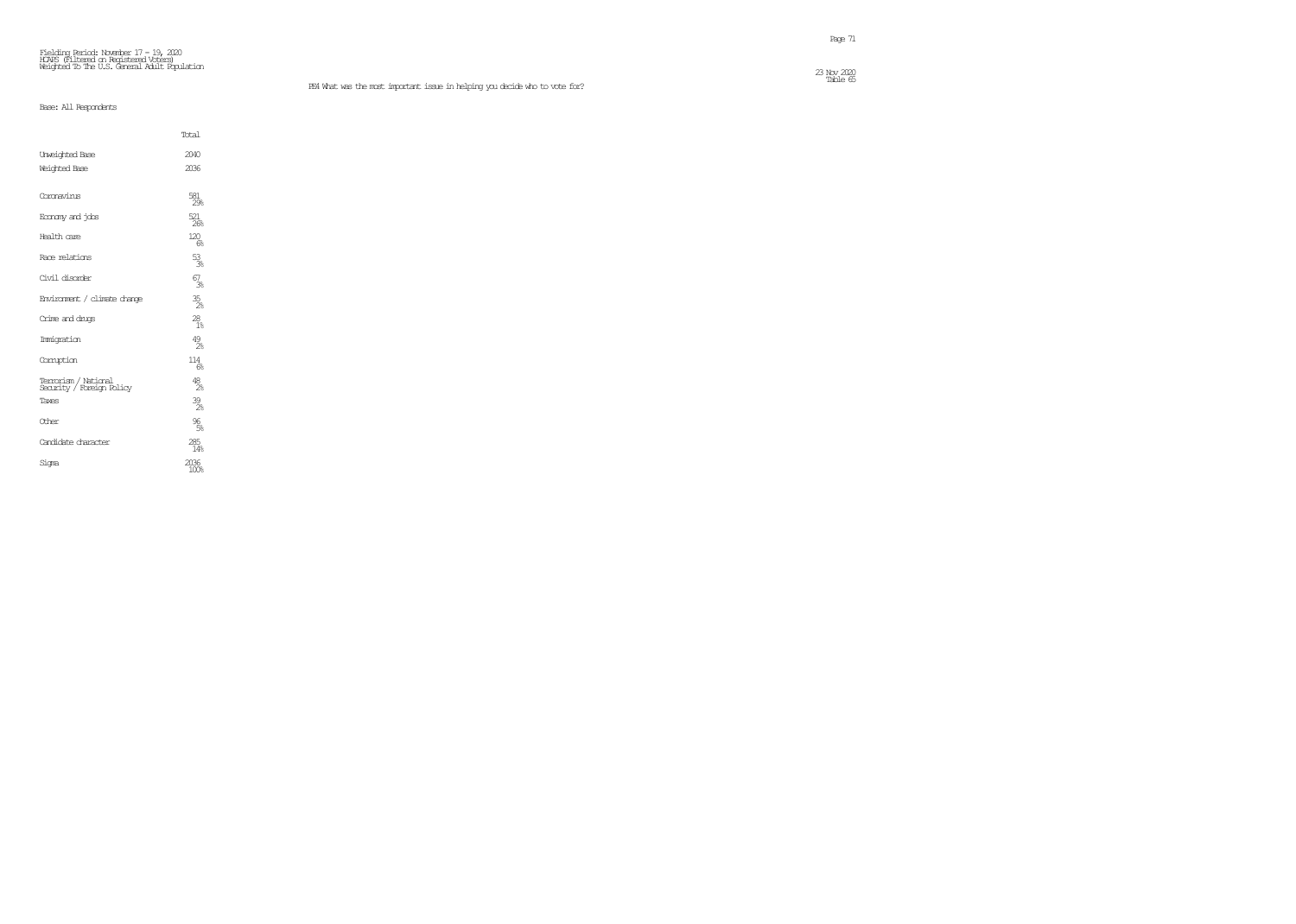Page 72

#### Fielding Period: November 17 - 19, 2020 HCAPS (Filtered on Registered Voters) Weighted To The U.S. General Adult Population  $\frac{23 \text{ Ny}}{220}$

### Table 66 PE5 Confidentially and for statistical purposes only, who did you vote for in the 2020 presidential election?

|                           | Total           |
|---------------------------|-----------------|
| Unveighted Base           | 2040            |
| Weichted Base             | 2036            |
| Donald Trump / Mike Pence | 917             |
| Joe Biden / Kamala Harris | 45%             |
|                           | 999<br>498      |
| Other                     | $5\frac{9}{36}$ |
| Prefer not to answer      | 60<br>ૠ         |
| Sioma                     |                 |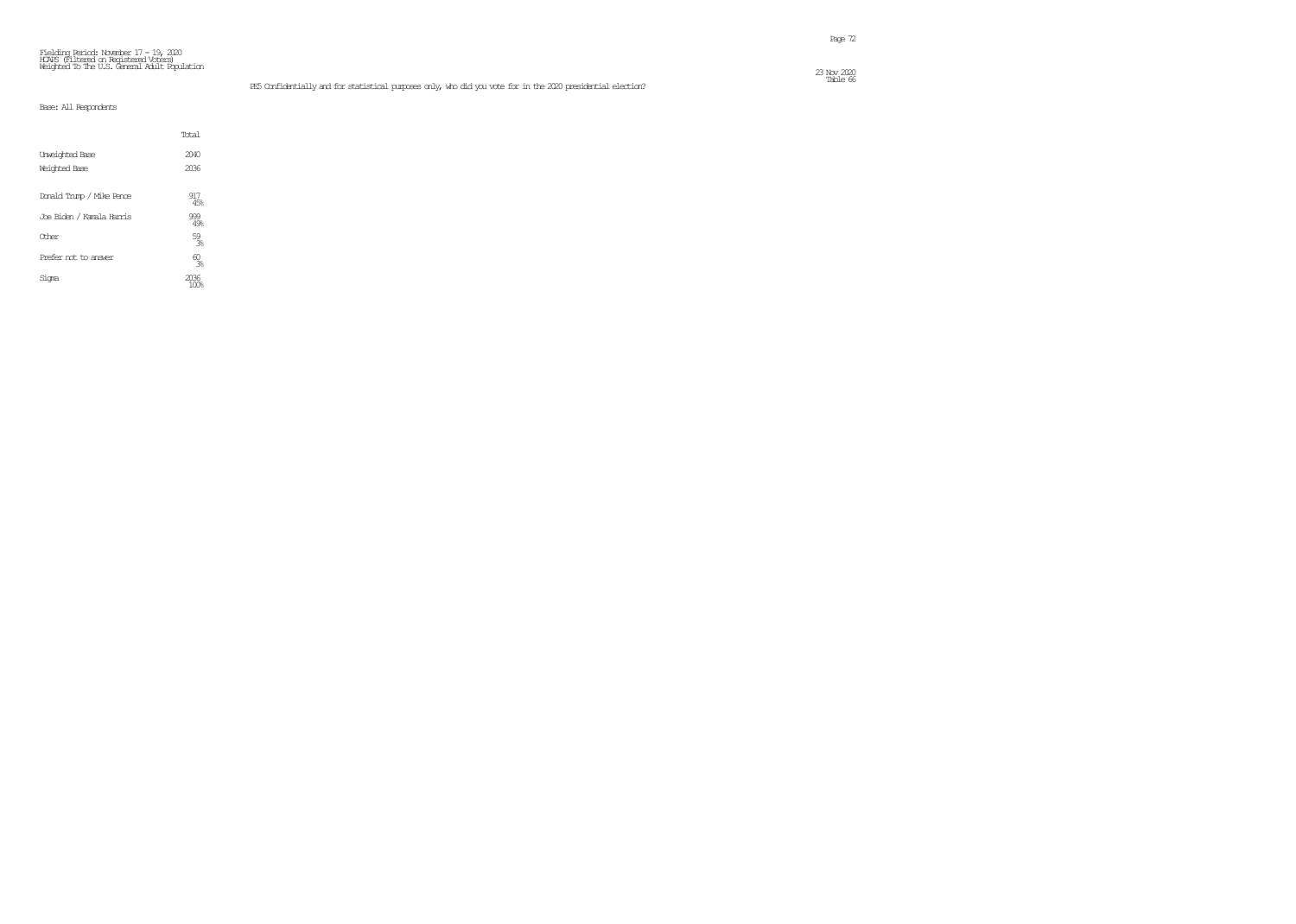#### Fielding Period: November 17 – 19, 2020<br>HCAPS (Filtered on Registered Voters)<br>Weighted To The U.S. General Adult Population  $23 \text{ Ny}$  2020  $\text{Ny}$  2020  $\text{Nz}$  2020  $\text{Nz}$  2020  $\text{Nz}$  2020  $\text{Nz}$  2020  $\text{Nz}$  2020  $\text{Nz}$  2020  $\text{Nz}$  2020  $\text{Nz}$  2020  $\text{Nz}$  2020  $\text{Nz}$  2020  $\text{Nz}$  2020  $\text{Nz}$  2020  $\text{Nz}$  2020  $\text{Nz}$

### Table 67 PE9 Confidentially and for statistical purposes only, which party's Congressional candidate did you vote for in the 2020 presidential election?

|                        | Total                |  |
|------------------------|----------------------|--|
| <b>Unveighted Base</b> | 2040                 |  |
| Weighted Base          | 2036                 |  |
| Democratic             | $\frac{965}{47\!%}$  |  |
| Republican             | $\frac{963}{47}$     |  |
| Other                  | $\frac{58}{36}$      |  |
| Prefer not to answer   | $50\!\!\!_{\rm 2\%}$ |  |
| Signa                  | 2036<br>100%         |  |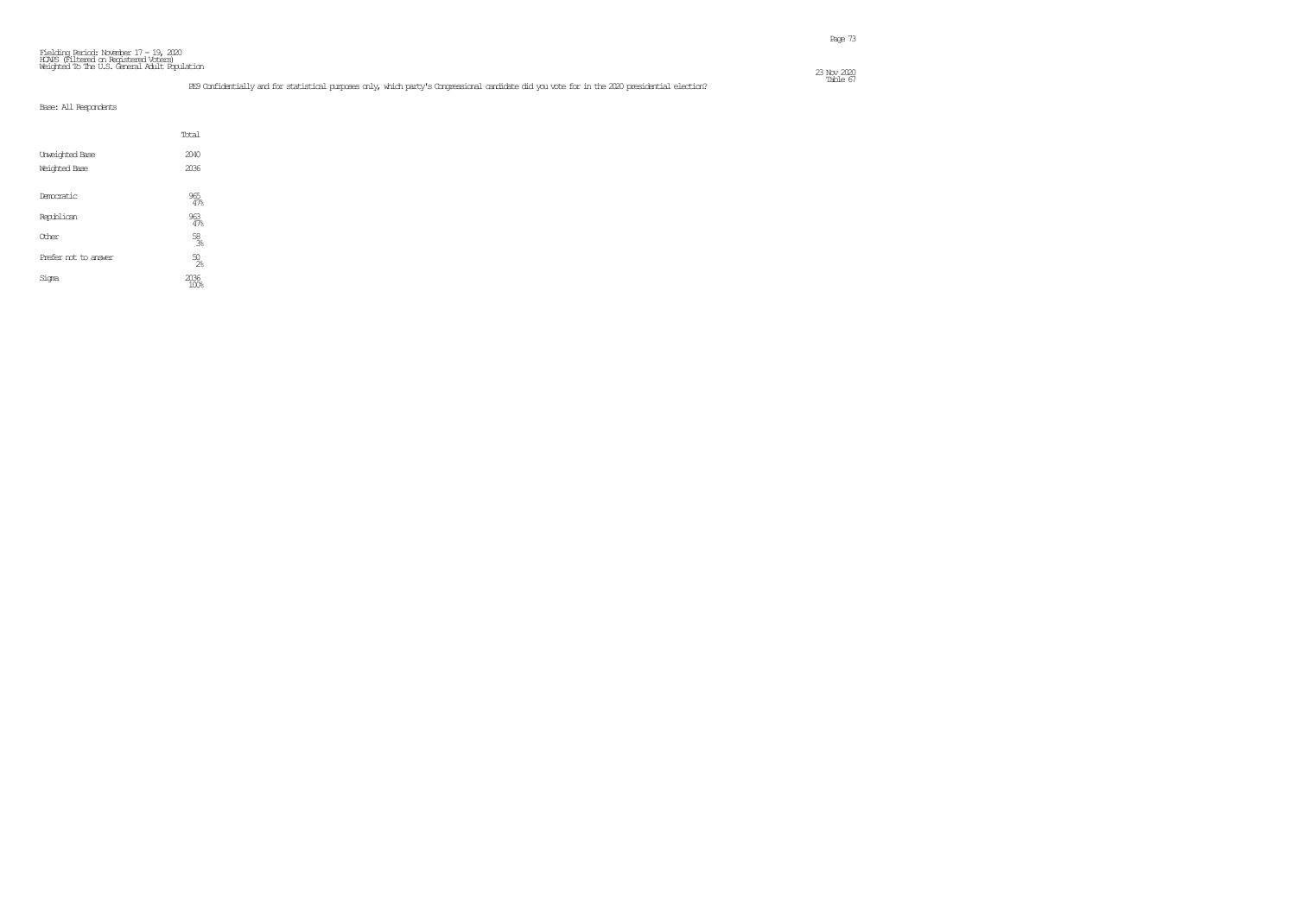Page 74

#### Base: Respondents Who Voted For Donald Trump / Mike Pence Or Joe Biden / Kamala Harris In The 2020 Presidential Election

|                                         | Total             |
|-----------------------------------------|-------------------|
| <b>Unveighted Base</b><br>Weighted Base | 2029<br>2027      |
| FOR.                                    | 1441<br>71%       |
| <b>AGAINST</b>                          | 586<br>298        |
| Signa                                   | $^{2027}_{100\%}$ |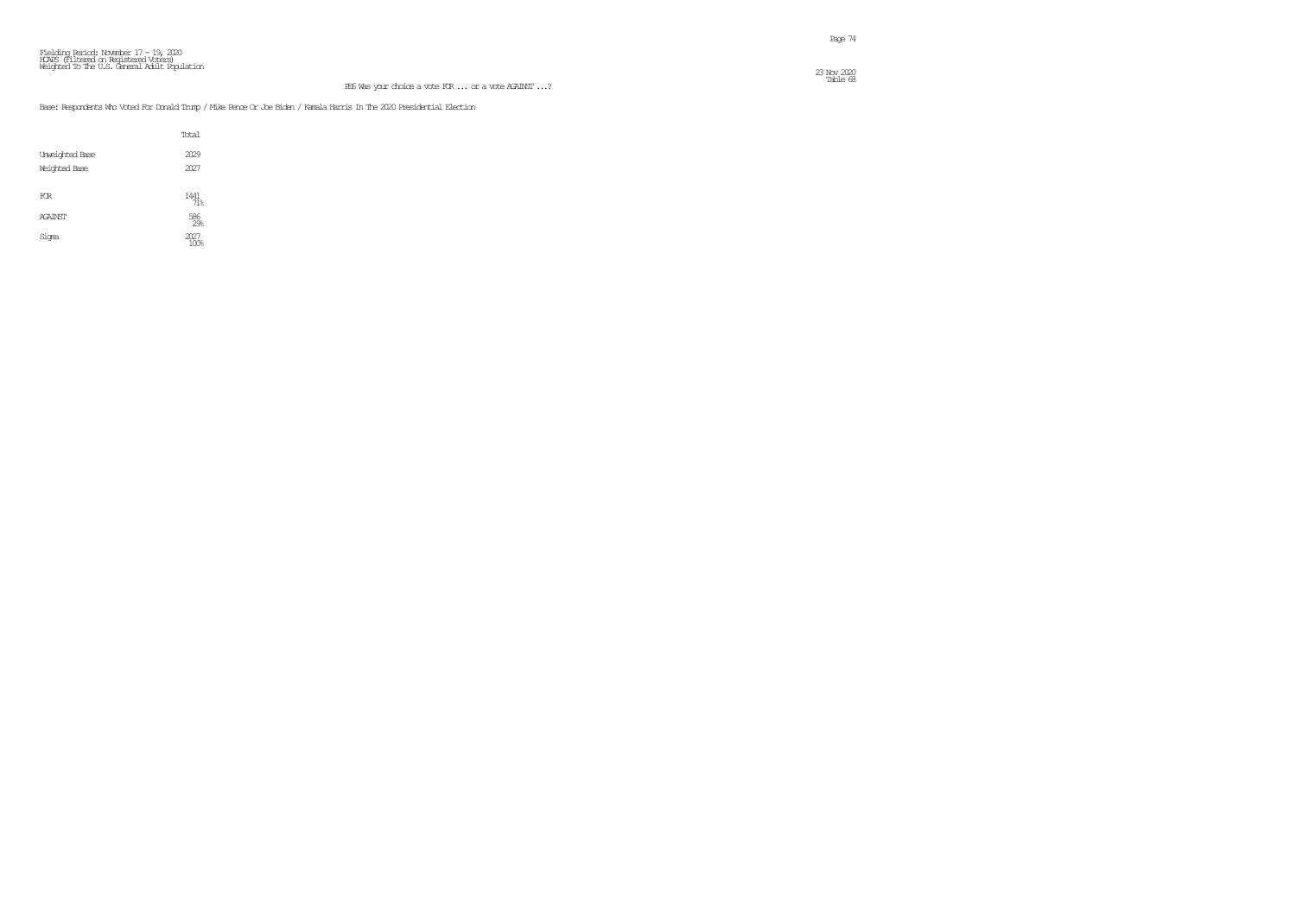#### Fielding Period: November 17 - 19, 2020 HCAPS (Filtered on Registered Voters) Weighted To The U.S. General Adult Population  $23 \text{ Ny}$  2020  $\text{Ny}$  2020  $\text{Nz}$  2020  $\text{Nz}$  2020  $\text{Nz}$  2020  $\text{Nz}$  2020  $\text{Nz}$  2020  $\text{Nz}$  2020  $\text{Nz}$  2020  $\text{Nz}$  2020  $\text{Nz}$  2020  $\text{Nz}$  2020  $\text{Nz}$  2020  $\text{Nz}$  2020  $\text{Nz}$  2020  $\text{Nz}$

### E7 Given where things stand today, do you think Donald Trump should concede the election to Joe Biden, or should he wait until all recounts are done? This is the David Field 69 and the should here things stand today, do yo

|                         | Total                        |  |
|-------------------------|------------------------------|--|
| Unveighted Base         | 2205                         |  |
| Weighted Base           | 2224                         |  |
| Concede                 | $\underset{58}{\text{1281}}$ |  |
| Wait until all recounts | $\frac{943}{428}$            |  |
| Signa                   | 2224                         |  |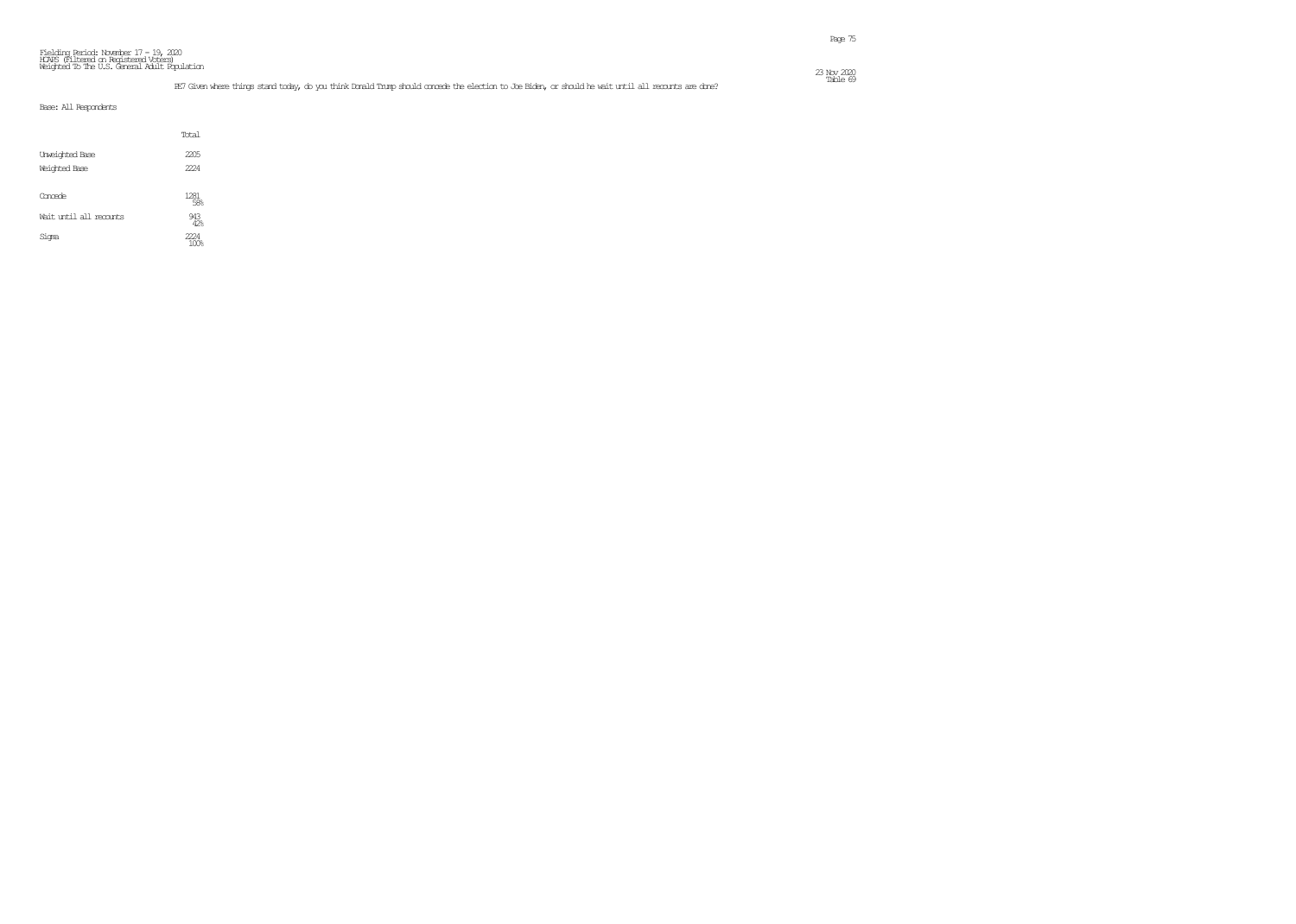Page 76

 $23 \text{ Ny}$  222 23 Nov 2020<br>Table 70

## Fielding Period: November 17 - 19, 2020 HCAPS (Filtered on Registered Voters) Weighted To The U.S. General Adult Population

#### PE8 Do you think this was a fair election or unfair election?

|                                         | Total            |  |
|-----------------------------------------|------------------|--|
| <b>Unveighted Base</b><br>Weighted Base | 2205<br>2224     |  |
| Fair                                    | 1401<br>63%      |  |
| Unfair                                  | $\frac{822}{37}$ |  |
| Signa                                   | 2224             |  |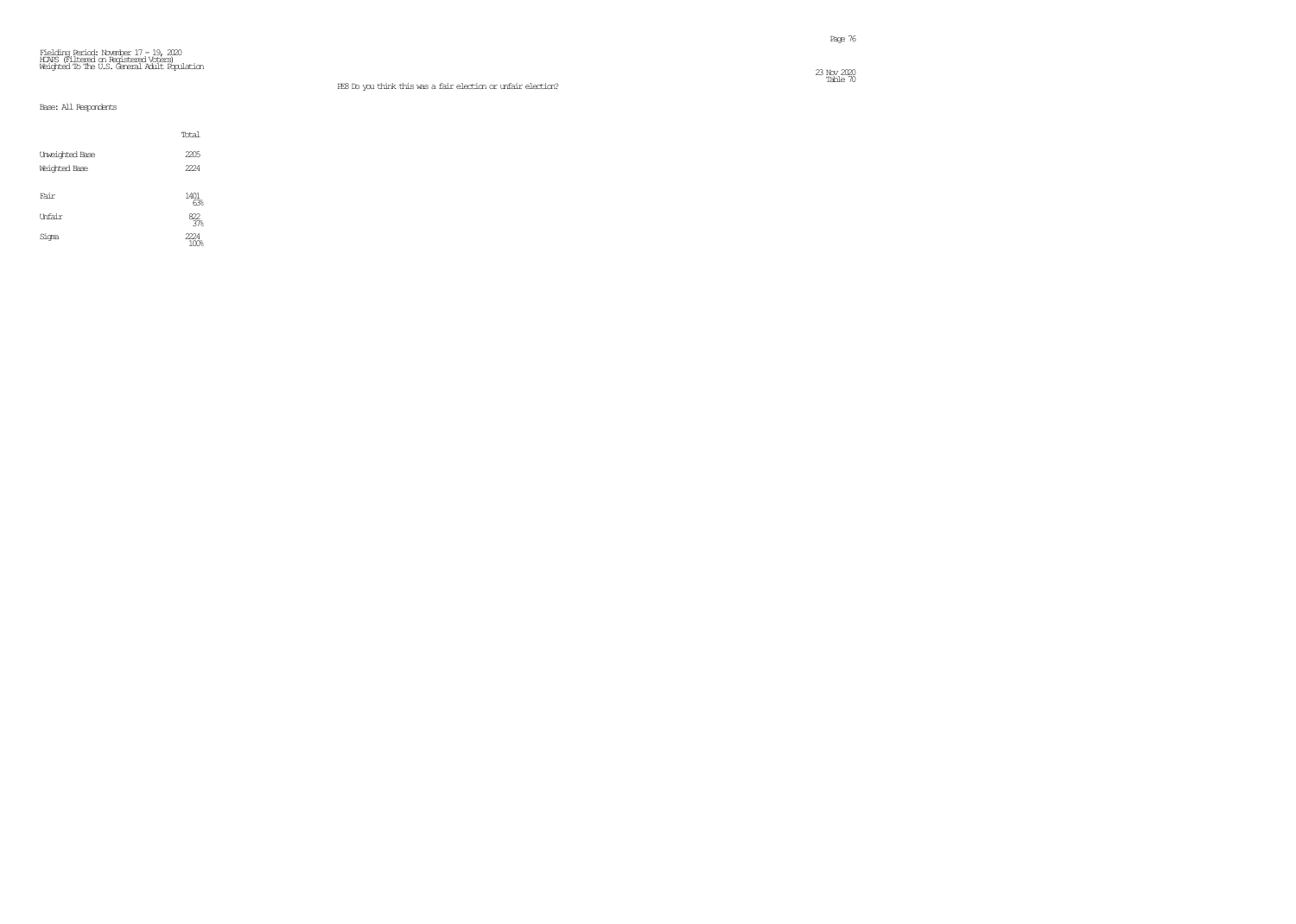## Fielding Period: November 17 - 19, 2020 HCAPS (Filtered on Registered Voters) Weighted To The U.S. General Adult Population

### PE9A Do you think Donald Trump won or Joe Biden won?

. In the case of the case of the case of the case of the case of the case of the case  $77\,$ 

 $23 \text{ Ny}$  2220  $\text{Ny}$  2220  $\text{Nz}$  2220  $\text{Nz}$  2220  $\text{Nz}$  2320  $\text{Nz}$  2320  $\text{Nz}$  2320  $\text{Nz}$  2320  $\text{Nz}$  2320  $\text{Nz}$  2320  $\text{Nz}$  2320  $\text{Nz}$  2320  $\text{Nz}$  2320  $\text{Nz}$  2320  $\text{Nz}$  2320  $\text{Nz}$  23 Nov 2020<br>Table 71

|                                         | Total              |
|-----------------------------------------|--------------------|
| <b>Unveighted Base</b><br>Weighted Base | 2205<br>2224       |
| Donald Trump                            | $\frac{781}{35\%}$ |
| Joe Biden                               | 1443<br>65%        |
| Signa                                   | 774                |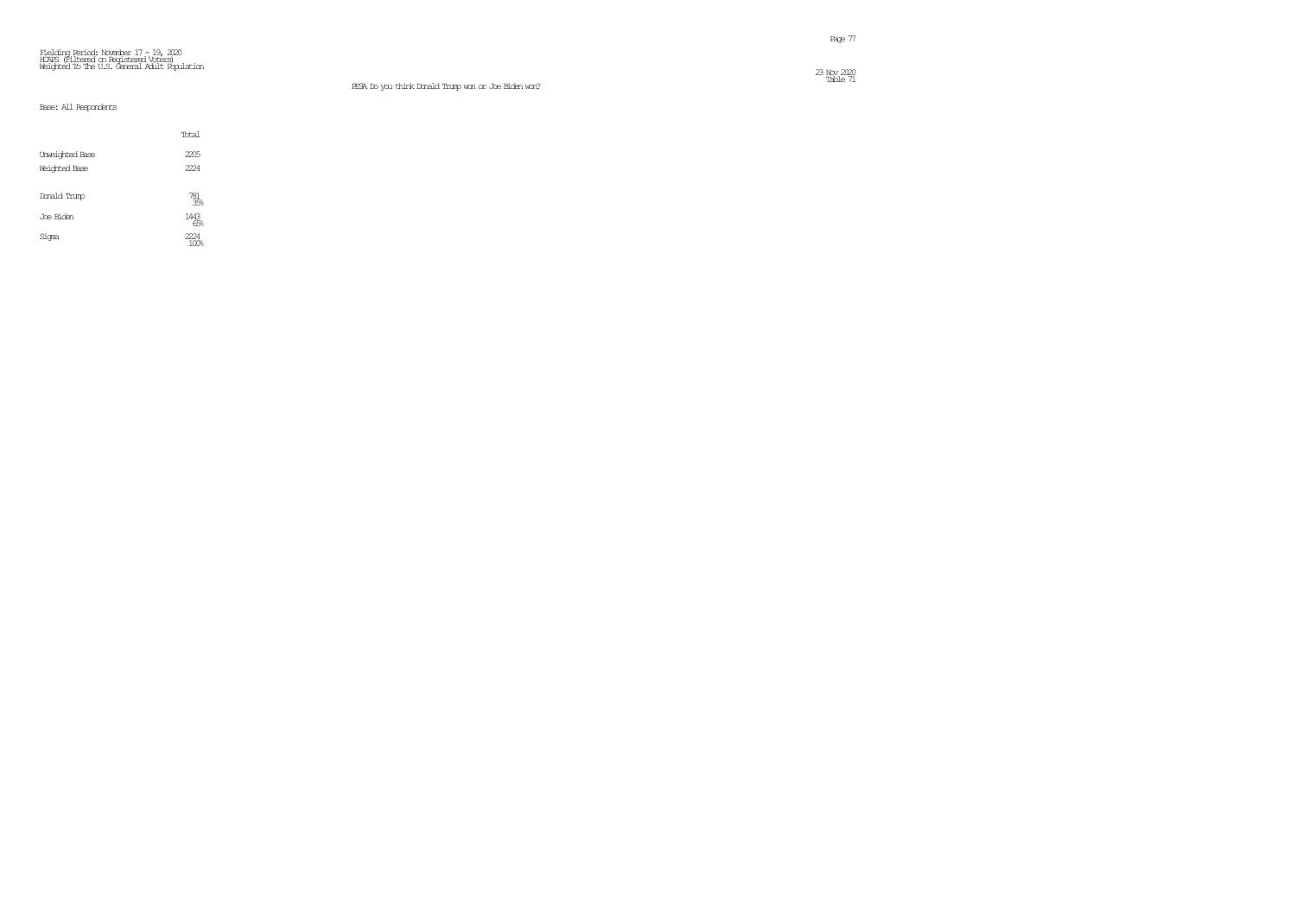## Fielding Period: November 17 - 19, 2020 HCAPS (Filtered on Registered Voters) Weighted To The U.S. General Adult Population

 $23 \text{ Ny}$  222

|                                         | Total             |
|-----------------------------------------|-------------------|
| <b>Unveighted Base</b><br>Weighted Base | 2205<br>2224      |
| Fair                                    | 1364<br>61%       |
| Unfair                                  | $\frac{860}{396}$ |
| Signa                                   | 2224              |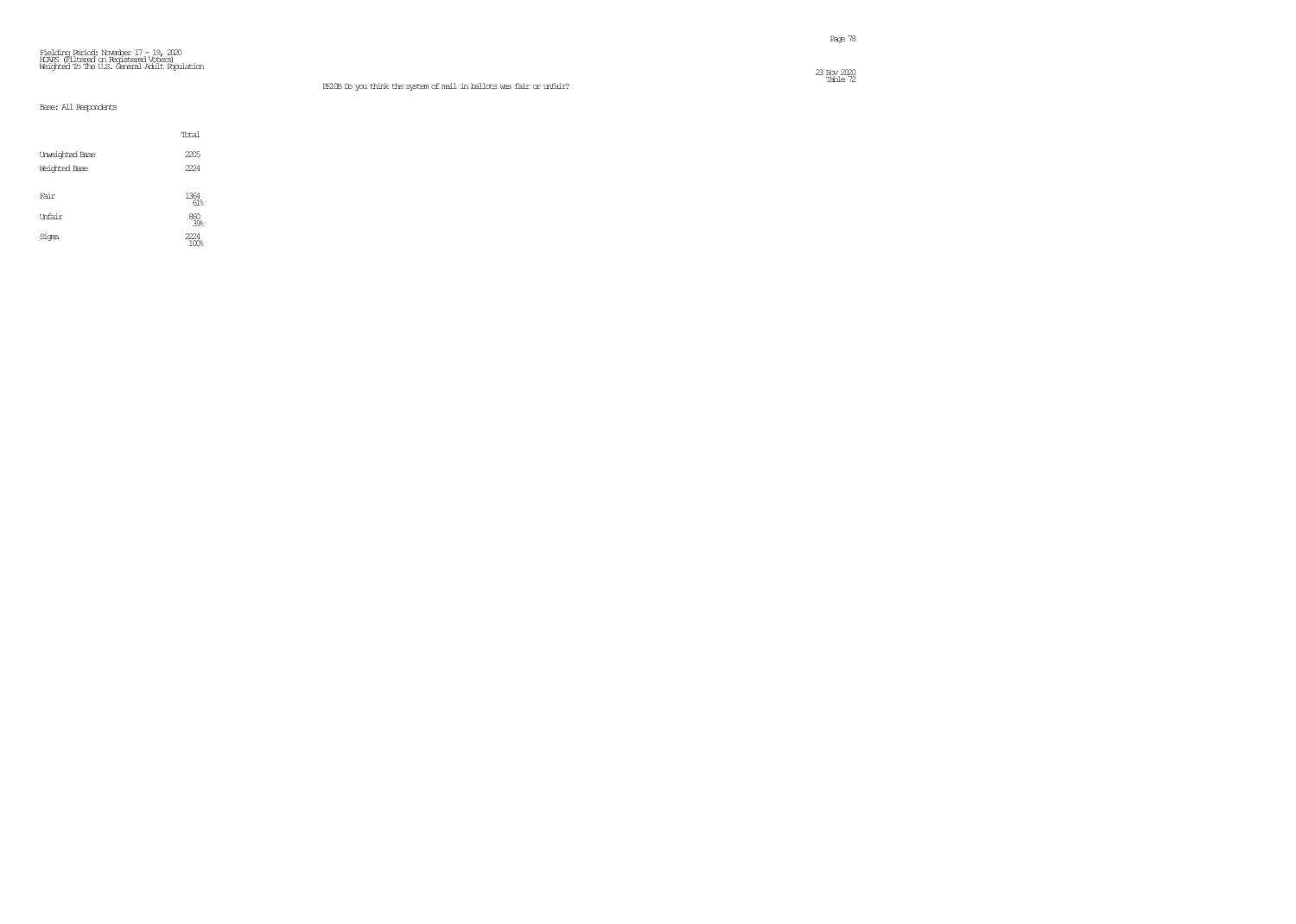#### Fielding Period: November 17 - 19, 2020 HCAPS (Filtered on Registered Voters) Weighted To The U.S. General Adult Population  $\frac{23 \text{ Ny}}{220}$

### Table 73 PE11 Do you think that there was significant fraud in the counting of the mail ballots or no significant fraud in the counting of such ballots?

|                        | Total              |  |
|------------------------|--------------------|--|
| <b>Unveighted Base</b> | 2205               |  |
| Weichted Base          | 2224               |  |
| Significant fraud      | 946<br>43%         |  |
| No significant fraud   | 1278<br>57.5       |  |
| Sioma                  | $\frac{2224}{100}$ |  |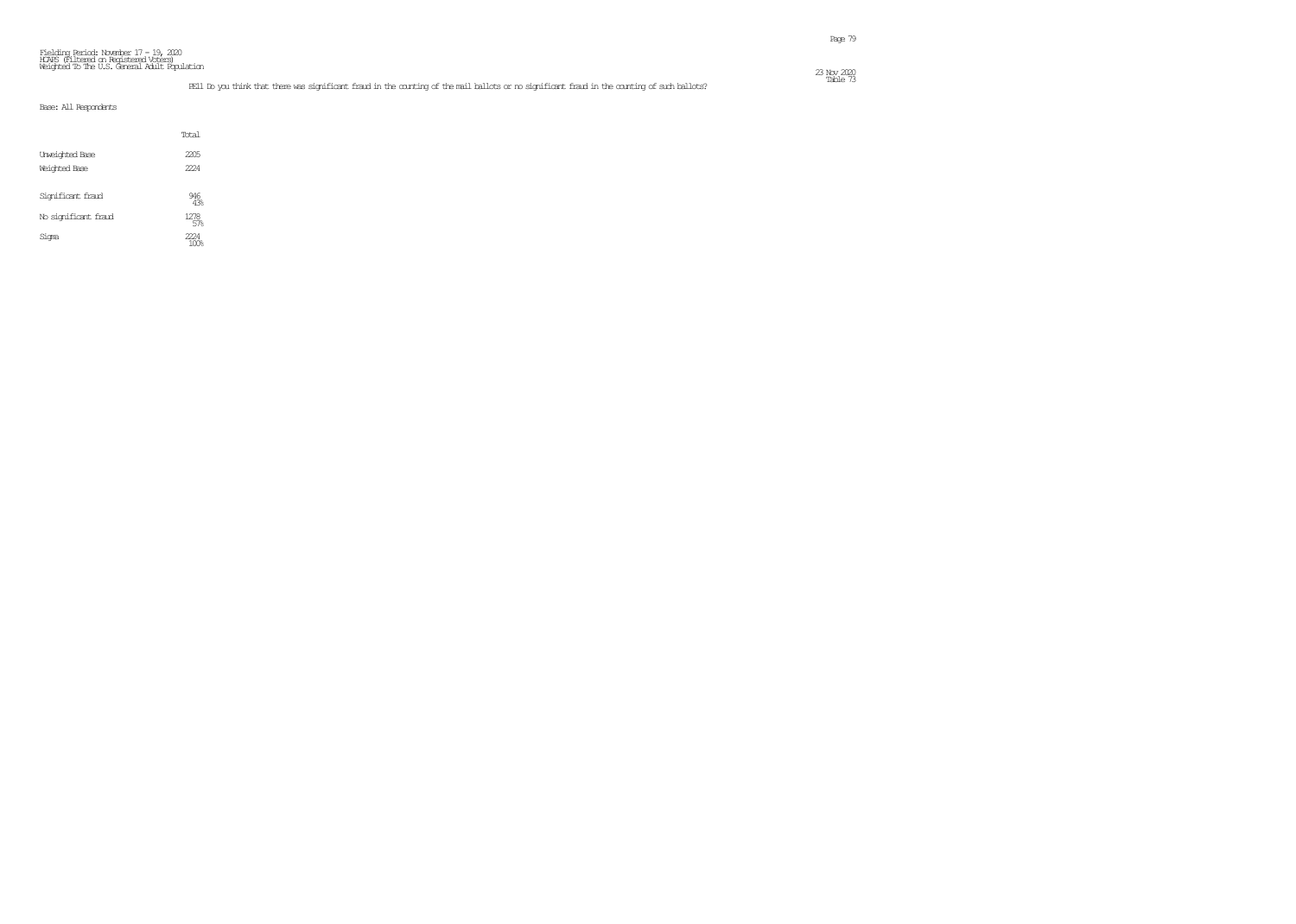#### Fielding Period: November 17 - 19, 2020 HCAPS (Filtered on Registered Voters) Weighted To The U.S. General Adult Population  $\frac{23 \text{ Ny}}{220}$

### Table 74 PE12 Did anyone solicit your ballot and ask you to fill it out and or offer to turn it in?

en de la provincia de la provincia de la provincia de la provincia de la provincia de la provincia de la provi<br>Page 80

Base: Respondents Voted By Mail In The 2020 Presidential Election

|                                         | Total                        |
|-----------------------------------------|------------------------------|
| <b>Unveighted Base</b><br>Weighted Base | 998<br>987                   |
| Yes                                     | $\frac{99}{106}$             |
| No                                      | $\overset{887}{\text{90\%}}$ |
| Signa                                   | 987<br>100%                  |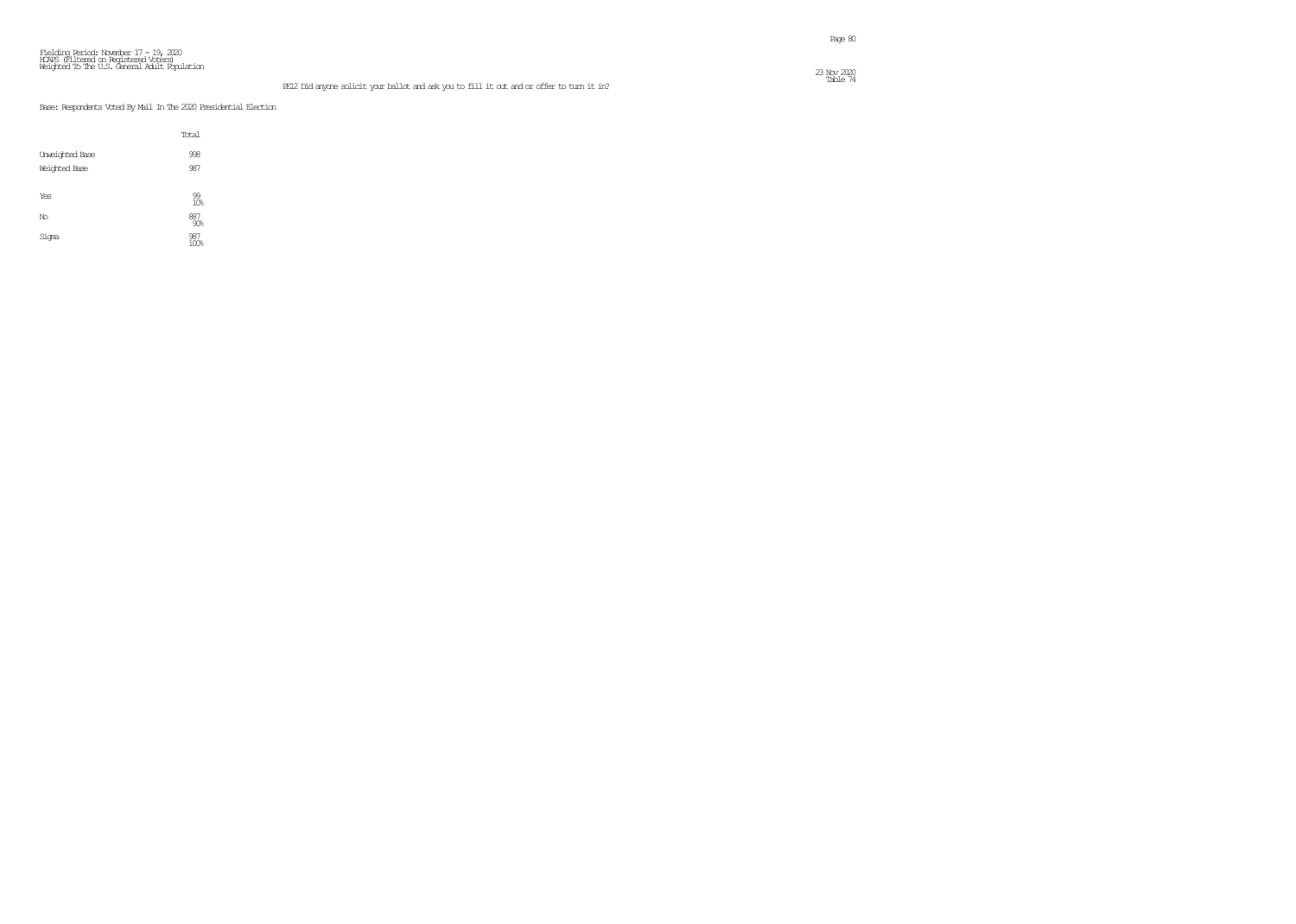Page 81

#### Fielding Period: November 17 - 19, 2020 HCAPS (Filtered on Registered Voters) Weighted To The U.S. General Adult Population  $23 \text{ Ny}$  222

### Table 75 PE13 Did you specifically request a mail-in ballot or was it just sent to you automatically?

Base: Respondents Voted By Mail In The 2020 Presidential Election

|                                            | Total      |  |
|--------------------------------------------|------------|--|
| <b>Unveighted Base</b>                     | 998        |  |
| Weighted Base                              | 987        |  |
| Specifically requested a<br>mail–in ballot | 633<br>648 |  |
| Sent to you automatically                  | 353<br>36% |  |
| Sioma                                      |            |  |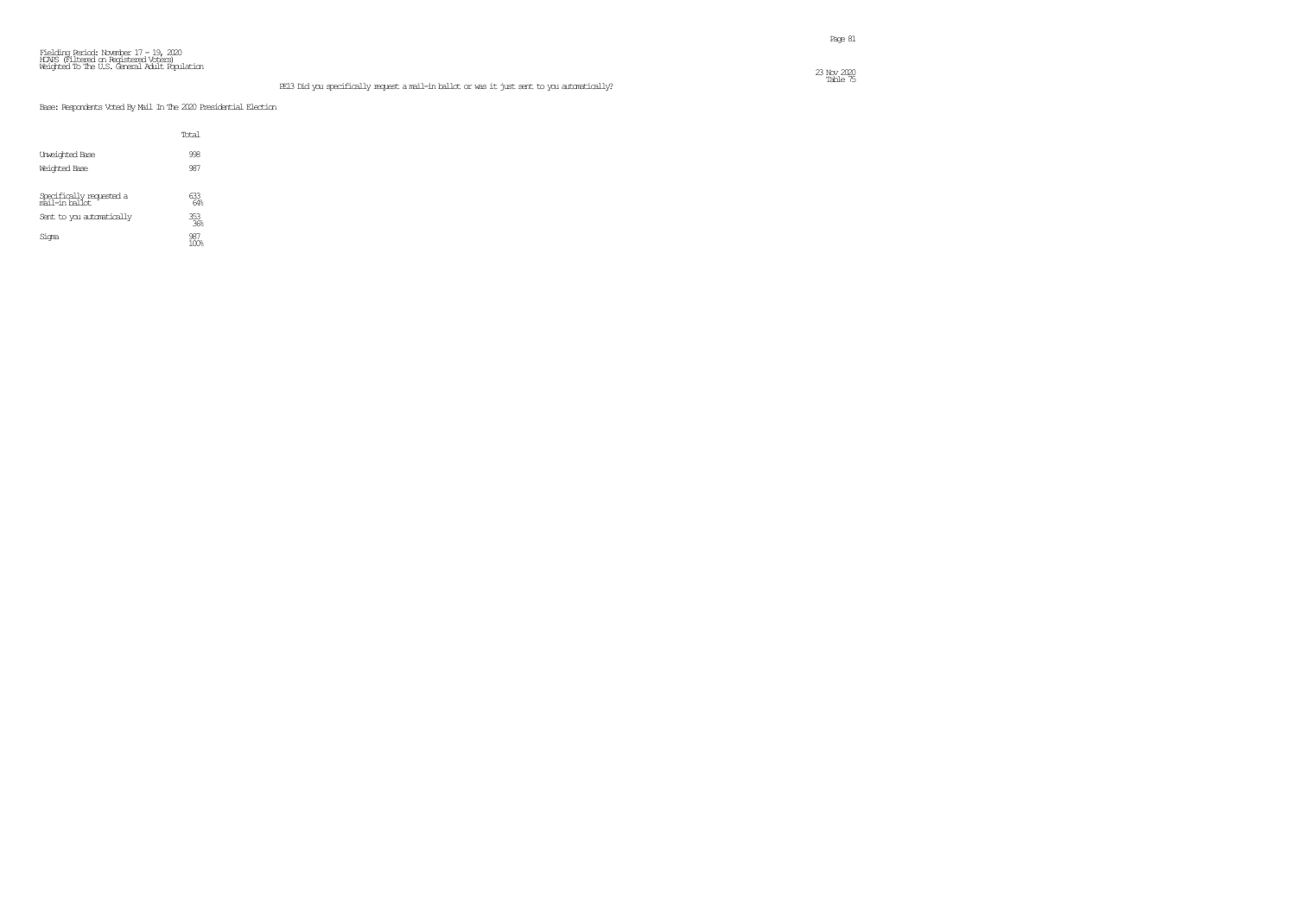## Table 76 يسم PE14 Do you think that the signatures on mail-in ballots were carefully matched against signatures on file or do you think<br>counters looked the other way and counted ballots with mismatched signatures?

Page 82

| Base: All Respondents |  |
|-----------------------|--|
|-----------------------|--|

|                                                                                    | Total                  |
|------------------------------------------------------------------------------------|------------------------|
| <b>Unveighted Base</b>                                                             | 2205                   |
| Weighted Base                                                                      | 2224                   |
| Carefully matched against<br>sionatures on the voter file                          | $^{1362}_{\,\,\,61\%}$ |
| Counters looked the other<br>way and counted ballets with<br>mismatched signatures | 862<br>39%             |
| Sioma                                                                              | 2224                   |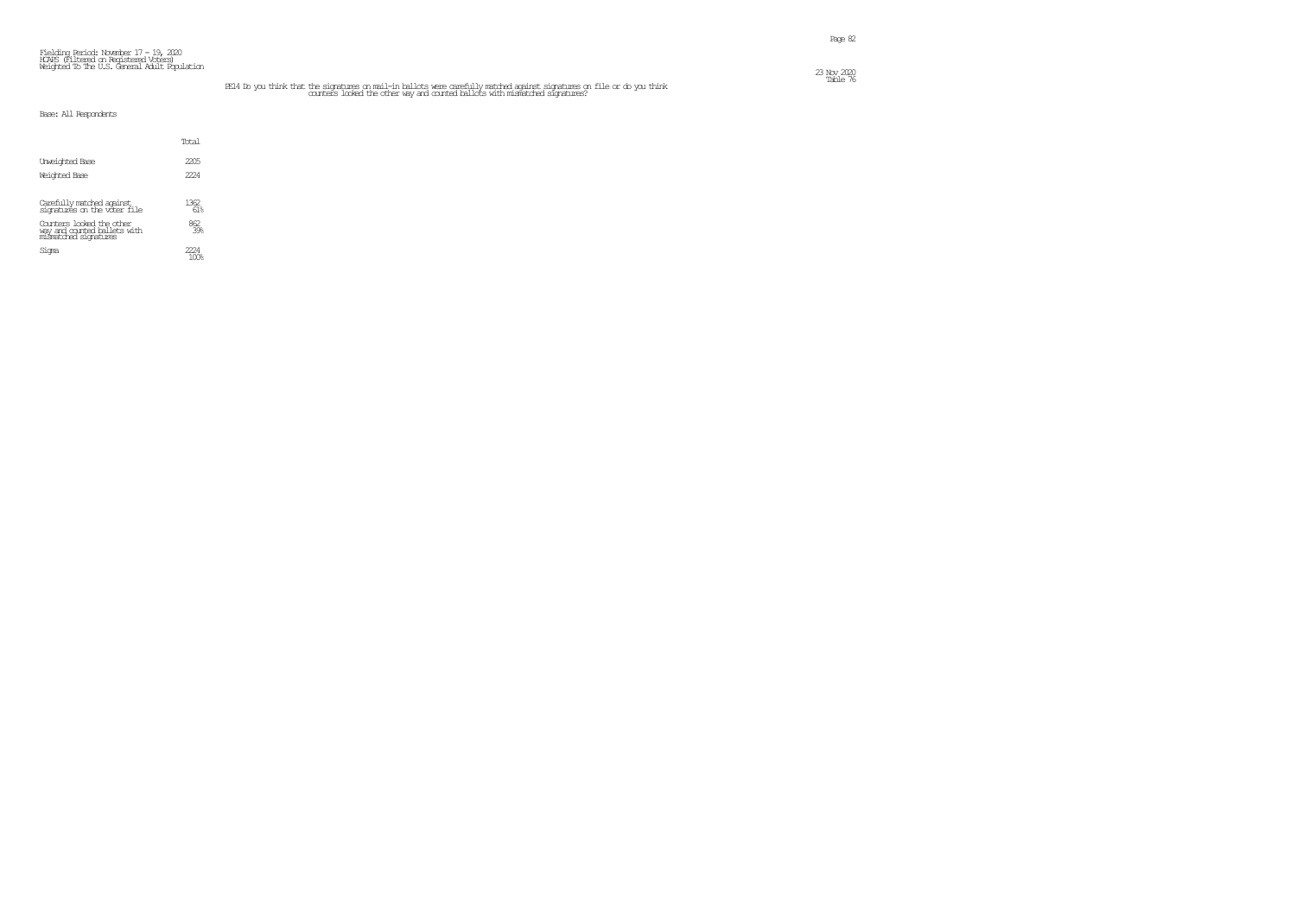#### Fielding Period: November 17 - 19, 2020 HCAPS (Filtered on Registered Voters) Weighted To The U.S. General Adult Population  $23 \text{ Ny}$  2020  $\text{Ny}$  2020  $\text{Nz}$  2020  $\text{Nz}$  2020  $\text{Nz}$  2020  $\text{Nz}$  2020  $\text{Nz}$  2020  $\text{Nz}$  2020  $\text{Nz}$  2020  $\text{Nz}$  2020  $\text{Nz}$  2020  $\text{Nz}$  2020  $\text{Nz}$  2020  $\text{Nz}$  2020  $\text{Nz}$  2020  $\text{Nz}$

## FE15 Do you think that mail in votes were solicited and harvested by Democrats in contravention of the law or were they not and the law or were they not collected and harvested but individually filled out and turned in?

|                                                                             | Total              |  |
|-----------------------------------------------------------------------------|--------------------|--|
| Unveighted Base<br>Weichted Base                                            | 2205<br>2224       |  |
| Solicited and harvested in<br>contravention of the law                      | $\frac{989}{44%}$  |  |
| Not collected and harvested<br>but individually filled out<br>and turned in | $\frac{1234}{568}$ |  |
| Sioma                                                                       | 2224               |  |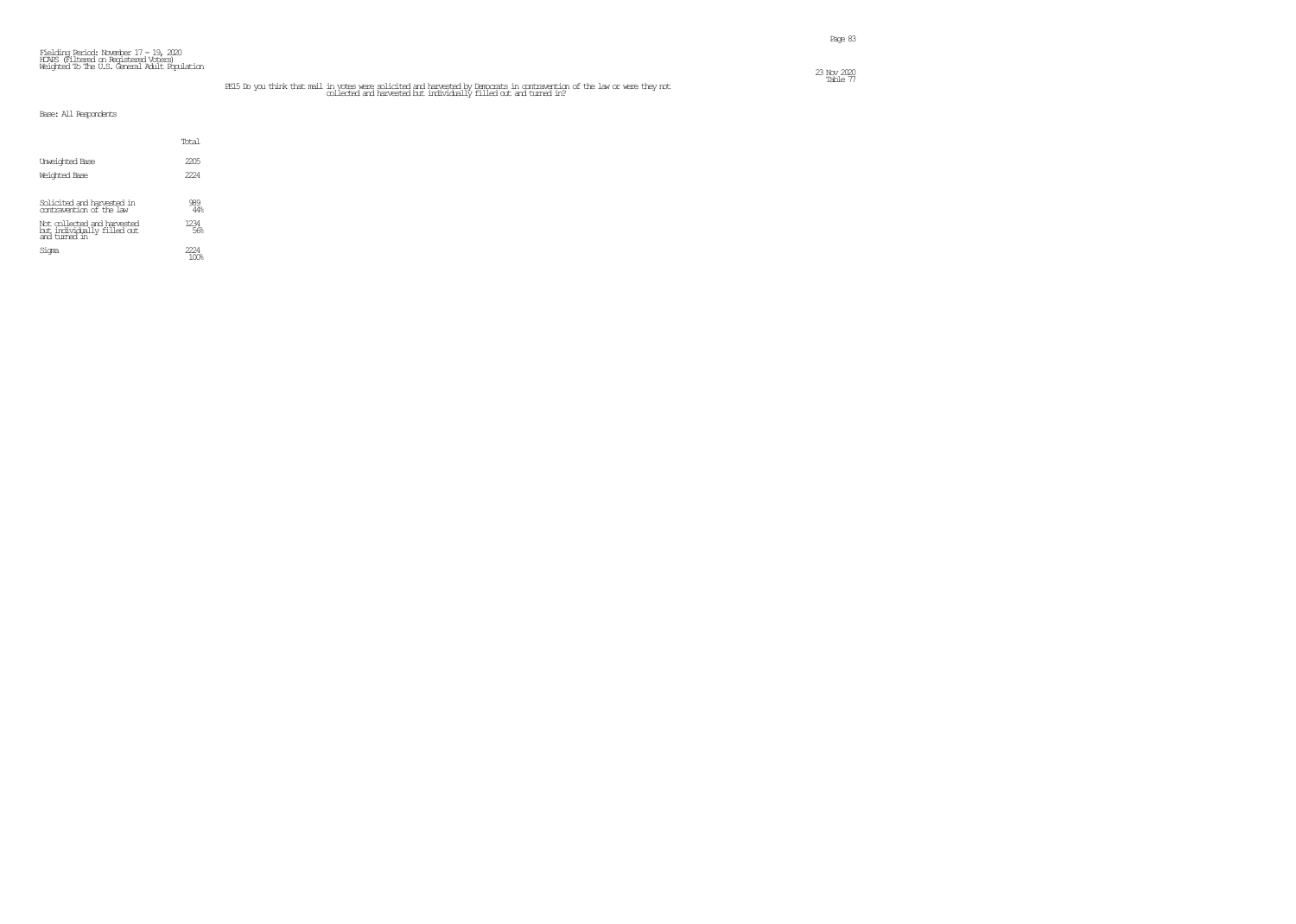#### Fielding Period: November 17 - 19, 2020 HCAPS (Filtered on Registered Voters) Weighted To The U.S. General Adult Population  $\frac{23 \text{ Ny}}{220}$

### Table 78 PE16 Do you think a lot of dead people and people who moved cast mail-in ballots or were those kinds of ballots almost always screened out?

|                                                                     | Total            |  |
|---------------------------------------------------------------------|------------------|--|
| Unveighted Base                                                     | 2205             |  |
| Weichted Base                                                       | 2224             |  |
| Iot of dead people and<br>people who moved cast mail-<br>in ballots | 1003<br>45%      |  |
| These kinds of ballots were<br>almost always screened out           | 55%              |  |
| Signa                                                               | <sup>1</sup> //4 |  |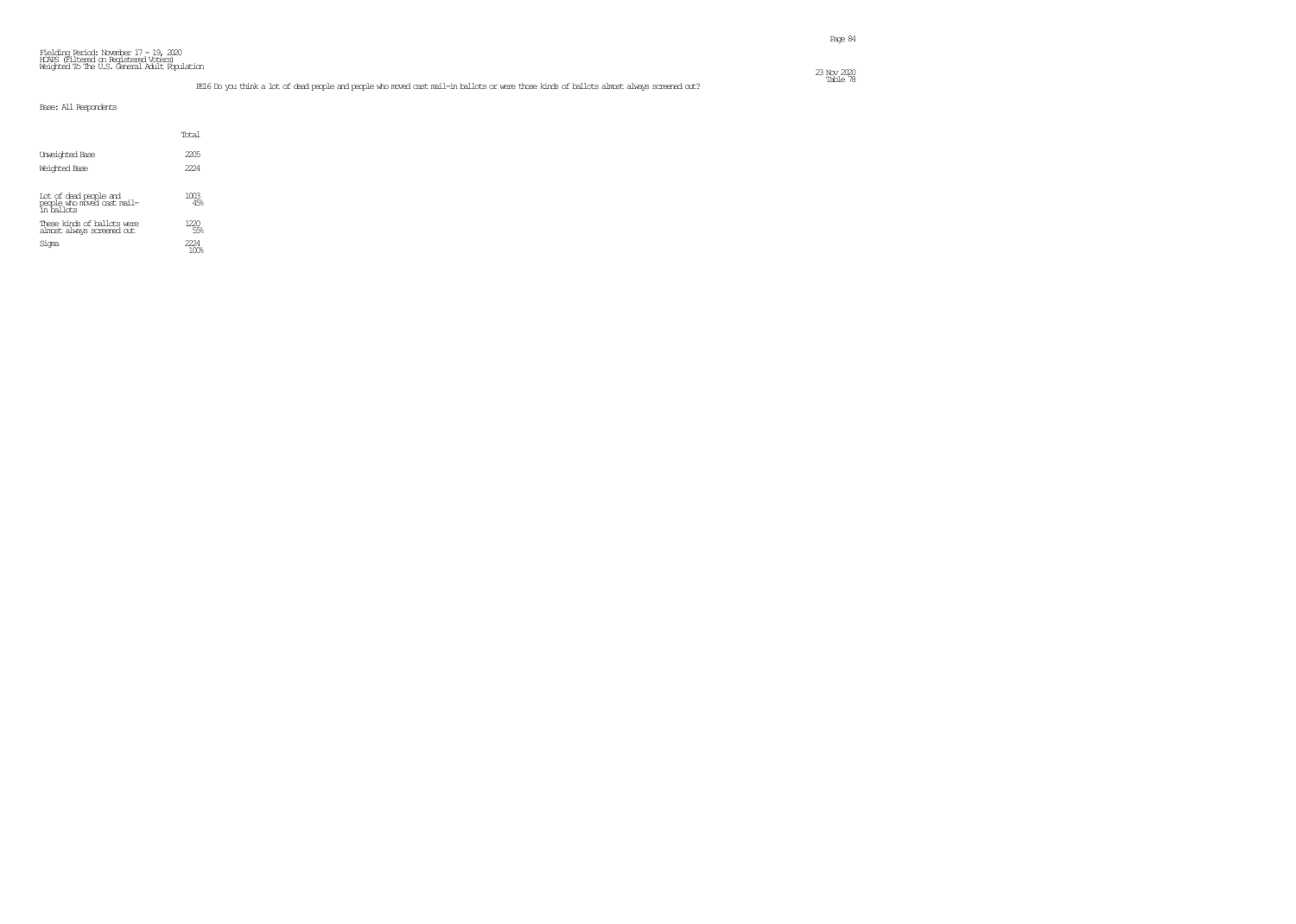#### Fielding Period: November 17 - 19, 2020 HCAPS (Filtered on Registered Voters) Weighted To The U.S. General Adult Population  $\frac{23 \text{ Ny}}{220}$

## ell Do you think that mail-in votes should have to be in by the end of election day to count, up to three days later after the more later?<br>election day or allow them to arrive a week or more later?

|                                              | Total      |
|----------------------------------------------|------------|
| <b>Unveighted Base</b>                       | 2205       |
| Weighted Base                                | 2224       |
|                                              |            |
| By end of election day                       | 1095       |
| Up to three days later after<br>election day | ર૦ર        |
| Allowed to arrive a week or<br>more later    | ¥ZT<br>192 |
| Sioma                                        |            |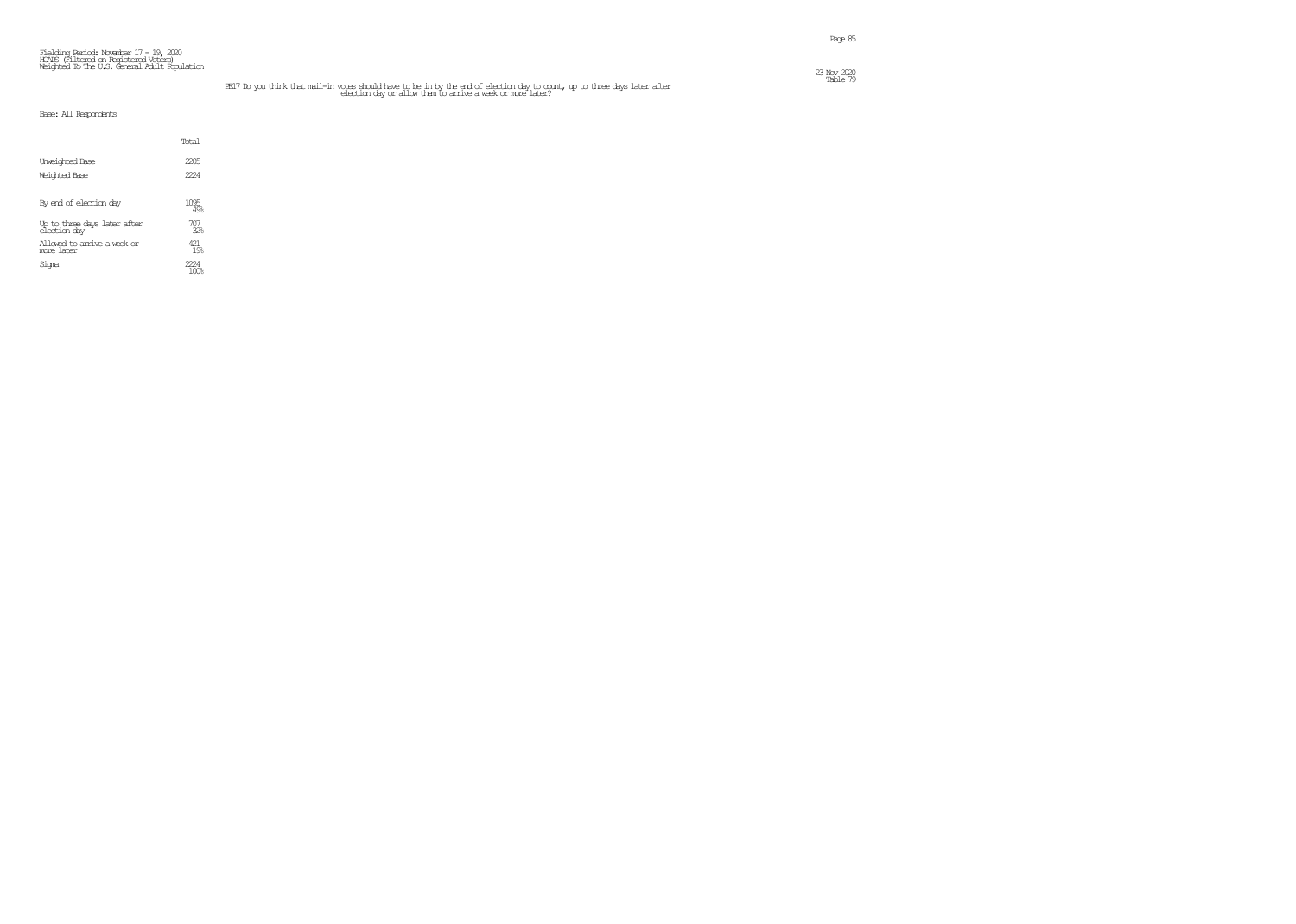## EEDA Thinking about the next election after the pandemic, do you think it should be nun like this one, that we should allow widespread mail-in with the mail of the Bable 80 mill-in ballows of the Ballots or go back to maki

|                                                                                              | Total              |  |
|----------------------------------------------------------------------------------------------|--------------------|--|
| <b>Unveighted Base</b>                                                                       | 2205               |  |
| Weighted Base                                                                                | 222.4              |  |
| Rin like this are                                                                            | 642<br>29≋         |  |
| We should allow widespread<br>mail–in voting but tighten<br>the scrutiny of the ballots      | $\frac{784}{35\%}$ |  |
| We should go back to making<br>mail-in ballots the<br>exception requiring limited<br>exauses | 798<br>36%         |  |
| Sioma                                                                                        |                    |  |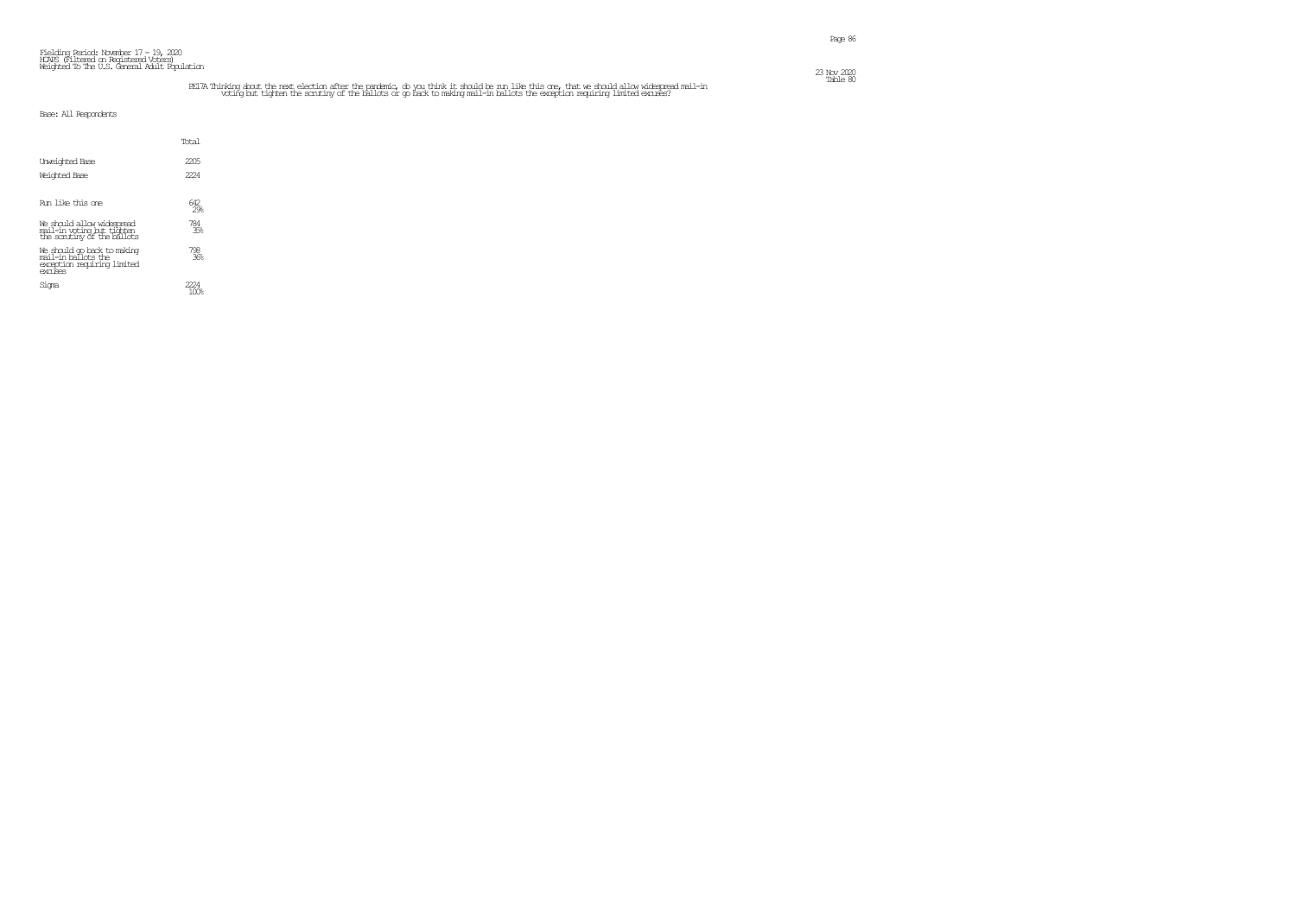|                                                                                                        | Total        |
|--------------------------------------------------------------------------------------------------------|--------------|
| Unveighted Base<br>Weichted Base                                                                       | 2205<br>2224 |
| Election rules were changed<br>in key states at the last<br>minute by courts favoring<br>the democrats | 1049<br>47%  |
| There no such changes in<br>favor of the democrats                                                     | 1175<br>53%  |
| Sioma                                                                                                  |              |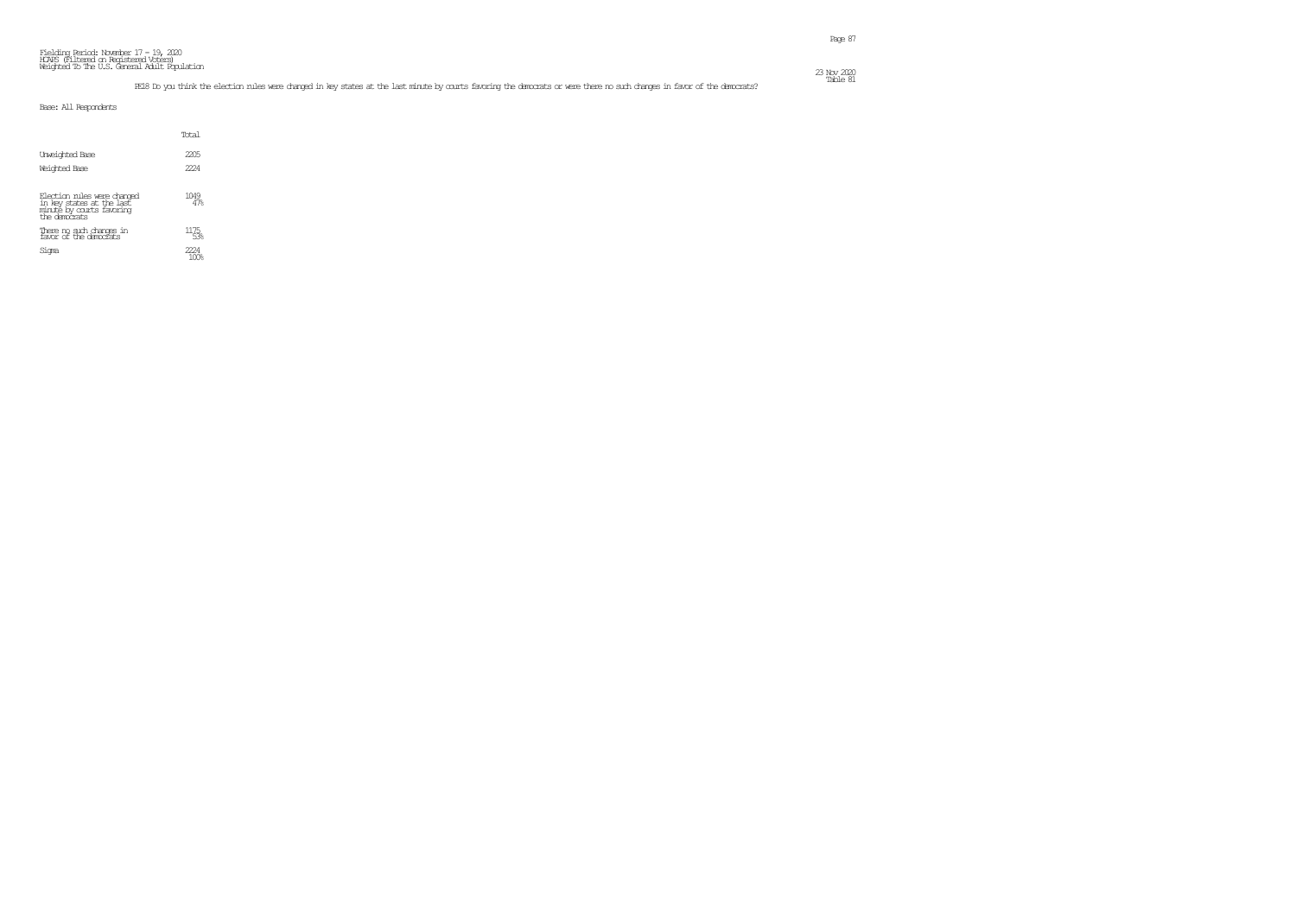#### Fielding Period: November 17 - 19, 2020 HCAPS (Filtered on Registered Voters) Weighted To The U.S. General Adult Population  $23 \text{ Ny}$  2220  $\text{Ny}$  2220  $\text{Ny}$  2220  $\text{Ny}$  2220  $\text{Ny}$  2320  $\text{Ny}$  2320  $\text{Ny}$  2320  $\text{Ny}$  2320  $\text{Ny}$  2320  $\text{Ny}$  2320  $\text{Ny}$  2320  $\text{Ny}$  2320  $\text{Ny}$  2320  $\text{Ny}$  2320  $\text{Ny}$  2320  $\text{Ny}$

## EE19 Do you think that Donald Trump was treated fairly by the tech companies, media and the debate commission in the lead up the state of the election or was he treated unfairly by these institutions?

|                                         | Total        |
|-----------------------------------------|--------------|
| <b>Unveighted Base</b><br>Weighted Base | 2205<br>2224 |
| Fairly treated                          | 1309<br>59%  |
| Unfairly treated                        | 915<br>41%   |
| Signa                                   | 222.4        |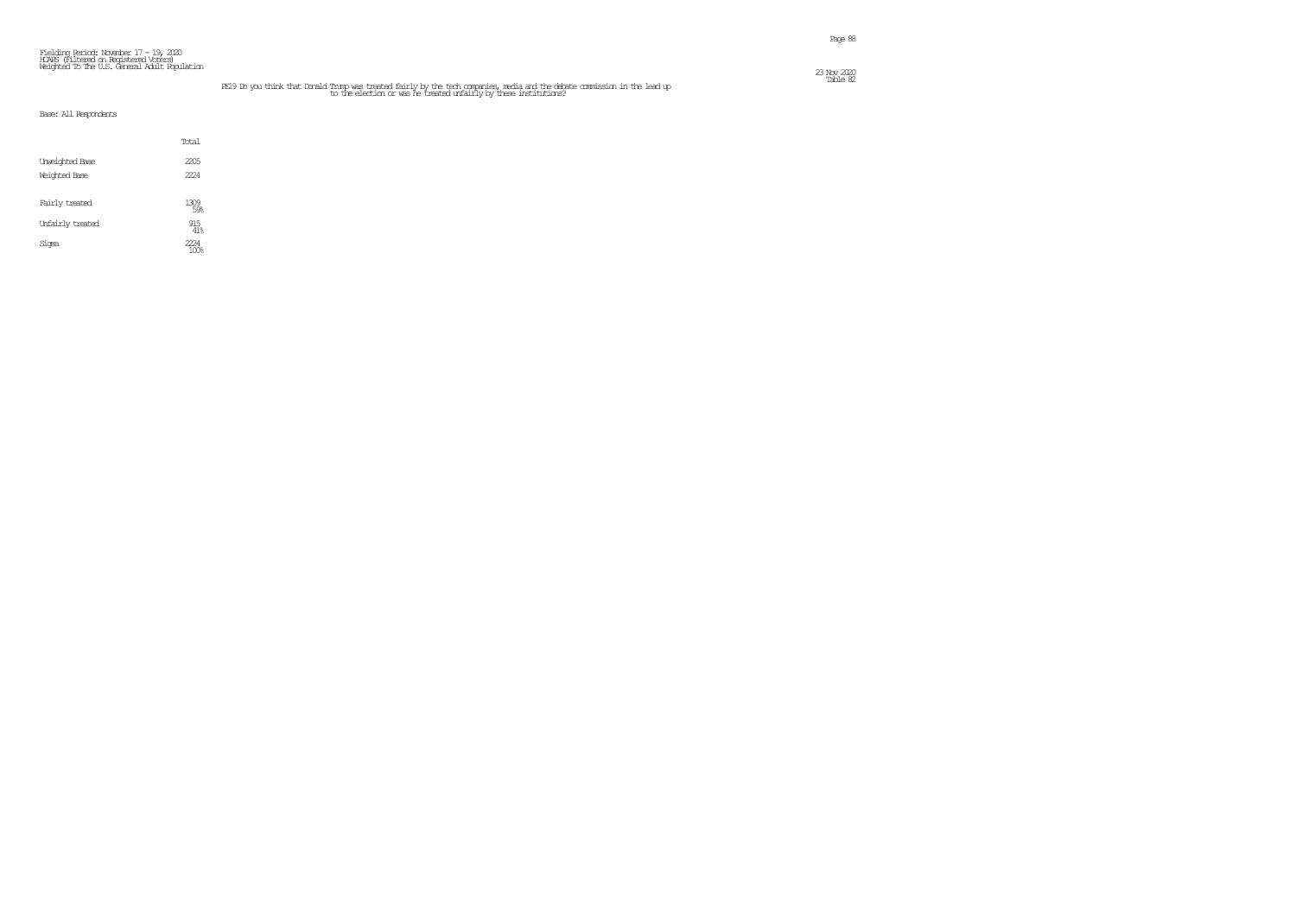### Table 83 PE10 Do you prefer the Senate to be under Democratic control after the January run-offs or do you prefer divided government where Republicans have a majority in the Senate?

|                                                                         | Total              |  |
|-------------------------------------------------------------------------|--------------------|--|
| Unveighted Base<br>Weichted Base                                        | 2205<br>2224       |  |
| Democratic control of the<br>Senate                                     | 987<br>44%         |  |
| Divided government with<br>Republicans have a majority<br>in the Senate | $\frac{1236}{568}$ |  |
| Sioma                                                                   | $^{1/4}$           |  |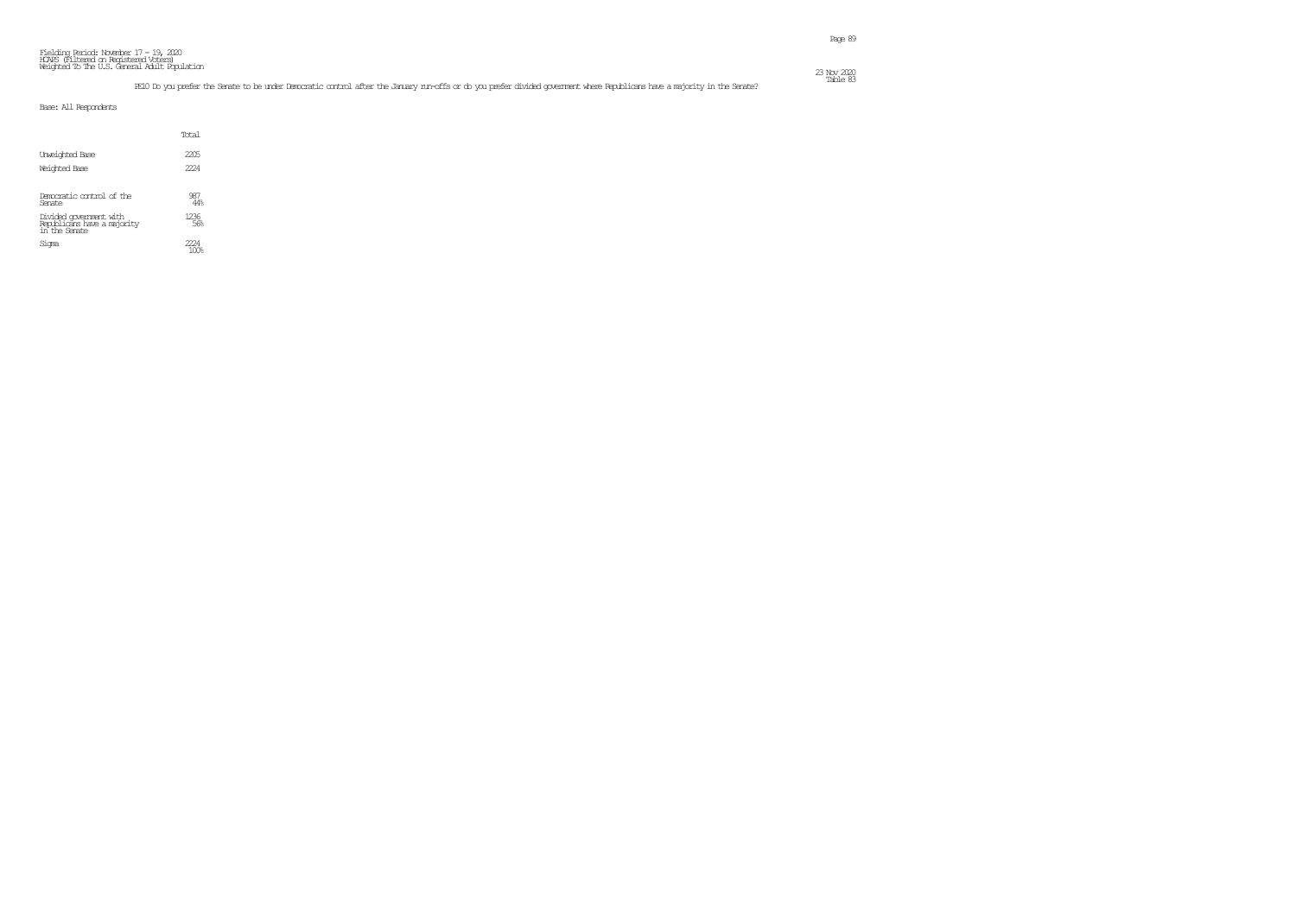#### Fielding Period: November 17 - 19, 2020 HCAPS (Filtered on Registered Voters) Weighted To The U.S. General Adult Population  $23 \text{ Ny}$  220  $\text{Ny}$  220  $\text{Ny}$  220  $\text{Nz}$  230  $\text{Nz}$  230  $\text{Nz}$  230  $\text{Nz}$  230  $\text{Nz}$  230  $\text{Nz}$  230  $\text{Nz}$  230  $\text{Nz}$  230  $\text{Nz}$  230  $\text{Nz}$  230  $\text{Nz}$  230  $\text{Nz}$  230  $\text{Nz}$  230  $\text{Nz}$  23

## FE20 Do you think media organizations should be calling who won the election before results are certified or should they wait<br>for the states to certify the results before ching so?

|                                                                              | Total               |  |
|------------------------------------------------------------------------------|---------------------|--|
| Unveighted Base<br>Weichted Base                                             | 2205<br>2224        |  |
| Media should be calling the<br>election                                      | $\frac{612}{28}$    |  |
| They should wait for the<br>states to certify the<br>results before cbing so | $\frac{1611}{72\%}$ |  |
| Sioma                                                                        | 7/4                 |  |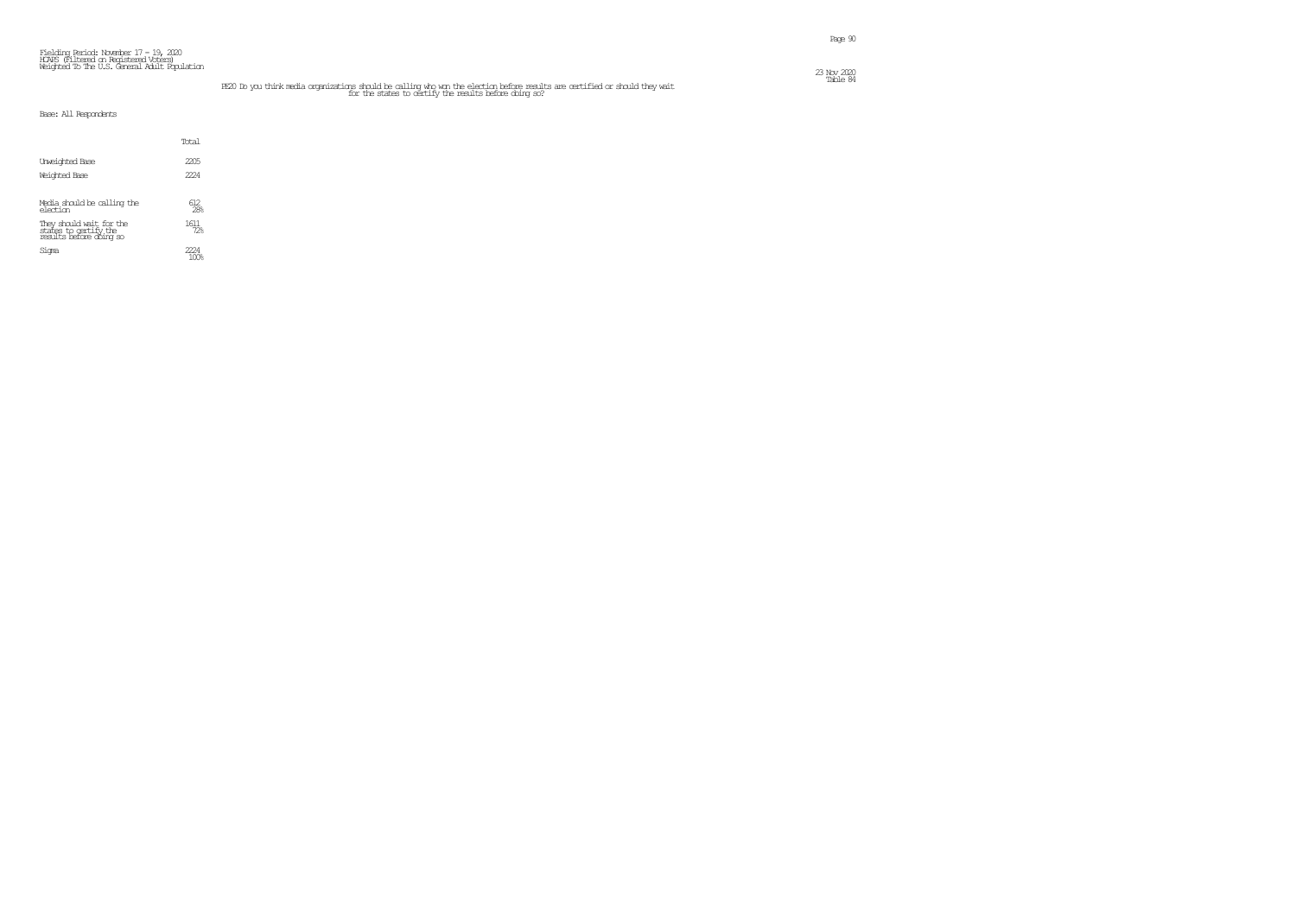#### Fielding Period: November 17 - 19, 2020 HCAPS (Filtered on Registered Voters) Weighted To The U.S. General Adult Population  $\frac{23 \text{ Ny}}{220}$

### Table 85 PE21 Based on what you know today, has Joe Biden only been projected to have won the election by the media or have the states legally certified the results?

|                                                 | Total       |
|-------------------------------------------------|-------------|
| Unveighted Base                                 | 2205        |
| Weichted Base                                   | 2224        |
| Only been projected to have<br>won by the media | 1093<br>4%  |
| States have legally<br>certified the results    | 1131<br>51% |
| Sioma                                           |             |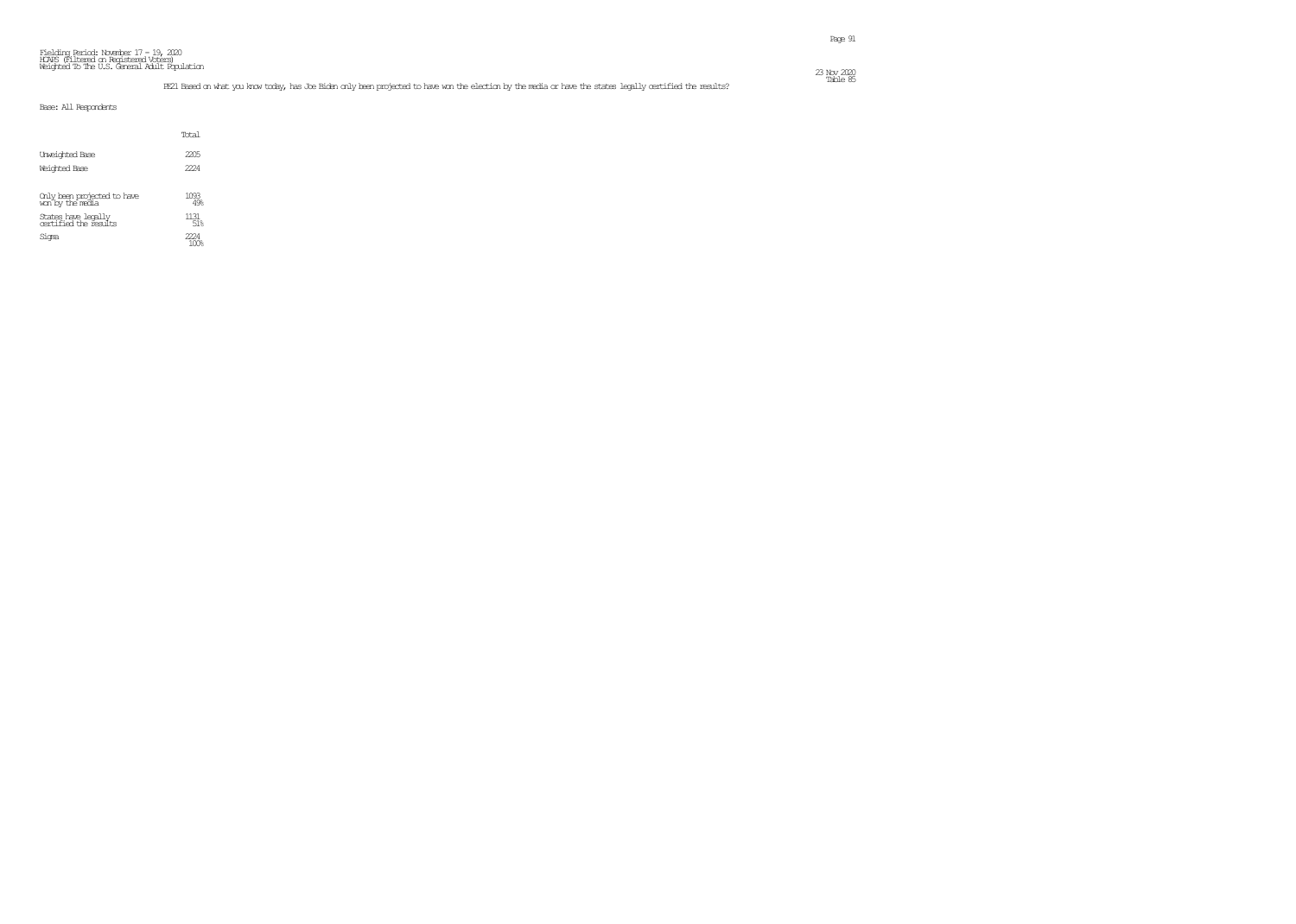#### Fielding Period: November 17 - 19, 2020 HCAPS (Filtered on Registered Voters) Weighted To The U.S. General Adult Population  $\frac{23 \text{ Ny}}{220}$

|                        | Total             |  |
|------------------------|-------------------|--|
| <b>Unveighted Base</b> | 2205              |  |
| <b>Weighted Base</b>   | 2224              |  |
| Satisfied              | 1350<br>61%       |  |
| Unsatisfied            | $\frac{874}{396}$ |  |
| Signa                  | 224               |  |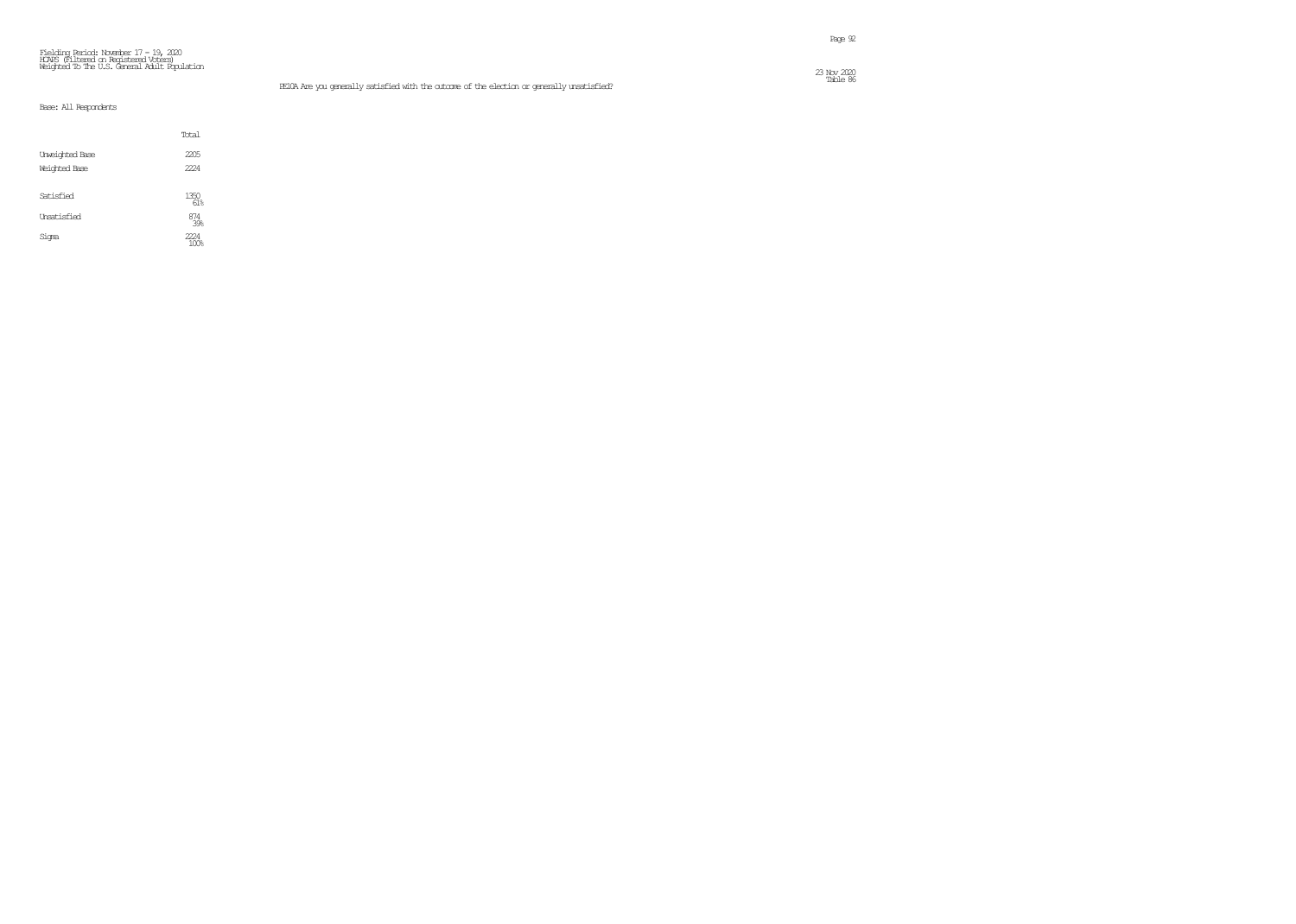#### Fielding Period: November 17 - 19, 2020 HCAPS (Filtered on Registered Voters) Weighted To The U.S. General Adult Population  $23 \text{ Ny}$  2020  $\text{Ny}$  2020  $\text{Nz}$  2020  $\text{Nz}$  2020  $\text{Nz}$  2020  $\text{Nz}$  2020  $\text{Nz}$  2020  $\text{Nz}$  2020  $\text{Nz}$  2020  $\text{Nz}$  2020  $\text{Nz}$  2020  $\text{Nz}$  2020  $\text{Nz}$  2020  $\text{Nz}$  2020  $\text{Nz}$  2020  $\text{Nz}$

# FE24 Sore say that voting for the Democrats for the Senate would let the Biden administration pass its program and so would so would in the better; others say that giving them a majority in the Senate would give too much p

|                                                       | Total        |  |
|-------------------------------------------------------|--------------|--|
| Unveighted Base<br>Weichted Base                      | 2205<br>2224 |  |
| Democrats should have a<br>majority in the Senate     | 1117<br>50%  |  |
| Democrats should not have a<br>majority in the Senate | 1106<br>50%  |  |
| Sioma                                                 | <i>777</i> 4 |  |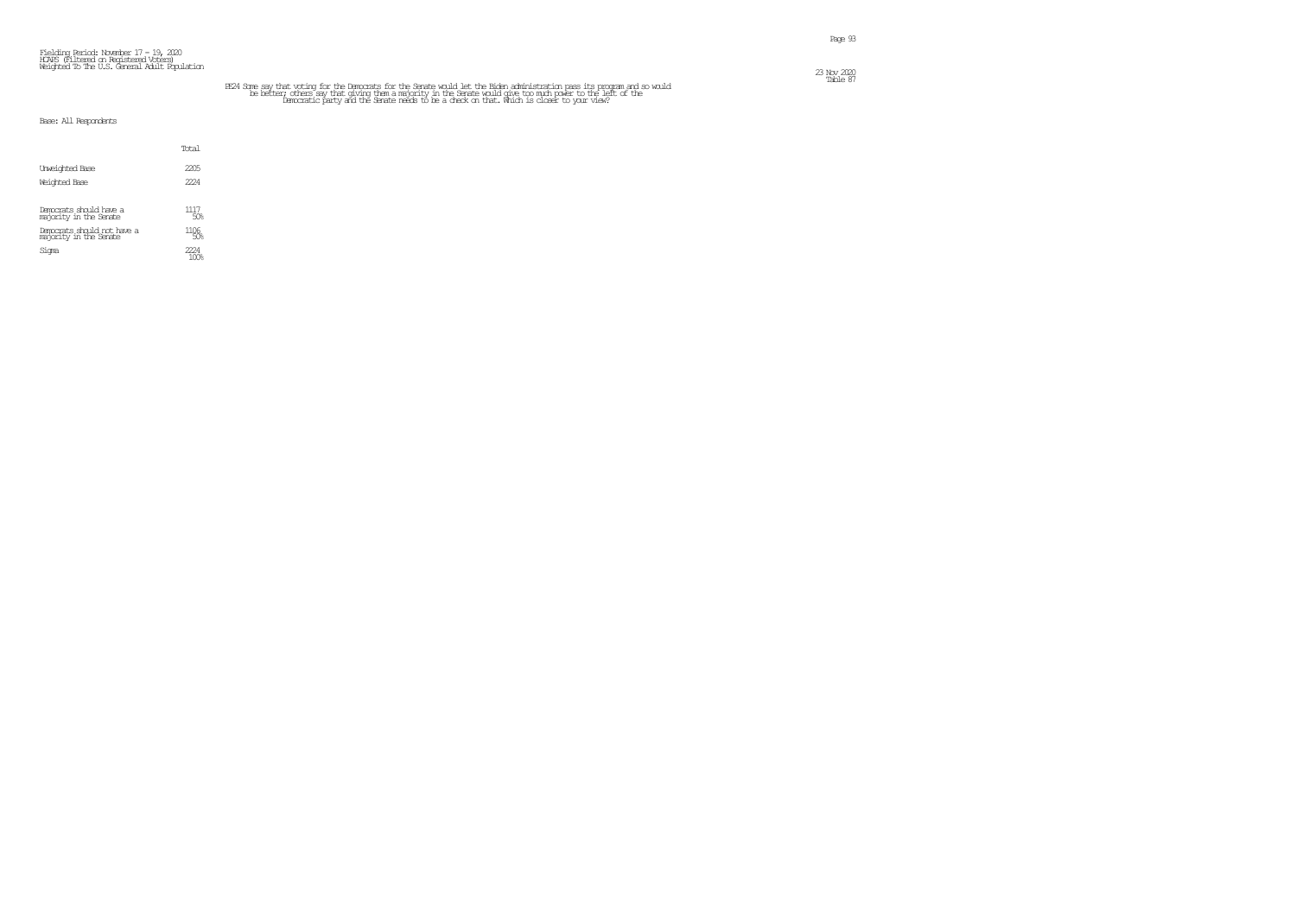## Fielding Period: November 17 - 19, 2020 HCAPS (Filtered on Registered Voters) Weighted To The U.S. General Adult Population

 $23 \text{ Ny}$  222

|                           | Total         |
|---------------------------|---------------|
| Unveighted Base           | 2205          |
| Weighted Base             | 222.4         |
| New stimulus package      | 733<br>33%    |
| Coronavirus vaccination   | 881<br>40%    |
| Climate change            | 79<br>48      |
| Police reform             | 76<br>38      |
| Healthcare reform         | $^{139}_{66}$ |
| Immigration reform        | 66<br>38      |
| Infrastructure investment | 82<br>4%      |
| Other                     | 168<br>8%     |
| Siqna                     |               |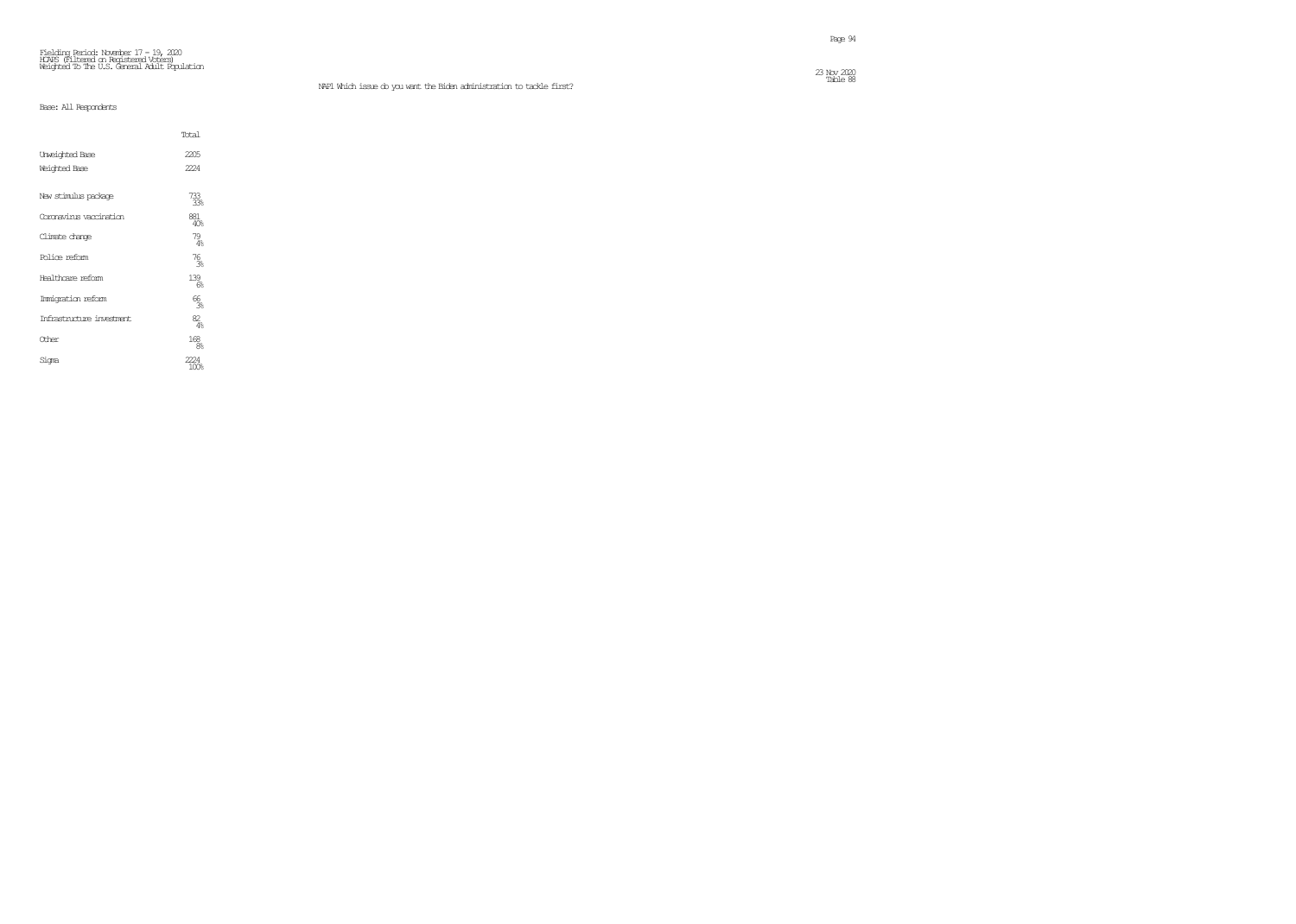## Fielding Period: November 17 - 19, 2020 HCAPS (Filtered on Registered Voters) Weighted To The U.S. General Adult Population

 $23 \text{ Ny}$  222

|                           | Total          |
|---------------------------|----------------|
| Unveighted Base           | 2205           |
| Weighted Base             | 2224           |
| New stimulus package      | 623<br>288     |
| Coronavirus vaccination   | 573<br>268     |
| Climate change            | $^{145}_{7\%}$ |
| Police reform             | $163 \atop 78$ |
| Healthcare reform         | 335<br>15%     |
| Immigration reform        | $^{143}_{68}$  |
| Infrastructure investment | 184<br>88      |
| Other                     | 58<br>38       |
| Signa                     | 100%           |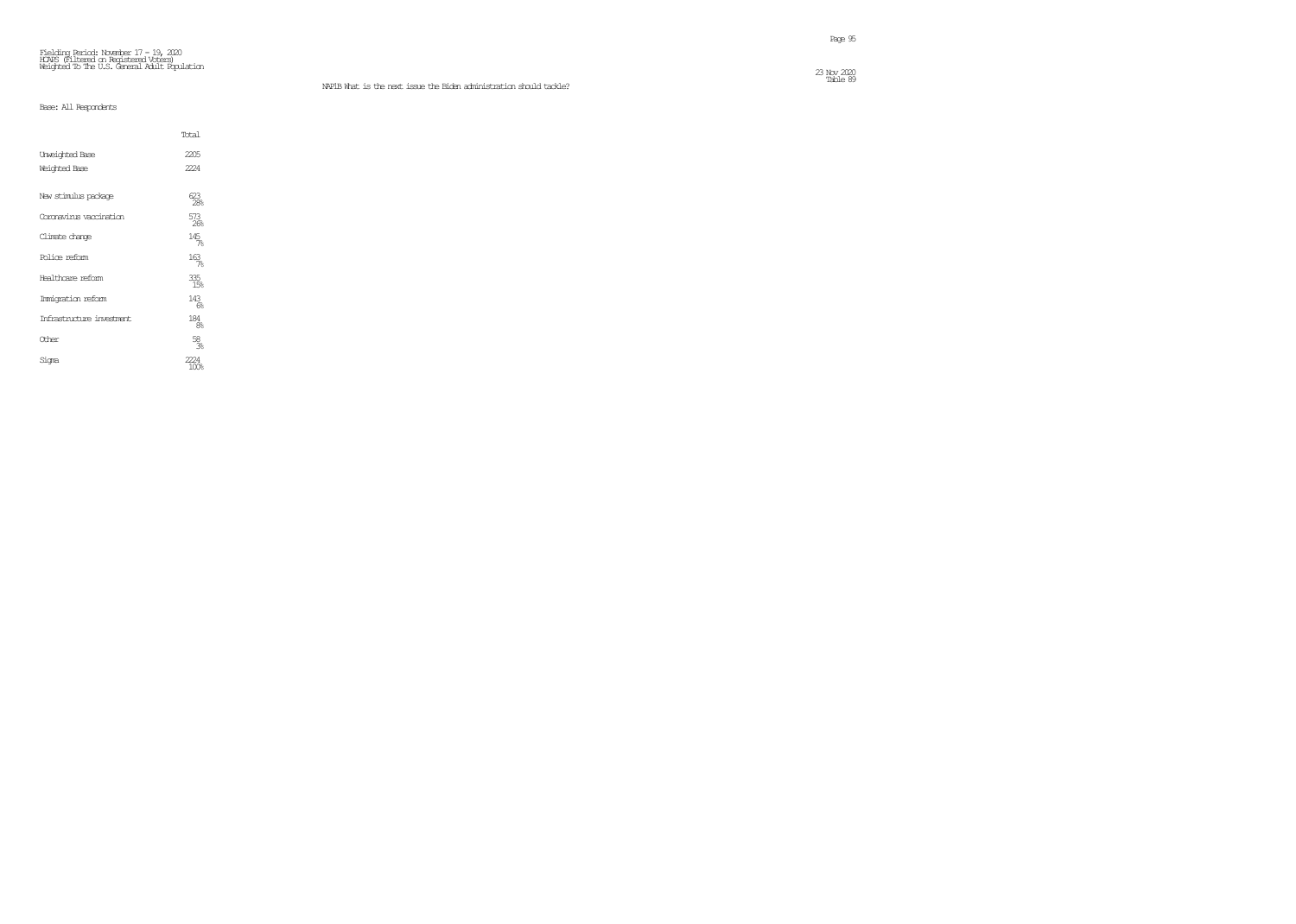#### Fielding Period: November 17 - 19, 2020 HCAPS (Filtered on Registered Voters) Weighted To The U.S. General Adult Population  $23 \text{ Ny}$  222

### naps to you think that Joe Biden, once in office, should rejoin the Iran nuclear deal or should he not rejoin the Iran nuclear deal? This should he not rejoin the Iran nuclear deal?

|                                  | Total                          |
|----------------------------------|--------------------------------|
| Unveighted Base<br>Weighted Base | 2205<br>2224                   |
| Rejoin                           | $\underset{48\%}{\text{1073}}$ |
| Not rejoin                       | $\underset{52}{\textbf{1150}}$ |
| Signa                            | 2224<br>$\overline{100}$ 8     |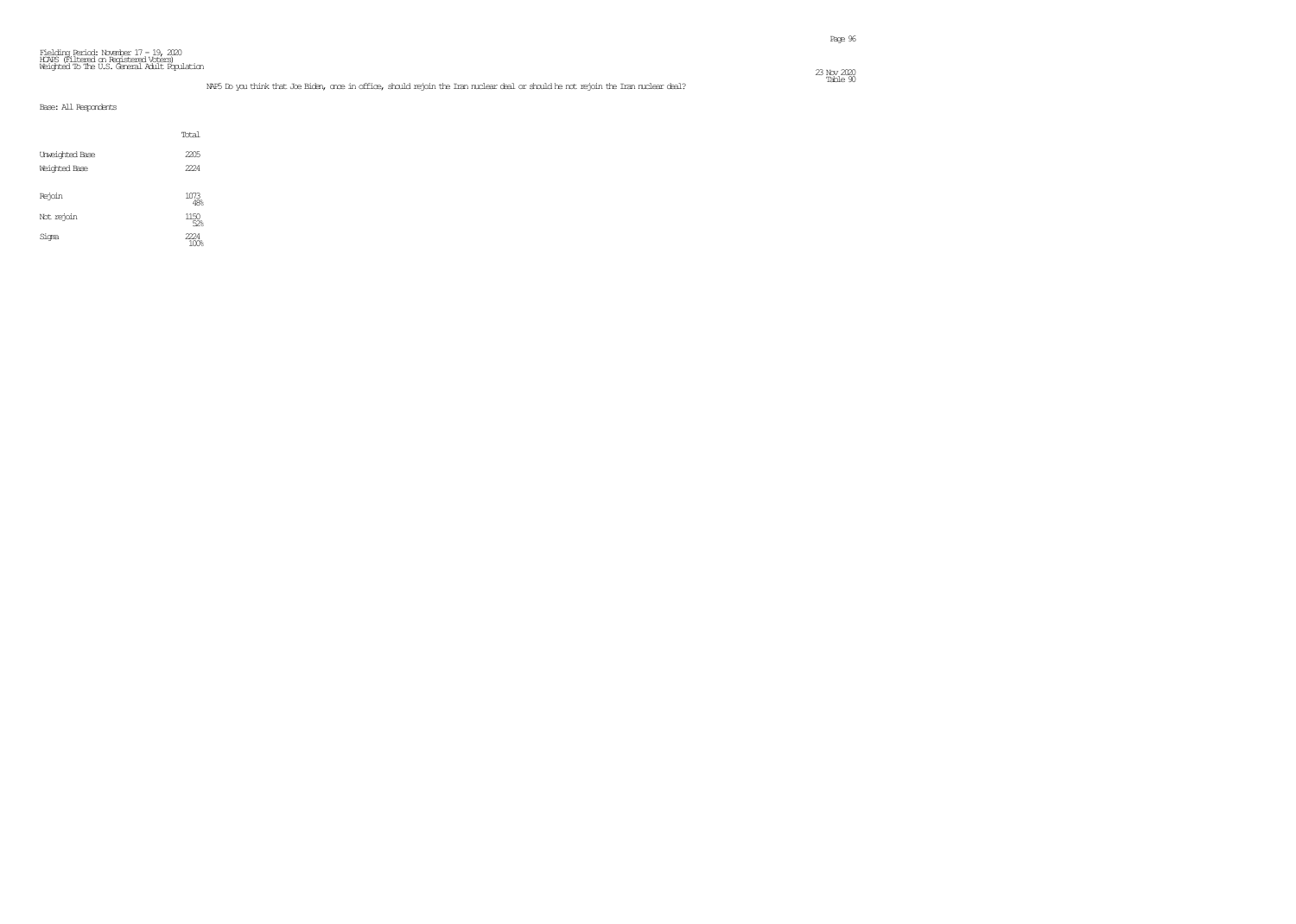#### Fielding Period: November 17 - 19, 2020 HCAPS (Filtered on Registered Voters) Weighted To The U.S. General Adult Population  $23 \text{ Ny}$  2220  $\text{Ny}$  2220  $\text{Ny}$  2220  $\text{Ny}$  2220  $\text{Ny}$  2220  $\text{Ny}$  2220  $\text{Ny}$  2220  $\text{Ny}$  2220  $\text{Ny}$  2220  $\text{Ny}$  2220  $\text{Ny}$  2220  $\text{Ny}$  2220  $\text{Ny}$  2220  $\text{Ny}$  2220  $\text{Ny}$  2220  $\text{Ny}$

## NAP6 Do you think that Joe Biden should reach out to China and adopt a more conciliatory policy or should he continue to main the continue to press China on trade and human rights vigorously?

|                                                                   | Total             |
|-------------------------------------------------------------------|-------------------|
| <b>Unveichted Base</b>                                            | 2205              |
| Weighted Base                                                     | 2224              |
| Reach out and adopt a more<br>conciliatory policy                 | $\frac{871}{396}$ |
| Continue to press China on<br>trade and human right<br>vigorously | 1353<br>ମୈ≋       |
| Sioma                                                             | 1774              |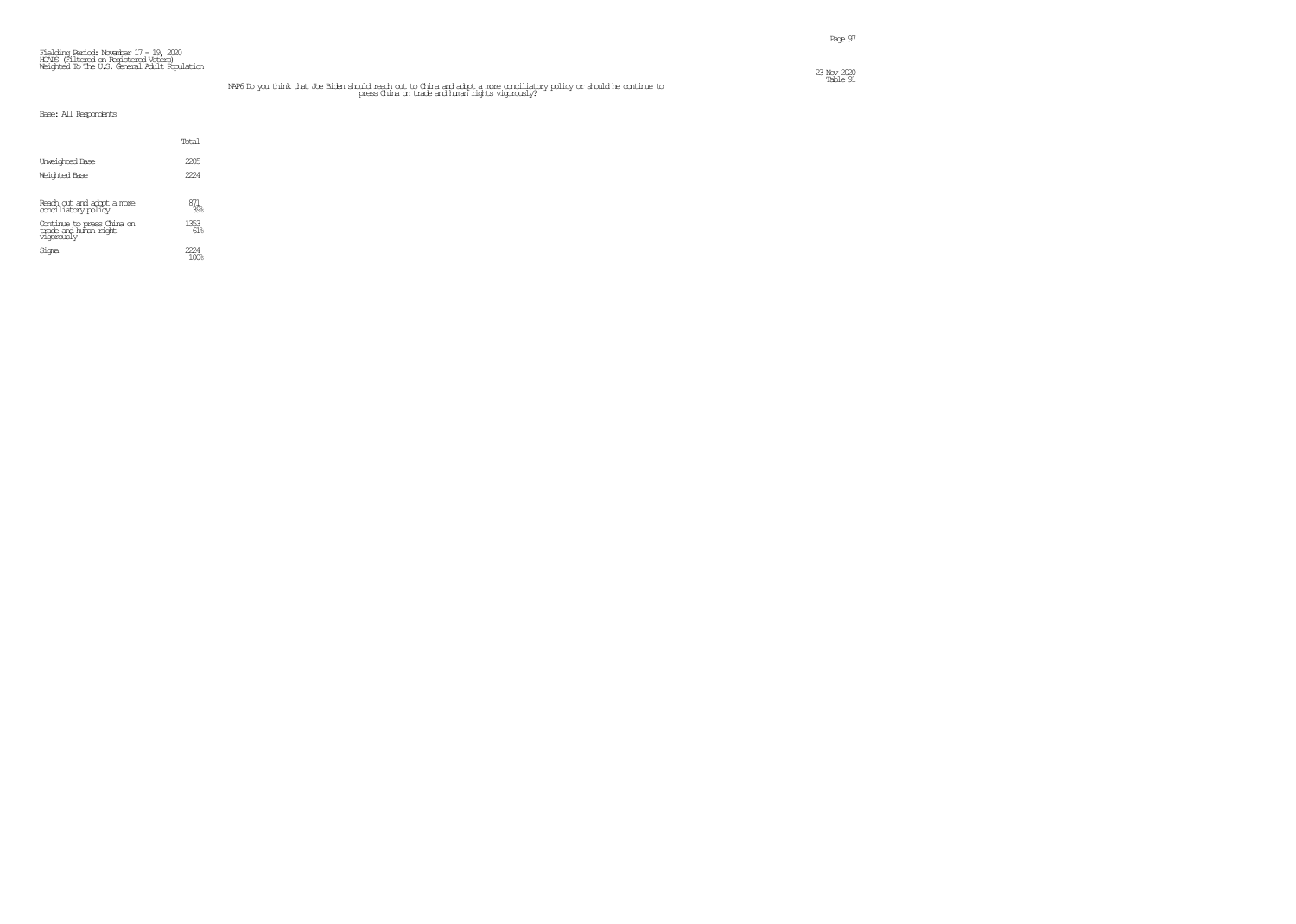Page 98

#### Fielding Period: November 17 – 19, 2020<br>HCAPS (Filtered on Registered Voters)<br>Weighted To The U.S. General Adult Population  $23 \text{ Ny}$  222

### Table 92 NAP7 Do you think that Joe Biden should rejoin the Paris accords on climate change or should he not rejoin those accords?

|                                         | Total                                   |
|-----------------------------------------|-----------------------------------------|
| Unveighted Base<br><b>Weighted Base</b> | 2205<br>2224                            |
| Rejoin                                  | 1336<br>608                             |
| Not rejoin                              | $\begin{array}{c} 888 \\ 40\end{array}$ |
| Signa                                   | 2224                                    |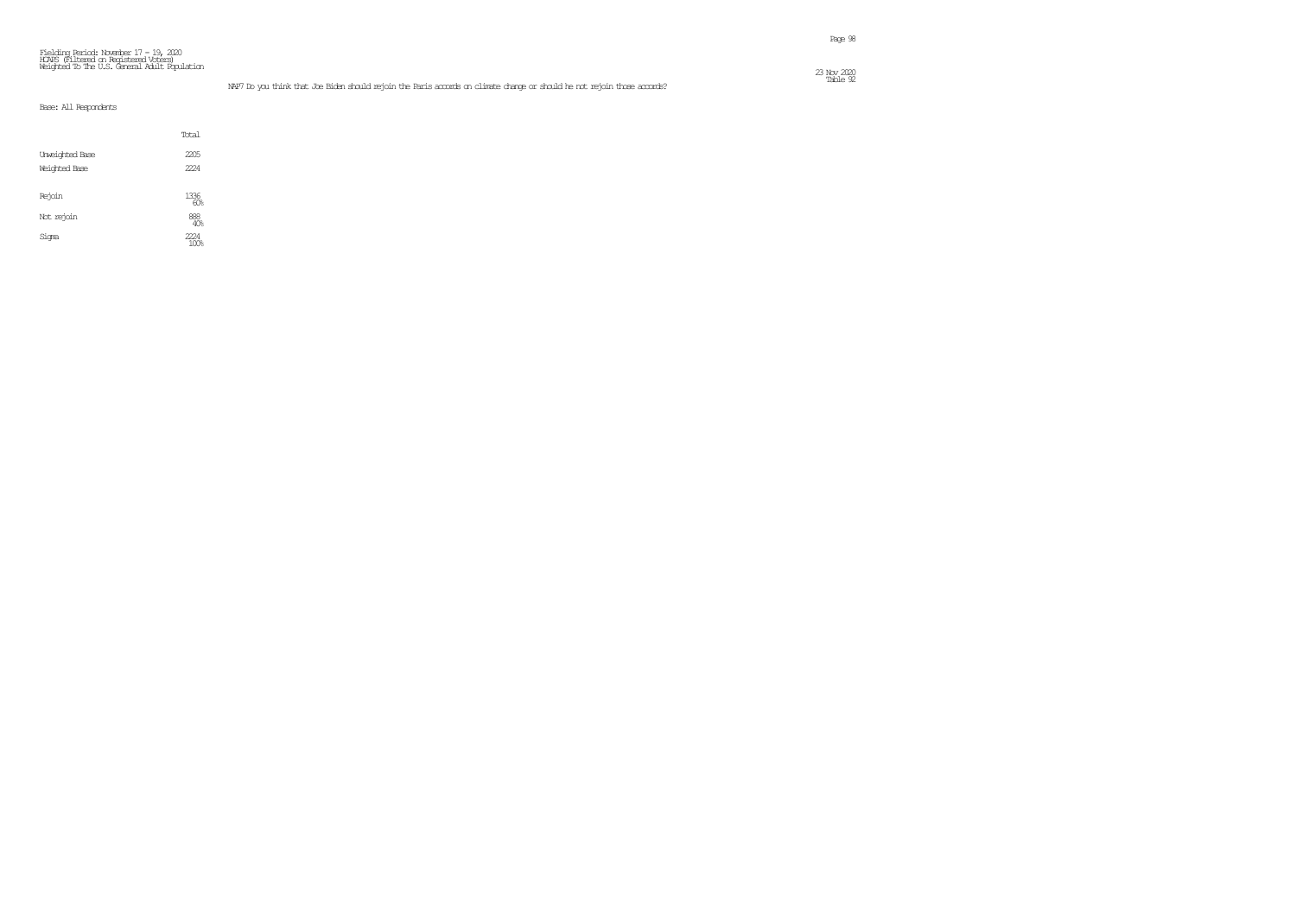#### Fielding Period: November 17 – 19, 2020<br>HCAPS (Filtered on Registered Voters)<br>Weighted To The U.S. General Adult Population  $23 \text{ Ny}$  222

### Table 93 NAP8 Should Joe Biden open a path to citizenship for those here illegally without documentation or should he not open such a path?

|                                  | Total        |
|----------------------------------|--------------|
| Unveighted Base<br>Weighted Base | 2205<br>2224 |
| Open a path to citizenship       | 1218<br>55%  |
| Not open such a path             | 1005<br>45%  |
| Siqna                            | 774          |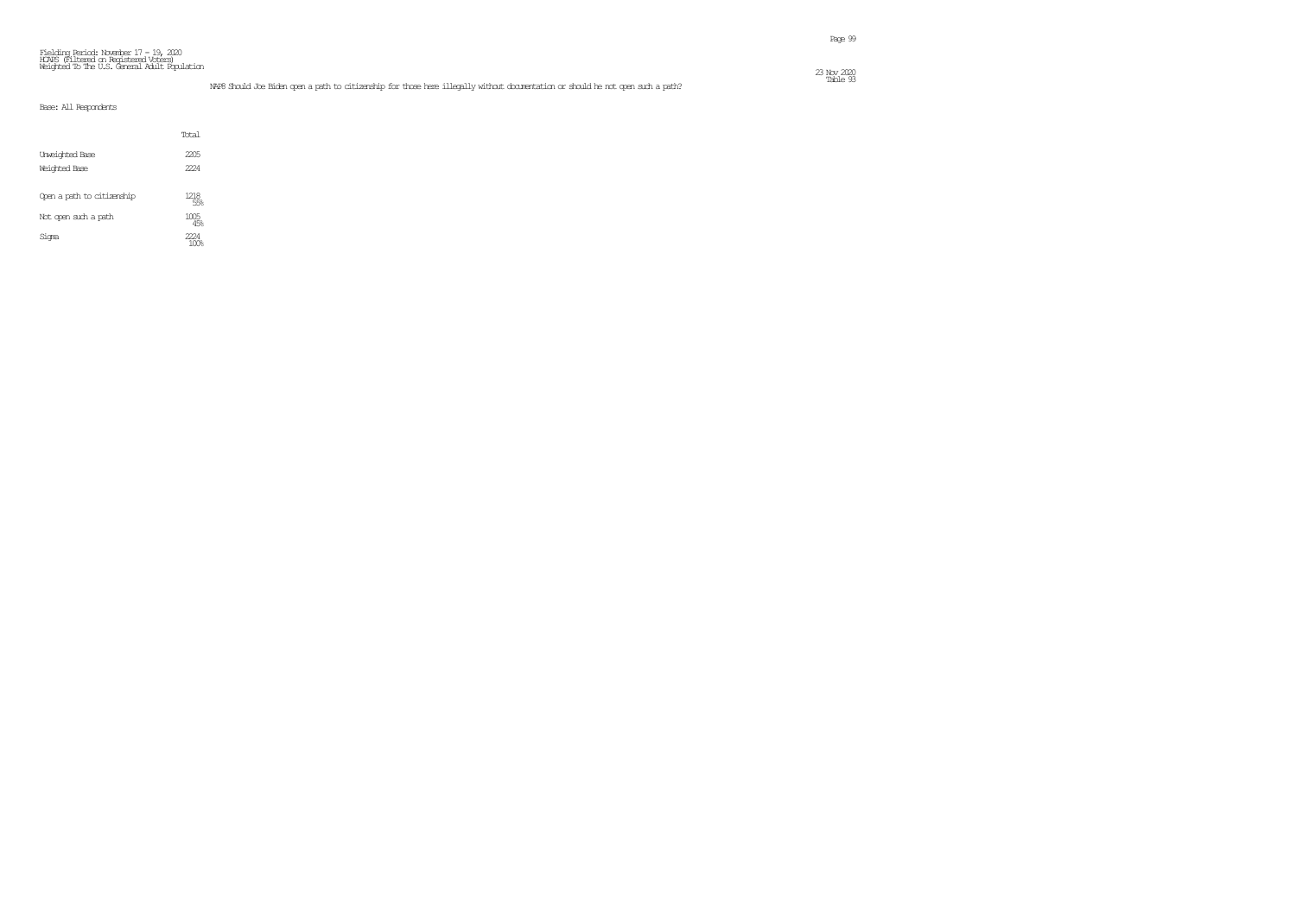|                                         | Total                  |  |
|-----------------------------------------|------------------------|--|
| <b>Unveighted Base</b><br>Weichted Base | 2205<br>2224           |  |
| Re-authorize DACA                       | 1379<br>62%            |  |
| Not re-authorize the program            | $\underset{30\%}{845}$ |  |
| Signa                                   | 224                    |  |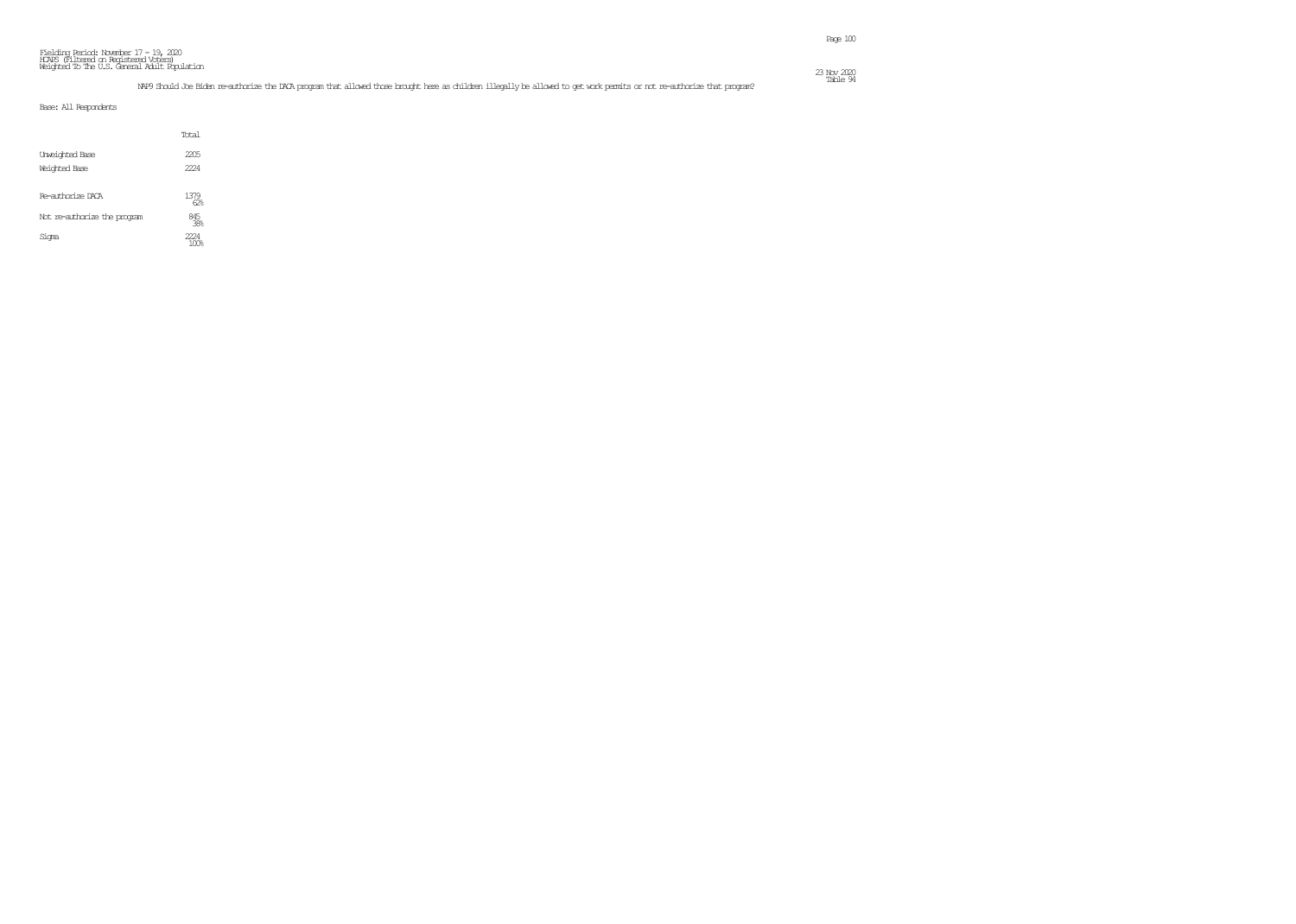Page 101

#### Fielding Period: November 17 – 19, 2020<br>HCAPS (Filtered on Registered Voters)<br>Weighted To The U.S. General Adult Population  $\frac{23 \text{ Ny}}{220}$

### Table 95 NAP10 Joe Biden Says he wants national unity. Which would be the best thing he could do to achieve such unity?

|  |  | Base: All Respondents |
|--|--|-----------------------|
|--|--|-----------------------|

|                                                                                                                   | Total                  |
|-------------------------------------------------------------------------------------------------------------------|------------------------|
| Unveighted Base                                                                                                   | 2205                   |
| Weighted Base                                                                                                     | 2224                   |
| Continue to say that unity<br>is his goal as president                                                            | 393<br>18 <sub>6</sub> |
| Bring together police and<br>black leaders to work out<br>differences                                             | 388<br>17 <sup>°</sup> |
| Condam left-wing violence<br>clearly and unanbiguously                                                            | 411<br>18 <sub>6</sub> |
| Add Republicans to his<br>cabinet                                                                                 | 276<br>12 <sup>°</sup> |
| Clearly stand up to the left<br>wing if his party                                                                 | 183<br>୫               |
| Moderate his positions to<br>find common ground on<br>infrastructure taxes,<br>immigration and climate<br>chancie | 573<br>26              |
| Siqna                                                                                                             |                        |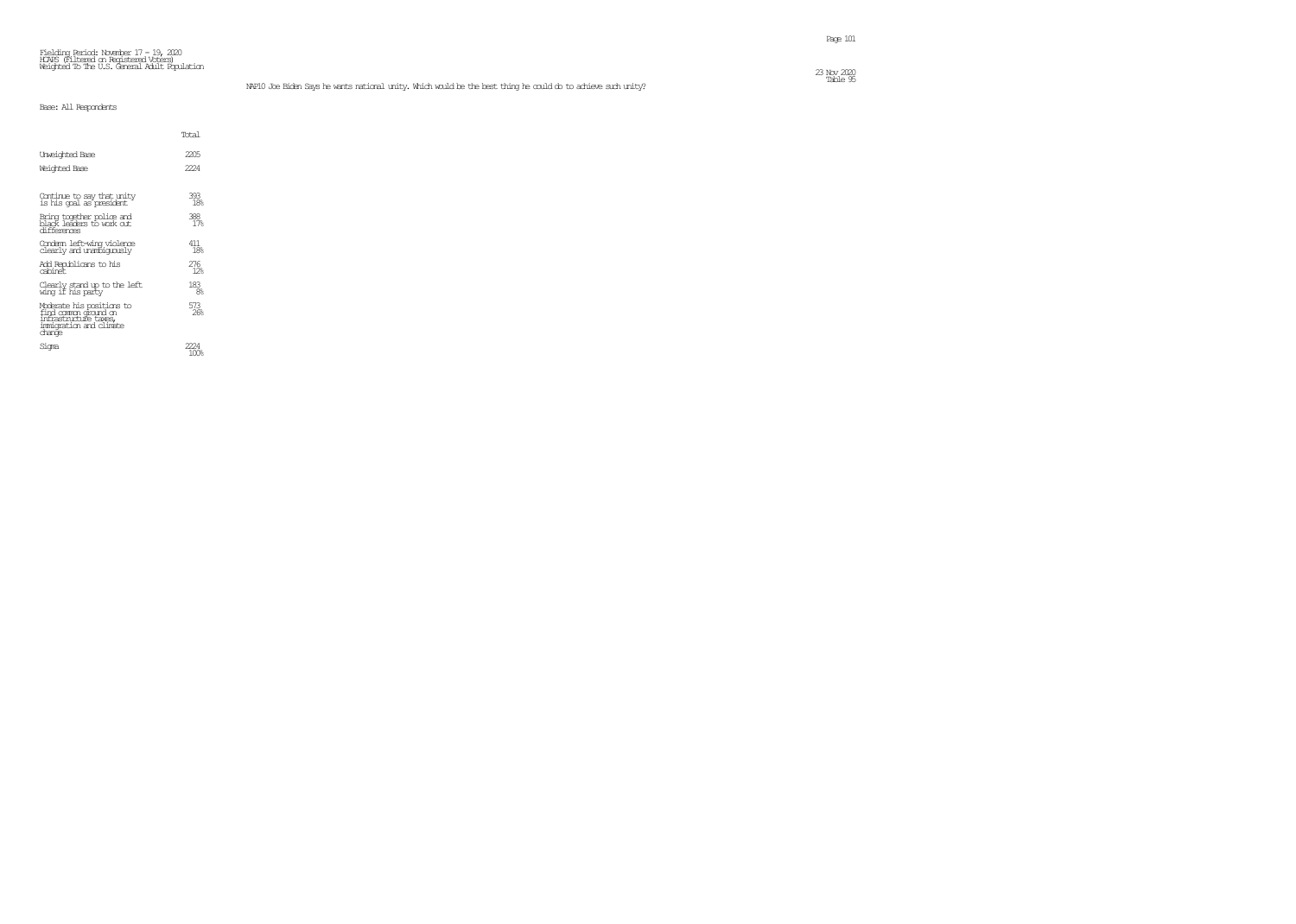Page 102

 $23 \text{ Ny}$  222 23 Nov 2020<br>Table 96

## Fielding Period: November 17 - 19, 2020 HCAPS (Filtered on Registered Voters) Weighted To The U.S. General Adult Population

#### NAP7B What is your second choice?

|  |  | Base: All Respondents |
|--|--|-----------------------|
|--|--|-----------------------|

|                                                                                                                  | Total                                   |
|------------------------------------------------------------------------------------------------------------------|-----------------------------------------|
| Unveichted Base                                                                                                  | 2205                                    |
| Weichted Base                                                                                                    | 2224                                    |
| Continue to say that unity<br>is his goal as president<br>Bring together police and<br>black leaders to work out | $^{258}_{12}$<br>440<br>20 <sub>6</sub> |
| di fferences<br>Condam left-wing violence<br>clearly and unanbiguously                                           | 374<br>17 <sub>8</sub>                  |
| Add Republicans to his<br><i>c</i> abineे†                                                                       | 382<br>17 <sup>°</sup>                  |
| Clearly stand up to the left<br>wing if his party                                                                | 318<br>14%                              |
| Moderate his positions to<br>find common ground on<br>infrastructure taxes,<br>immigration and climate<br>change | 453<br>20%                              |
| Signa                                                                                                            |                                         |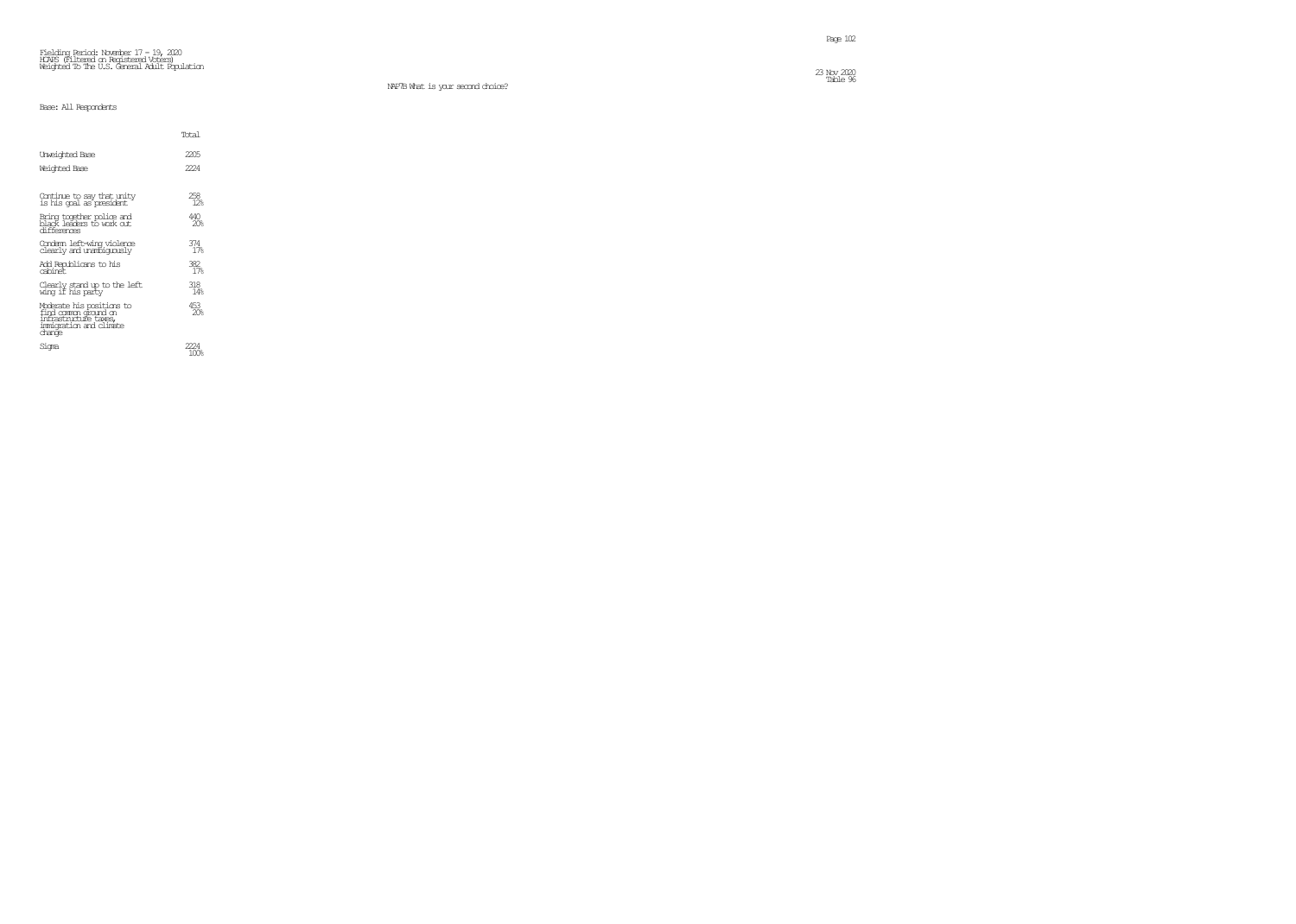#### Fielding Period: November 17 – 19, 2020<br>HCAPS (Filtered on Registered Voters)<br>Weighted To The U.S. General Adult Population  $23 \text{ Ny}$  2020  $\text{Ny}$  2020  $\text{Nz}$  2020  $\text{Nz}$  2020  $\text{Nz}$  2020  $\text{Nz}$  2020  $\text{Nz}$  2020  $\text{Nz}$  2020  $\text{Nz}$  2020  $\text{Nz}$  2020  $\text{Nz}$  2020  $\text{Nz}$  2020  $\text{Nz}$  2020  $\text{Nz}$  2020  $\text{Nz}$  2020  $\text{Nz}$

## NAP3 Should Joe Biden expand the number of justices in the Supreme Count to make the count more liberal or should he wait for and show the make the same?<br>a justice to retire and keep the number of justices the same?

|                                         | Total                                   |  |
|-----------------------------------------|-----------------------------------------|--|
| <b>Unveighted Base</b><br>Weichted Base | 2205<br>2224                            |  |
| Expand the number of<br>justices        | $\begin{array}{c} 893 \\ 40\end{array}$ |  |
| Wait for a justice to retire            | 1331<br><b>FM</b>                       |  |
| Sioma                                   | 774                                     |  |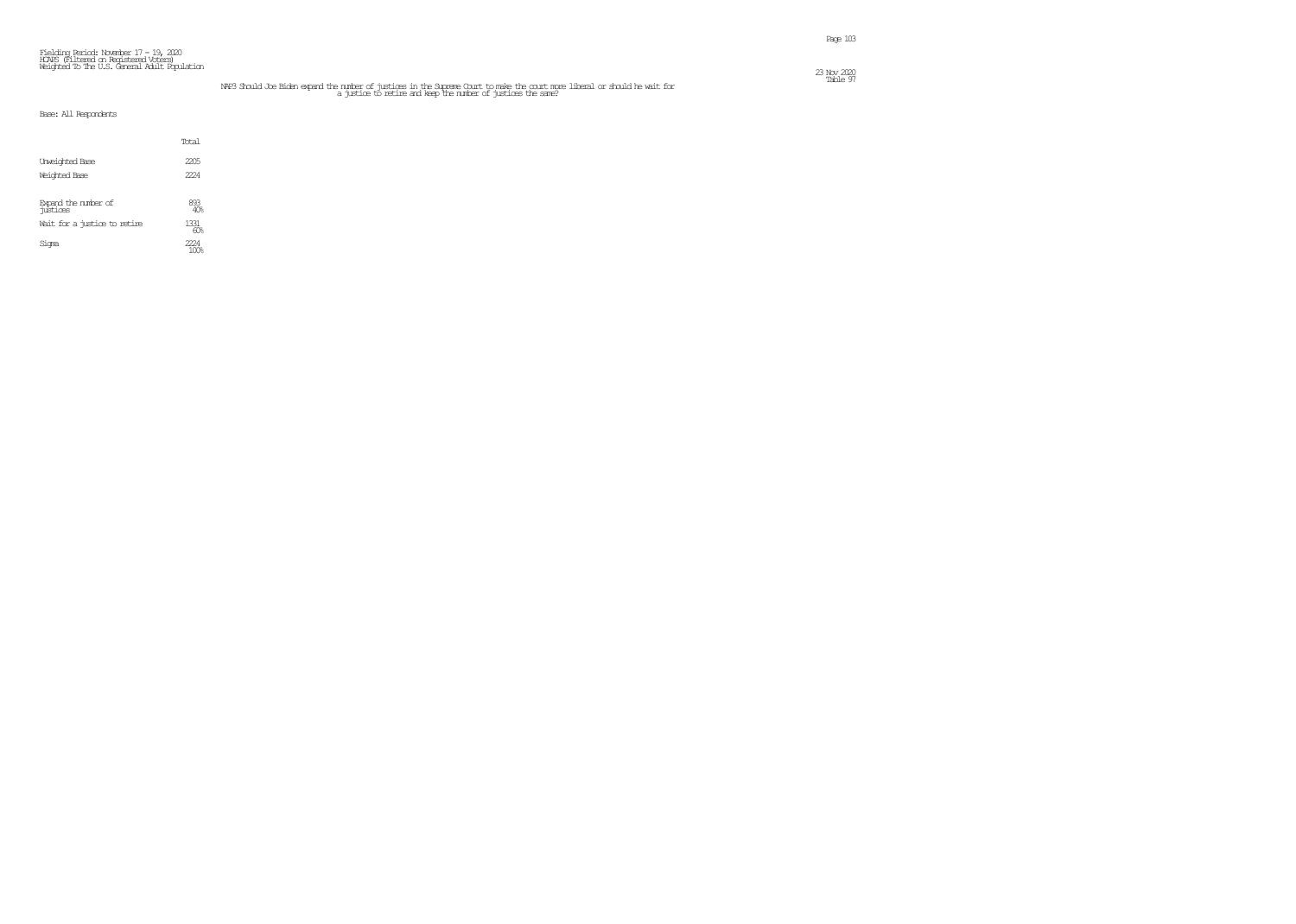## NAPID you think it would be a good or bad idea to eliminate the fillibuster procedure in the Senate so that all legislation can be passed. The massed with a simple majority of 51 senators or is it a bad idea because the fi

|                                         | Total                   |
|-----------------------------------------|-------------------------|
| <b>Unveighted Base</b><br>Weighted Base | 2205<br>2224            |
| Good idea                               | $^{1163}_{52\%}$        |
| Bad idea                                | $\frac{1061}{48^\circ}$ |
| Signa                                   | 2224<br>100%            |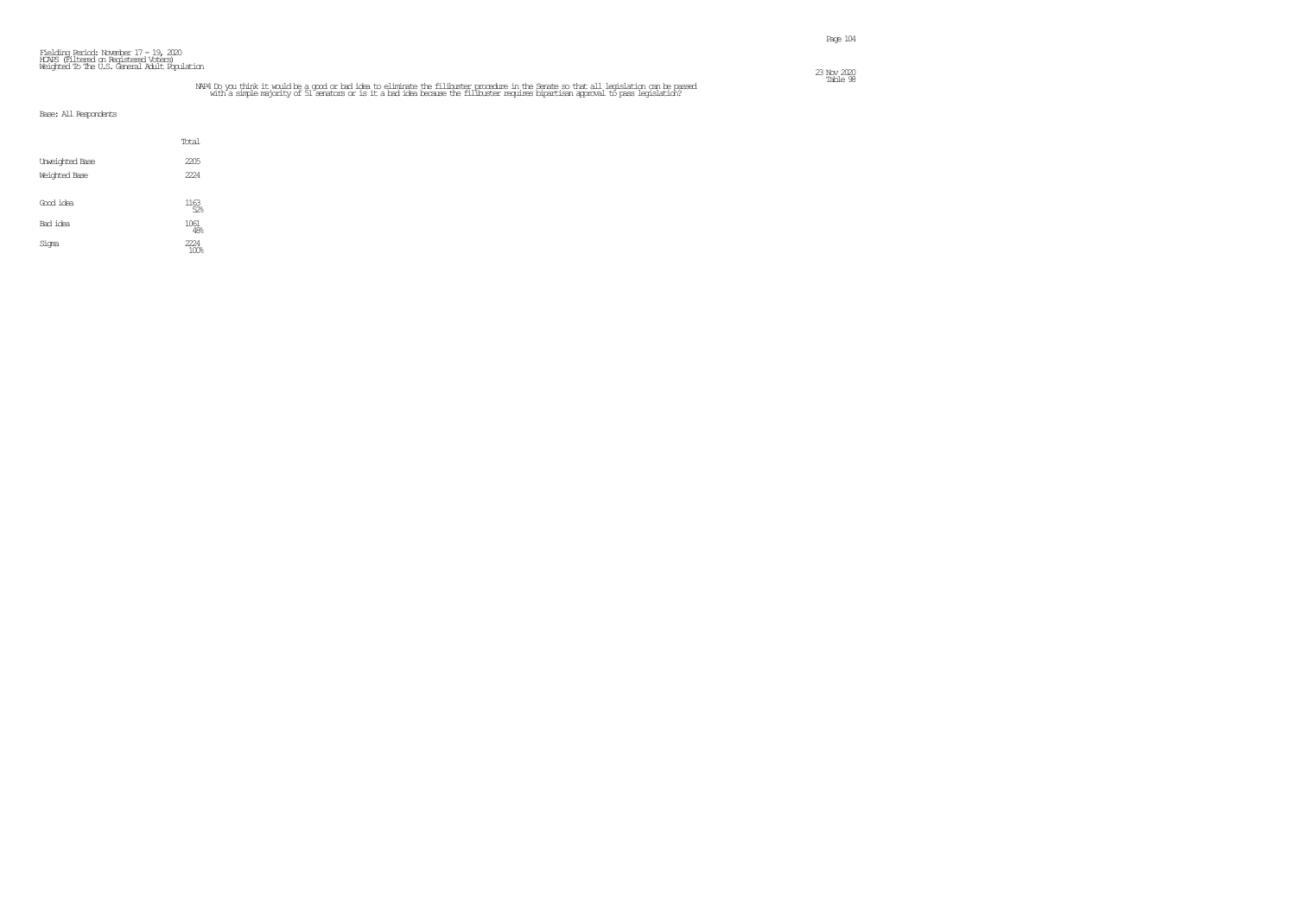## Fielding Period: November 17 - 19, 2020 HCAPS (Filtered on Registered Voters) Weighted To The U.S. General Adult Population

 $23 \text{ Ny}$  222

|                        | Total             |
|------------------------|-------------------|
| <b>Unveighted Base</b> | 2205              |
| Weighted Base          | 2224              |
| Raised                 | 367<br>16%        |
| Lowered                | 1013<br>46%       |
| Kept the sarre         | $\frac{844}{386}$ |
| Signa                  |                   |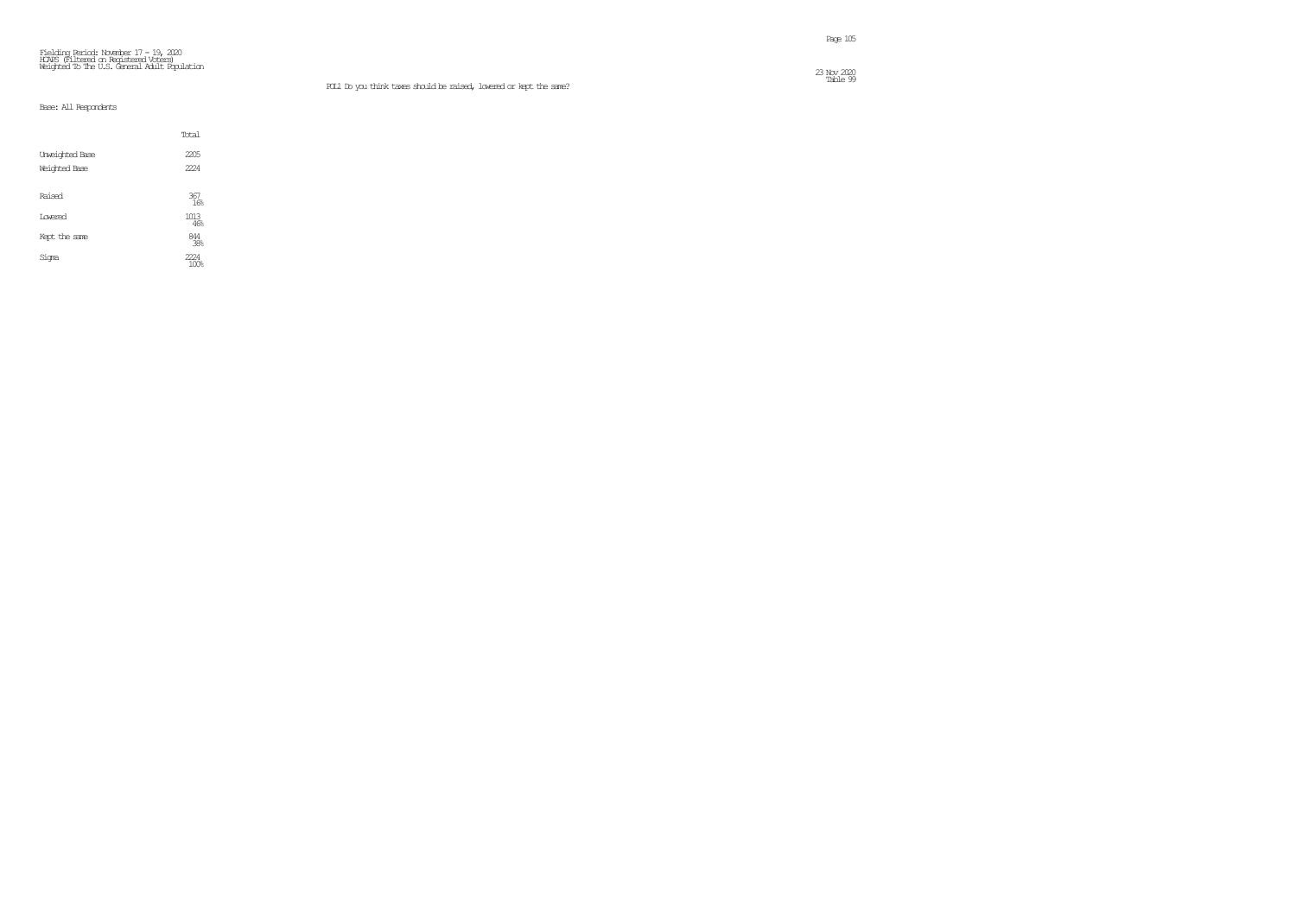#### Fielding Period: November 17 – 19, 2020<br>HCAPS (Filtered on Registered Voters)<br>Weighted To The U.S. General Adult Population  $\frac{23 \text{ Ny}}{220}$

### Table 100 NAP11 Would you favor a plan to raise taxes by 4 trillion dollars a year or do you think that is too high a tax hike and oppose it?

Page 106

|  |  | Base: All Respondents |
|--|--|-----------------------|
|--|--|-----------------------|

|                        | Total                  |
|------------------------|------------------------|
| <b>Unveighted Base</b> | 2205                   |
| Weighted Base          | 2224                   |
| Favor                  | $\frac{641}{296}$      |
| daase                  | $^{1583}_{\  \, 71\%}$ |
| Signa                  | 2224<br>100%           |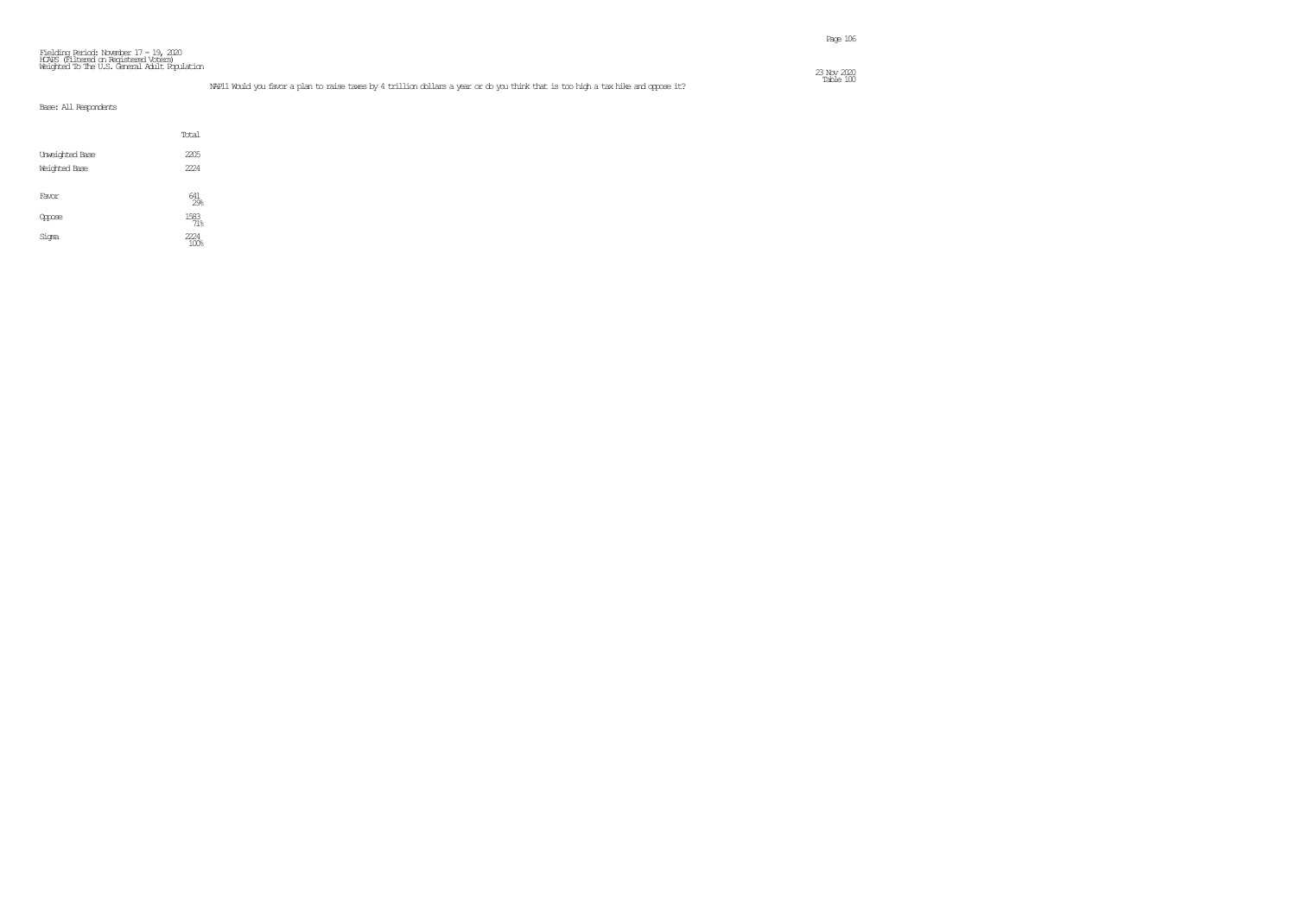## NAP12 Joe Biden says his tax increases will hit only those households making over \$400,000. Do you believe that or do you<br>think it would wind up being broader than that and affect those earning less?

Page 107

|                                                                          | Total         |  |
|--------------------------------------------------------------------------|---------------|--|
| Unveighted Base<br>Weichted Base                                         | 2205<br>222.4 |  |
| Will only hit those<br>households making over<br>\$400,000               | 1067<br>48%   |  |
| Will wind up being broader<br>than that and affect those<br>earning less | 1157<br>52%   |  |
| Signa                                                                    |               |  |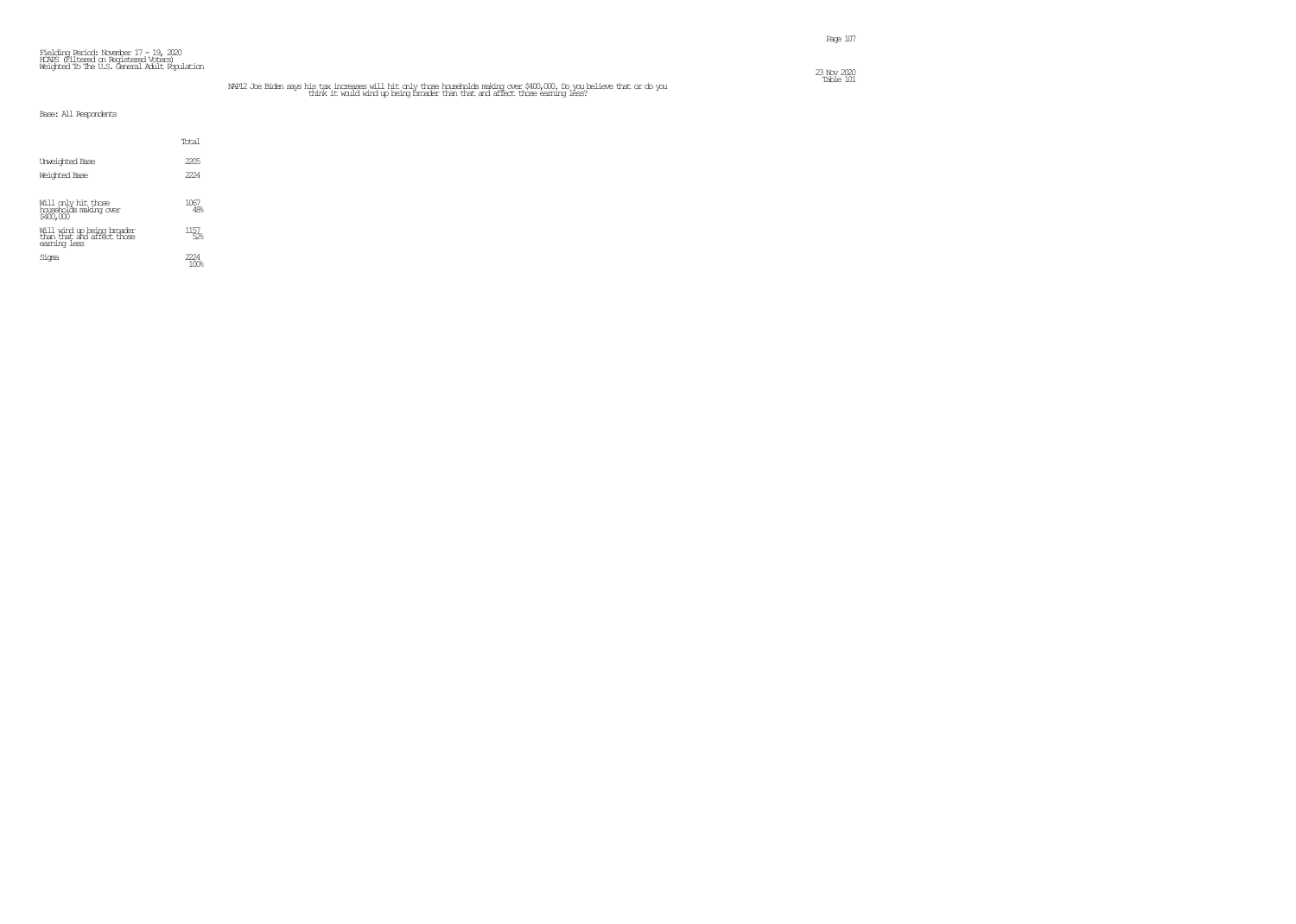### Table 102 naps wou favor phasing out all fossil fuels and gasoline driven cars in the next 20 years or would you favor encouraging alternative energy to develop naturally?

|                                                                                | Total        |
|--------------------------------------------------------------------------------|--------------|
| Unveighted Base<br>Weighted Base                                               | 2205<br>2224 |
| phase out all fossil fuels<br>and gasoline driven cars in<br>the next 20 years | 741<br>3%    |
| Encourage alternative energy<br>to develop naturally                           | 1483<br>672  |
| Sioma                                                                          | 224          |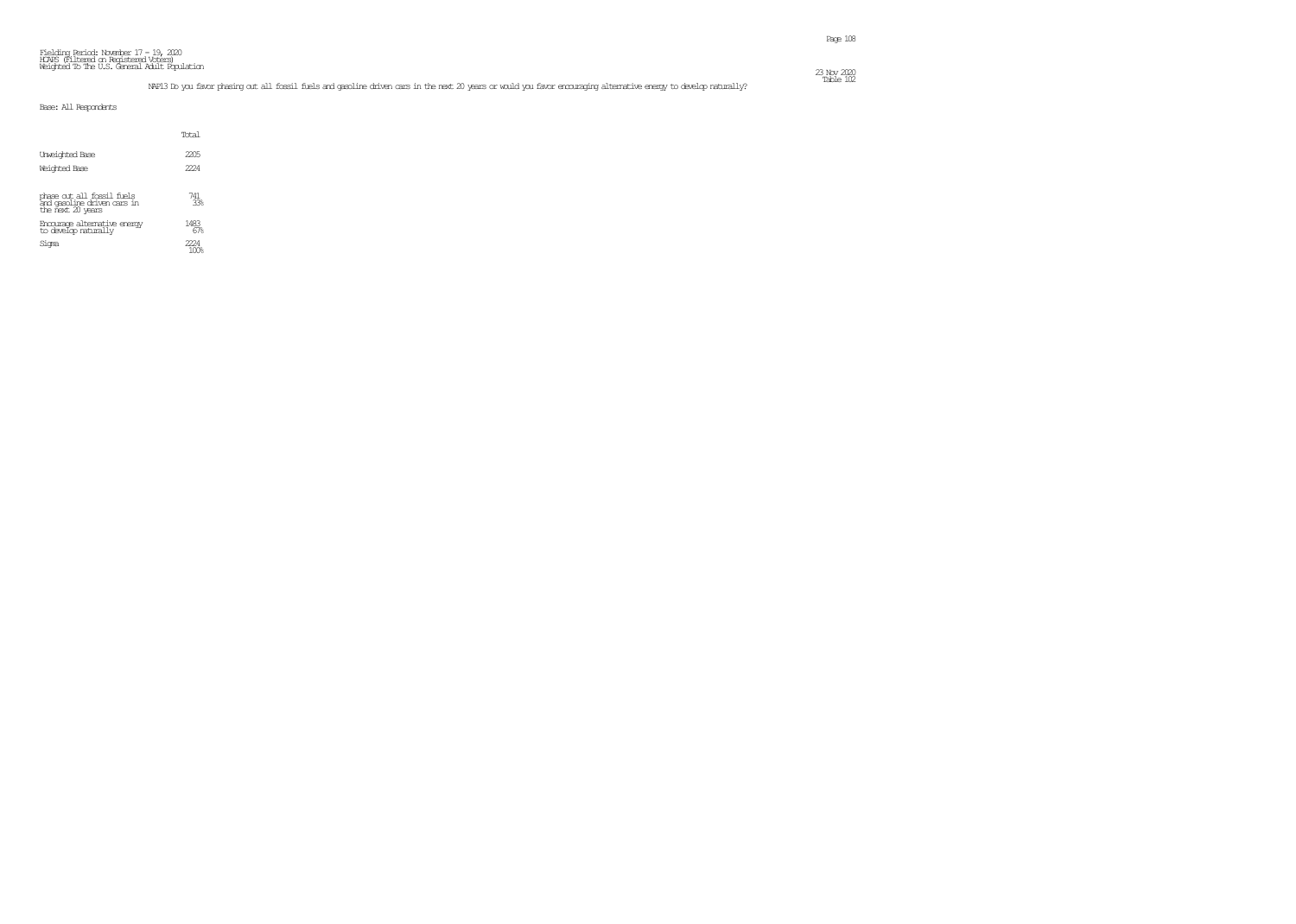#### Fielding Period: November 17 - 19, 2020 HCAPS (Filtered on Registered Voters) Weighted To The U.S. General Adult Population  $\frac{23 \text{ Ny}}{220}$

Table 103 NAP14A Do you think the recent violence in DC was instigated by white supremacists or instigated by left wing and Antifa?

|  |  | Base: All Respondents |
|--|--|-----------------------|
|--|--|-----------------------|

|                                           | Total       |
|-------------------------------------------|-------------|
| Unveighted Base                           | 2205        |
| Weichted Base                             | 2224        |
|                                           |             |
| Instigated by white<br>supremacists       | 1043<br>47% |
| Instigated by the left wing<br>and Antifa | 1181<br>53% |
| Sioma                                     | ")4         |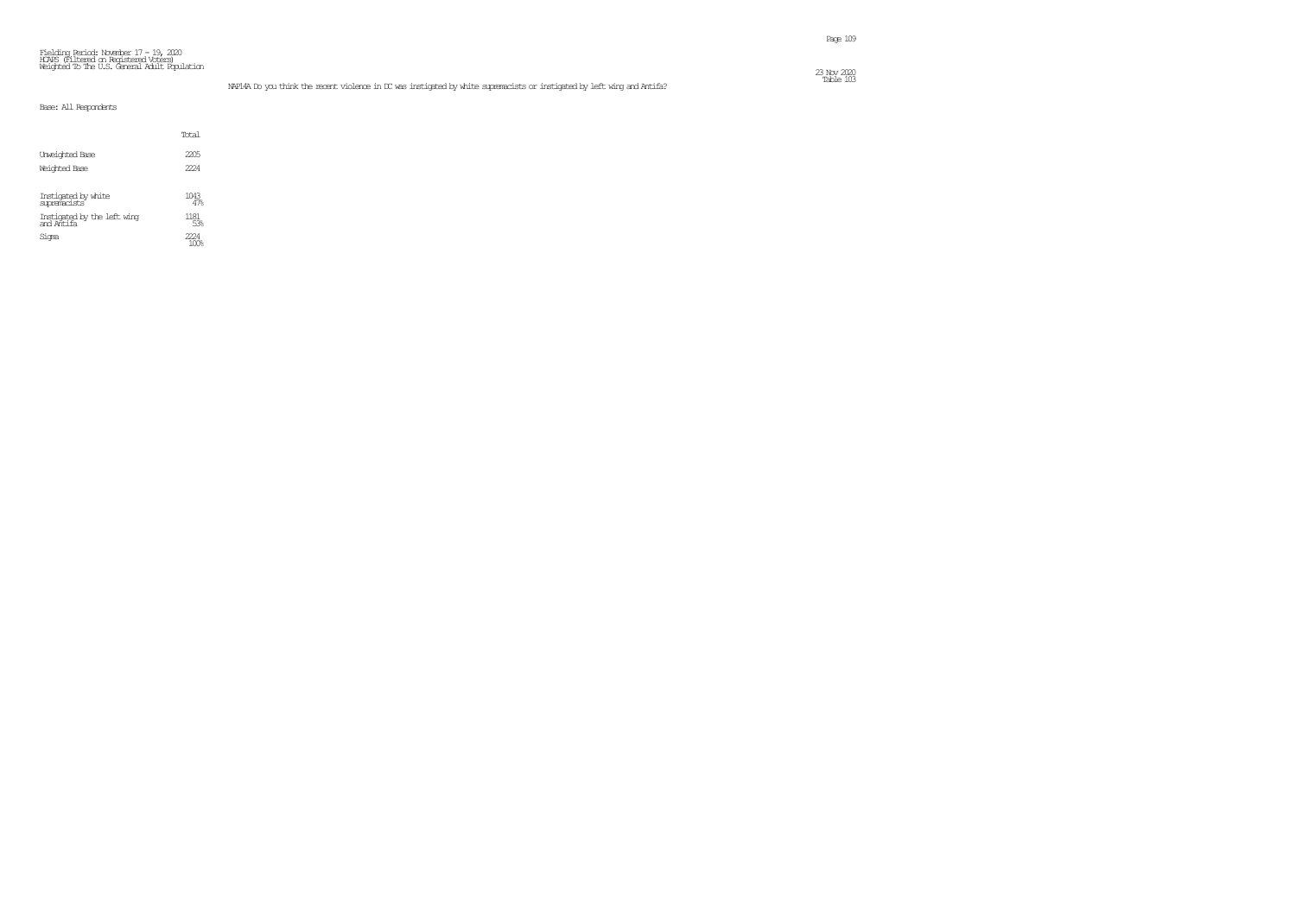#### Fielding Period: November 17 - 19, 2020 HCAPS (Filtered on Registered Voters) Weighted To The U.S. General Adult Population  $\frac{23 \text{ Ny}}{220}$

### Table 104 NAP14B Do you think Joe Biden has done enough to condemn street violence or has he not done enough to condemn street violence?

|  |  | Base: All Respondents |
|--|--|-----------------------|
|--|--|-----------------------|

|                        | Total       |  |
|------------------------|-------------|--|
| <b>Unveighted Base</b> | 2205        |  |
| Weighted Base          | 2224        |  |
|                        |             |  |
| Done encuch            | 797<br>368  |  |
| Not done enough        | 1427<br>64% |  |
| Signa                  | 2224        |  |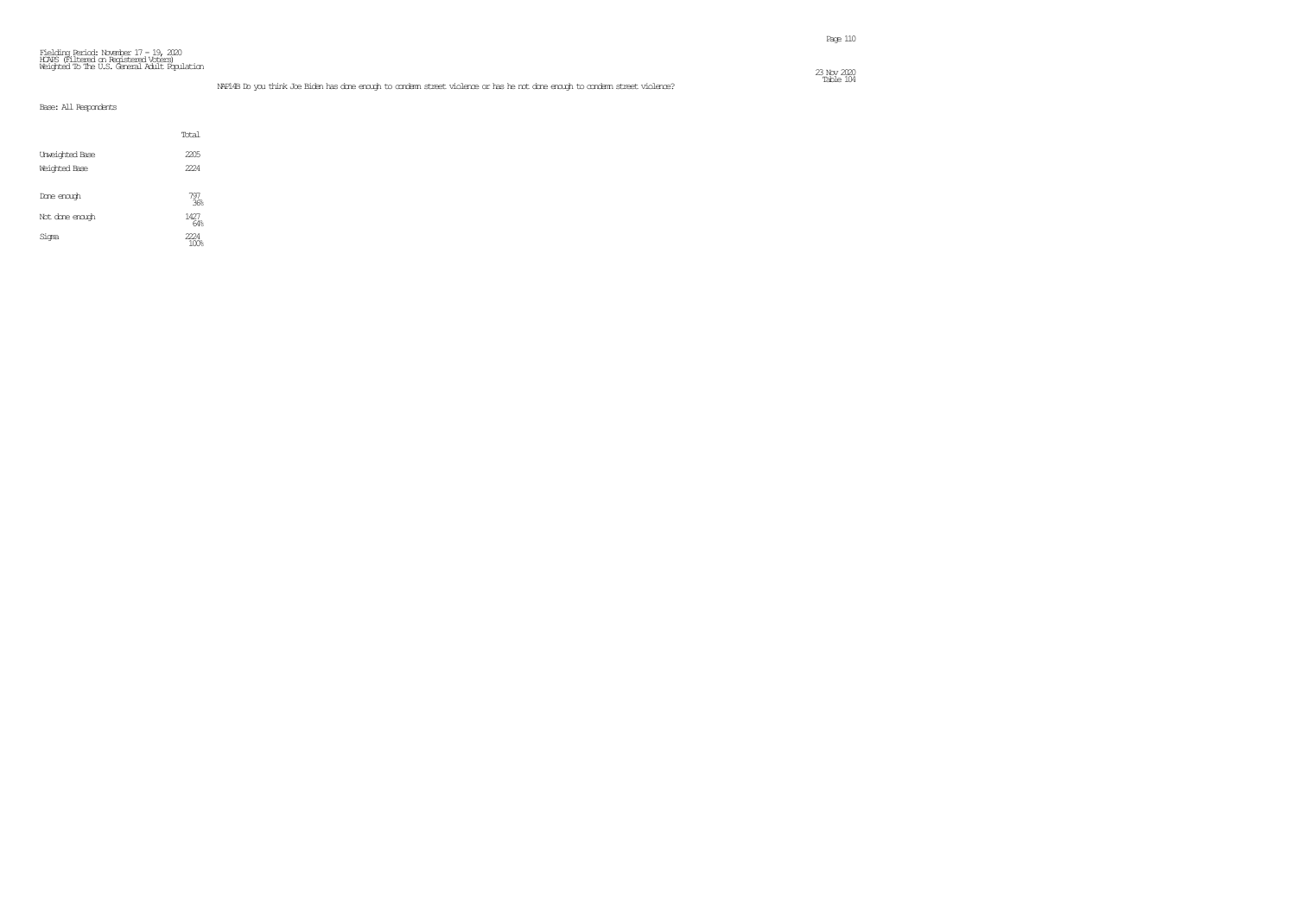#### Fielding Period: November 17 - 19, 2020 HCAPS (Filtered on Registered Voters) Weighted To The U.S. General Adult Population  $\frac{23 \text{ Ny}}{220}$

## NAP15 Do you think most street violence that has coounted in cities in the last year has been the work mostly of white<br>supremacists or mostly the work of Antifa and some radical elements of the BLM movement?

|                                                                                          | Total                 |
|------------------------------------------------------------------------------------------|-----------------------|
| <b>Unveighted Base</b>                                                                   | 2205                  |
| Weichted Base                                                                            | 2224                  |
| Mostly white supremacists                                                                | $\frac{924}{42}$      |
| Mostly the work of Antifa<br>and radical elements of the<br>Black Lives Matter movement. | $\underset{58}{1300}$ |
| Sioma                                                                                    | 774                   |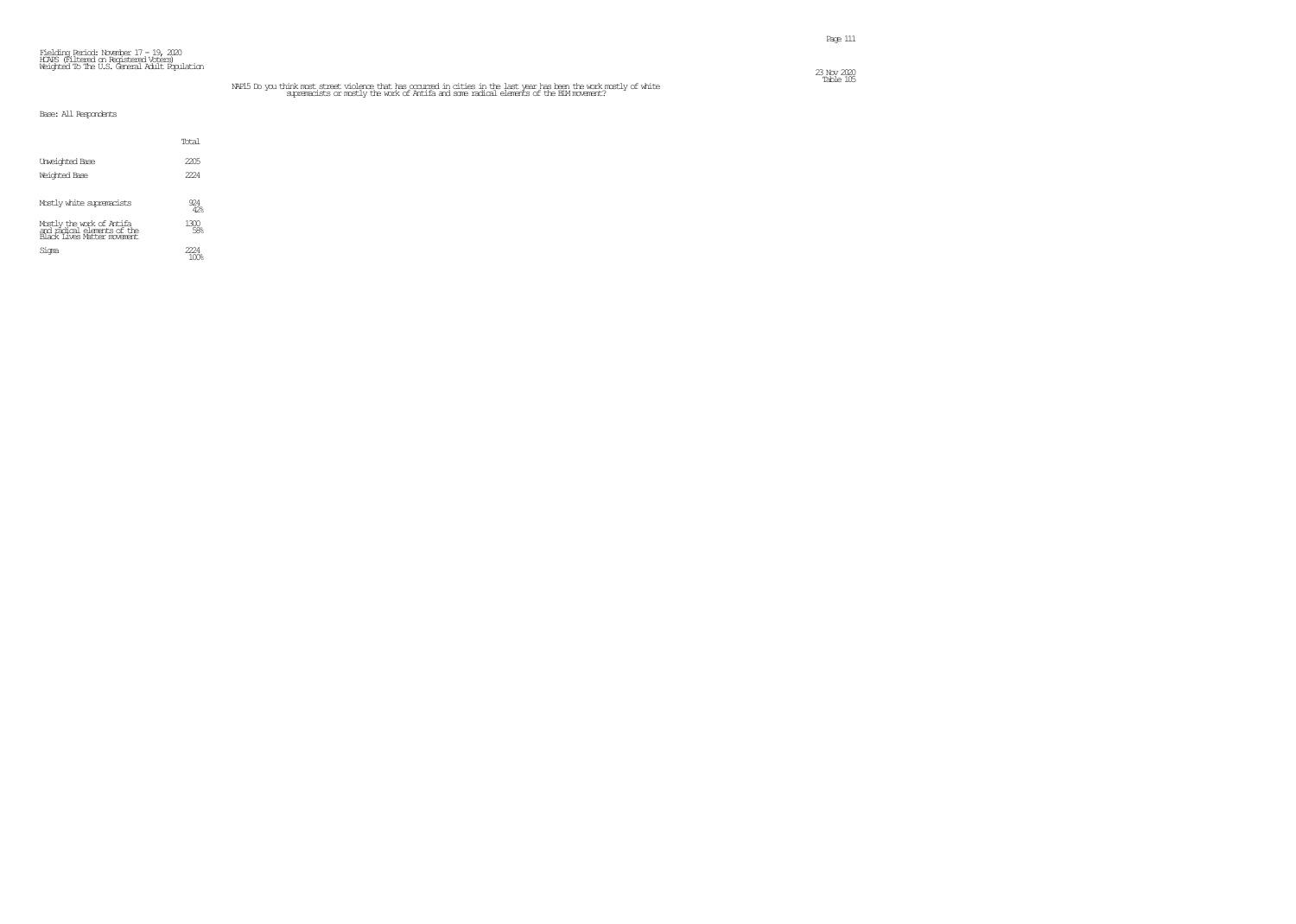$\frac{23 \text{ Ny}}{220}$ 

# Fielding Period: November 17 – 19, 2020<br>HCAPS (Filtered on Registered Voters)<br>Weighted To The U.S. General Adult Population

|                        | Total           |
|------------------------|-----------------|
| <b>Unveighted Base</b> | 2205            |
| Weighted Base          | 2224            |
| Tightened              | 1600            |
| Loosened up            | $^{624}_{28\%}$ |
| Sioma                  | $^{7/4}$        |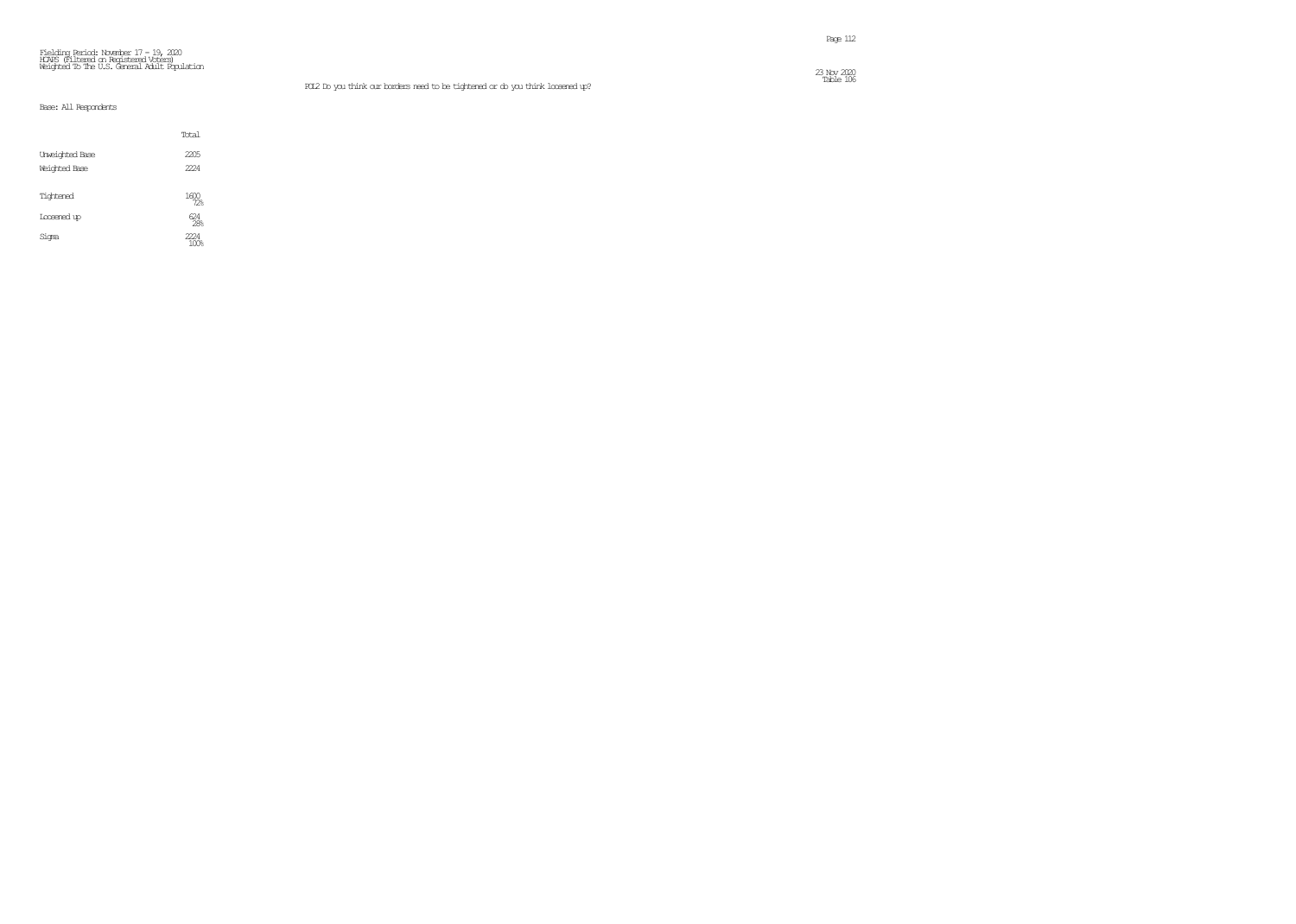### Table 107 POL3A Do you think that immigrants who are here illegally should get healthcare coverage or should they not get free healthcare coverage?

|                                            | Total        |  |
|--------------------------------------------|--------------|--|
| Unveighted Base<br>Weichted Base           | 2205<br>2224 |  |
| Should get free healthcare<br>coverage     | 827<br>37%   |  |
| Should not get free<br>healthcare coverage | 1397<br>638  |  |
| Siqna                                      | 1774         |  |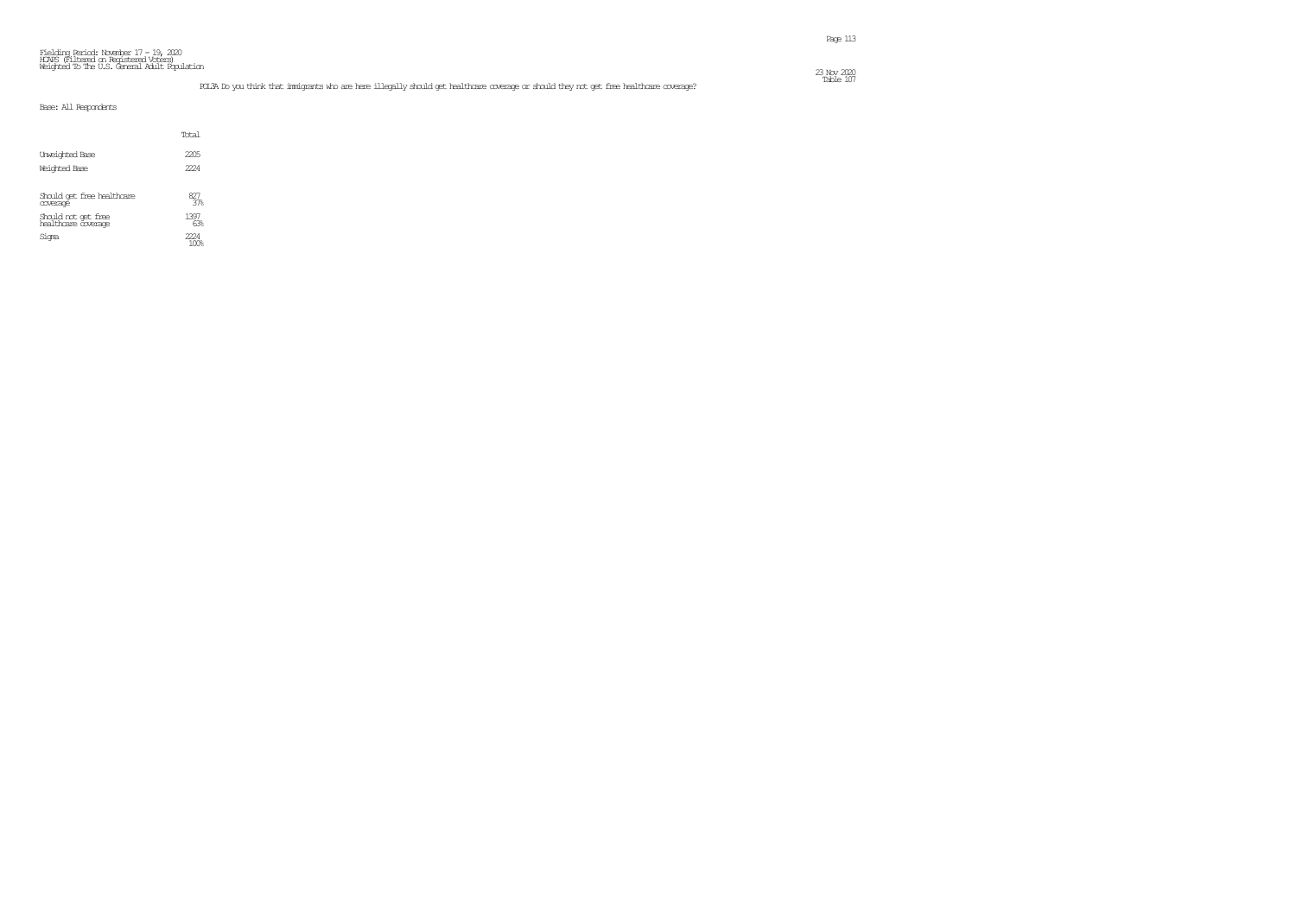|                                         | Total                  |  |
|-----------------------------------------|------------------------|--|
| <b>Unveighted Base</b><br>Weichted Base | 2205<br>2224           |  |
| Fully prosecuted                        | 1836<br>83.5           |  |
| Released without much<br>penalty        | 388<br>17 <sup>°</sup> |  |
| Signa                                   | 1774                   |  |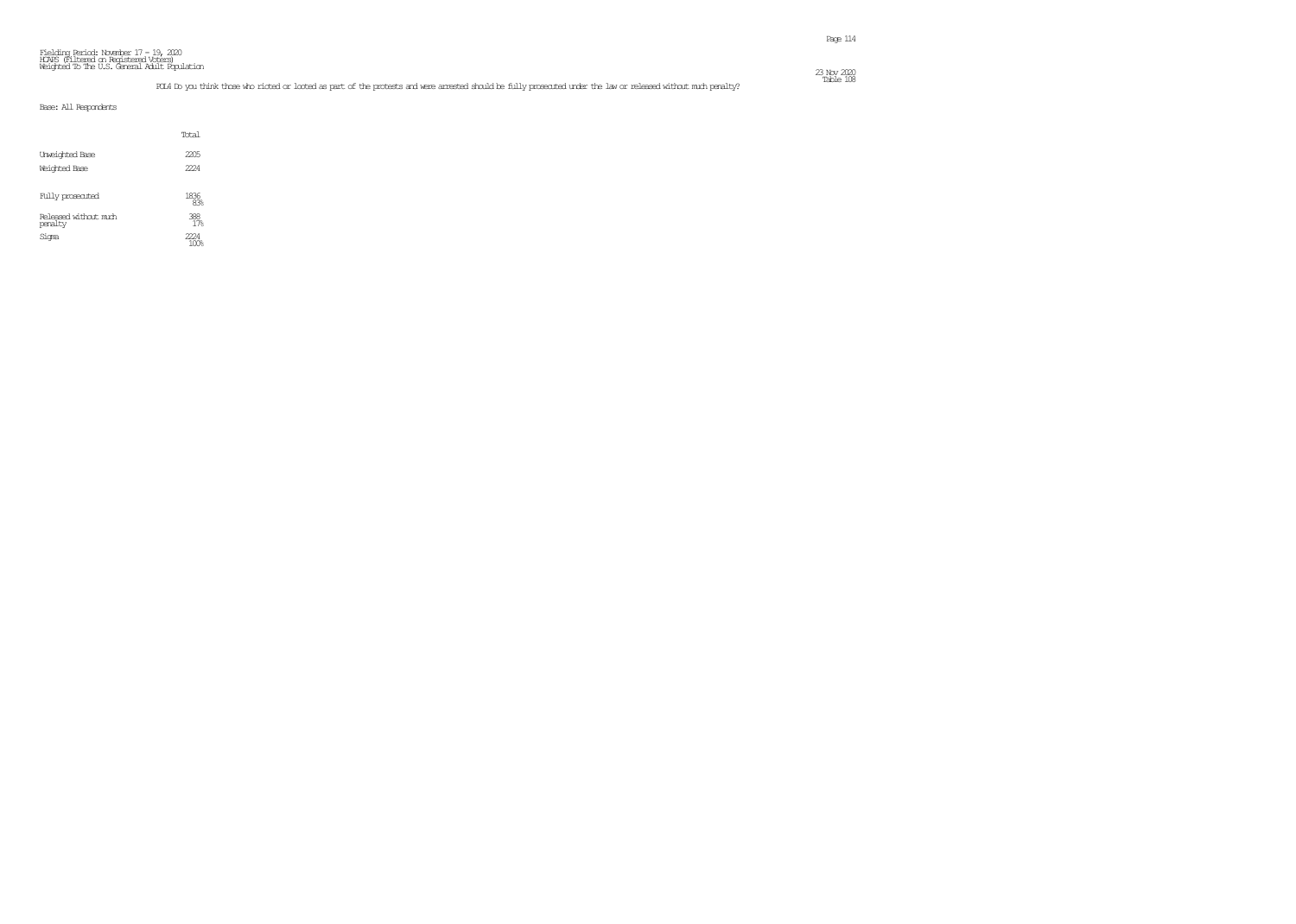### Table 109 POL5 Do you think fracking should be permitted in the US to get more energy from shale or should fracking be banned in the US?

Page 115

|                                  | Total         |  |
|----------------------------------|---------------|--|
| Unveighted Base<br>Weichted Base | 2205<br>222.4 |  |
| Fracking should be permitted     | 1225<br>55%   |  |
| Fracking should be banned        | 999<br>45%    |  |
| Sioma                            |               |  |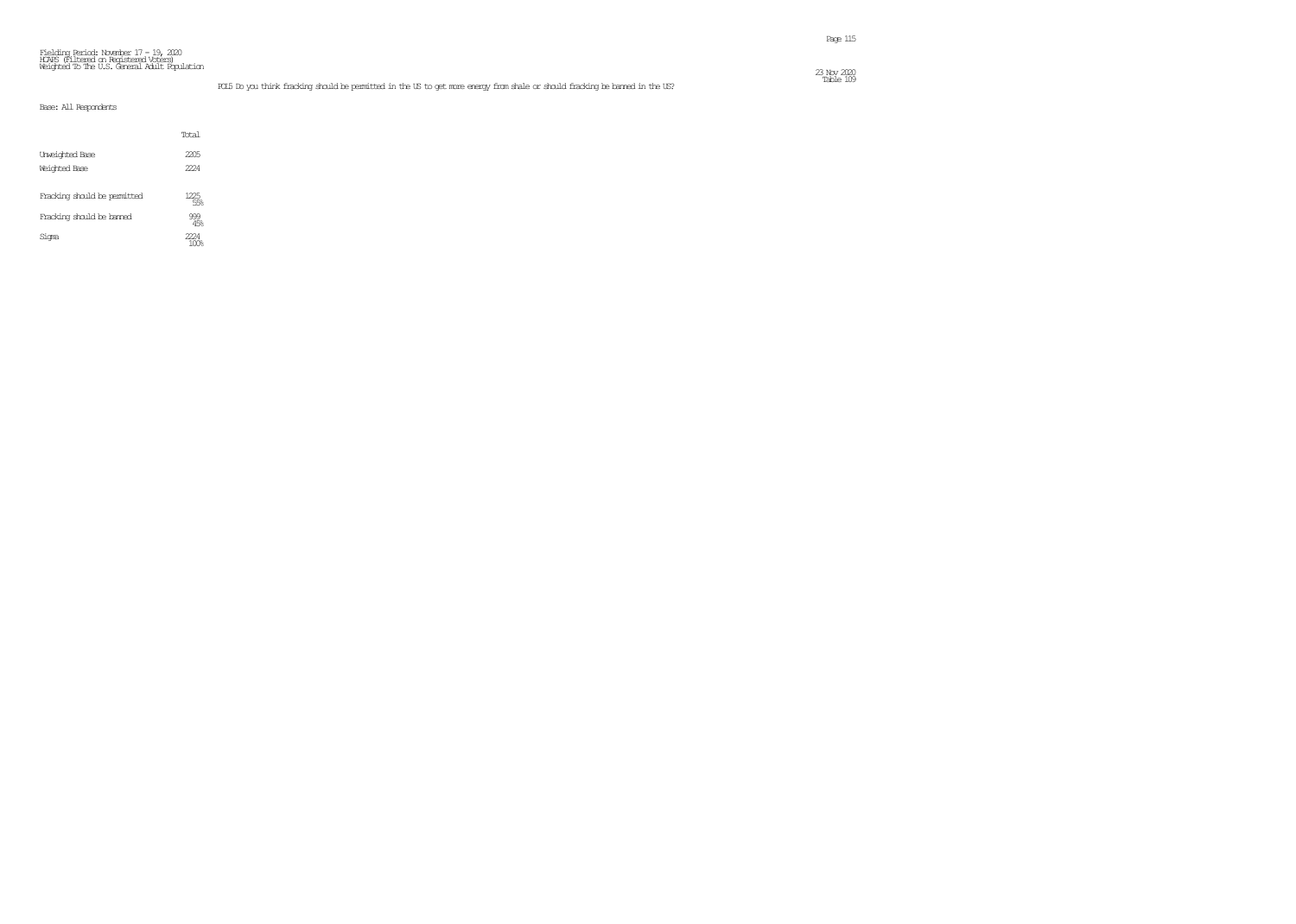Table 110 POL6 Do you think Obamacare should be expanded, reduced or kept the same?

 $\frac{23 \text{ Ny}}{220}$ 

|                 | Total              |
|-----------------|--------------------|
| Unveighted Base | 2205               |
| Weighted Base   | 2224               |
| Expanded        | 820<br>37%         |
| Redured         | 869<br>396         |
| Kept the same   | $\frac{535}{24\%}$ |
| Signa           |                    |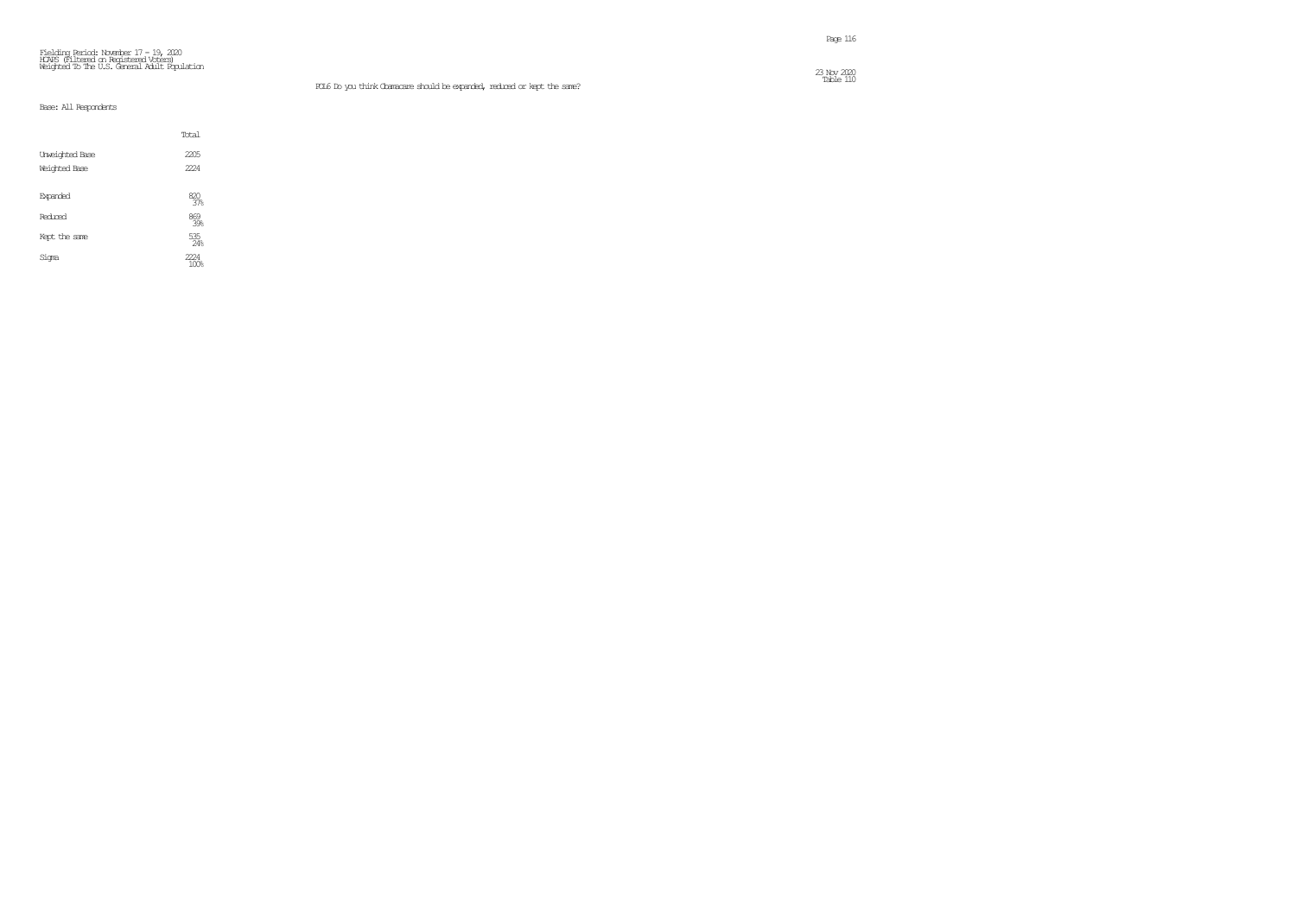|                                         | Total             |
|-----------------------------------------|-------------------|
| <b>Unveighted Base</b><br>Weighted Base | 2205<br>2224      |
| Tougher                                 | 1271<br>57%       |
| More lenient                            | $\frac{306}{148}$ |
| Kept the same                           | $647_{29\%}$      |
| Signa                                   |                   |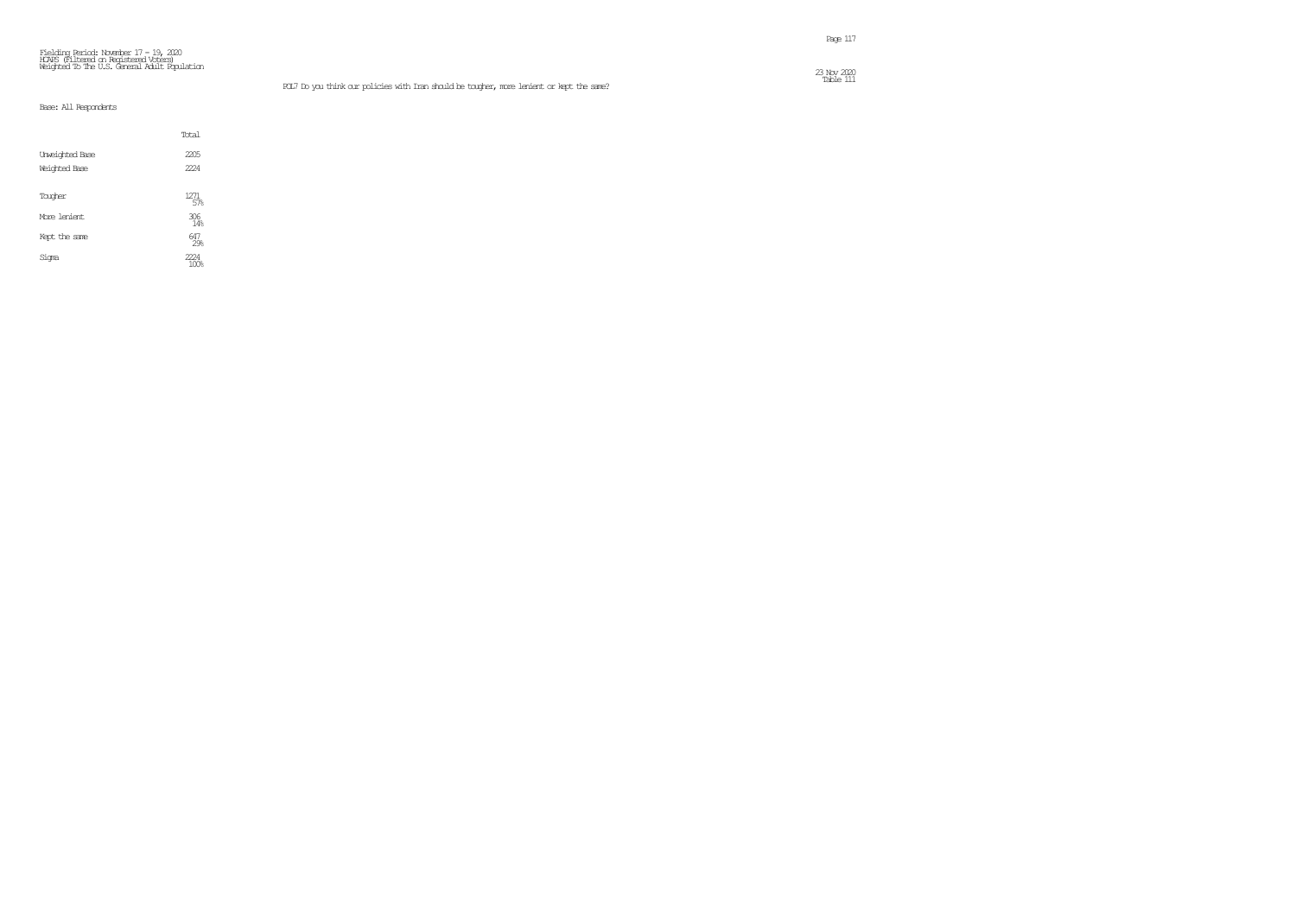$\frac{23 \text{ Ny}}{220}$ 

# Fielding Period: November 17 - 19, 2020 HCAPS (Filtered on Registered Voters) Weighted To The U.S. General Adult Population

### Table 112 POL8 Do you think our policies towards China should be tougher, more lenient or kept the same?

|                        | Total             |
|------------------------|-------------------|
| <b>Unveighted Base</b> | 2205              |
| Weighted Base          | 2224              |
| Tougher                | 1296<br>58%       |
| More lenient           | 370<br>17%        |
| Kept the same          | $\frac{558}{256}$ |
| Sioma                  |                   |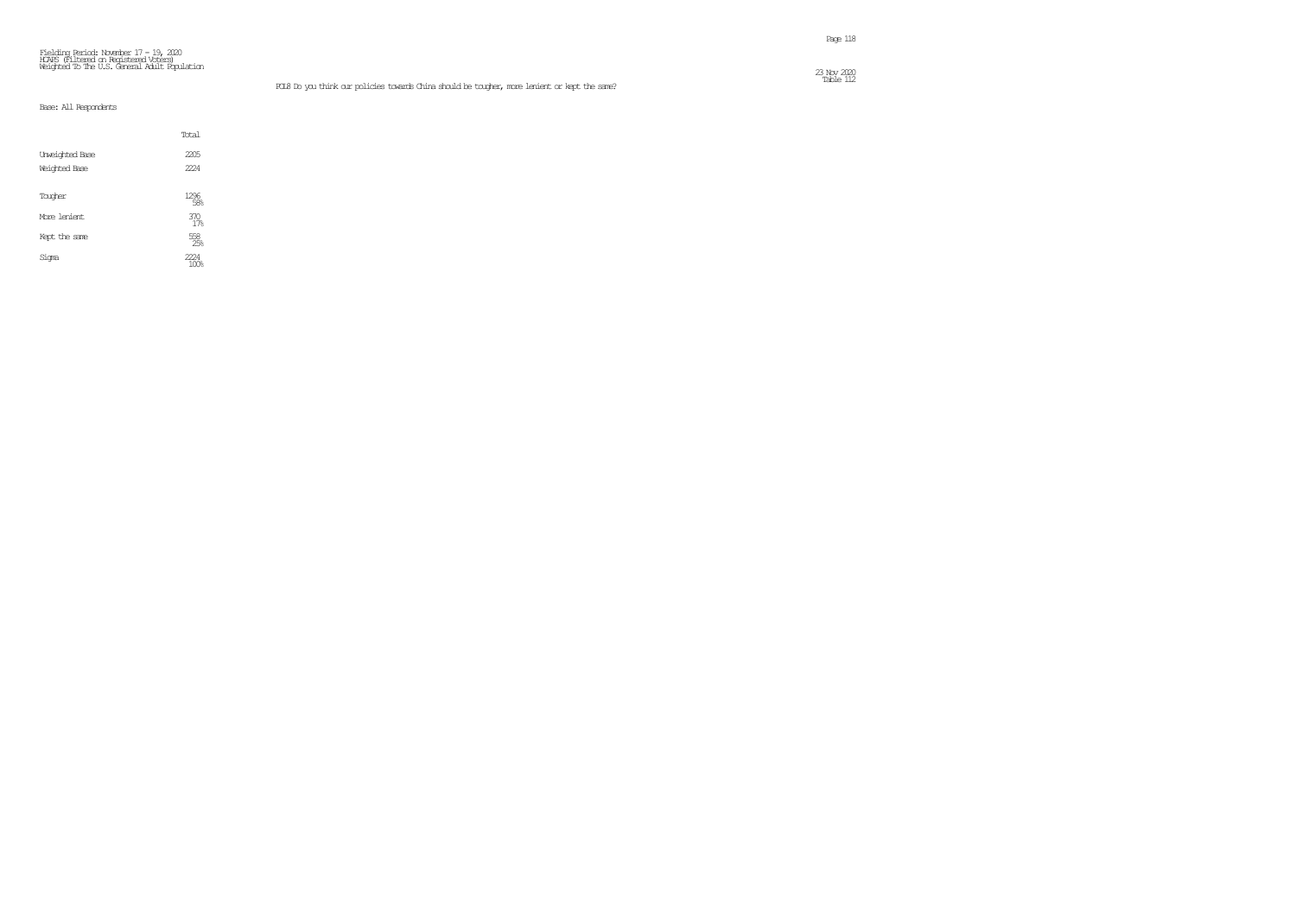Table 113 POL9 Who is more of a concern right now in terms of foreign policy - Russia or China?

 $\frac{23 \text{ Ny}}{220}$ 

|                                         | Total               |
|-----------------------------------------|---------------------|
| <b>Unveighted Base</b><br>Weighted Base | 2205<br>2224        |
| Russia                                  | $\frac{804}{366}$   |
| China                                   | $\frac{1420}{64\%}$ |
| Signa                                   | 2224                |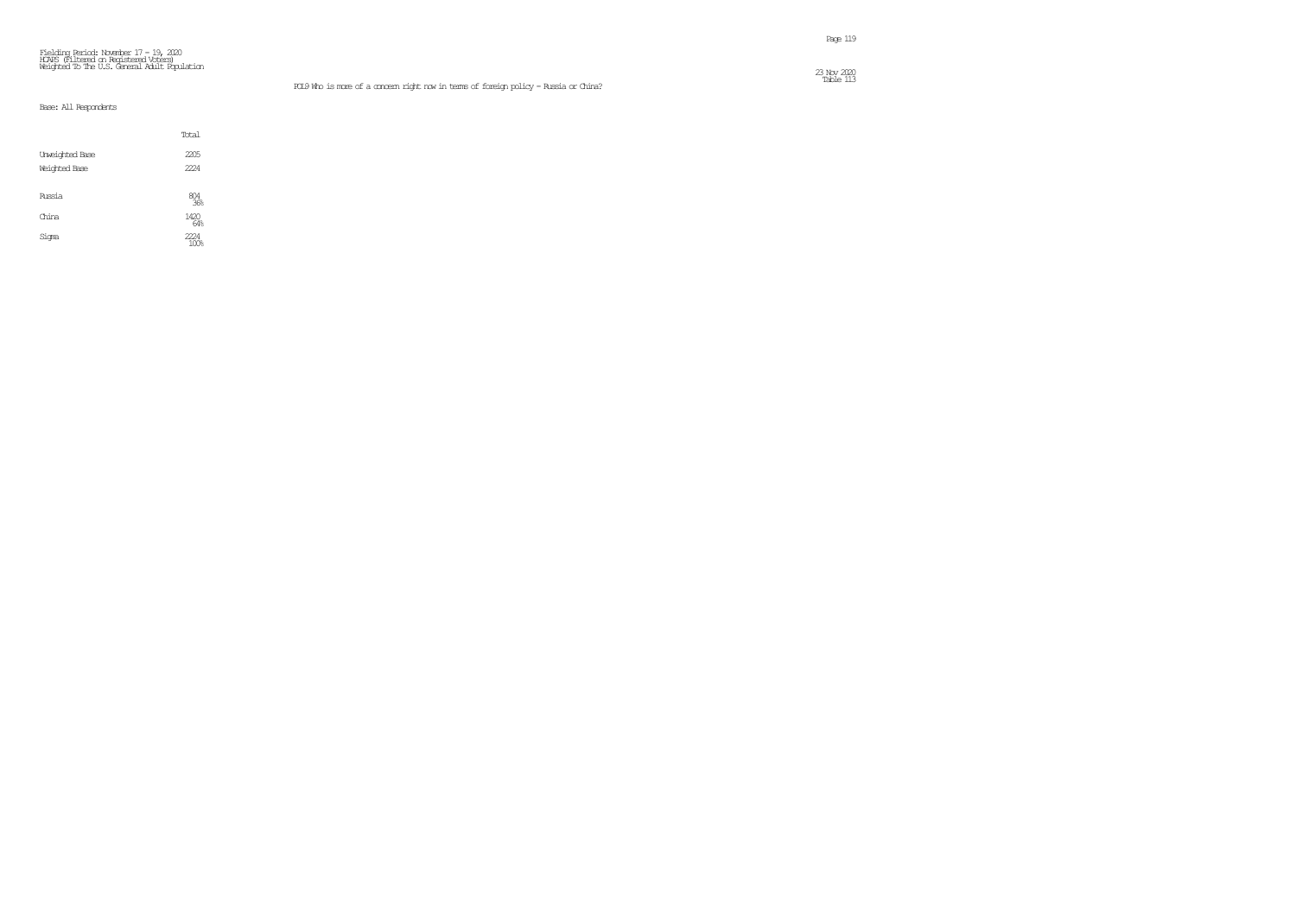Table 114 C1 Do you think that as a candidate the media and the press were hard or easy on Joe Biden?

 $\frac{23 \text{ Ny}}{220}$ 

|                                         | Total              |
|-----------------------------------------|--------------------|
| <b>Unveighted Base</b><br>Weighted Base | 2205<br>2224       |
| Hard                                    | $\frac{681}{31\%}$ |
| Easy                                    | 1543<br>698        |
| Signa                                   | 74                 |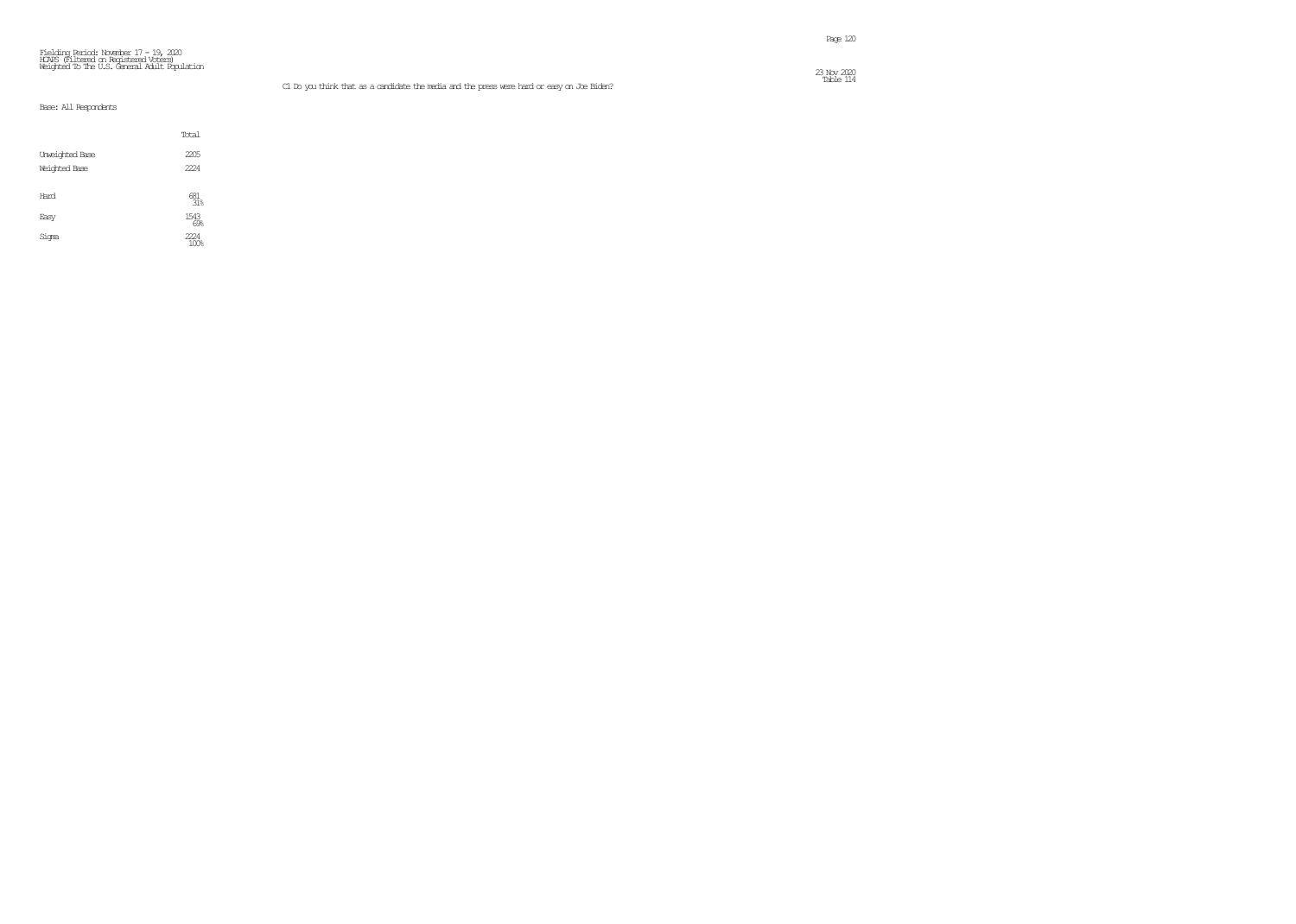#### Fielding Period: November 17 - 19, 2020 HCAPS (Filtered on Registered Voters) Weighted To The U.S. General Adult Population  $\frac{23 \text{ Ny}}{220}$

|                                         | Total                      |
|-----------------------------------------|----------------------------|
| <b>Unveighted Base</b><br>Weighted Base | 2205<br>2224               |
| Hard                                    | $\frac{1375}{62\%}$        |
| Easy                                    | $\frac{849}{386}$          |
| Signa                                   | 2224<br>$\overline{100}$ 8 |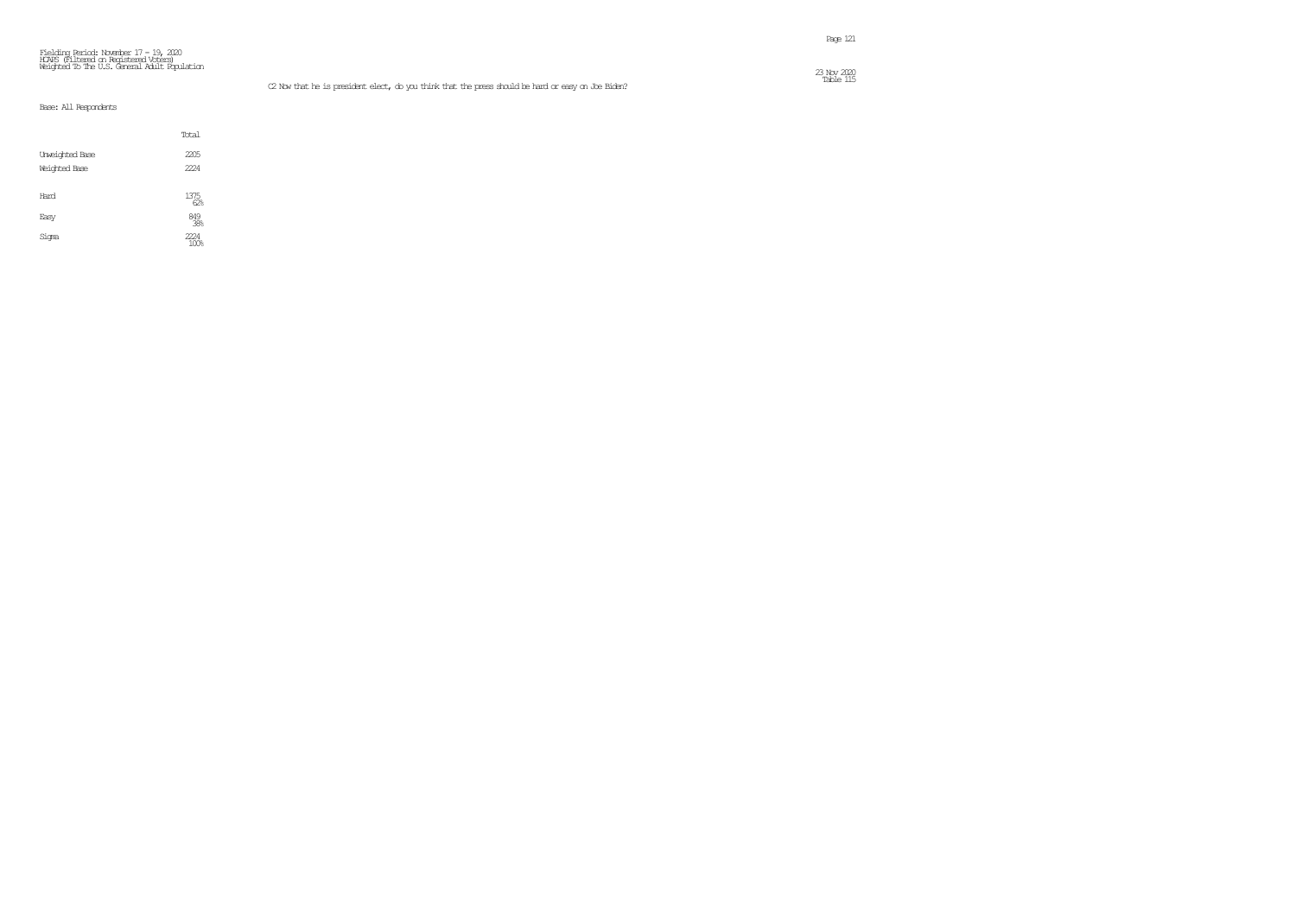### Table 116 C3 Do you think that now that he is president elect that the press will be hard or easy on Joe Biden?

Page 122

|                                         | Total                  |
|-----------------------------------------|------------------------|
| <b>Unveighted Base</b><br>Weighted Base | 2205<br>2224           |
| Hard                                    | $\frac{841}{38^\circ}$ |
| Easy                                    | $\frac{1383}{626}$     |
| Signa                                   | 2224                   |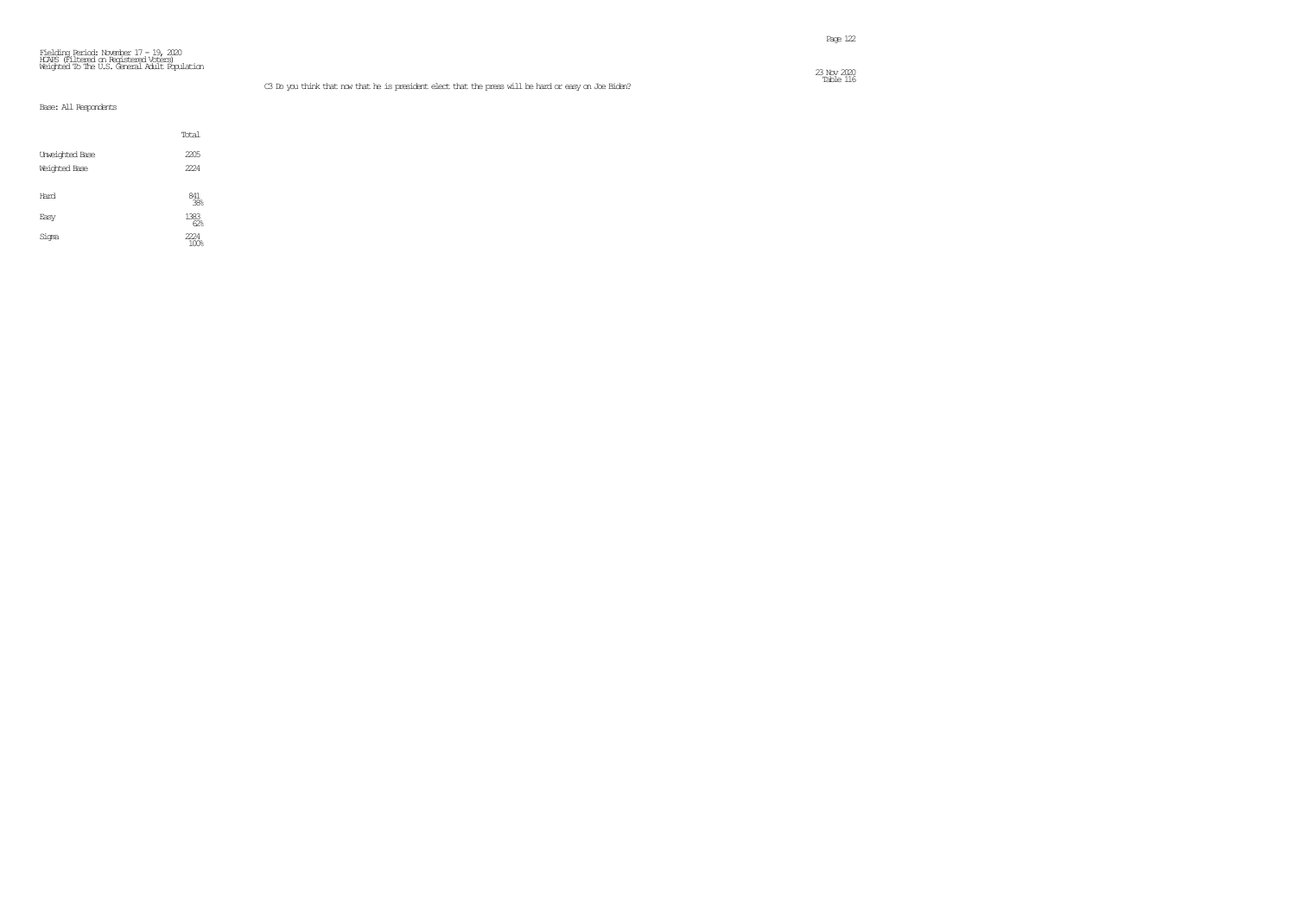### Table 117 PRESS2 Do you think Joe Biden should still have to answer questions about his son Hunter Biden's foreign business dealings or not?

|                        | Total                    |
|------------------------|--------------------------|
| <b>Unveighted Base</b> | 2205                     |
| Weighted Base          | 2224                     |
| Yes                    | $\underset{61}{^{1366}}$ |
| No                     | 858<br>398               |
| Signa                  | $\frac{2224}{100\%}$     |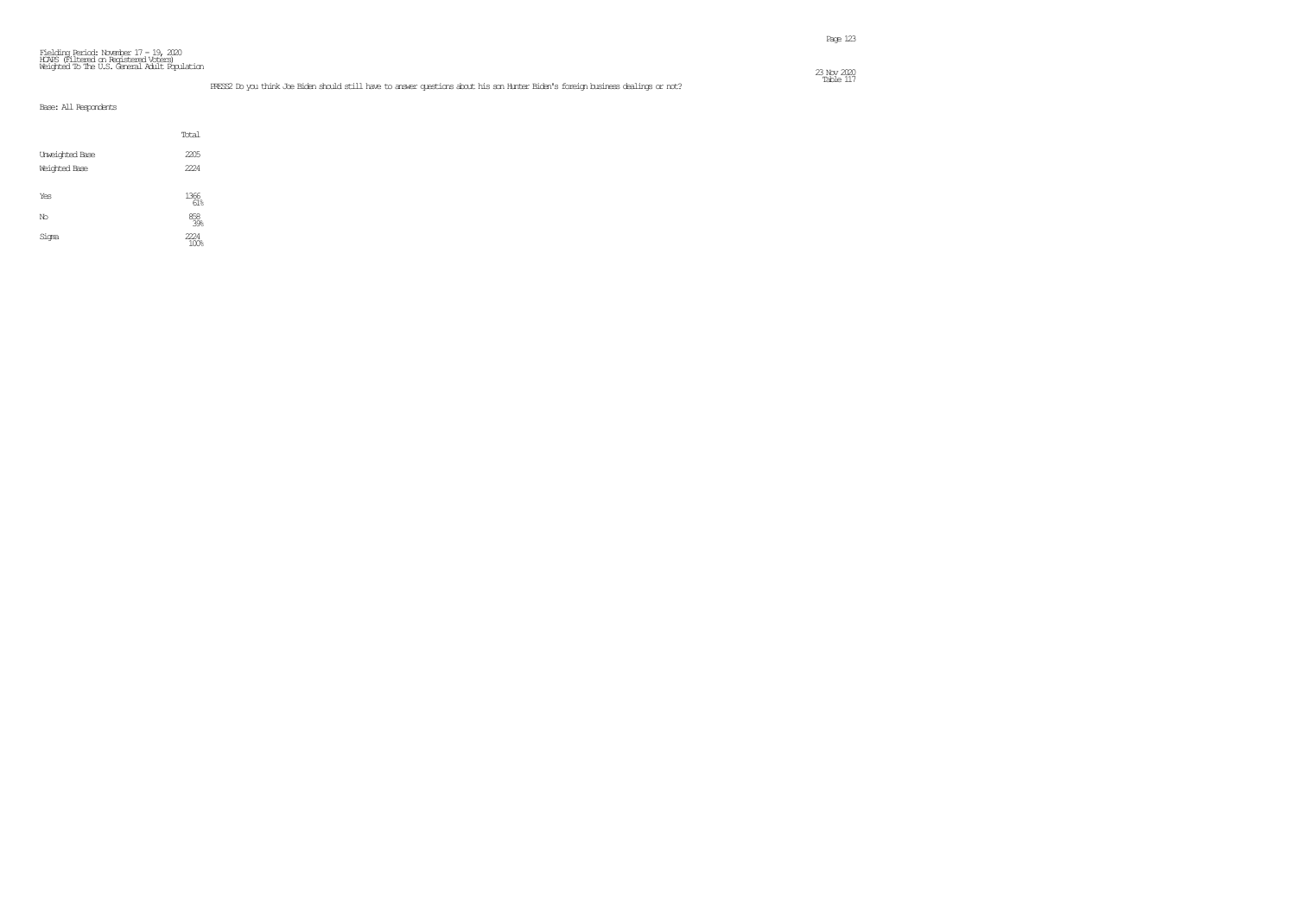### Table 118 COV032001 Now we will ask you questions about the coronavirus pandemic. Have you or anyone in your immediate family contracted the virus?

|                                        | Total           |  |
|----------------------------------------|-----------------|--|
| <b>Unveighted Base</b>                 | 2205            |  |
| Weighted Base                          | 222.4           |  |
| Yes, I have                            | 209<br>98       |  |
| Yes, someone in my immediate<br>family | 341<br>1.5%     |  |
| No                                     | 1620<br>7?≳     |  |
| Not sure                               | 87<br>4%        |  |
| Decline to answer                      | $^{19}_{\ 1\%}$ |  |
| Siqna                                  | 2274<br>102%    |  |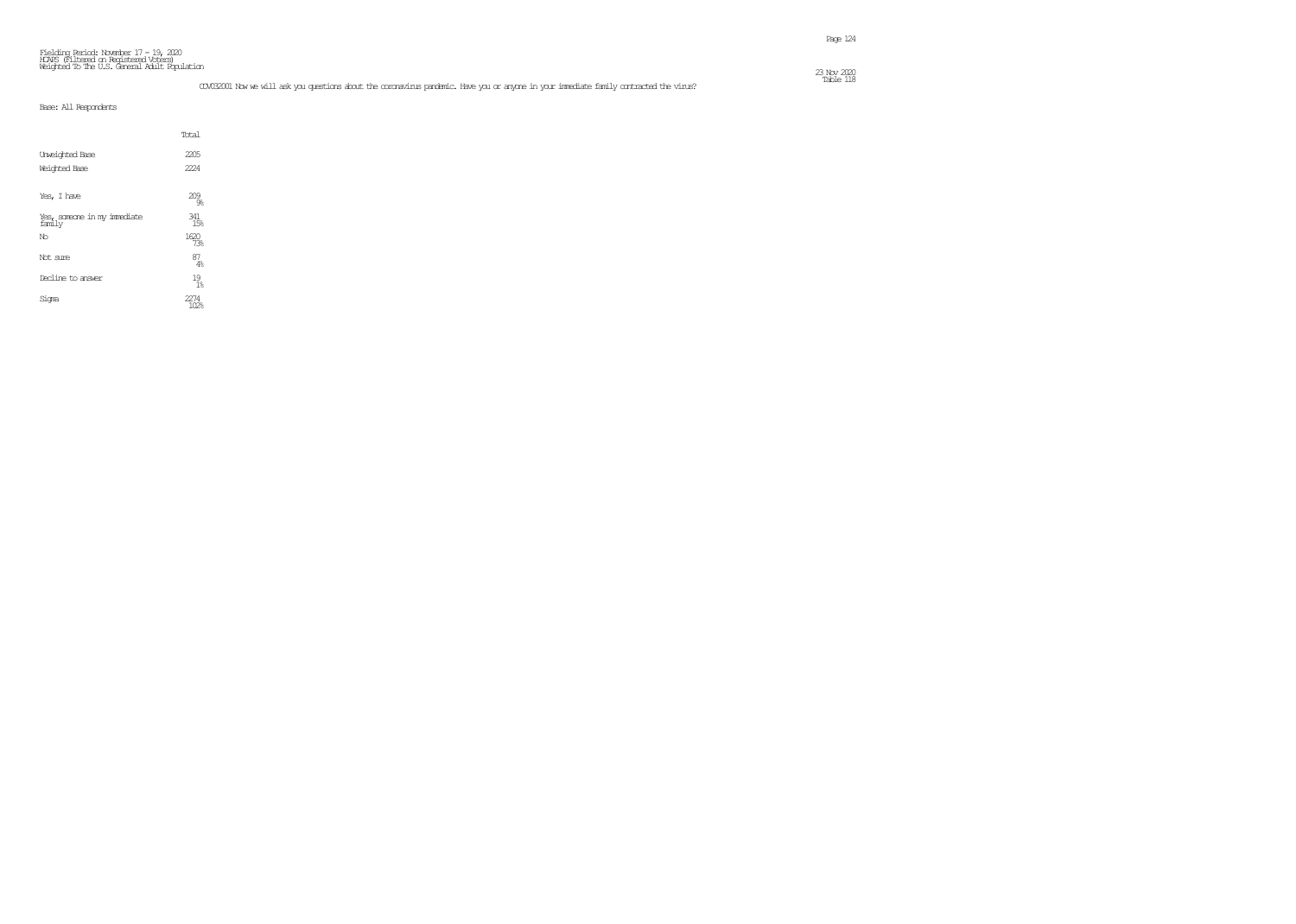$\frac{23 \text{ Ny}}{220}$ 

# Fielding Period: November 17 - 19, 2020 HCAPS (Filtered on Registered Voters) Weighted To The U.S. General Adult Population

### Table 119 QNEWA Did this happen in the last few weeks or before that?

|                        | Total             |
|------------------------|-------------------|
| <b>Unveighted Base</b> | 2205              |
| Weighted Base          | 2224              |
| Last few weeks         | $\frac{577}{266}$ |
| Before that            | 1646<br>74%       |
| Signa                  | 11) 4             |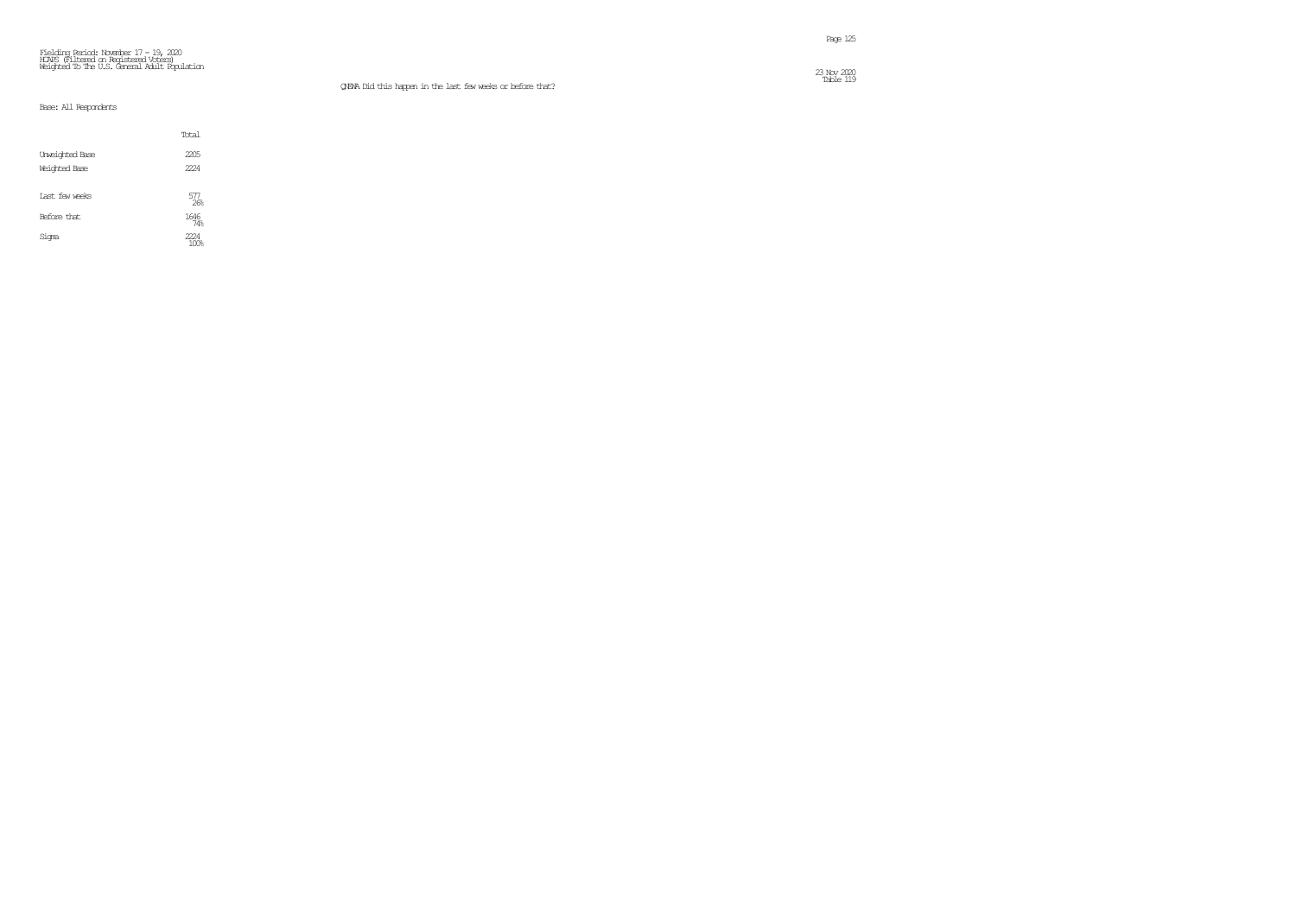$\frac{23 \text{ Ny}}{220}$ 

# Fielding Period: November 17 – 19, 2020<br>HCAPS (Filtered on Registered Voters)<br>Weighted To The U.S. General Adult Population

### Table 120 COV032002 Do you think you or someone in your family will get the virus in the next few weeks?

|                                         | Total                                           |  |
|-----------------------------------------|-------------------------------------------------|--|
| <b>Unveighted Base</b><br>Weighted Base | 2205<br>2224                                    |  |
| Yes                                     | $\underset{18}{\overset{411}{\scriptstyle 18}}$ |  |
| No                                      | 1813<br>82%                                     |  |
| Signa                                   | $^{1/24}$                                       |  |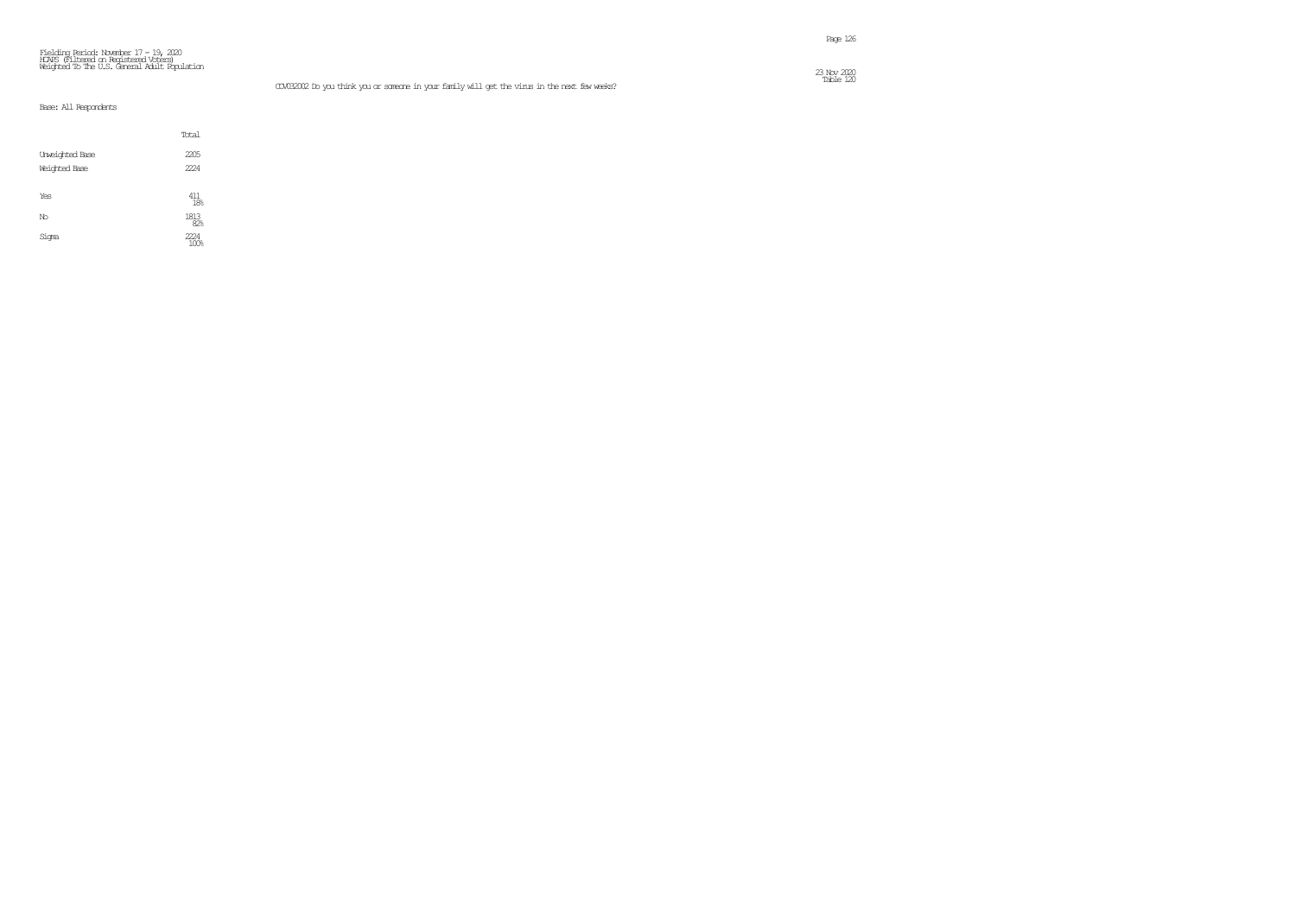Table 121 COV042001 Do you think that the rate of coronavirus infections in the US is growing faster or slowing down?

#### Fielding Period: November 17 – 19, 2020<br>HCAPS (Filtered on Registered Voters)<br>Weighted To The U.S. General Adult Population  $\frac{23 \text{ Ny}}{220}$

|                 | Total          |
|-----------------|----------------|
| Unveighted Base | 2205           |
| Weichted Base   | 2224           |
|                 |                |
| Growing faster  | 1781<br>80%    |
| Slowing Down    | $^{443}_{208}$ |
| Sioma           | 774            |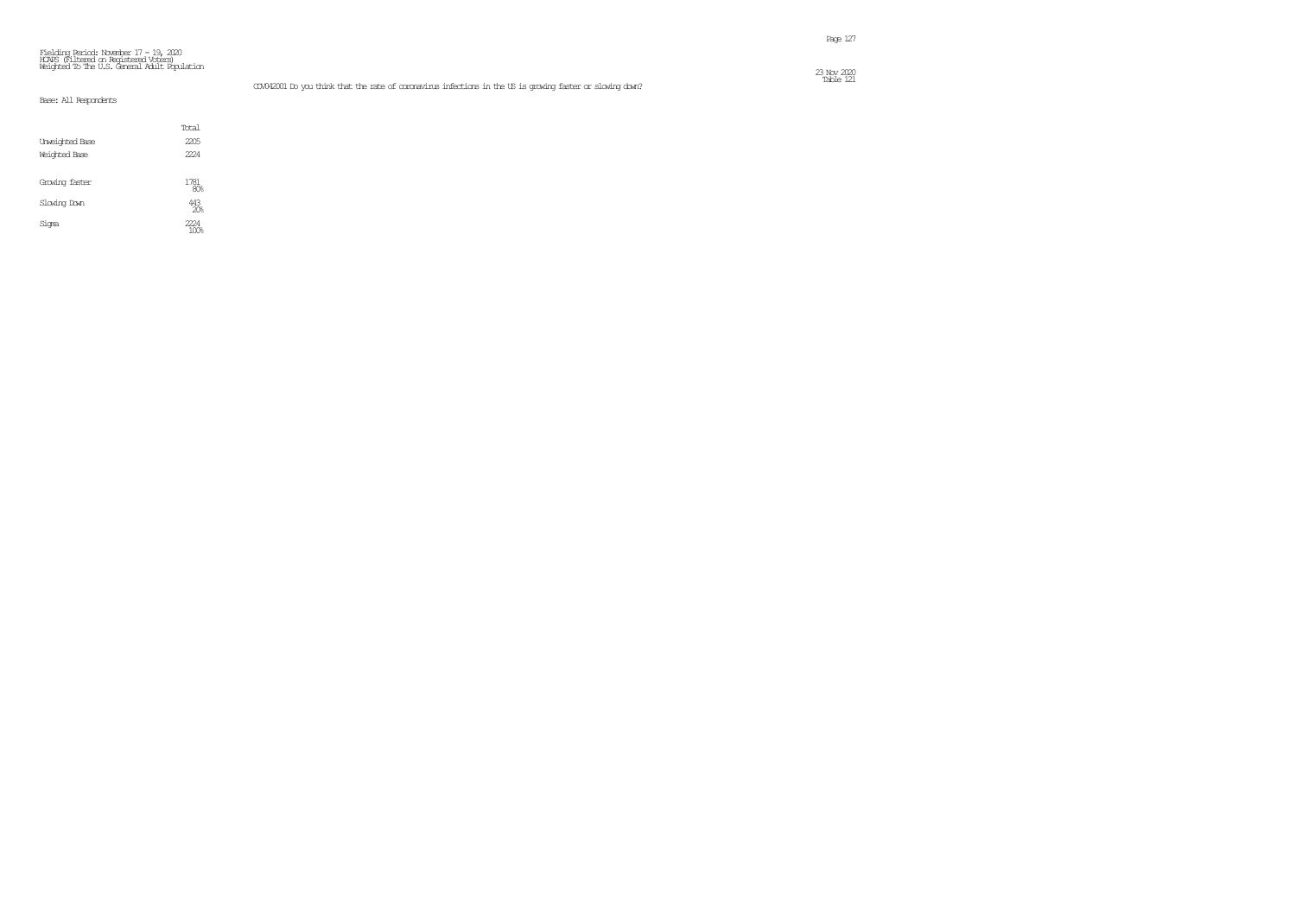## Table 122<br>Table 122 pandemic? to wear masks in public to fight the coronavirus<br>pandemic?

|                                         | Total            |
|-----------------------------------------|------------------|
| <b>Unveighted Base</b><br>Weighted Base | 2205<br>2224     |
| Support                                 | 1712             |
| <b><u></u>Copose</b>                    | $\frac{511}{23}$ |
| Signa                                   | 2224<br>100%     |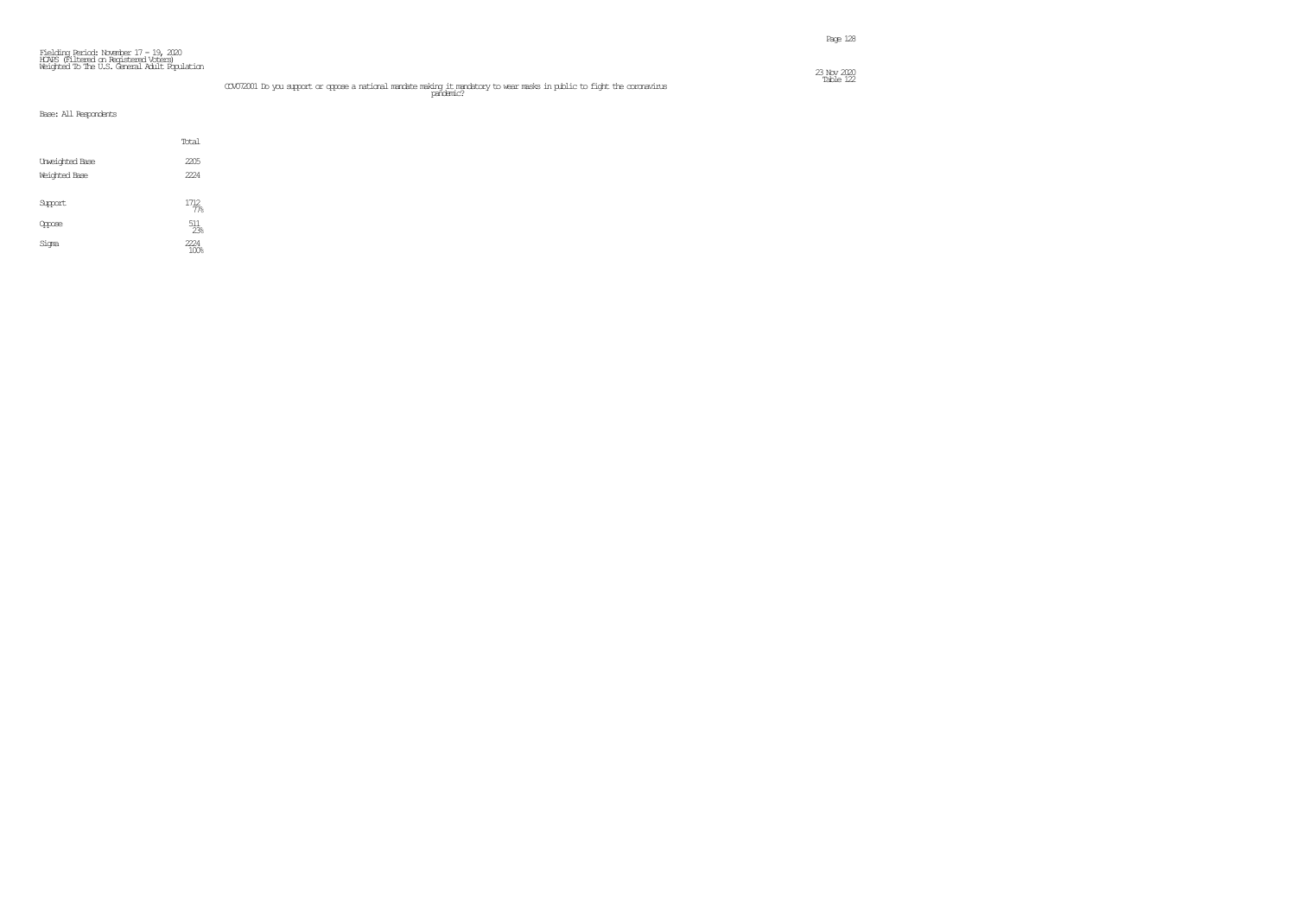|                                                                   | Total                  |
|-------------------------------------------------------------------|------------------------|
| Unveighted Base                                                   | 2205                   |
| Weighted Base                                                     | 222.4                  |
| Employed full time                                                | 1027<br>46%            |
| Eimployed part time                                               | 217<br>10 <sub>5</sub> |
| Self-employed full time                                           | 80<br>4%               |
| Not employed, but looking<br>for work                             | $\frac{81}{48}$        |
| Not employed and not looking<br>for work                          | $^{44}_{2\%}$          |
| Not employed, unable to work<br>due to a disability or<br>illness | $\frac{10}{36}$        |
| Retired                                                           | $^{499}_{22}$          |
| Student                                                           | 40<br>22               |
| Stay-at-horre spouse or<br>partner                                | 21<br>5%               |
| Self-employed part time                                           | 44<br>28               |
| Signa                                                             |                        |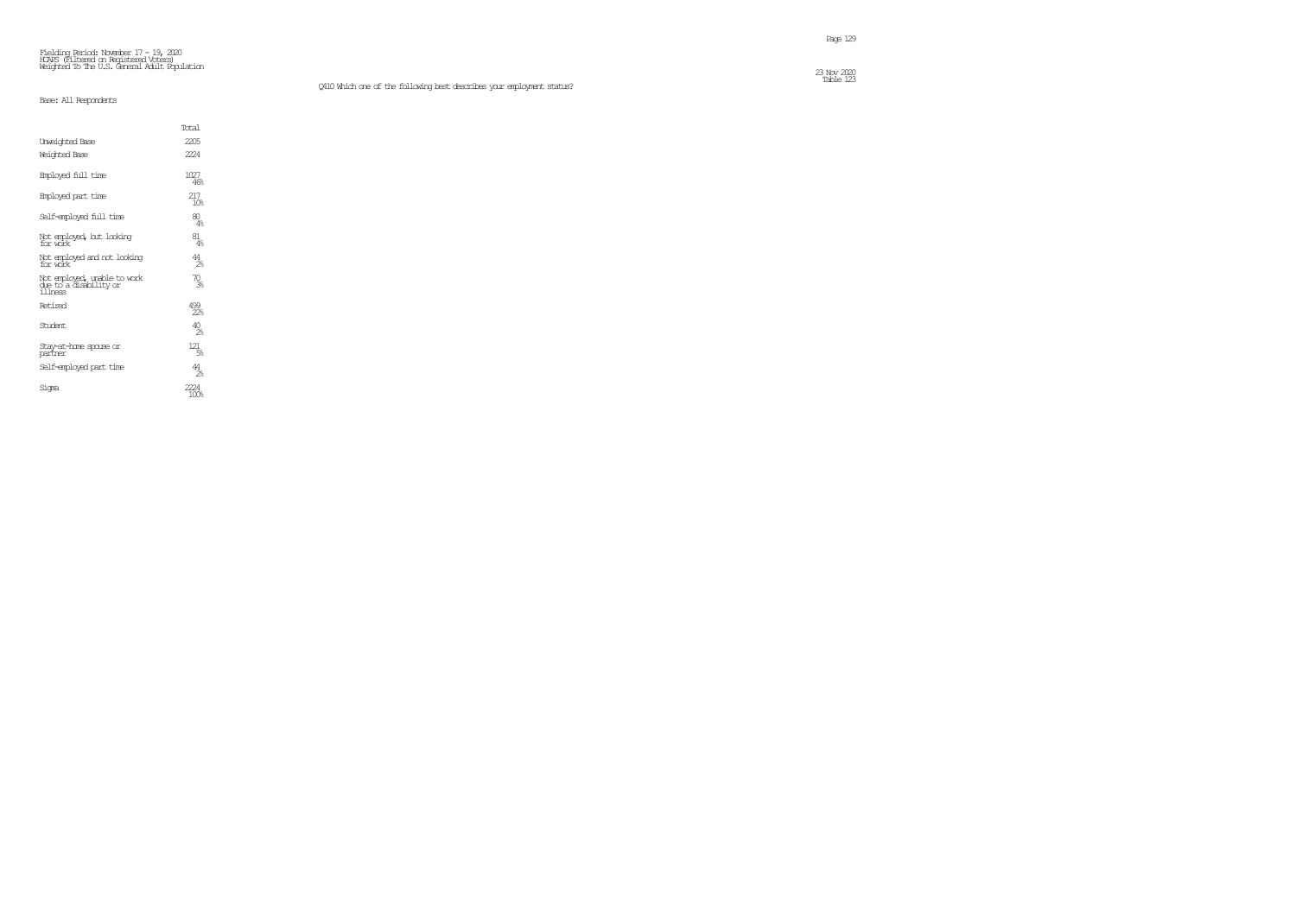Table 124 COV032004 Are you going to work/school or staying home from work/school?

 $\frac{23 \text{ No}}{220}$ 

#### Base: Employed Or Student

|                                          | Total      |
|------------------------------------------|------------|
| <b>Unveichted Base</b>                   | 1342       |
| Weighted Base                            | 1408       |
| Going to work/school                     | 830<br>59% |
| Staying hore from work/<br>$\frac{1}{2}$ | 579<br>41% |
| Sioma                                    | 1408       |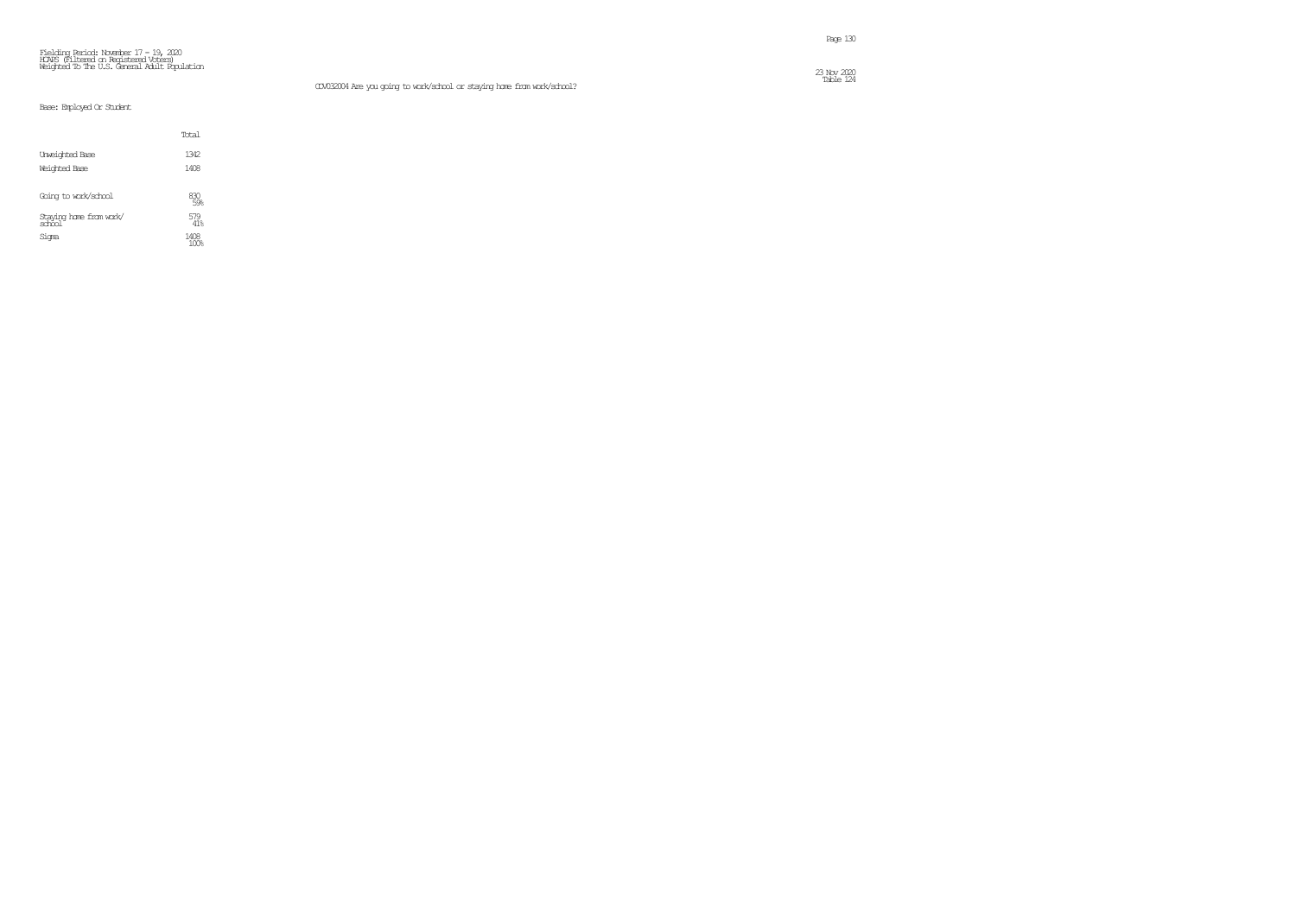### Table 125 COV072004B If the situation in your area stays the same, do you think children should attend in-person classes in the Fall or not?

|                                         | Total             |  |
|-----------------------------------------|-------------------|--|
| <b>Unveighted Base</b><br>Weichted Base | 2205<br>2224      |  |
| Should attend in-person                 | $\frac{949}{436}$ |  |
| Should not attend in-person             | 12.74<br>57%      |  |
| Siqna                                   | 2224              |  |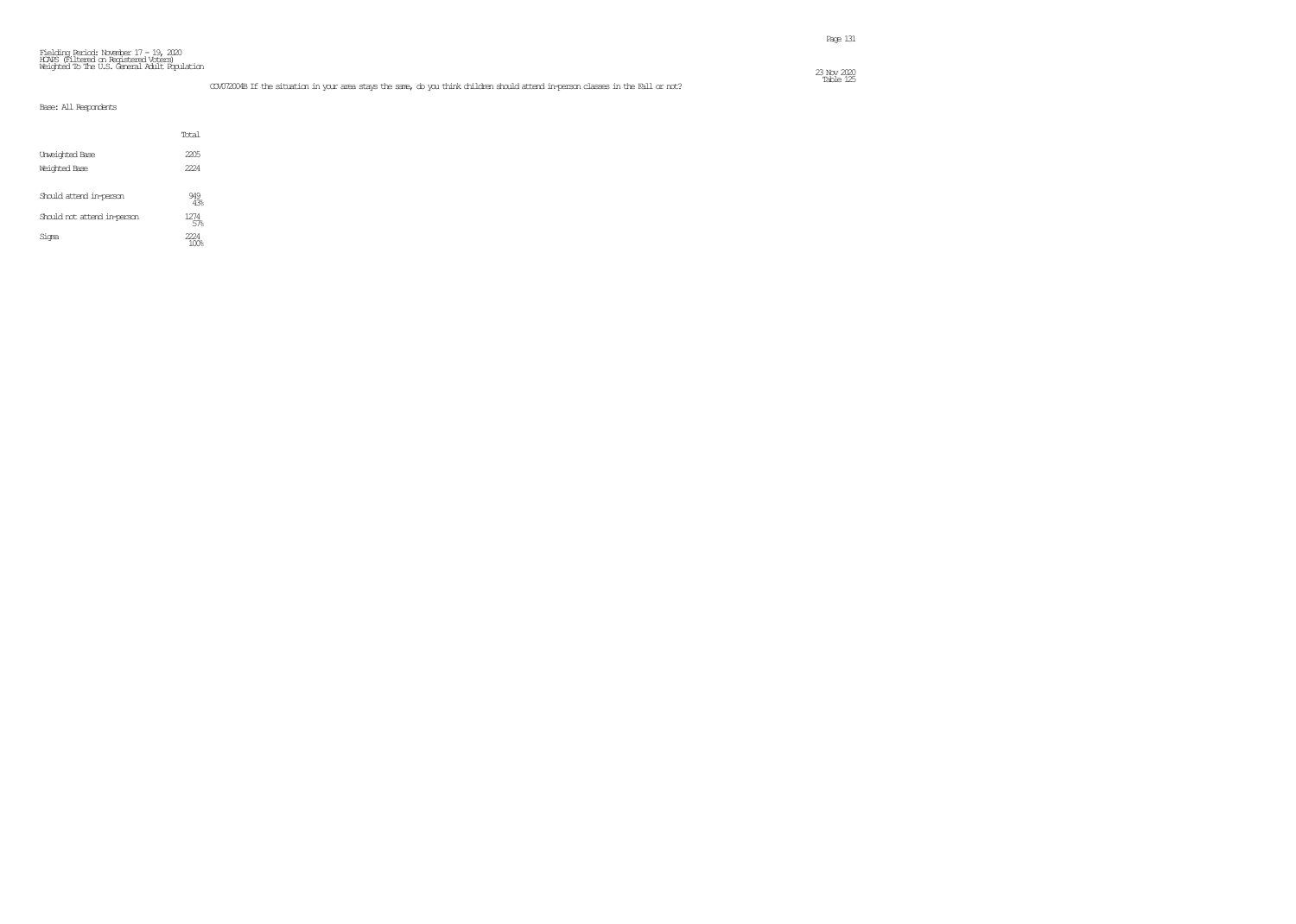### Table 126 COV082010 Would you support or oppose shutting down the economy again if the virus flairs up this winter?

Page 132

|                                  | Total                    |
|----------------------------------|--------------------------|
| Unveighted Base<br>Weighted Base | 2205<br>2224             |
| Support                          | 1256<br>568              |
| Oppose                           | $\frac{968}{44%}$        |
| Signa                            | 2224<br>$\overline{100}$ |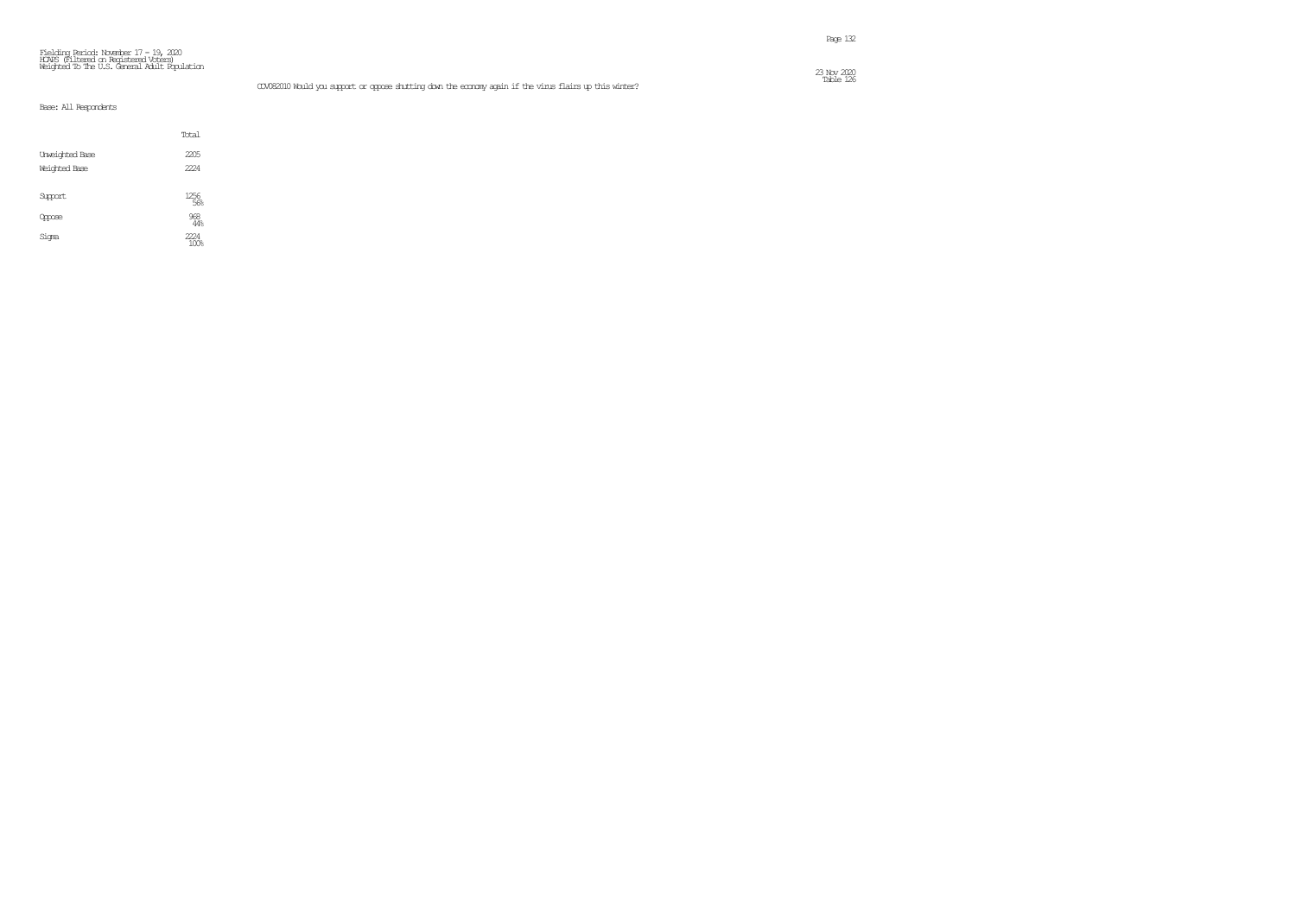## Table 127 COV082013 Do you think that president-elect Joe Biden should signal he would order stricter action against the virus, weaker action against the virus or about the same level of action against the virus?

|                                                 | Total              |
|-------------------------------------------------|--------------------|
| <b>Unveighted Base</b>                          | 2205               |
| Weichted Base                                   | 2224               |
|                                                 |                    |
| Joe Biden would have ordered<br>stricter action | $\frac{1407}{636}$ |
| Joe Biden would have ordered<br>weaker action   | $253 \atop 11\%$   |
| About the same                                  | 563<br>25%         |
| Sioma                                           |                    |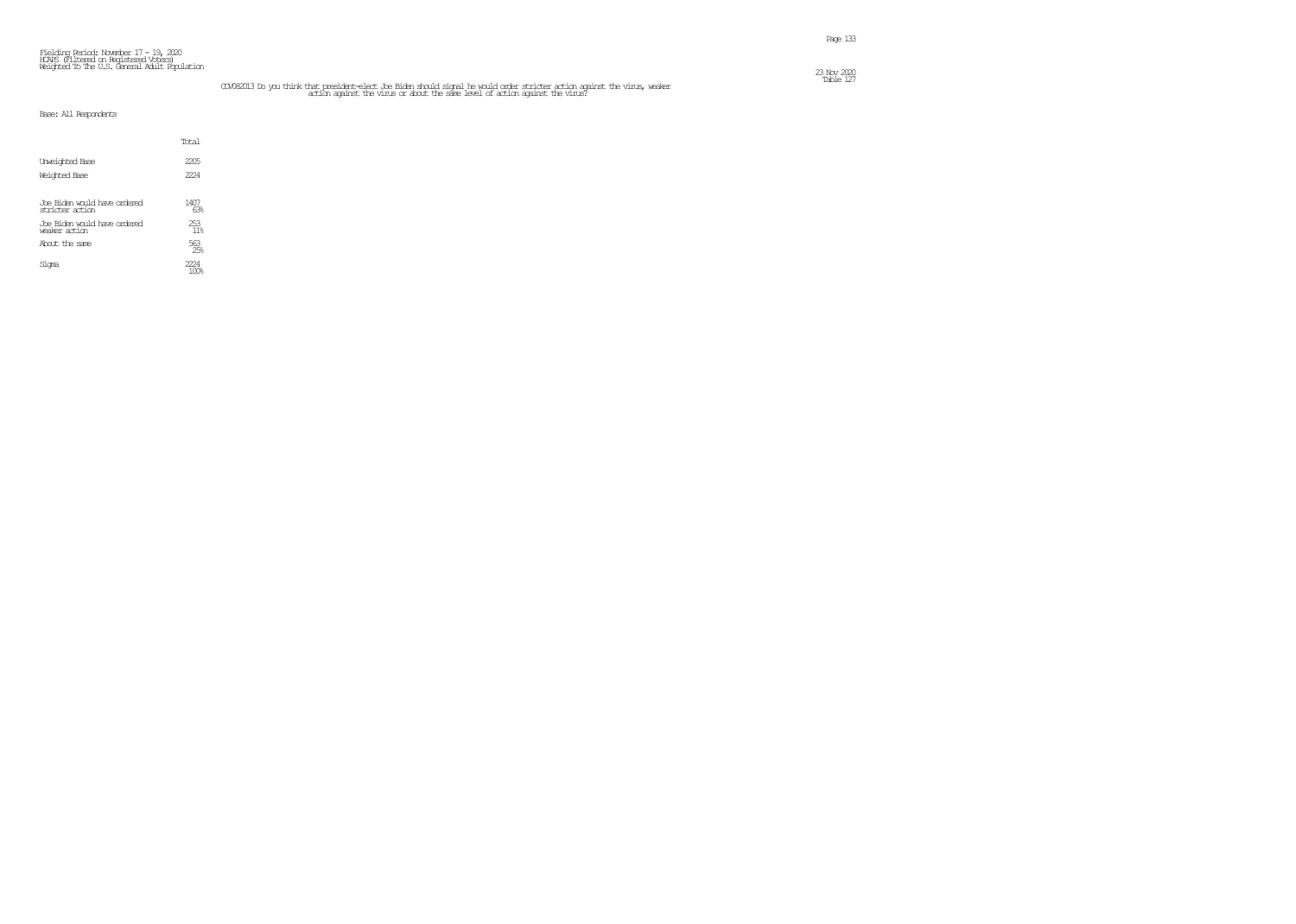$\frac{23 \text{ Ny}}{220}$ 

# Fielding Period: November 17 – 19, 2020<br>HCAPS (Filtered on Registered Voters)<br>Weighted To The U.S. General Adult Population

### Table 128 COV032009 Do you think that a month from now things will be worse, better or about the same?

|                      | Total             |
|----------------------|-------------------|
| Unveighted Base      | 2205              |
| <b>Weighted Base</b> | 2224              |
| Worse                | $\frac{1038}{47}$ |
| Better               | $^{493}_{228}$    |
| About the same       | $693 \atop 31\%$  |
| Signa                |                   |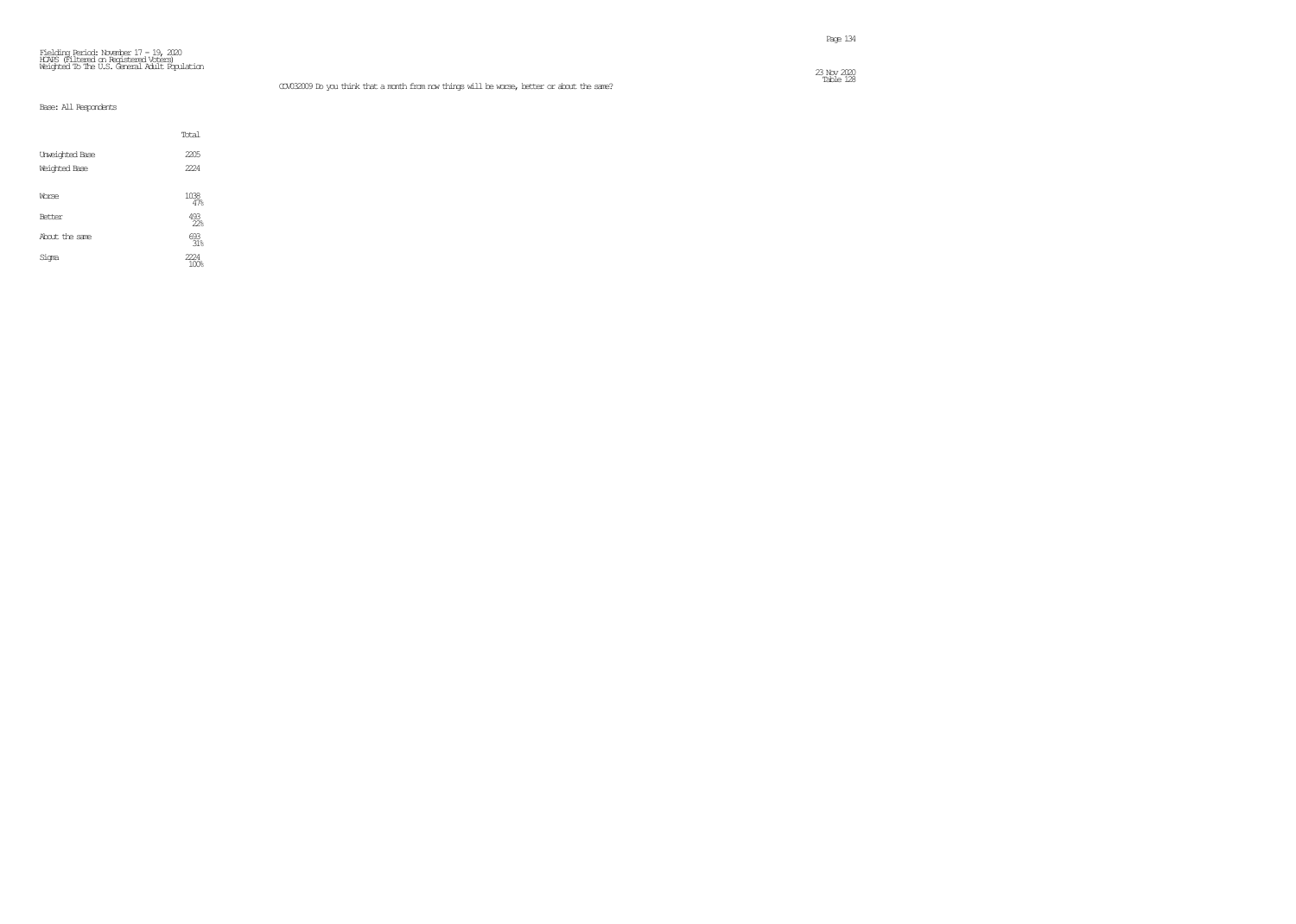## Table 129 COV072005 Do you think that your state should return to a lockdown and sheltering in place or should it try to manage the coronavirus while staying open?

|                                   | Total        |
|-----------------------------------|--------------|
| <b>Unveighted Base</b>            | 2205         |
| Weichted Base                     | 2224         |
| Shaild return to lockdown         | 1019<br>46%  |
| Try to manage while staying<br>æm | 1205<br>54%  |
| Sioma                             | <i>777</i> 4 |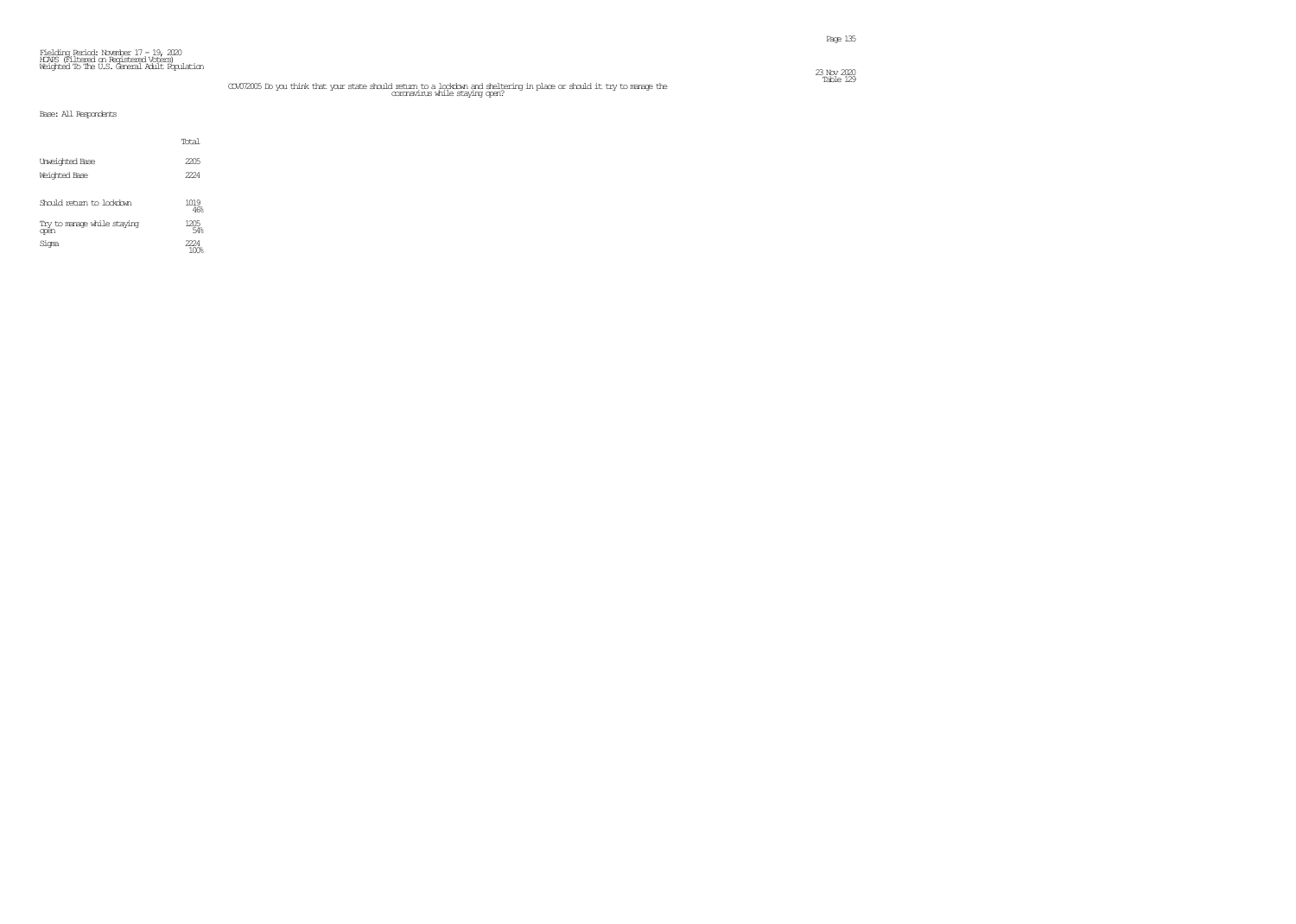#### Fielding Period: November 17 – 19, 2020<br>HCAPS (Filtered on Registered Voters)<br>Weighted To The U.S. General Adult Population  $\frac{23 \text{ Ny}}{220}$

### Table 130 TE1 Do you think that tech companies today have too much power, too little power or have the right amount of power?

|                        | Total                  |  |
|------------------------|------------------------|--|
| <b>Unveighted Base</b> | 2205                   |  |
| Weighted Base          | 2224                   |  |
| Too mich               | 1274<br>57%            |  |
| Too little             | 240<br>11 <sup>8</sup> |  |
| Right amount           | $\frac{709}{32\%}$     |  |
| Signa                  |                        |  |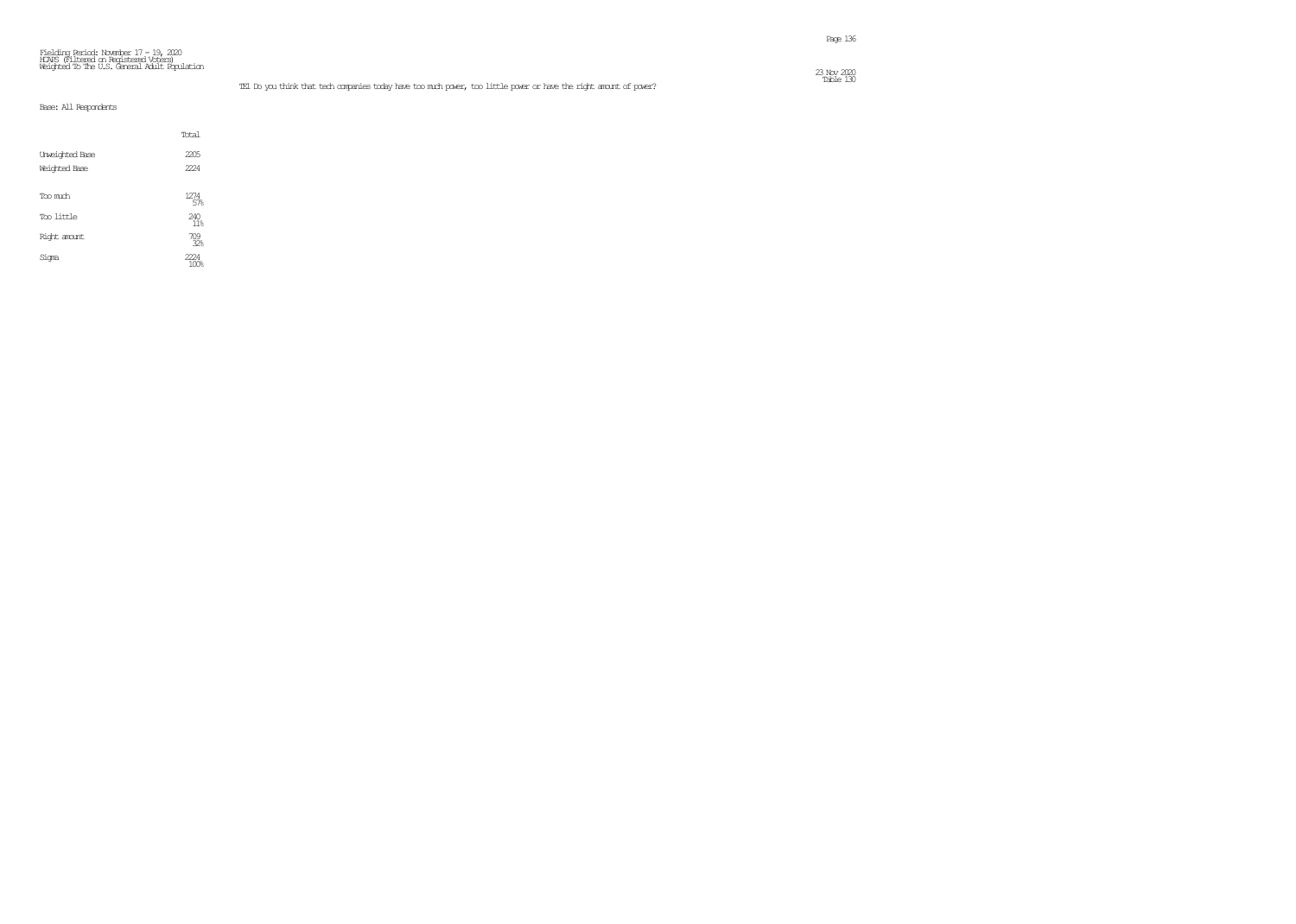### Table 131 TE2 Are the tech companies today primarily driving new innovation or primarily just enhancing their own profits and business models?

|                                                                      | Total        |
|----------------------------------------------------------------------|--------------|
| <b>Unveichted Base</b><br>Weighted Base                              | 2205<br>2224 |
| Primarily driving new<br>innovat.ion                                 | 983<br>44%   |
| Primarily just enhancing<br>their own profits and<br>business models | 1241<br>56%  |
| Siqna                                                                | 7774         |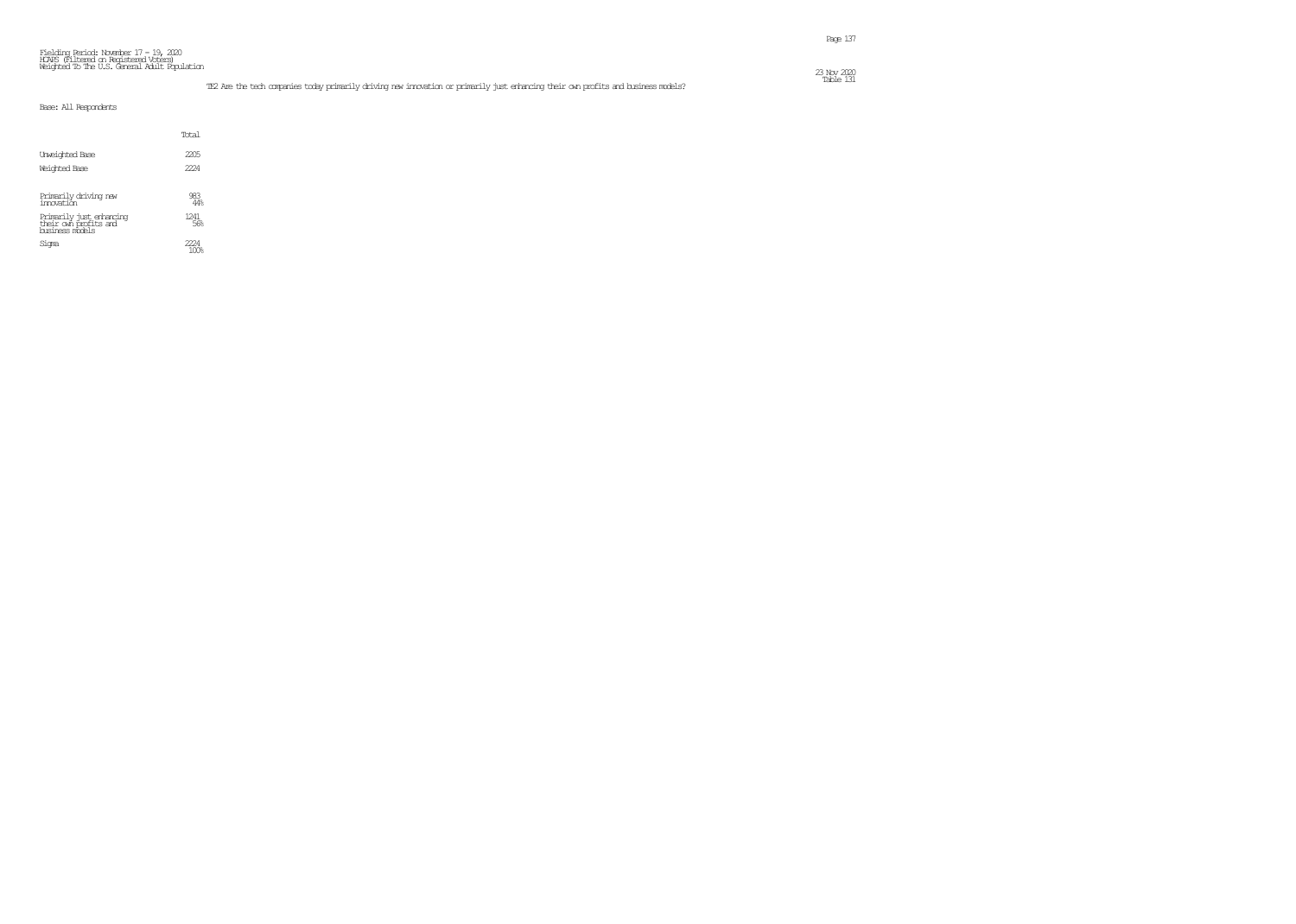### TE3 Do you think that some of the tech companies should be broken up to create more competition or should they be kept as is to foster innovation? This is to foster innovation?

|                                                                                                  | Total              |
|--------------------------------------------------------------------------------------------------|--------------------|
| <b>Unveighted Base</b>                                                                           | 2205               |
| Weichted Base                                                                                    | 2224               |
| Should be broken up to<br>create more competition<br>Should be kept as is to<br>foster imovation | 1295<br>58%<br>929 |
| Sioma                                                                                            | 42%                |
|                                                                                                  |                    |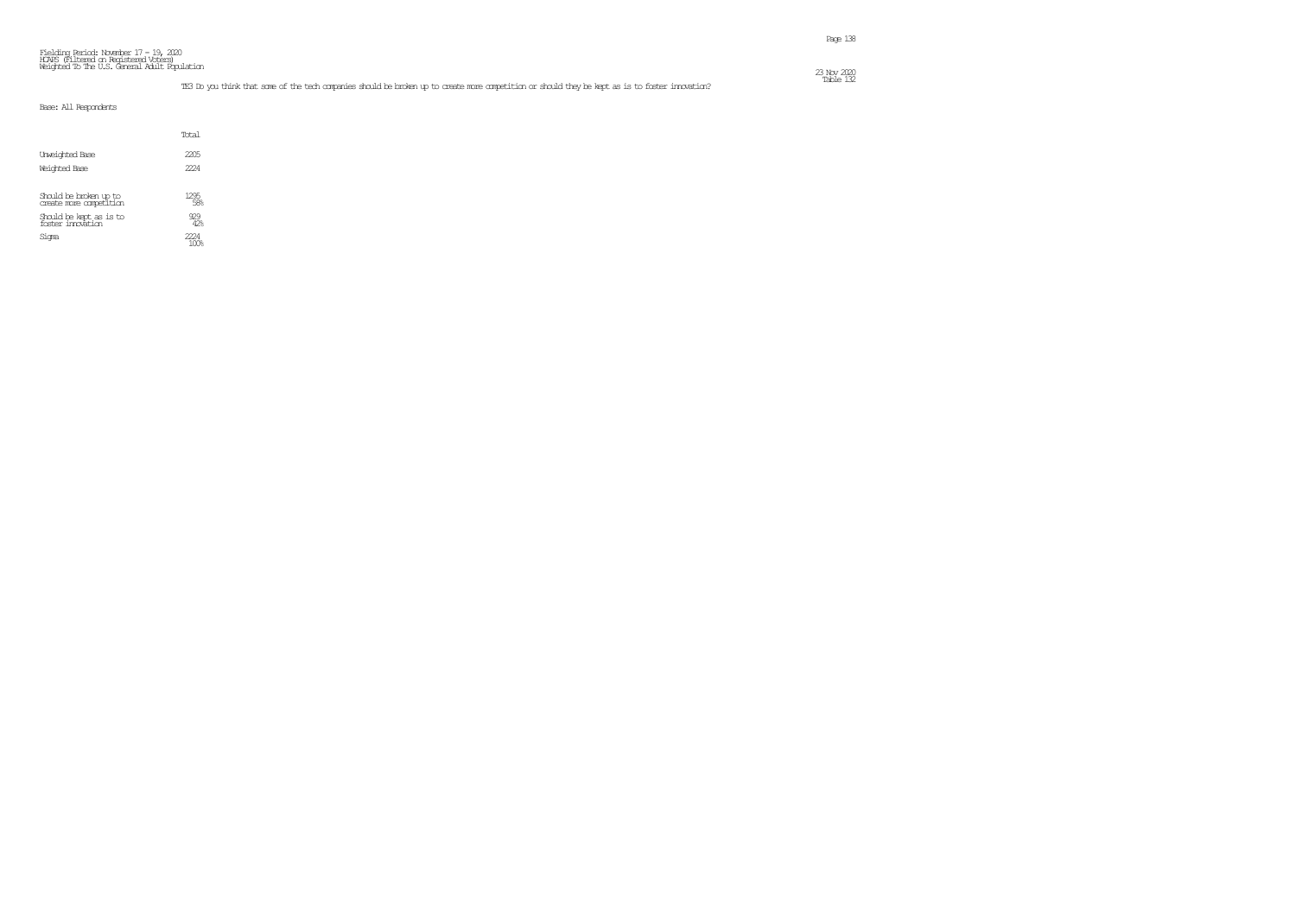#### Fielding Period: November 17 - 19, 2020 HCAPS (Filtered on Registered Voters) Weighted To The U.S. General Adult Population  $\frac{23 \text{ Ny}}{220}$

### Table 133 TE4 Do you think that tech companies are fairly or unfairly using their power to censor or stop content from being posted?

|  |  | Base: All Respondents |
|--|--|-----------------------|
|--|--|-----------------------|

|                                         | Total        |
|-----------------------------------------|--------------|
| <b>Unveighted Base</b><br>Weighted Base | 2205<br>2224 |
| Fairly                                  | 1060<br>48%  |
| Unfairly                                | 1164<br>52   |
| Signa                                   | 7774         |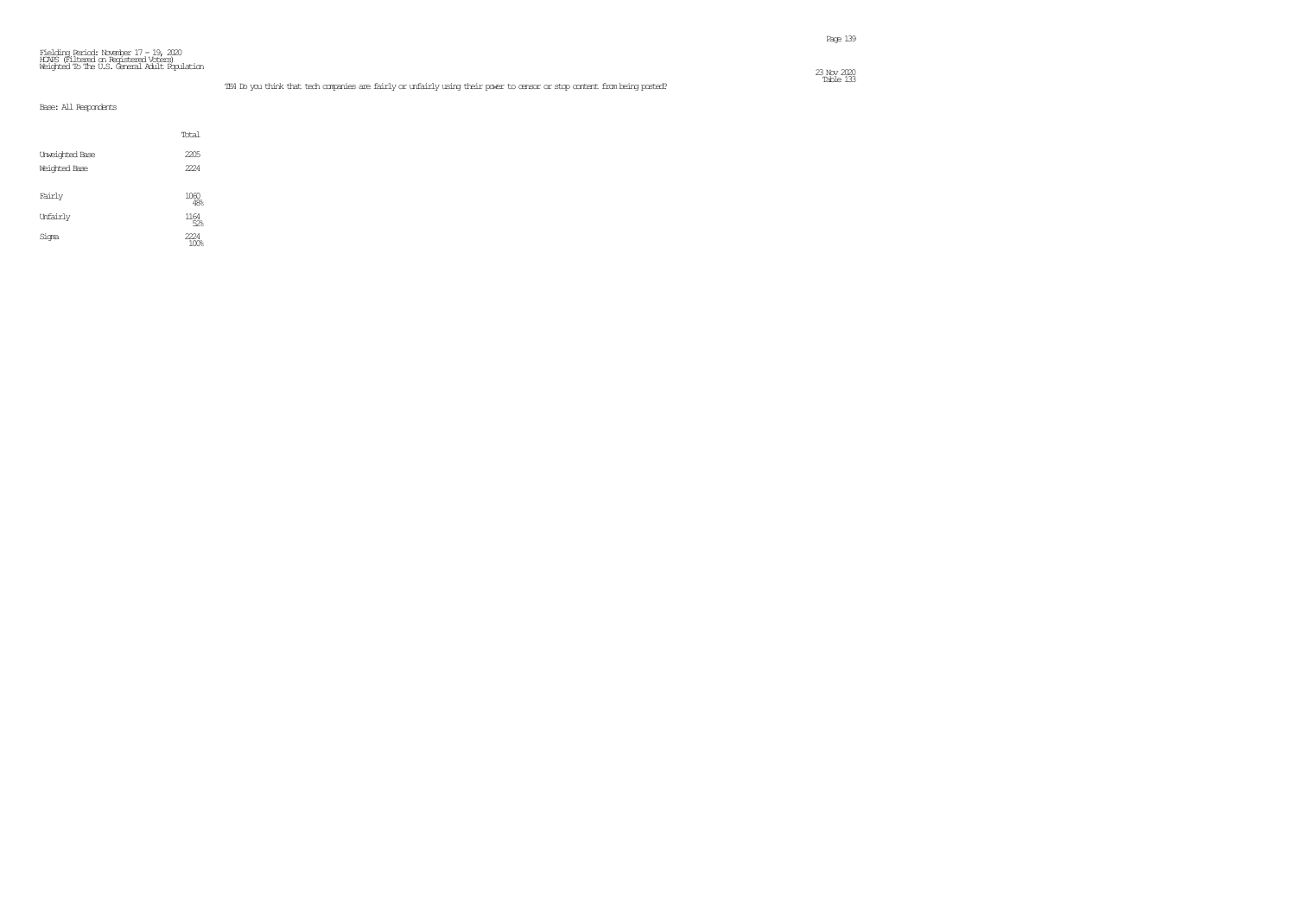### Table 134 TE5 Do you approve or disapprove of tech companies censoring and removing political and issue ads sponsored by foreign governments?

|                                         | Total                          |
|-----------------------------------------|--------------------------------|
| <b>Unveighted Base</b><br>Weighted Base | 2205<br>2224                   |
| Approve                                 | $\underset{\text{60\%}}{1335}$ |
| Disapprove                              | $\overset{889}{40^{\circ}}$    |
| Signa                                   | 2224<br>100%                   |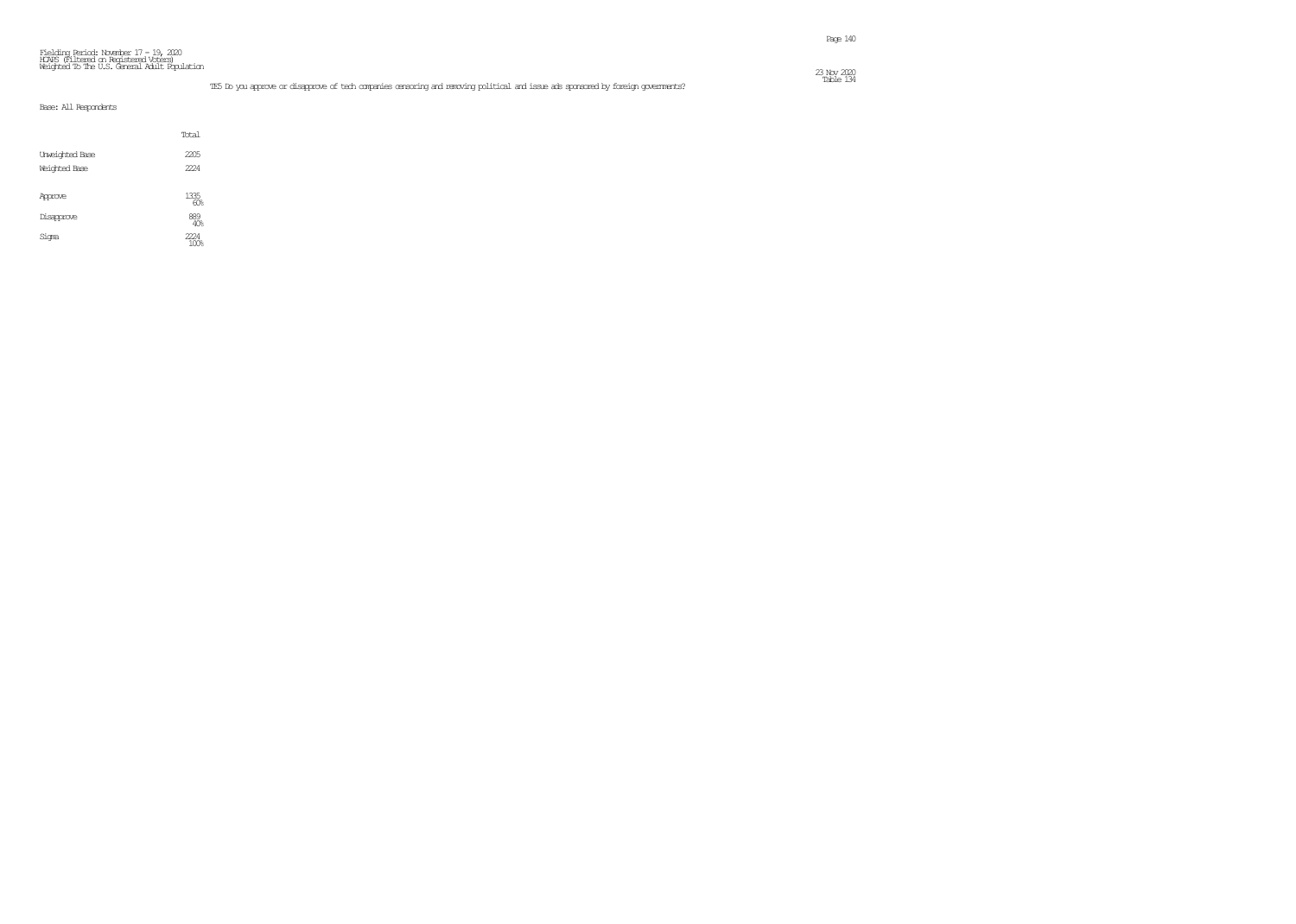## TE6 Do you approve or disapprove of tech companies censoring and removing political and issue ads sponsored by American<br>political candidates and the democratic and republican parties?

|                                         | Total               |
|-----------------------------------------|---------------------|
| Unveighted Base<br><b>Weighted Base</b> | 2205<br>2224        |
| Approve                                 | $^{1196}_{54\%}$    |
| Disapprove                              | $\frac{1028}{46\%}$ |
| Signa                                   | 2224<br>100%        |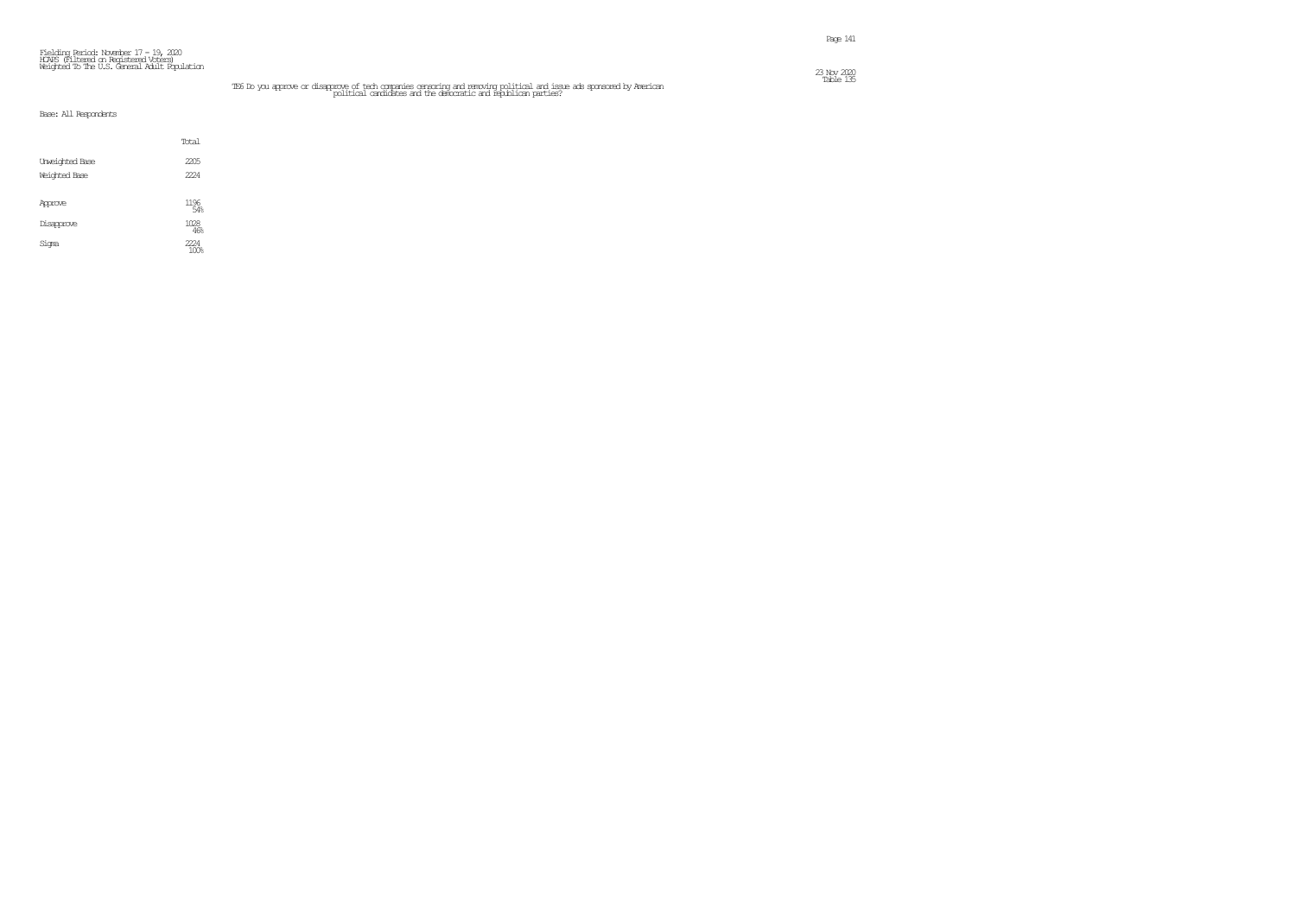### Table 136 TE7A Do you think the tech companies are primarily censoring content from Democrats, primarily Republicans or both equally?

|                        | Total                  |  |
|------------------------|------------------------|--|
| <b>Unveighted Base</b> | 2205                   |  |
| Weighted Base          | 2224                   |  |
| Primarily Democrats    | 375<br>17 <sup>°</sup> |  |
| Primarily Republicans  | $^{907}_{41\%}$        |  |
| Both equally           | $\frac{943}{42\%}$     |  |
| Sioma                  |                        |  |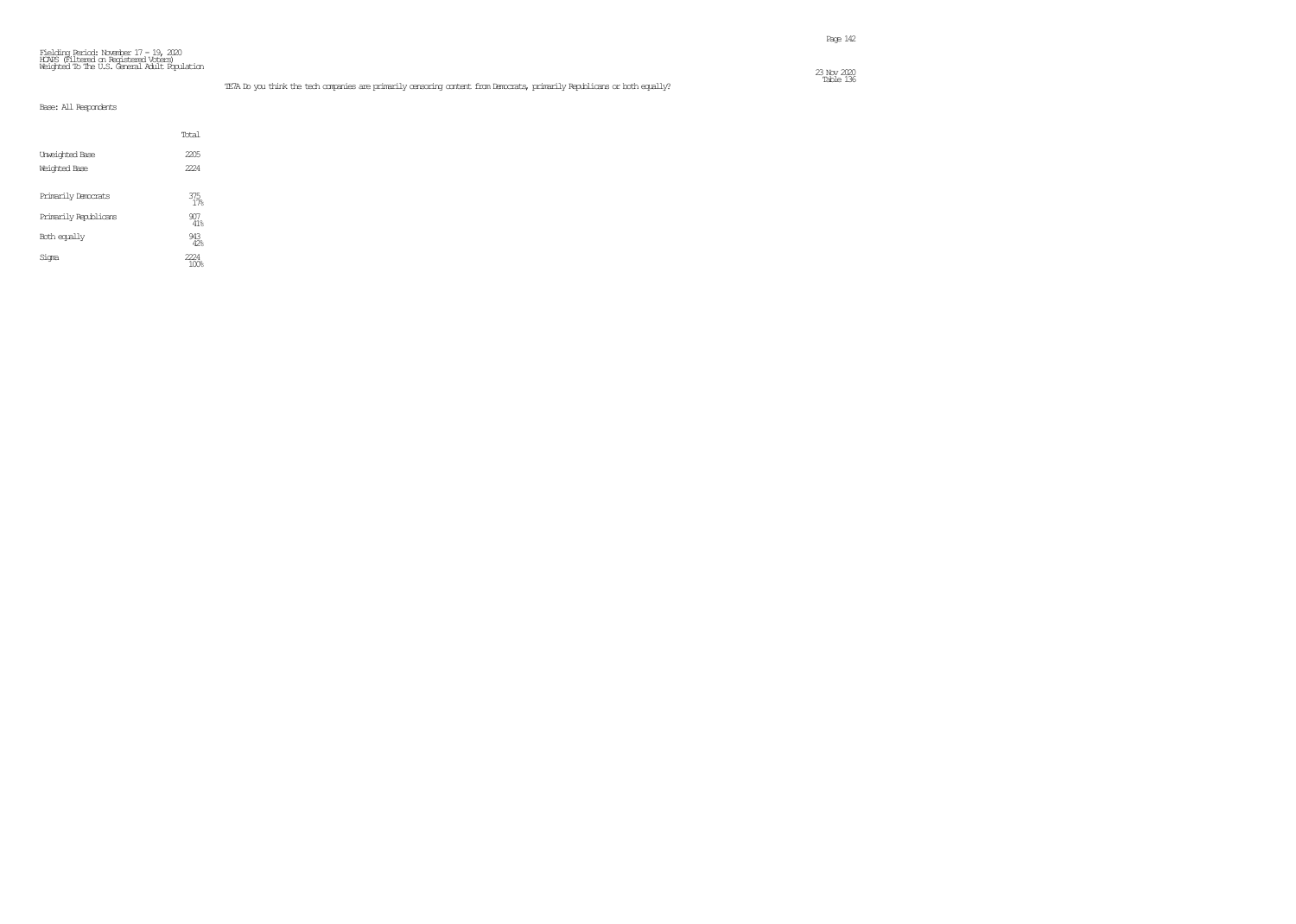### Fielding Period: November 17 – 19, 2020<br>HCAPS (Filtered on Registered Voters)<br>Weighted To The U.S. General Adult Population  $\frac{23 \text{ Ny}}{220}$

### TE8 Do you think that the tech companies have acted fairly during the election or did the tech companies favor one side over the other in their policies and actions? This is the other in the other in the side sourch their

|                                                                    | Total          |  |
|--------------------------------------------------------------------|----------------|--|
| Unveighted Base<br>Weighted Base                                   | 2205<br>222.4  |  |
| Acted fairly                                                       | 1034<br>47%    |  |
| Favored on side over the<br>other in their policies and<br>actions | 1189<br>53%    |  |
| Siqna                                                              | $\frac{7}{24}$ |  |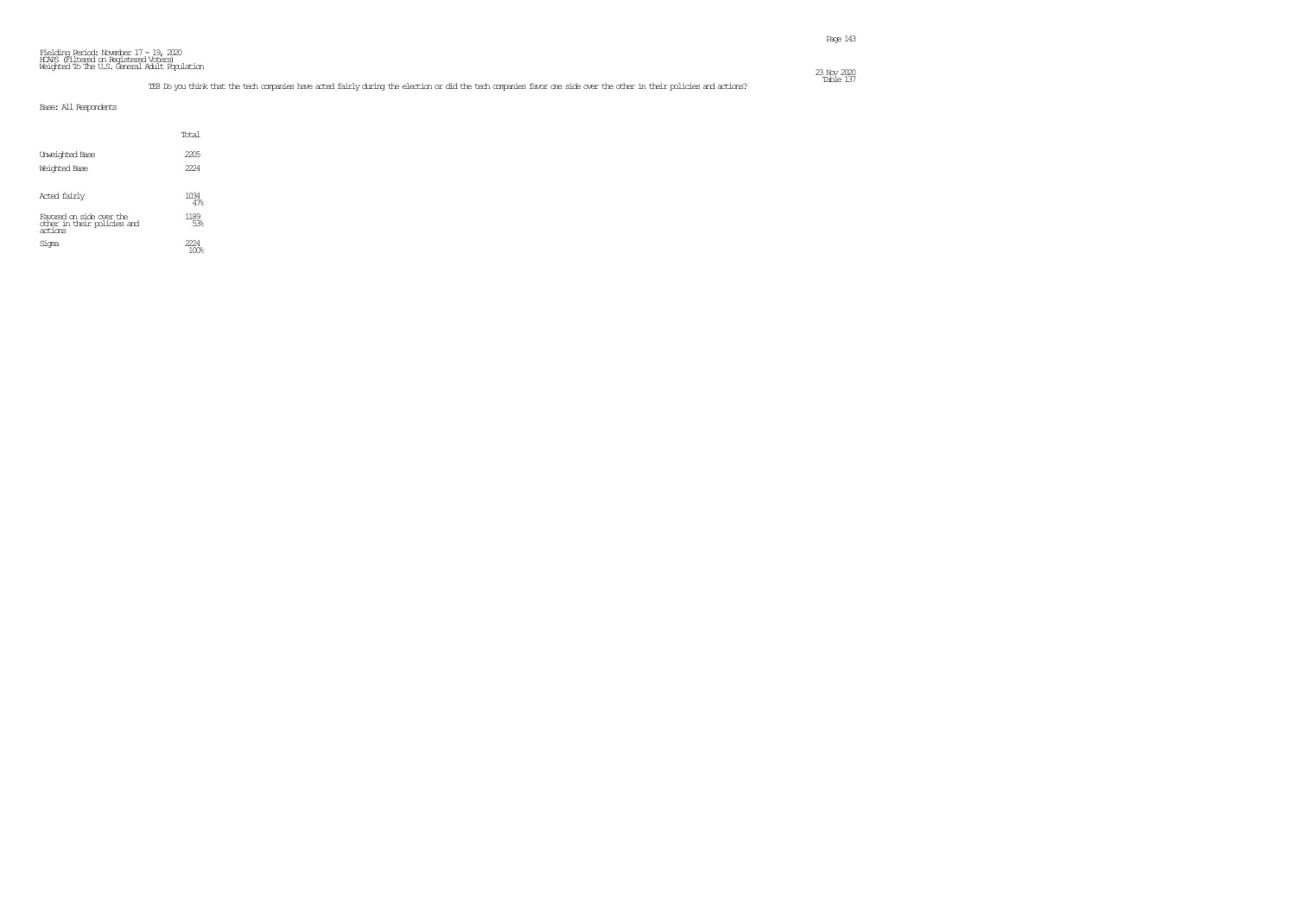#### Base: Respondents Who Think Tech Companies Favored One Side Over The Other In Their Policies And Actions

|                                         | Total              |
|-----------------------------------------|--------------------|
| <b>Unveighted Base</b><br>Weighted Base | 1084<br>1189       |
| Democrats                               | $\frac{888}{75\%}$ |
| Republicans                             | 301<br>25.5        |
| Signa                                   | 1189<br>100%       |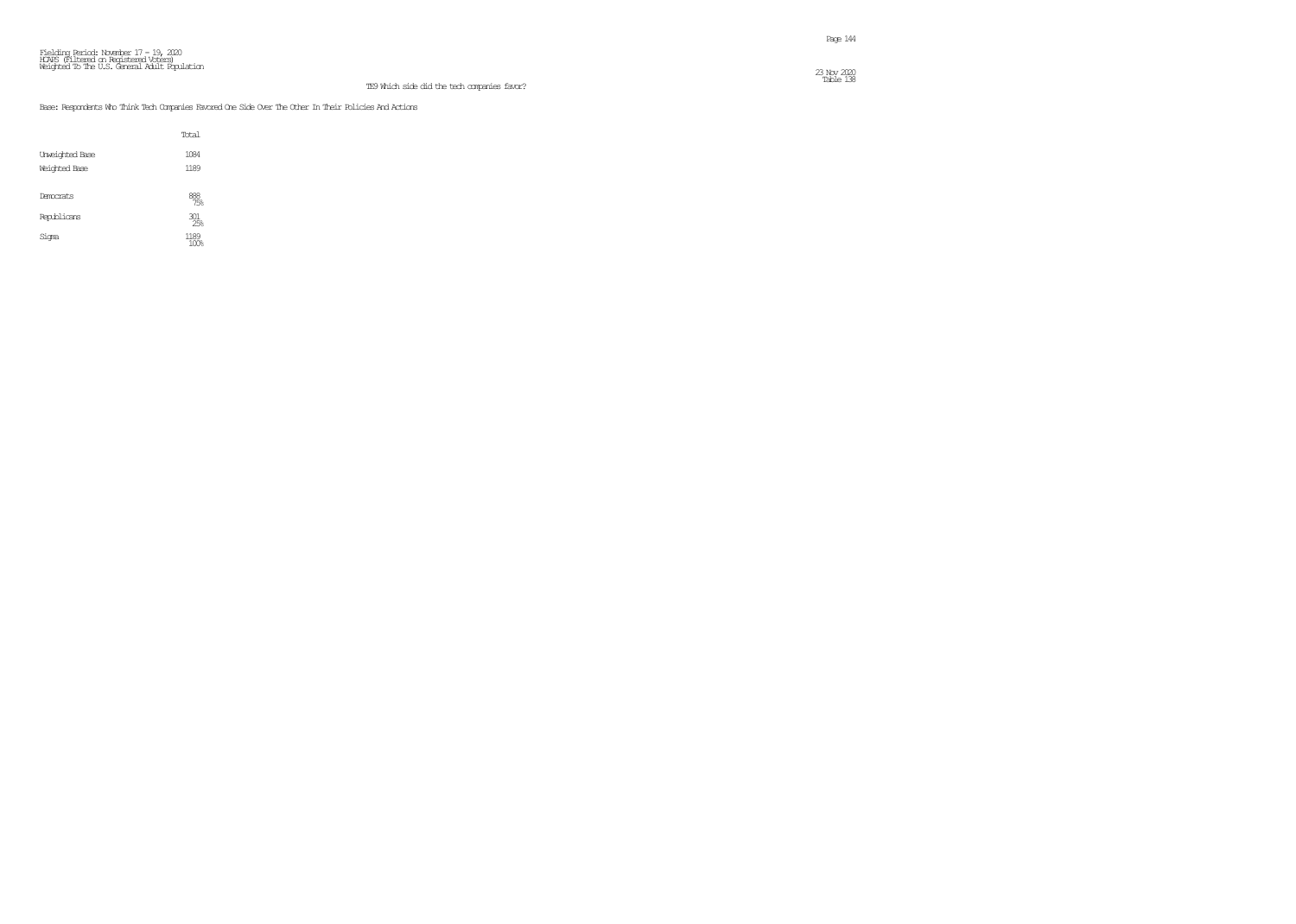# T10 Do you think tech companies have standards they are using to determine which users might be posting misinformation or and politicians arbitrarily? In this case of the wears and politicians arbitrarily?

Page 145

|                                             | Total       |
|---------------------------------------------|-------------|
| <b>Unveighted Base</b>                      | 2205        |
| Weichted Base                               | 2224        |
| Have standards                              | 1188        |
| Targeting high profile users<br>arbitrarily | 1036<br>47% |
| Sioma                                       | 7774        |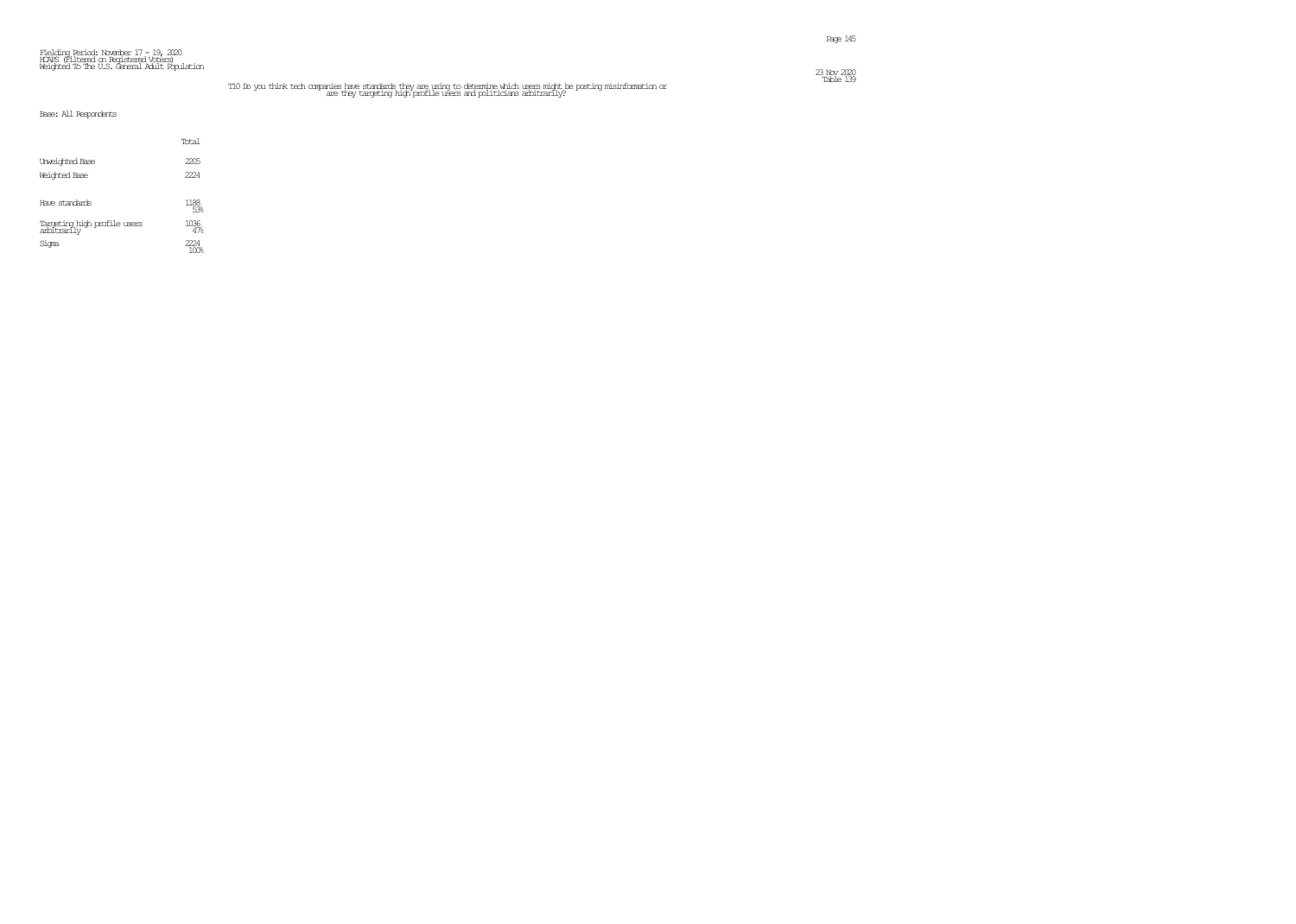### T11 Do you think that tech companies have standards they are using to determine appropriate content or are they now acting as censors of political thought? This is the manner of political thought?

|                                          | Total        |  |
|------------------------------------------|--------------|--|
| Unveighted Base<br>Weighted Base         | 2205<br>2224 |  |
| Have standards                           | 1109<br>50%  |  |
| Acting as œnsors of<br>political thought | 1114<br>50%  |  |
| Siqna                                    | 2224         |  |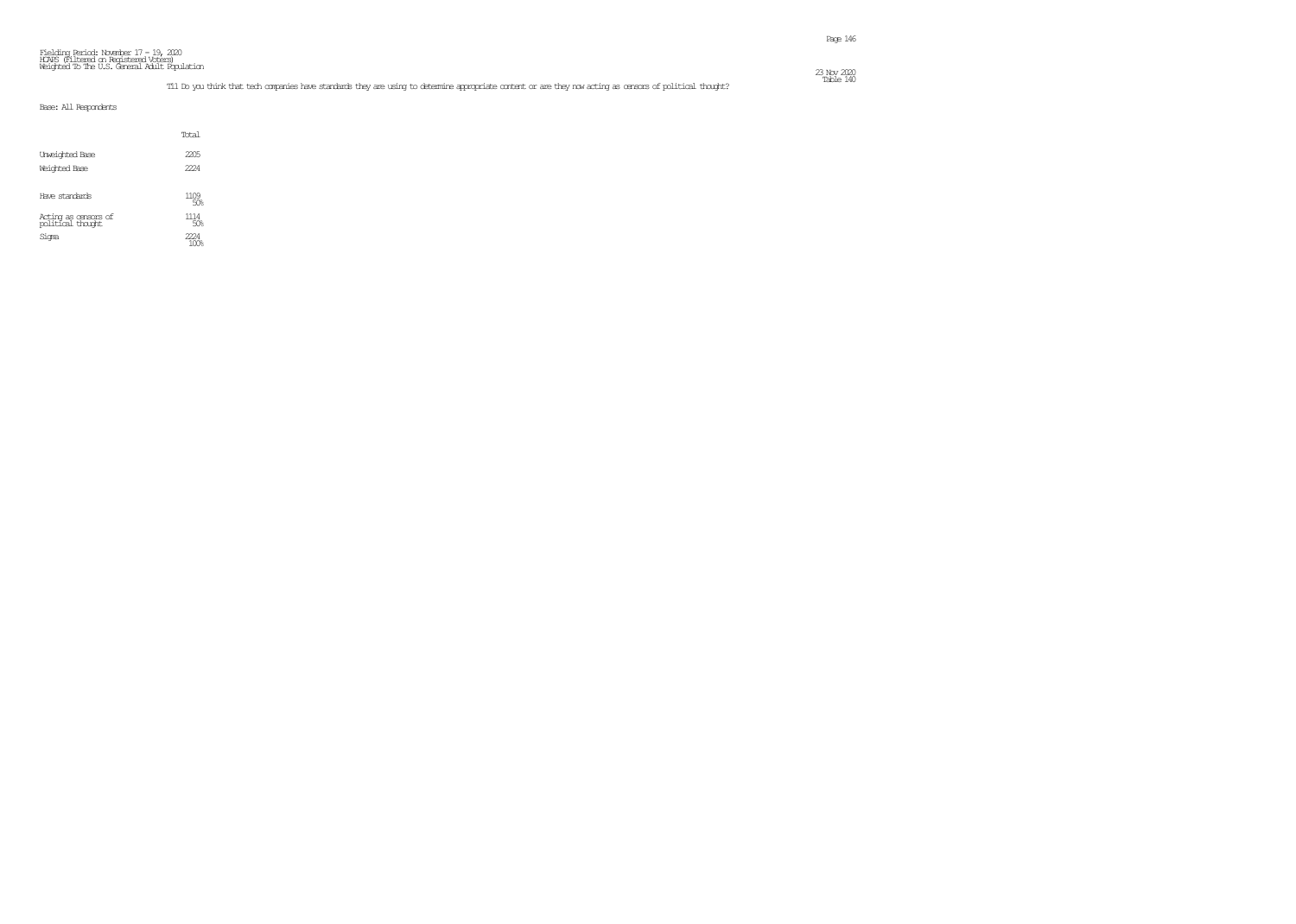# TE12 Should tech companies censor and restrict the content of people who think lockdowns and masks requirements are unfair or content of masks in the masks of the model of the masks requirements are unfair or applied to di

|                                                      | Total        |  |
|------------------------------------------------------|--------------|--|
| <b>Unveighted Base</b><br>Weichted Base              | 2205<br>2224 |  |
| Should censor and restrict<br>this content           | 1069<br>48%  |  |
| This content should be<br>posted without restriction | 1154<br>52%  |  |
| Signa                                                | 7774         |  |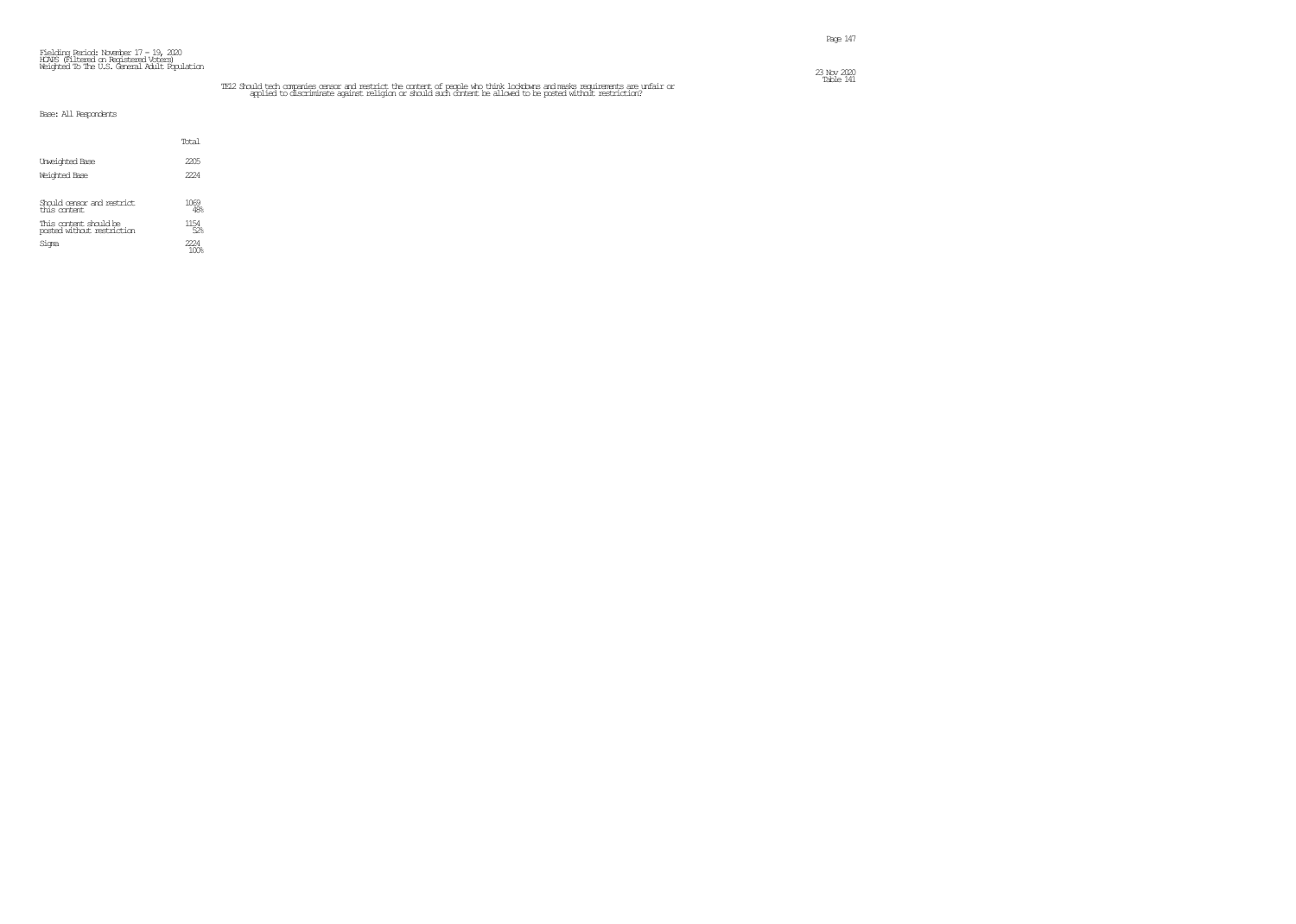#### Fielding Period: November 17 – 19, 2020<br>HCAPS (Filtered on Registered Voters)<br>Weighted To The U.S. General Adult Population  $\frac{23 \text{ No}}{220}$

# TE13 Should tech companies censor and restrict, the content of people who think that there was a lot of election fraud in the content of election or should such content be allowed to be posted without restriction?

|                                                      | Total            |
|------------------------------------------------------|------------------|
| <b>Unveighted Base</b>                               | 2205             |
| Weichted Base                                        | 2224             |
| Should censor and restrict<br>this content.          | $\frac{943}{42}$ |
| This content should be<br>posted without restriction | ⁄xi<br>58%       |
| Sioma                                                | 114              |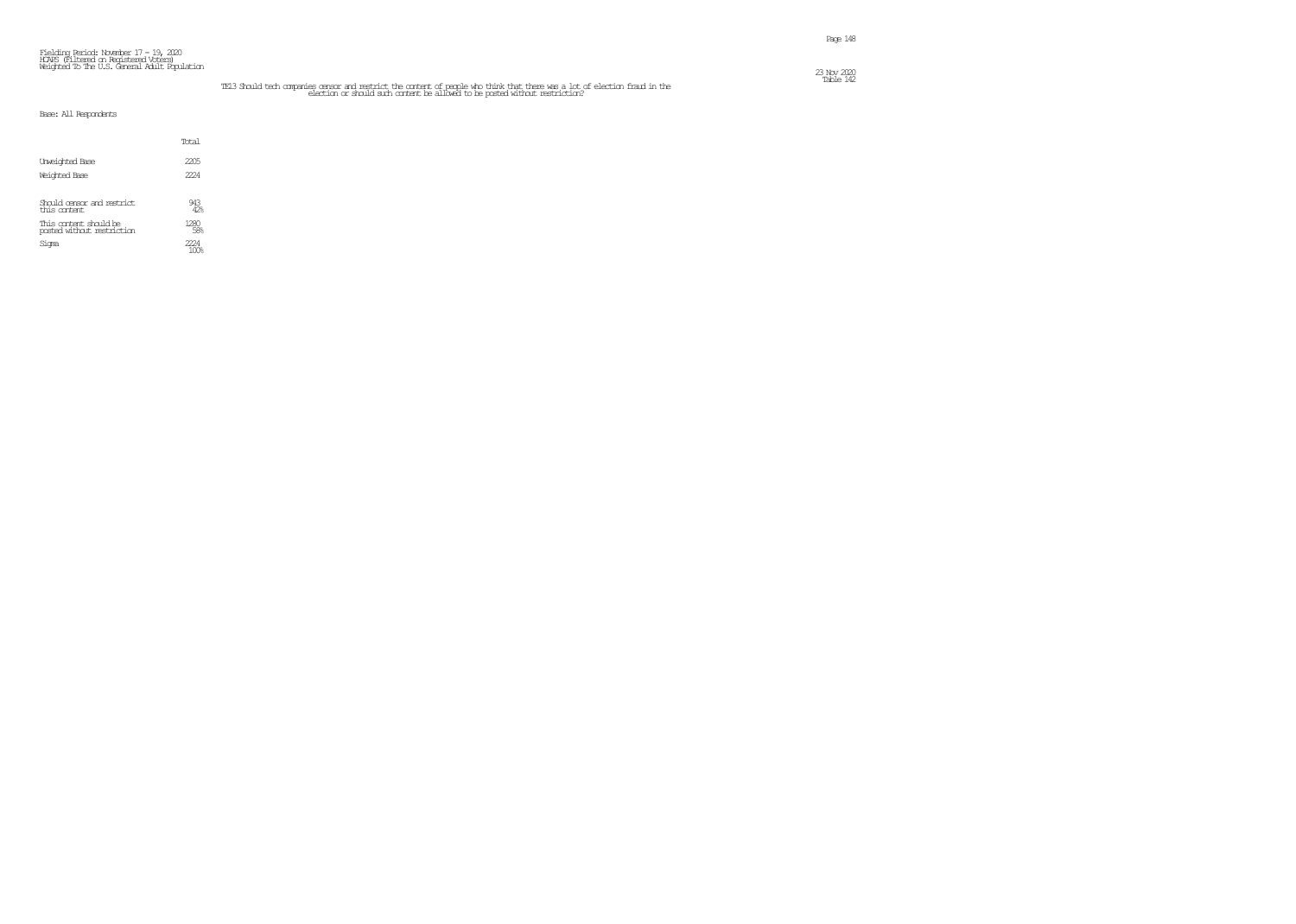# TE14 Should tech companies censor and restrict the content of people who think lockdowns and masks requirements are unfair or content of Table 143<br>discriminate against religion or should such content be allowed to be poste

Page 149

|                                                      | Total              |  |
|------------------------------------------------------|--------------------|--|
| <b>Unveighted Base</b>                               | 2205               |  |
| Weichted Base                                        | 2224               |  |
| Should censor and restrict<br>this content           | $\frac{956}{43\%}$ |  |
| This content should be<br>posted without restriction | 1268<br>57%        |  |
| Sioma                                                | 7774               |  |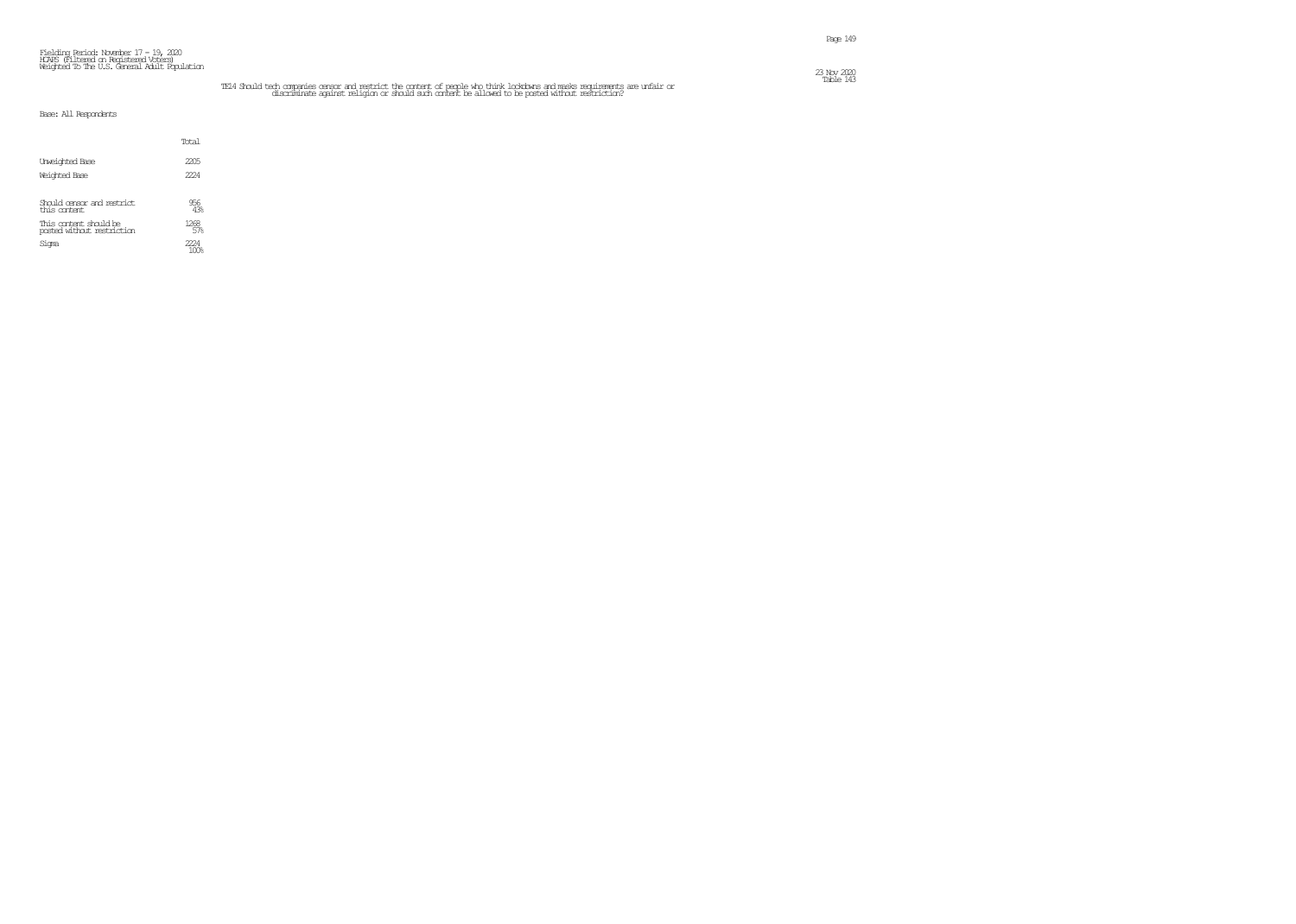#### Fielding Period: November 17 – 19, 2020<br>HCAPS (Filtered on Registered Voters)<br>Weighted To The U.S. General Adult Population  $\frac{23 \text{ No}}{220}$

# TE15 Should tech companies censor and restrict the content of people who say they think marriage is only between a man and a<br>woman or should such content be allowed to be posted without restriction?

|                                                      | Total       |
|------------------------------------------------------|-------------|
| Unveichted Base                                      | 2205        |
| Weichted Base                                        | 2224        |
| Should censor and restrict<br>this content           | 795<br>36%  |
| This content should be<br>posted without restriction | 1429<br>64% |
| Sioma                                                | 7724        |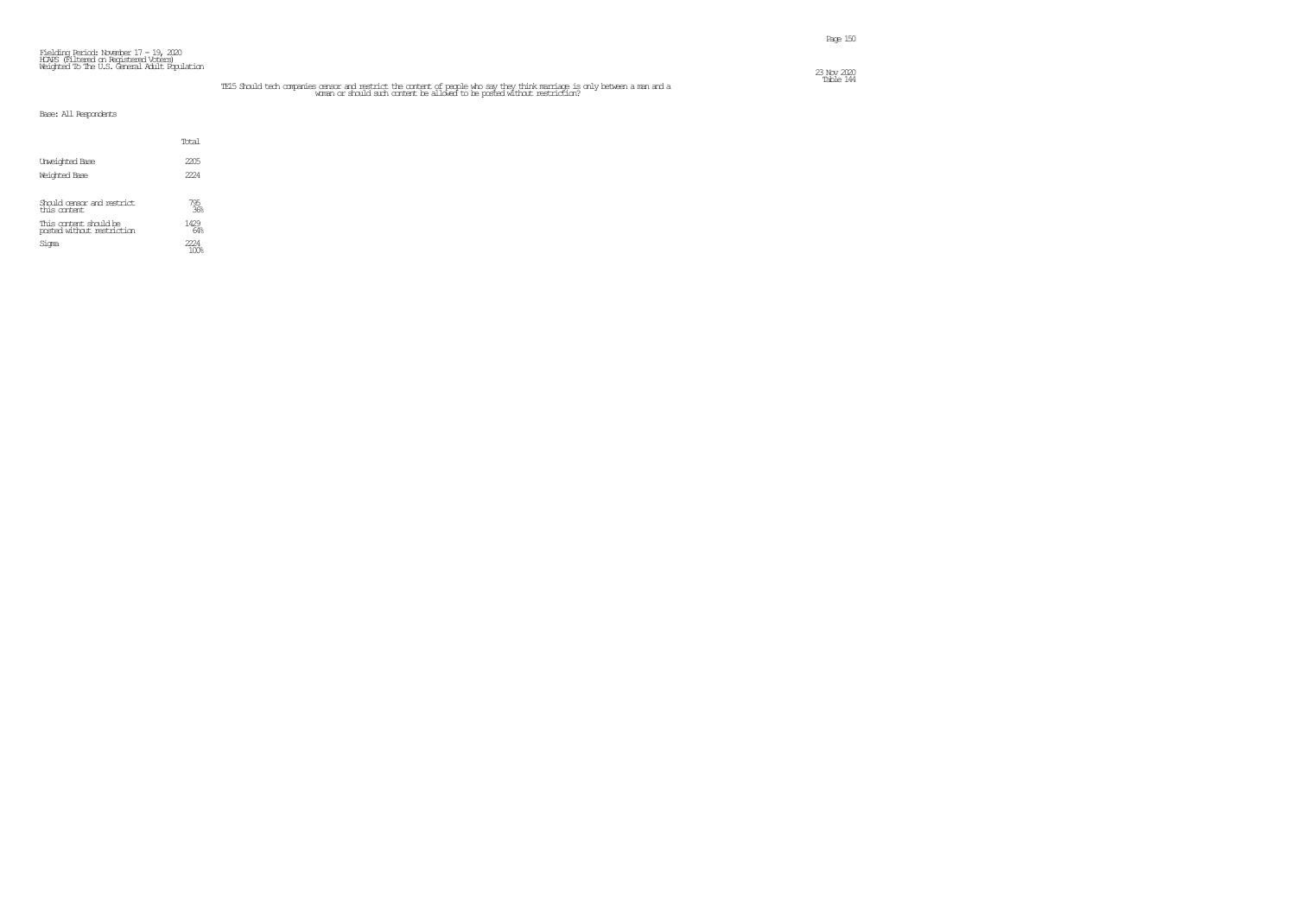### Fielding Period: November 17 – 19, 2020<br>HCAPS (Filtered on Registered Voters)<br>Weighted To The U.S. General Adult Population  $\frac{23 \text{ Ny}}{220}$

### TE16 Do you think tech companies should be allowing advertisements on politics and issues now after the election or should such advertisements be banned? The TEAT of The TEAT of the allowing advertisements on politics and

|                                         | Total             |
|-----------------------------------------|-------------------|
| <b>Unveighted Base</b><br>Weighted Base | 2205<br>2224      |
| Should be allowed                       | 1261<br>57%       |
| Should still be barred                  | $\frac{962}{436}$ |
| Signa                                   | 11) 4             |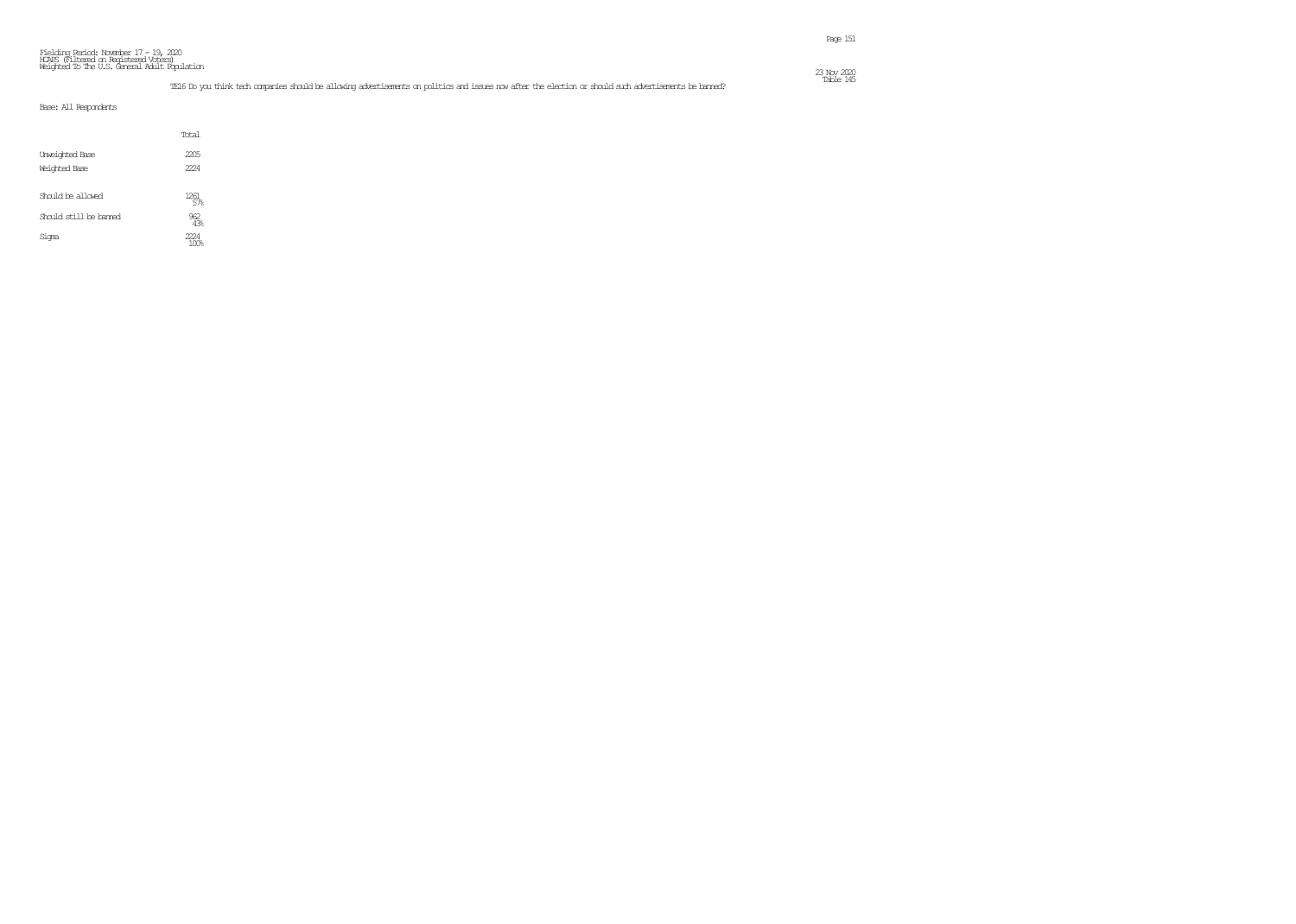Page 152

TE17 Do you think tech companies should be allowing advertisements that feature on-line games about politics now after the election or should ads about on-line games be banned? Table 146

|                                         | Total             |  |
|-----------------------------------------|-------------------|--|
| <b>Unveighted Base</b><br>Weighted Base | 2205<br>222.4     |  |
| Should be allowed                       | $\frac{1253}{56}$ |  |
| Should still be barred                  | 971<br>44%        |  |
| Siqna                                   | 724               |  |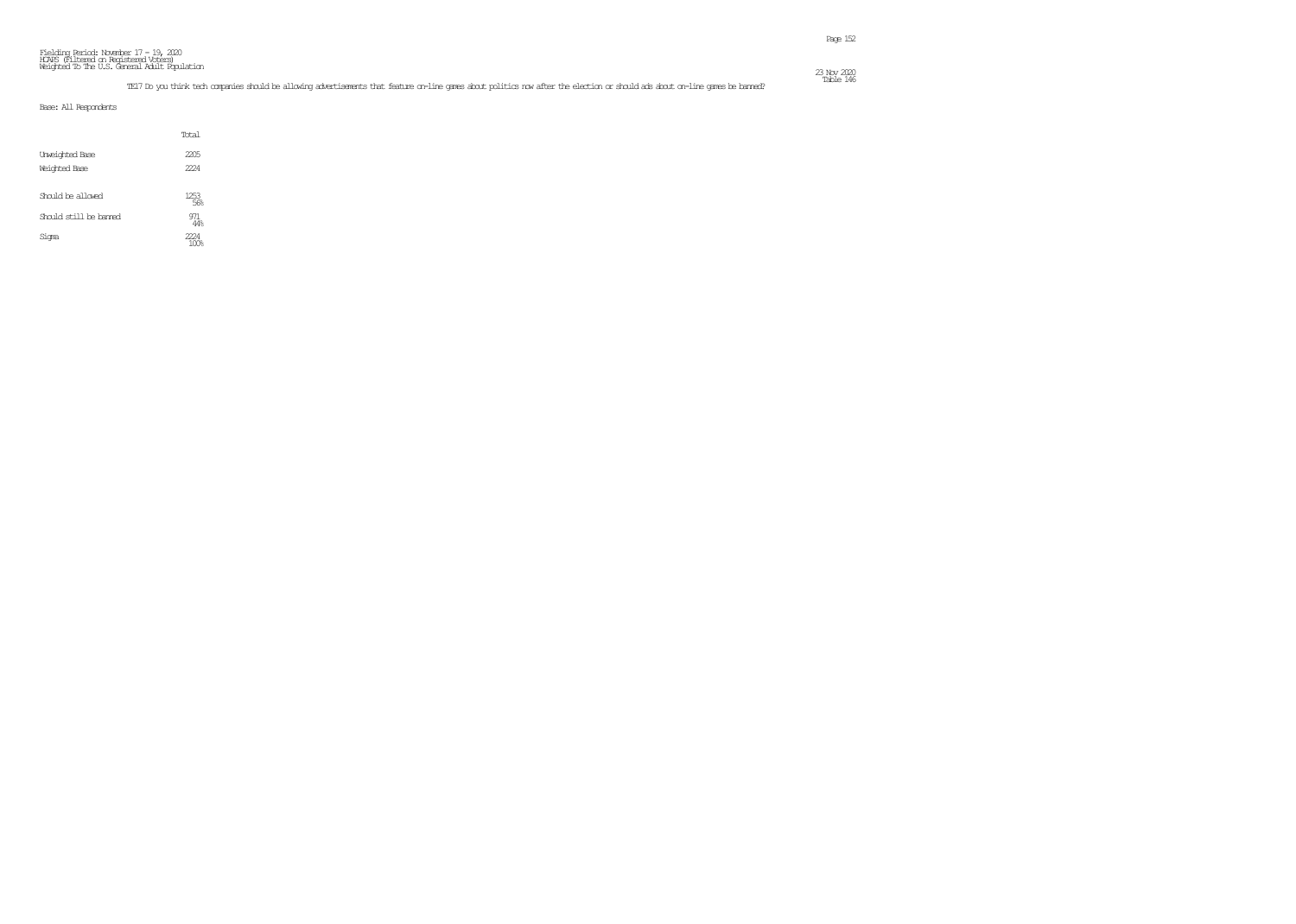$\frac{23 \text{ No}}{220}$ 23 Nov 2020<br>Table 147

|                                                                                                         | Total                 |
|---------------------------------------------------------------------------------------------------------|-----------------------|
| Unveighted Base                                                                                         | 2205                  |
| Weichted Base                                                                                           | 222.4                 |
| White                                                                                                   | 1508<br>ଝେନ           |
| Black or African American                                                                               | 281<br>$1\%$          |
| Hispanic, Latino, or Spanish<br>origin                                                                  | 288<br>1.38           |
| Asian origin (includes<br>people of Asian Indian,<br>Chinese, Korean, Filipino,<br>and Japanese origin) | $^{109}$              |
| Other                                                                                                   | 38<br>$\mathcal{P}_n$ |
| Sioma                                                                                                   |                       |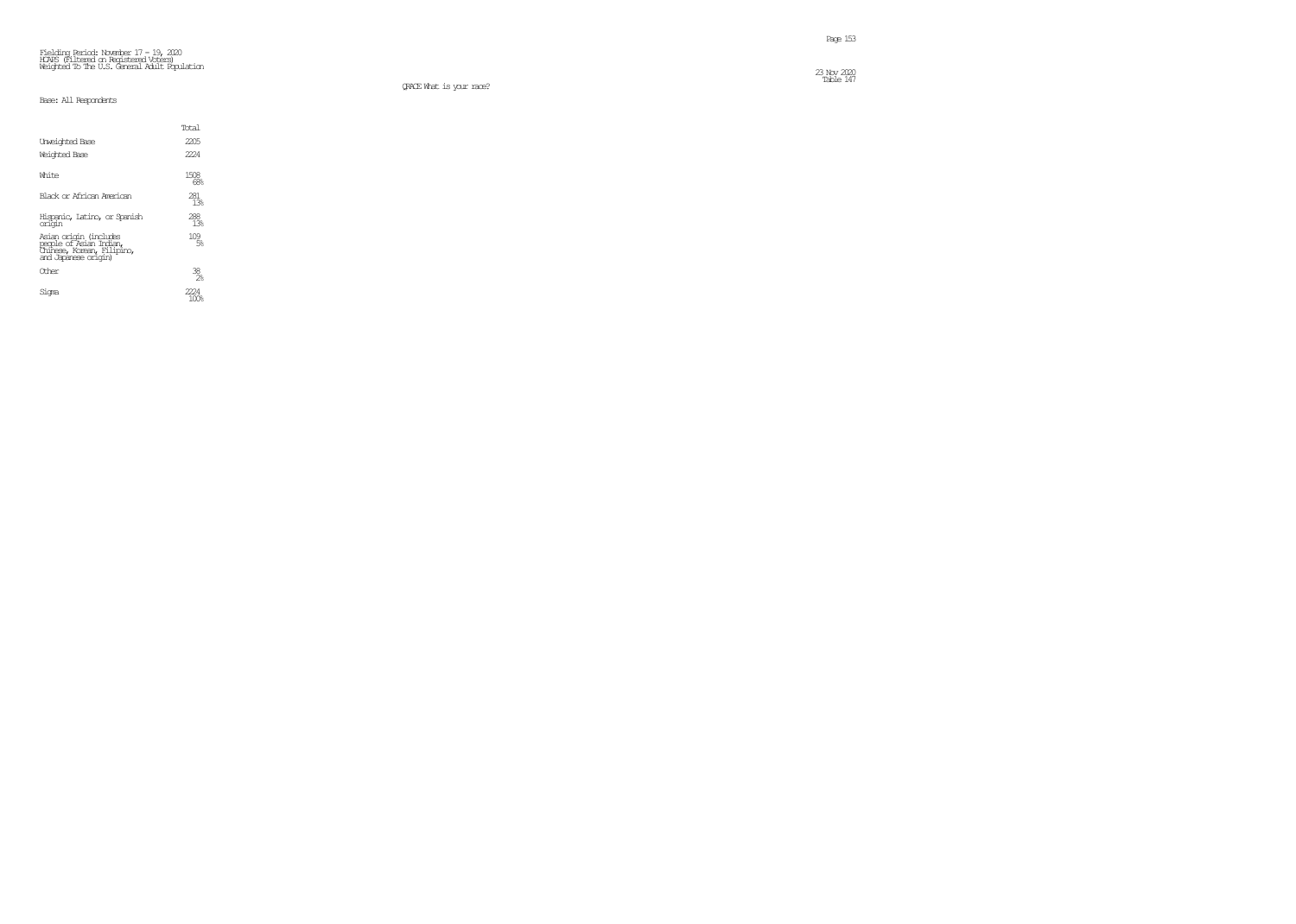$\frac{23 \text{ Ny}}{220}$ 23 Nov 2020<br>Table 148

### Base: Employed FT/PT

|                        | Total               |  |
|------------------------|---------------------|--|
| <b>Unveighted Base</b> | 1211                |  |
| Weighted Base          | 1244                |  |
| Public sector          | 471<br>38%          |  |
| Private sector         | $\frac{612}{496}$   |  |
| Not-for-profit         | $\frac{85}{76}$     |  |
| Other                  | $25\atop \text{28}$ |  |
| Don't know             | $\frac{52}{48}$     |  |
| Siqna                  | 1244                |  |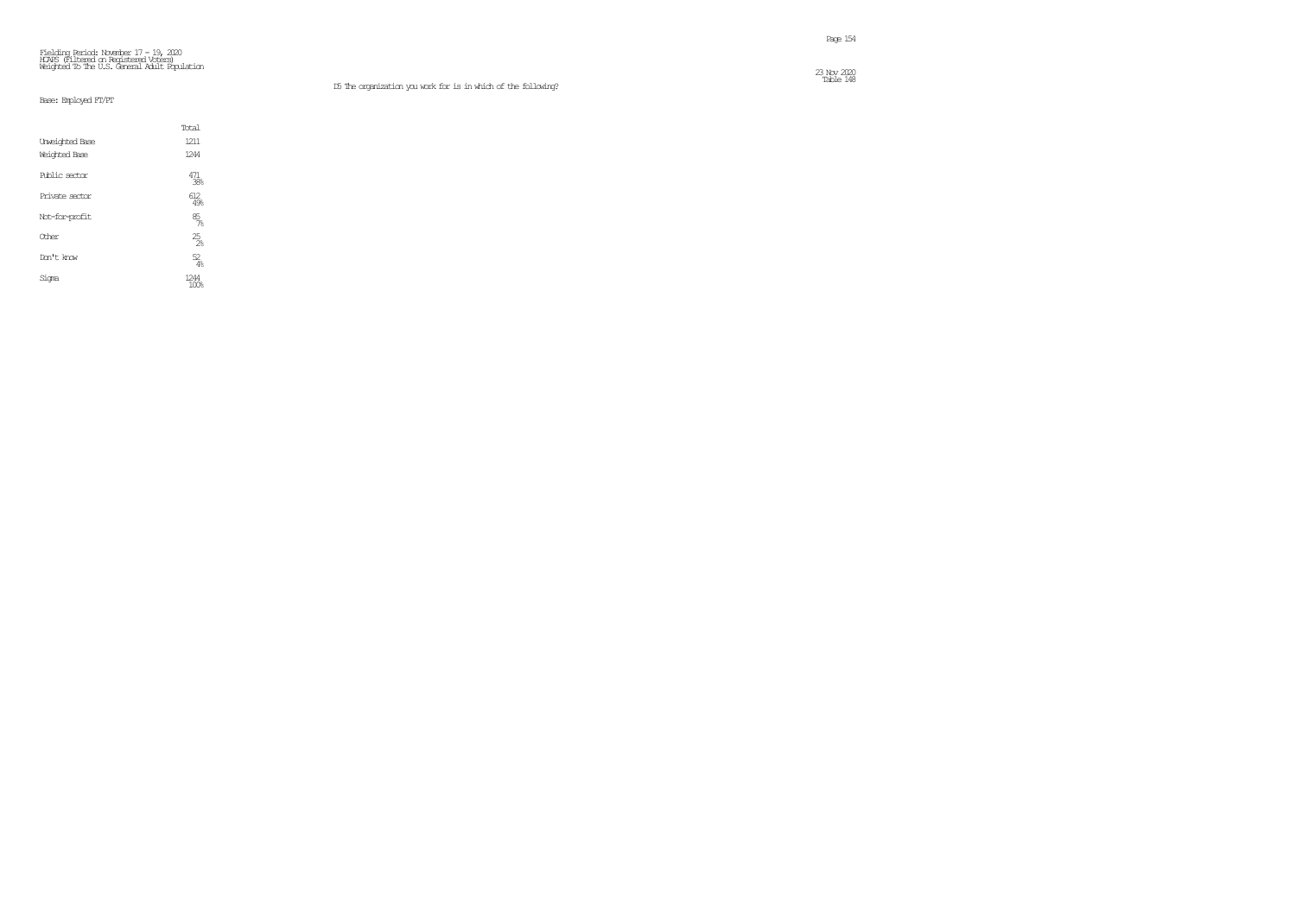$\frac{23 \text{ No}}{220}$ 23 Nov 2020<br>Table 149

|                                                                               | Total                   |
|-------------------------------------------------------------------------------|-------------------------|
| Unveichted Base                                                               | 2205                    |
| Weichted Base                                                                 | 2224                    |
| I am a member of a labor<br>ınian                                             | 222<br>10%              |
| Someone else in my household<br>is a member of a labor union                  | 129<br>68               |
| Both me and another member<br>of my household are members<br>of a labor union | 68<br>3%                |
| No one in my household is a<br>member of a labor union                        | 1725<br>78 <sub>5</sub> |
| Decline to state                                                              | 80<br>4%                |
|                                                                               |                         |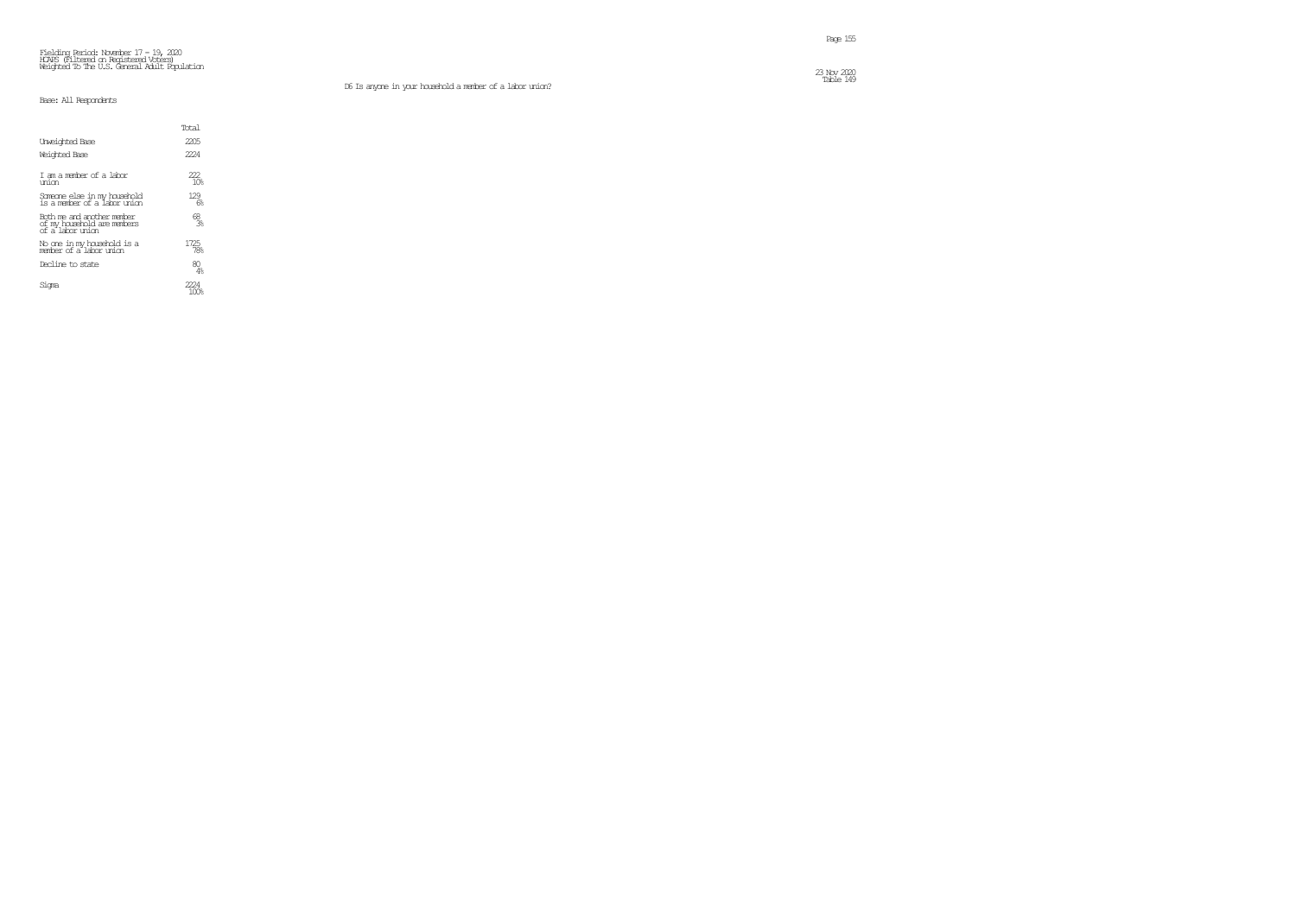Table 150 Q2146 What is the highest level of education you have completed or the highest degree you have received?

|  | Base: All Respondents |  |
|--|-----------------------|--|

|                                                        | Total                  |
|--------------------------------------------------------|------------------------|
| Unveighted Base                                        | 2205                   |
| Weighted Base                                          | 2224                   |
| Less than high school.                                 | $\frac{35}{28}$        |
| Completed some high school                             | 119<br>5%              |
| High school graduate or<br>equivalent (é.g., GED)      | 361<br>16 <sup>°</sup> |
| Job-specific training<br>programs after high school.   | 96<br>4%               |
| Completed some colleop, but<br>no õlegree              | 390<br>18%             |
| Associate's degree                                     | $293$<br>$138$         |
| College graduate (e.g.,<br>B.A., A.B., B.S.)           | 517<br>23%             |
| Completed sorre graduate<br>school, but no degree      | 79<br>4%               |
| Completed graduate school<br>(e.q., M.S., M.D., Fh.D.) | 334<br>15%             |
| Signa                                                  | 100%                   |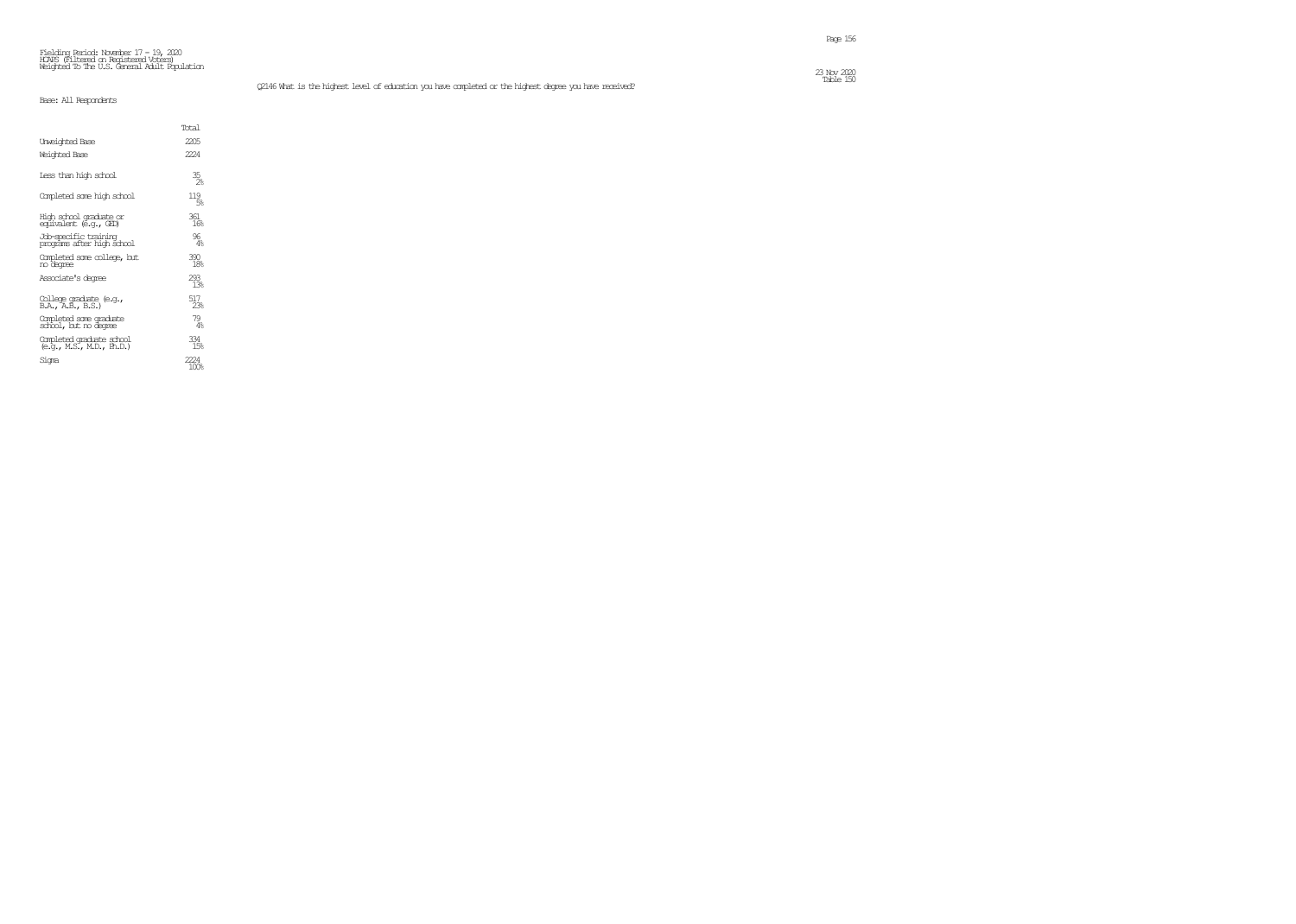$\frac{23 \text{ Ny}}{220}$ 

|                        | Total                  |
|------------------------|------------------------|
| <b>Unveighted Base</b> | 2205                   |
| Weighted Base          | 222.4                  |
| Married or civil union | 1129<br>51%            |
| Single, never married  | 590<br>27.5            |
| Divorced               | 236<br>11 <sup>°</sup> |
| Separated              | $^{45}_{2%}$           |
| Widowed/Widower        | $^{124}_{68}$          |
| Living with partner    | $\frac{99}{48}$        |
| Sioma                  |                        |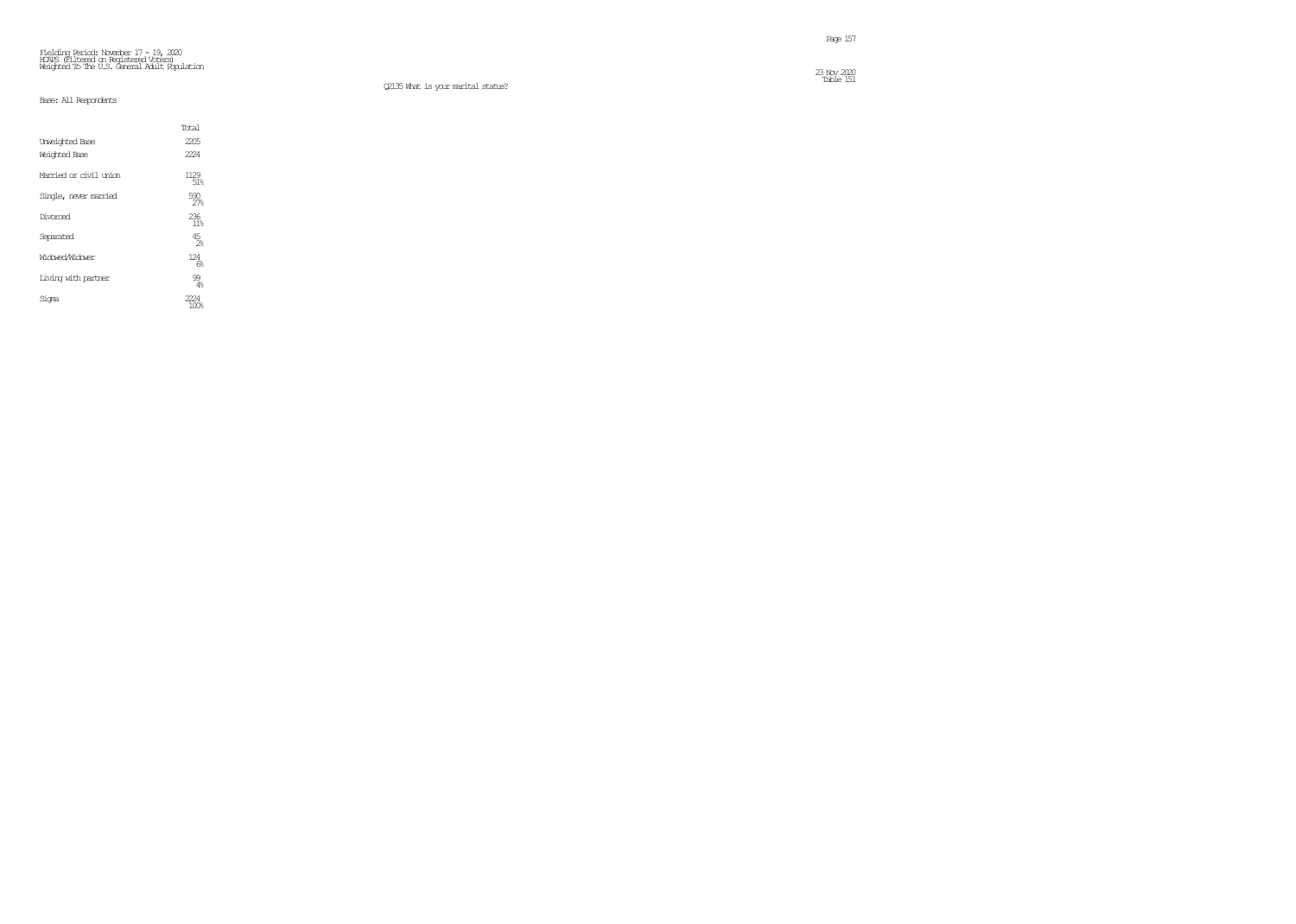$\frac{23 \text{ Ny}}{220}$ 

|                        | Total              |  |
|------------------------|--------------------|--|
| <b>Unveighted Base</b> | 2205               |  |
| Weighted Base          | 2224               |  |
|                        |                    |  |
| None                   | $\frac{1262}{578}$ |  |
| <b>One</b>             | $374 \atop 178$    |  |
| Two                    | $^{404}_{18}$      |  |
| Three                  | $\frac{121}{5\%}$  |  |
| Four or more           | ഭൂ                 |  |
| Signa                  | 2224<br>100%       |  |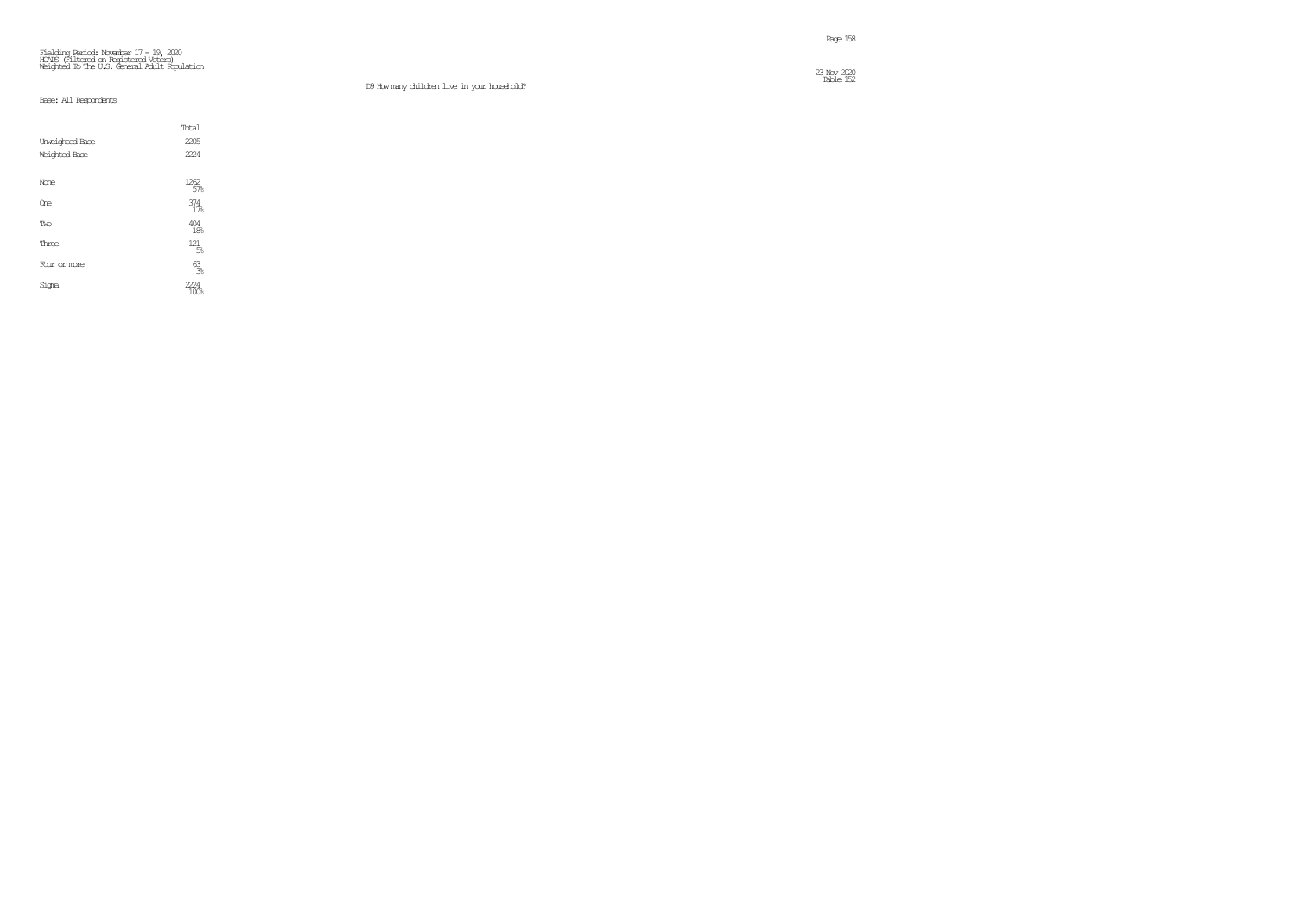$\frac{23 \text{ Ny}}{220}$ Table 153 M12 Which best describes your political ideology?

|                        | Total                  |
|------------------------|------------------------|
| <b>Unveighted Base</b> | 2205                   |
| Weighted Base          | 222.4                  |
| Liberal (Net)          | 514<br>23%             |
| Strong liberal         | 266<br>12 <sup>°</sup> |
| Iean liberal           | 248<br>11 <sup>°</sup> |
| Moderate               | 836<br>38 <sub>6</sub> |
| Conservative (Net)     | 873<br>398             |
| Iean conservative      | 438<br>20 <sub>6</sub> |
| Strong conservative    | 435<br>20 <sub>6</sub> |
| Sioma                  | 17)4<br>100%           |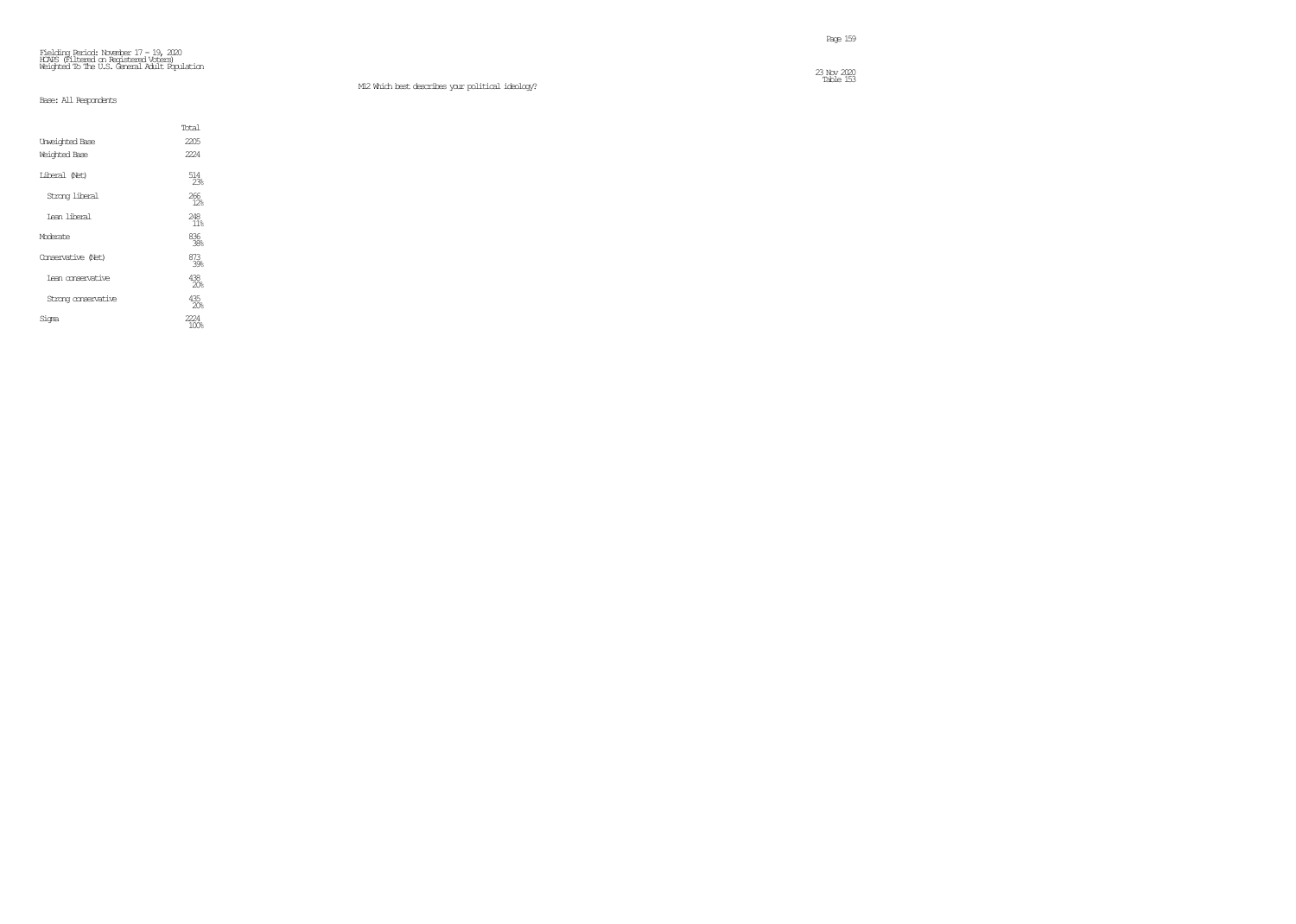M13 Do you think of yourself as fiscally liberal or conservative?

 $\frac{23 \text{ Ny}}{220}$ 23 Nov 2020<br>Table 154

|                                     | Total                  |
|-------------------------------------|------------------------|
| Unveichted Base                     | 2205                   |
| Weichted Base                       | 2224                   |
| Fiscally liberal                    | 446<br>20 <sub>6</sub> |
| Fiscally conservative               | 1104<br>50%            |
| Do not lean one way or the<br>other | 674<br>30 <sup>8</sup> |
| Sioma                               |                        |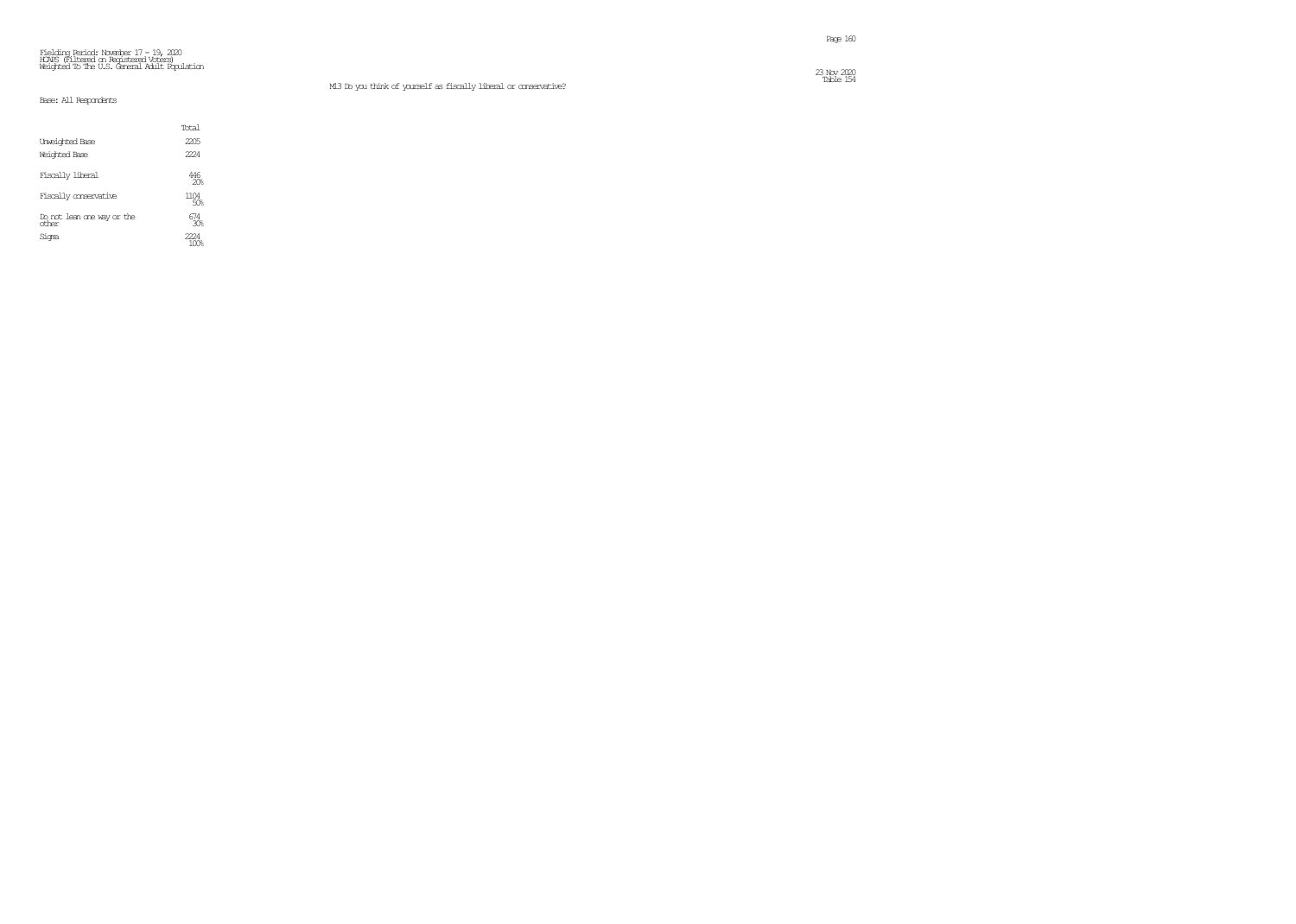Table 155 M14 Do you think of yourself as socially liberal or conservative?

 $\frac{23 \text{ Ny}}{220}$ 

|                                     | Total      |
|-------------------------------------|------------|
| <b>Unveighted Base</b>              | 2205       |
| Weichted Base                       | 2224       |
| Socially liberal                    | 683<br>318 |
| Socially conservative               | 946<br>43% |
| Do not lean one way or the<br>other | 594<br>27  |
| Sioma                               |            |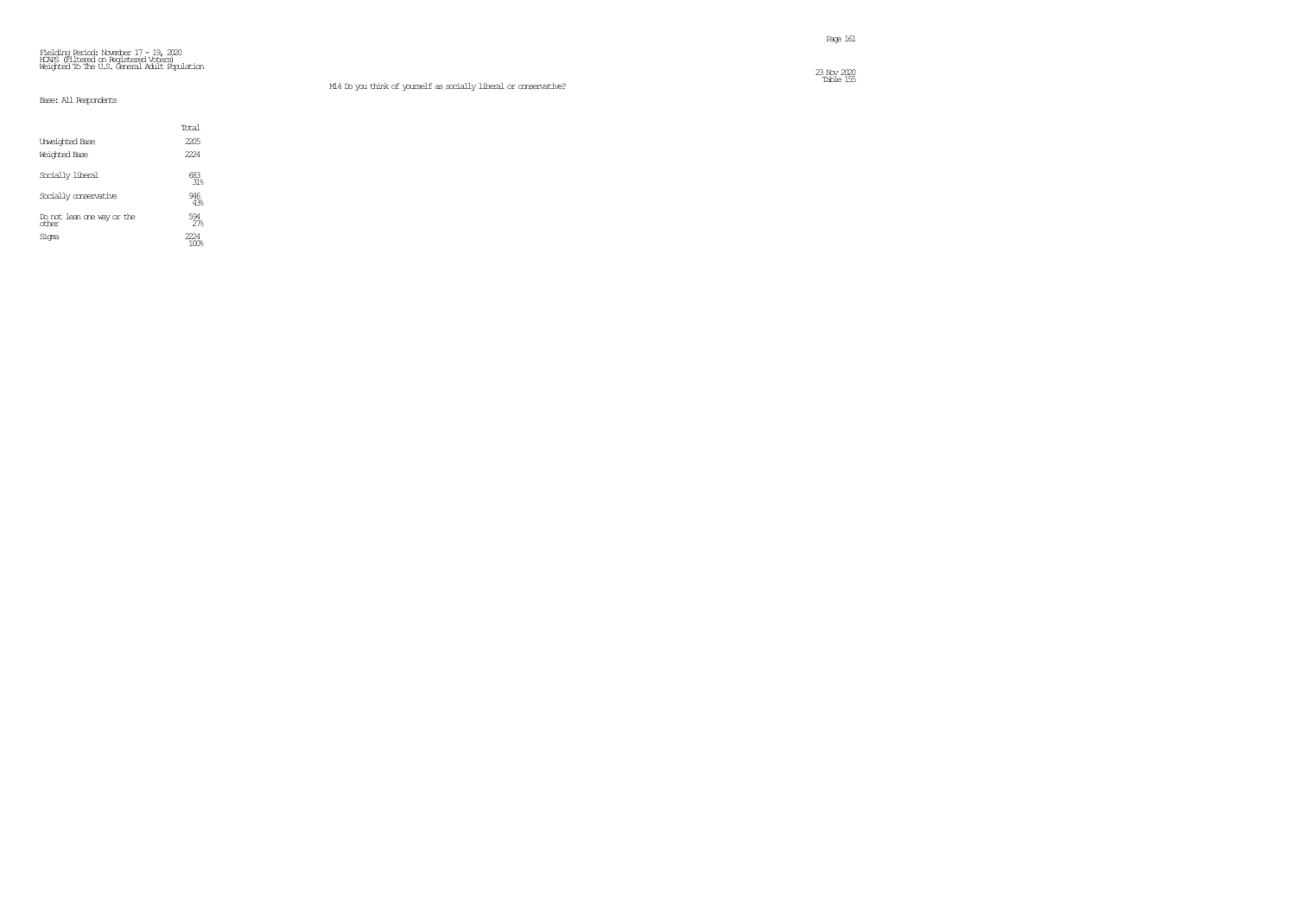#### Fielding Period: November 17 – 19, 2020<br>HCAPS (Filtered on Registered Voters)<br>Weighted To The U.S. General Adult Population  $\frac{23 \text{ Ny}}{220}$

# Table 156 S3 Some people had the chance to vote in the last presidential election on November 8, 2016. Others did not. Did you vote in November's presidential election?

|                        | Total                    |  |
|------------------------|--------------------------|--|
| <b>Unveighted Base</b> | 2205                     |  |
| Weighted Base          | 2224                     |  |
|                        |                          |  |
| Yes                    | $\underset{83}{^{1839}}$ |  |
|                        |                          |  |
| No                     | $\frac{385}{178}$        |  |
| Signa                  | 2224                     |  |
|                        | 100%                     |  |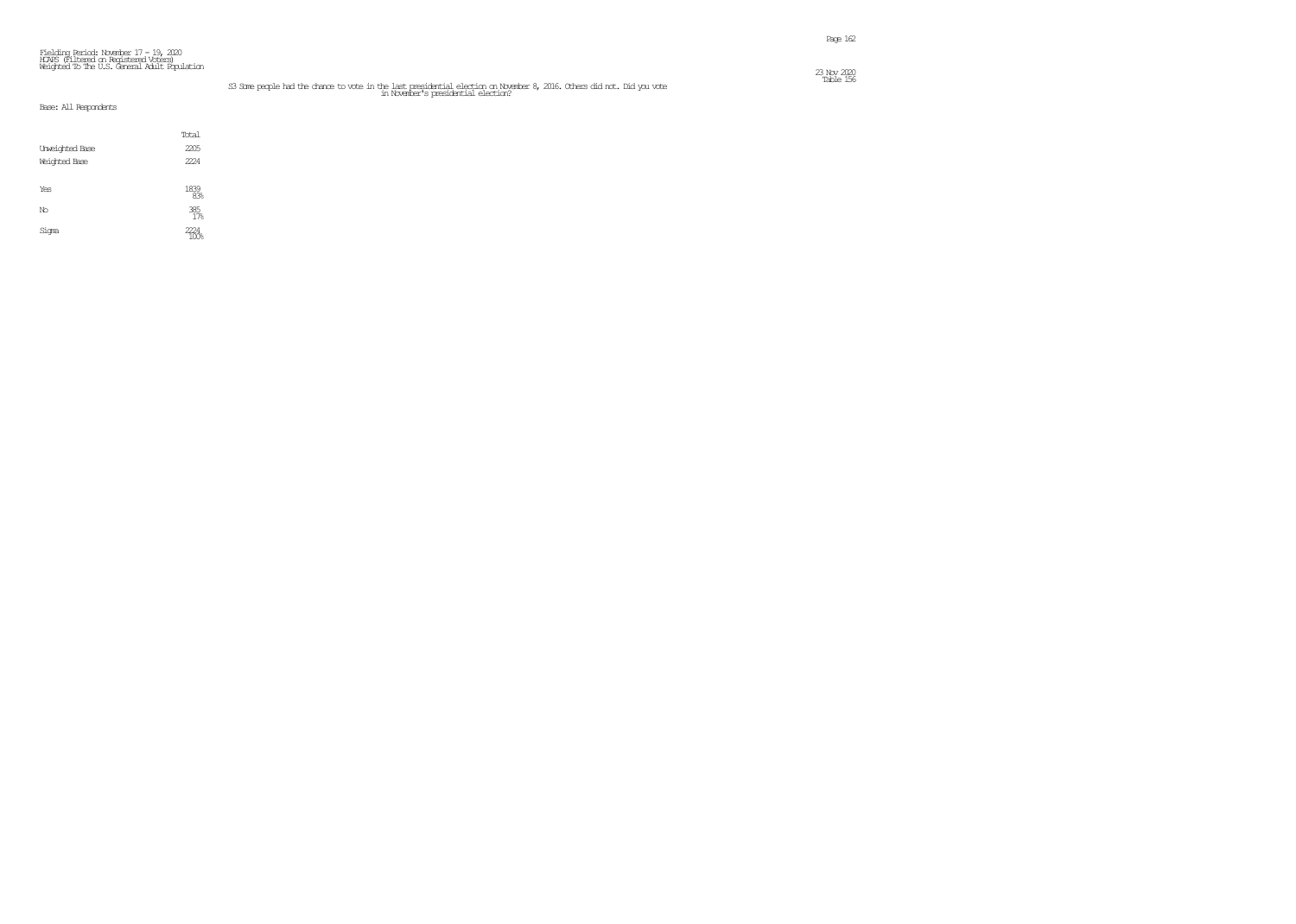# $\frac{23 \text{ Ny}}{220}$

# Fielding Period: November 17 - 19, 2020 HCAPS (Filtered on Registered Voters) Weighted To The U.S. General Adult Population

Table 157 S4 Some people had the chance to vote in the 2016 presidential election. Others did not. Who did you vote for in the 2016 presidential election on November 8, 2016?

### Base: Voted In Presidential Election

|                        | Total                             |
|------------------------|-----------------------------------|
| <b>Unveighted Base</b> | 1866                              |
| Weighted Base          | 1839                              |
|                        |                                   |
| Hillary Clinton        | $\frac{722}{396}$                 |
| Donald Trump           | 941<br>51%                        |
| Gary Johnson           | $\underset{\text{36}}{\text{61}}$ |
| Jill Stein             | $25$ <sub>1%</sub>                |
| Other                  | $\frac{48}{36}$                   |
| Prefer not to answer   | $\frac{42}{26}$                   |
| Signa                  | 1839                              |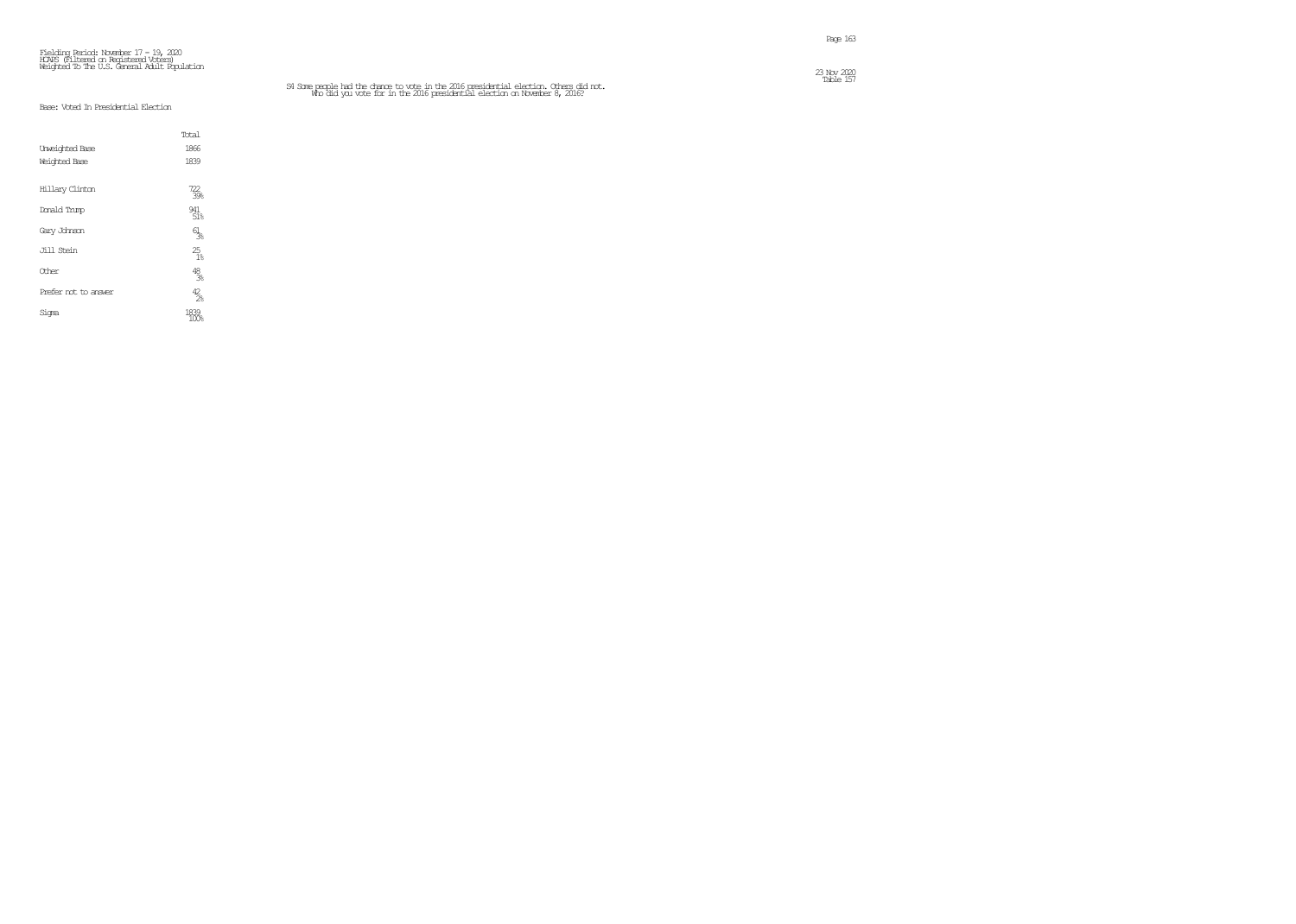#### Fielding Period: November 17 – 19, 2020<br>HCAPS (Filtered on Registered Voters)<br>Weighted To The U.S. General Adult Population  $\frac{23 \text{ Ny}}{220}$

### Base: Voted In Presidential Election

|                           | Total             |
|---------------------------|-------------------|
| <b>Unveighted Base</b>    | 1866              |
| Weichted Base             | 1839              |
|                           |                   |
| Likeability               | $\frac{387}{218}$ |
| Their stand on the issues | 1452              |
| Sioma                     | 1839              |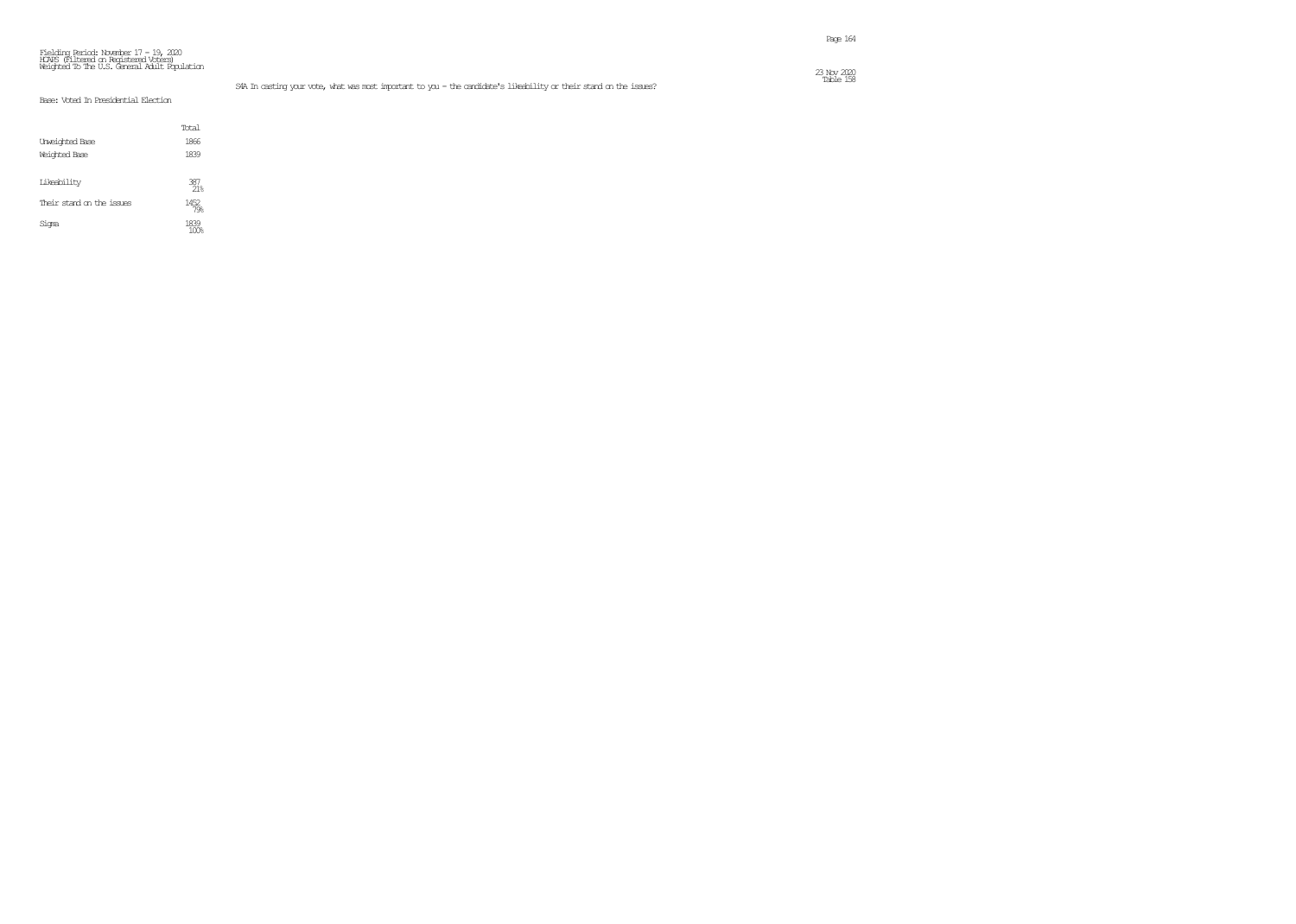D11 What is your religion?

23 Nov 2020<br>Table 159

|                            | Total             |
|----------------------------|-------------------|
| <b>Unveighted Base</b>     | 2205              |
| Weighted Base              | 2224              |
| Evangelical Protestant     | 299<br>13%        |
| Non-Evangelical Protestant | $^{220}_{10}$     |
| Roman Catholic             | $\frac{591}{27}$  |
| Mommon                     | $\frac{38}{28}$   |
| Other Christian            | 364<br>16%        |
| Jewish                     | $\frac{78}{48}$   |
| Muslim                     | $\frac{39}{26}$   |
| Hindu                      | $\frac{5}{\star}$ |
| <b>Buthist</b>             | $\frac{17}{18}$   |
| Atheist/Agnostic           | $^{216}_{10}$     |
| Other                      | 357<br>168        |
| Siqna                      | 224<br>1008       |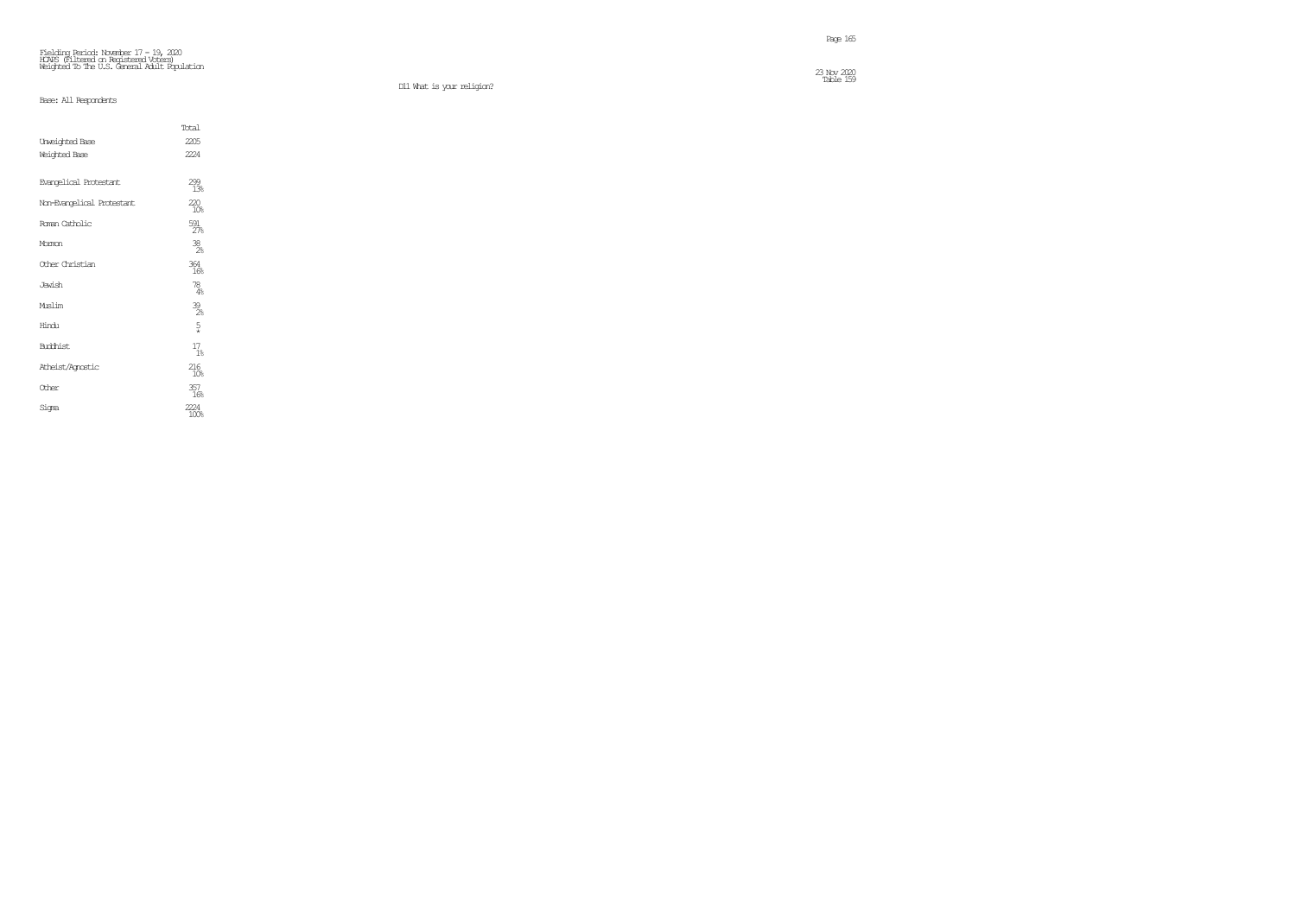### Base: All Respondents

|                        | Total                  |  |
|------------------------|------------------------|--|
| <b>Unveighted Base</b> | 2205                   |  |
| Weighted Base          | 222.4                  |  |
| Daily                  | 129<br>68              |  |
| Weekly                 | 534<br>24%             |  |
| A few times per month  | 251<br>11 <sup>°</sup> |  |
| Once a month           | 197<br>98              |  |
| Almost never           | 1113<br>50%            |  |
| Sioma                  |                        |  |

 $\frac{23 \text{ Ny}}{220}$ 23 Nov 2020<br>Table 160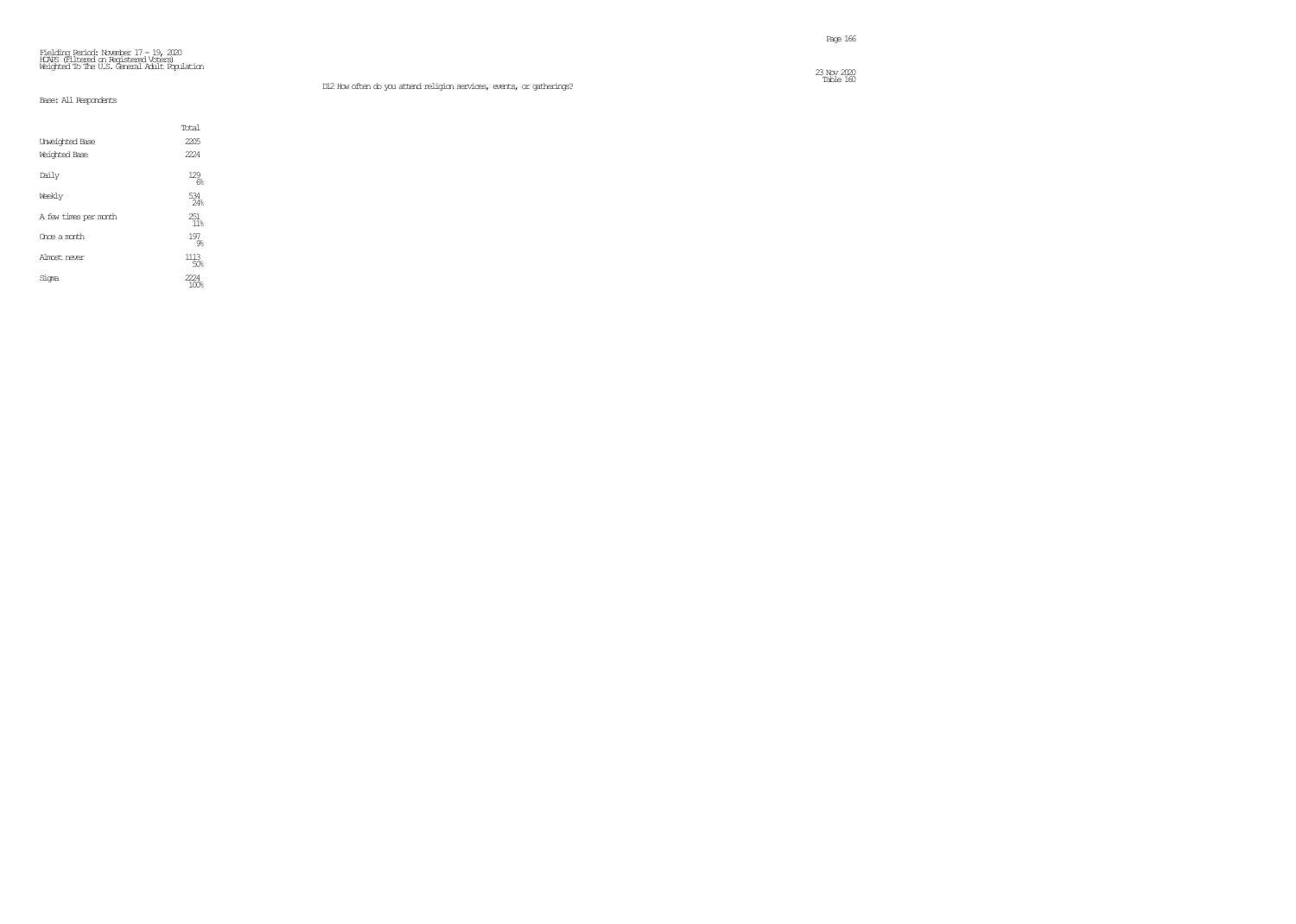$\frac{23 \text{ Ny}}{220}$ 23 Nov 2020<br>Table 161

|                                     | Total                  |
|-------------------------------------|------------------------|
| <b>Unveichted Base</b>              | 2205                   |
| Weichted Base                       | 222.4                  |
| Very/Somewhat Important<br>(Net.)   | 1551<br>70%            |
| Very important                      | 845<br>38%             |
| Somewhat important                  | 705<br>32 <sub>5</sub> |
| Very/Sorrewhat Unimportant<br>(Net) | 673<br>.R              |
| Sorrewhat unimportant               | 250<br>11%             |
| Very unimportant                    |                        |
| Sioma                               |                        |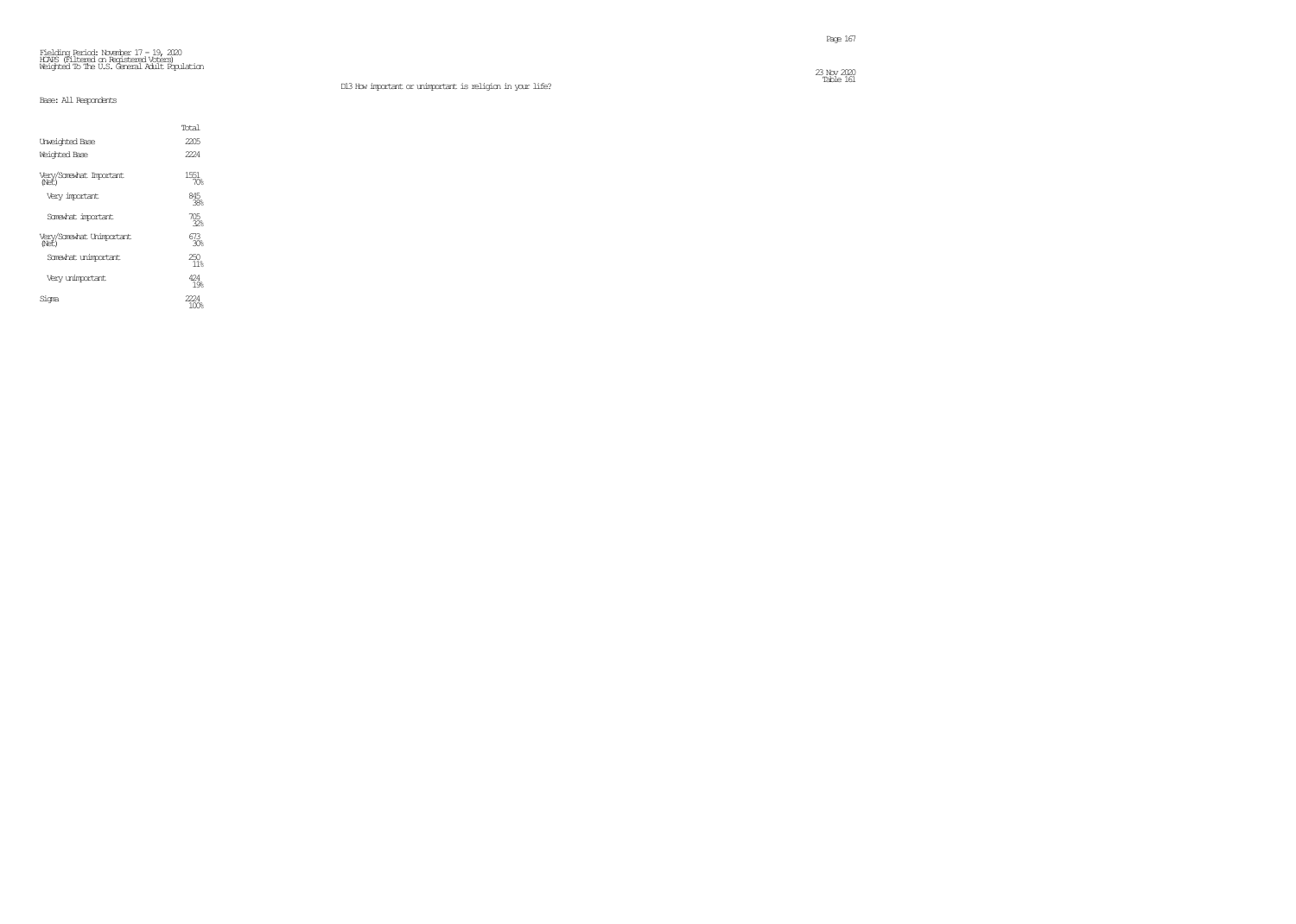$\frac{23 \text{ Ny}}{220}$ Table 162

|                        | Total                    |
|------------------------|--------------------------|
| <b>Unveighted Base</b> | 2205                     |
| Weighted Base          | 2224                     |
| Yes                    | 676<br>308               |
| No                     | $\frac{1548}{70\%}$      |
| Signa                  | 2224<br>100 <sub>k</sub> |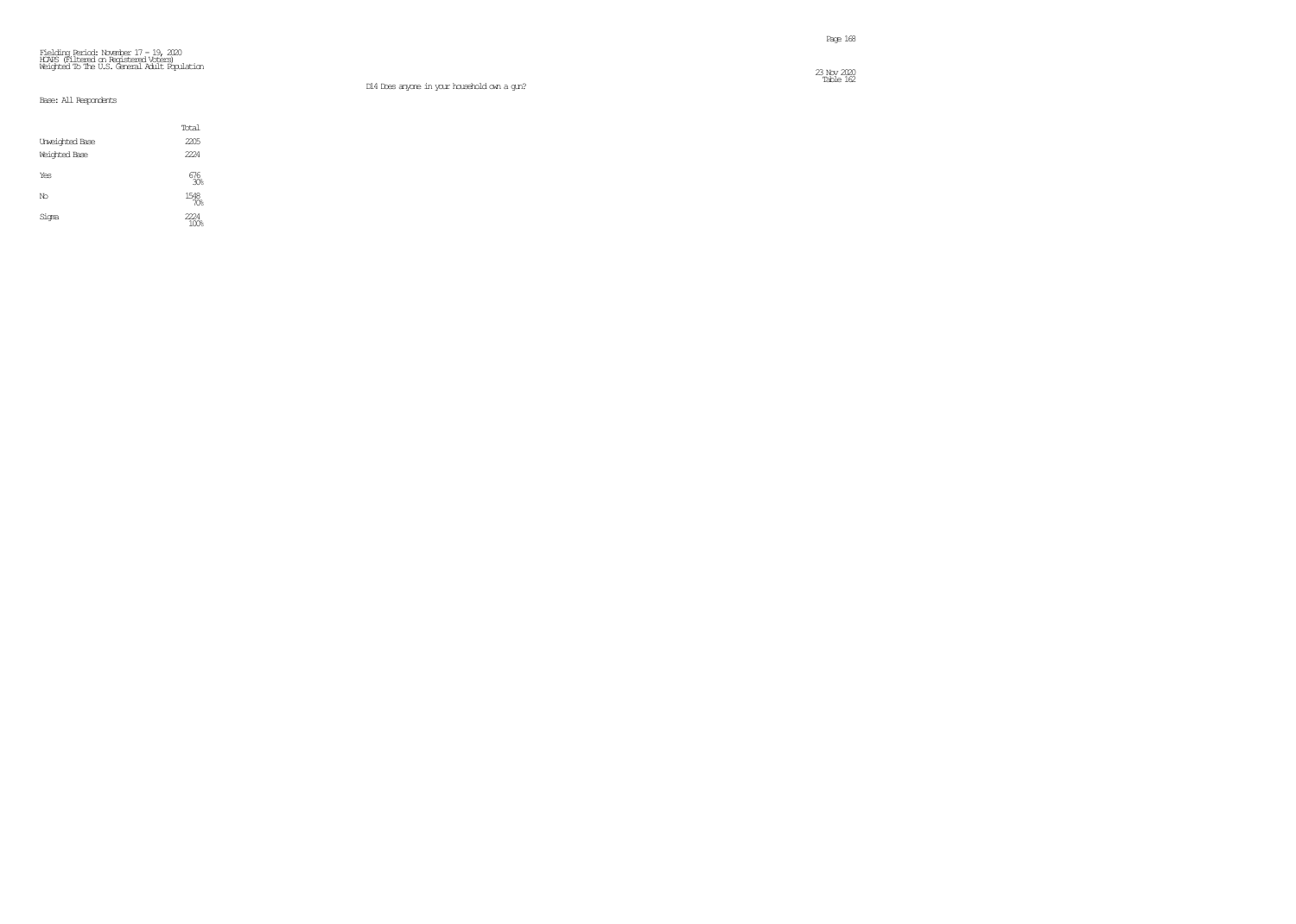# Table 163 Q2145 Which of the following best describes your current primary residence?

I/We live in...

|                                                       | Total                  |
|-------------------------------------------------------|------------------------|
| Unveichted Base                                       | 2205                   |
| Weichted Base                                         | 2224                   |
| A house that I/we own                                 | 1440<br>65%            |
| An apartment or condominium<br>that I/we own          | 171<br>8%              |
| Another type of hore that I/<br>we awn                | 48<br>$\mathcal{P}_n$  |
| A house that I/we rent or<br>lease.                   | 217<br>10 <sub>5</sub> |
| An apartment or condminium<br>that I/we rent or lease | 282.<br>$1\%$          |
| Another type of hore that I/<br>ve rent of lease      | 28<br>1 <sup>°</sup>   |
| None of these                                         | 37<br>22               |
| Sioma                                                 |                        |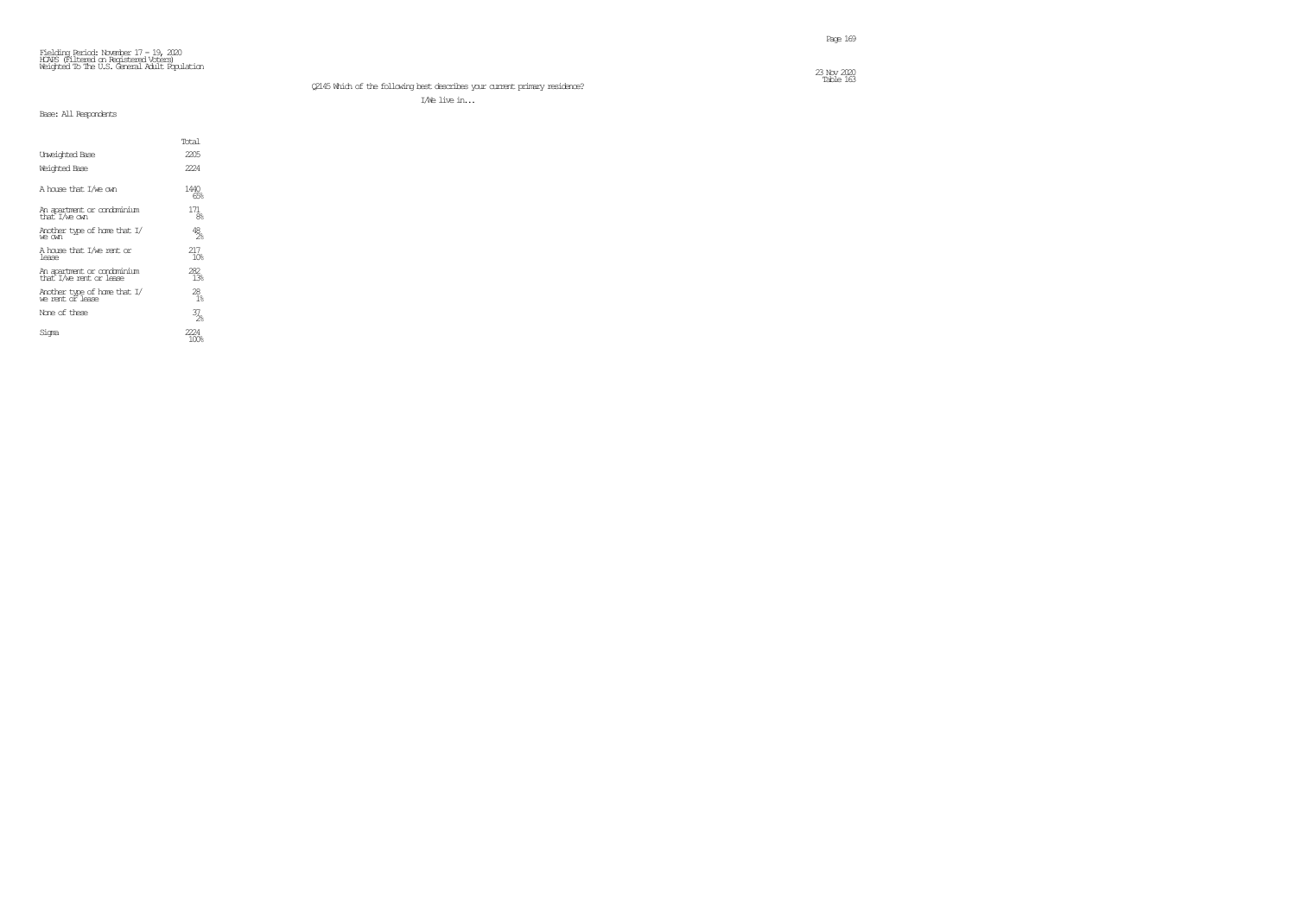Page 170

#### Fielding Period: November 17 - 19, 2020 HCAPS (Filtered on Registered Voters) Weighted To The U.S. General Adult Population  $\frac{23 \text{ Ny}}{220}$

#### D16 Do you live in a suburban, urban, or rural area?

### Base: All Respondents

|                        | Total                                       |  |
|------------------------|---------------------------------------------|--|
| <b>Unveighted Base</b> | 2205                                        |  |
| Weighted Base          | 2224                                        |  |
| Urban                  | 676<br>30%                                  |  |
| Suburban               | $\begin{array}{c} 1110 \\ 50\% \end{array}$ |  |
| Rıral                  | $^{438}_{20\%}$                             |  |
| Signa                  | 2224                                        |  |

23 Nov 2020<br>Table 164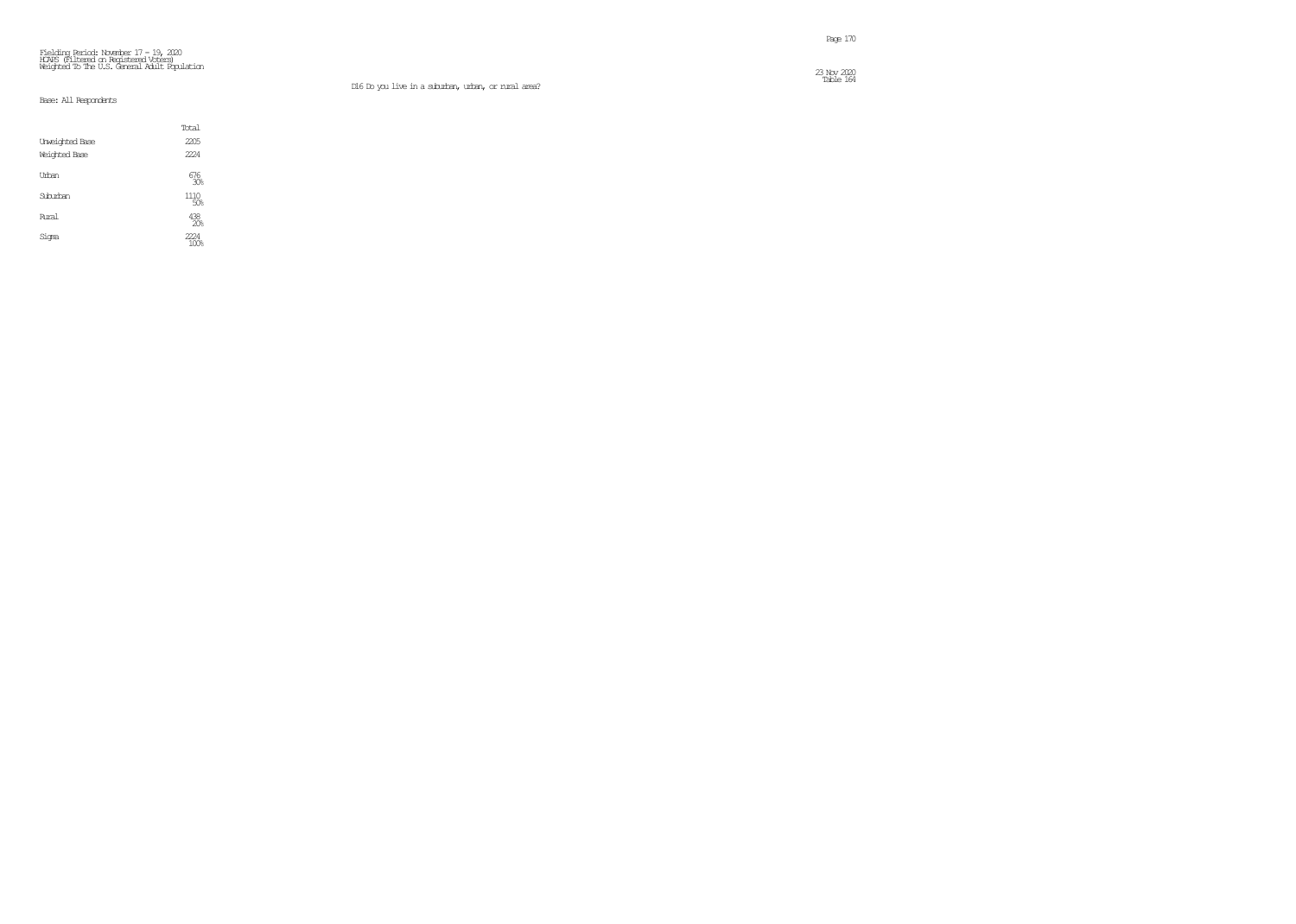$\frac{23 \text{ Ny}}{220}$ 23 Nov 2020<br>Table 165

|                        | Total            |  |
|------------------------|------------------|--|
| <b>Unveighted Base</b> | 2205             |  |
| Weighted Base          | 2224             |  |
| Yes                    | $^{2205}_{99\%}$ |  |
| No                     | $^{19}_{18}$     |  |
| Signa                  | 2224             |  |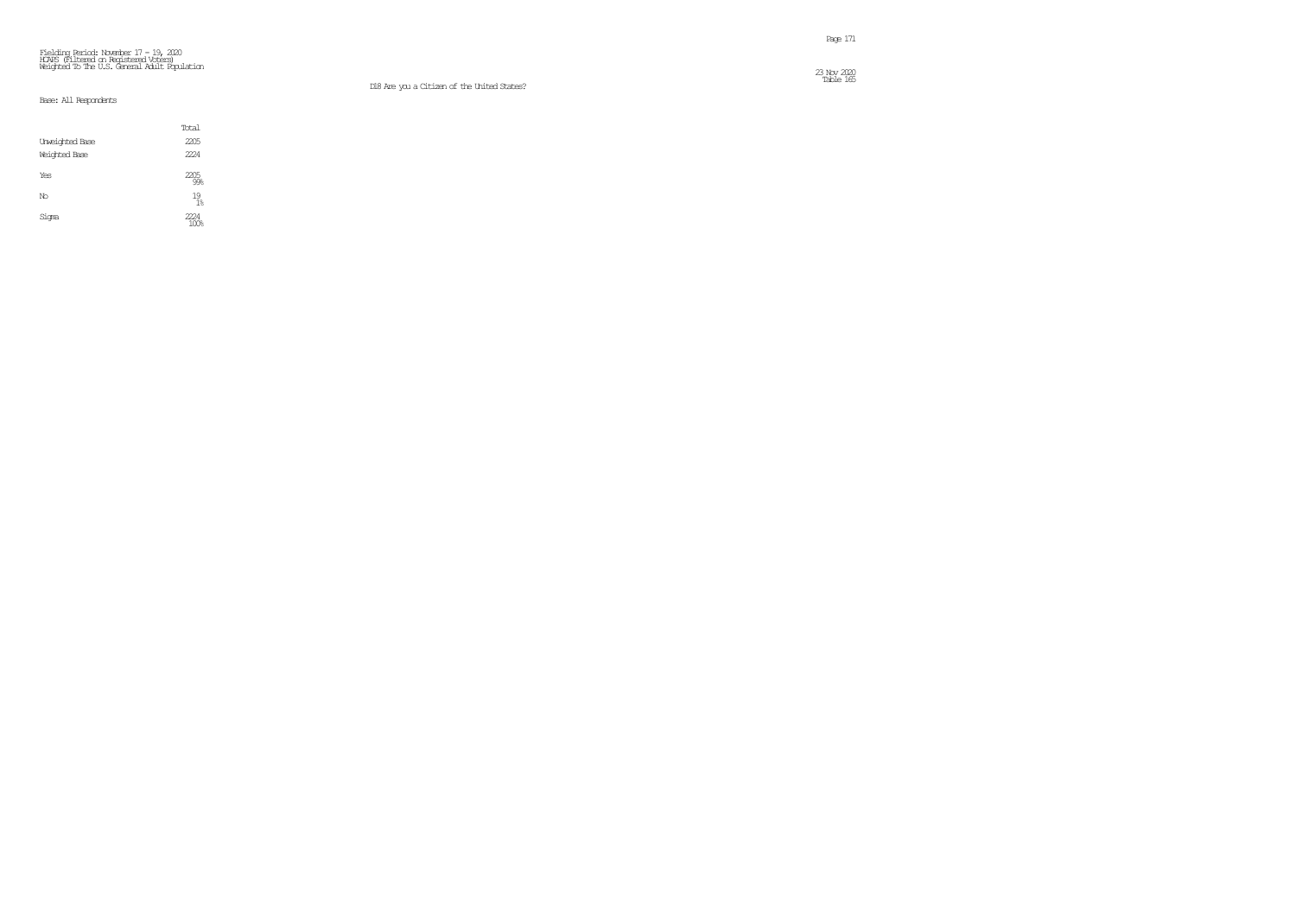$\frac{23 \text{ Ny}}{220}$ 23 Nov 2020<br>Table 166

|                        | Total                    |
|------------------------|--------------------------|
| <b>Unveighted Base</b> | 2205                     |
| Weighted Base          | 2224                     |
| Yes                    | $^{2048}_{92\%}$         |
| No                     | 175<br>8%                |
| Signa                  | 2224<br>100 <sub>6</sub> |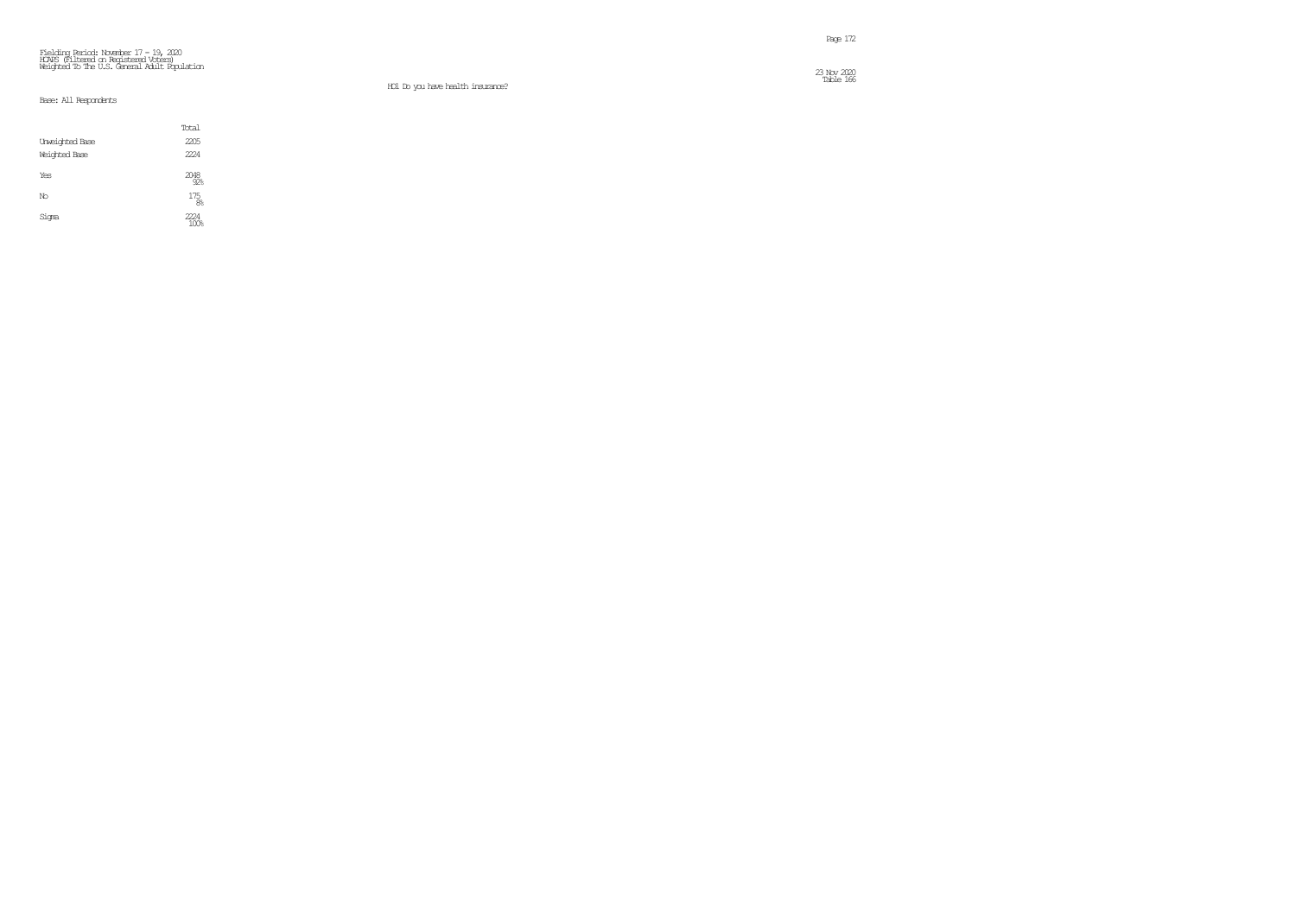|                        | Total                            |
|------------------------|----------------------------------|
| Unveighted Base        | 2205                             |
| Weighted Base          | 2224                             |
| Less than \$15,000     | $\frac{165}{76}$                 |
| \$15,000 to \$24,999   | $\frac{164}{78}$                 |
| \$25,000 to \$34,999   | $^{178}_{86}$                    |
| \$35,000 to \$49,999   | $^{259}_{12}$                    |
| \$50,000 to \$74,999   | $\frac{368}{17}$                 |
| \$75,000 to \$99,999   | $288$<br>138                     |
| \$100,000 to \$124,999 | $^{238}_{11\%}$                  |
| \$125,000 to \$149,999 | $^{224}_{10\%}$                  |
| \$150,000 to \$199,999 | $^{156}_{\phantom{1}\!\!-\!\!8}$ |
| \$200,000 to \$249,999 | ക്ട്ടു                           |
| \$250,000 or more      | $\frac{53}{28}$                  |
| Decline to answer      | 67<br>Be                         |
| Siqna                  | 24<br>008                        |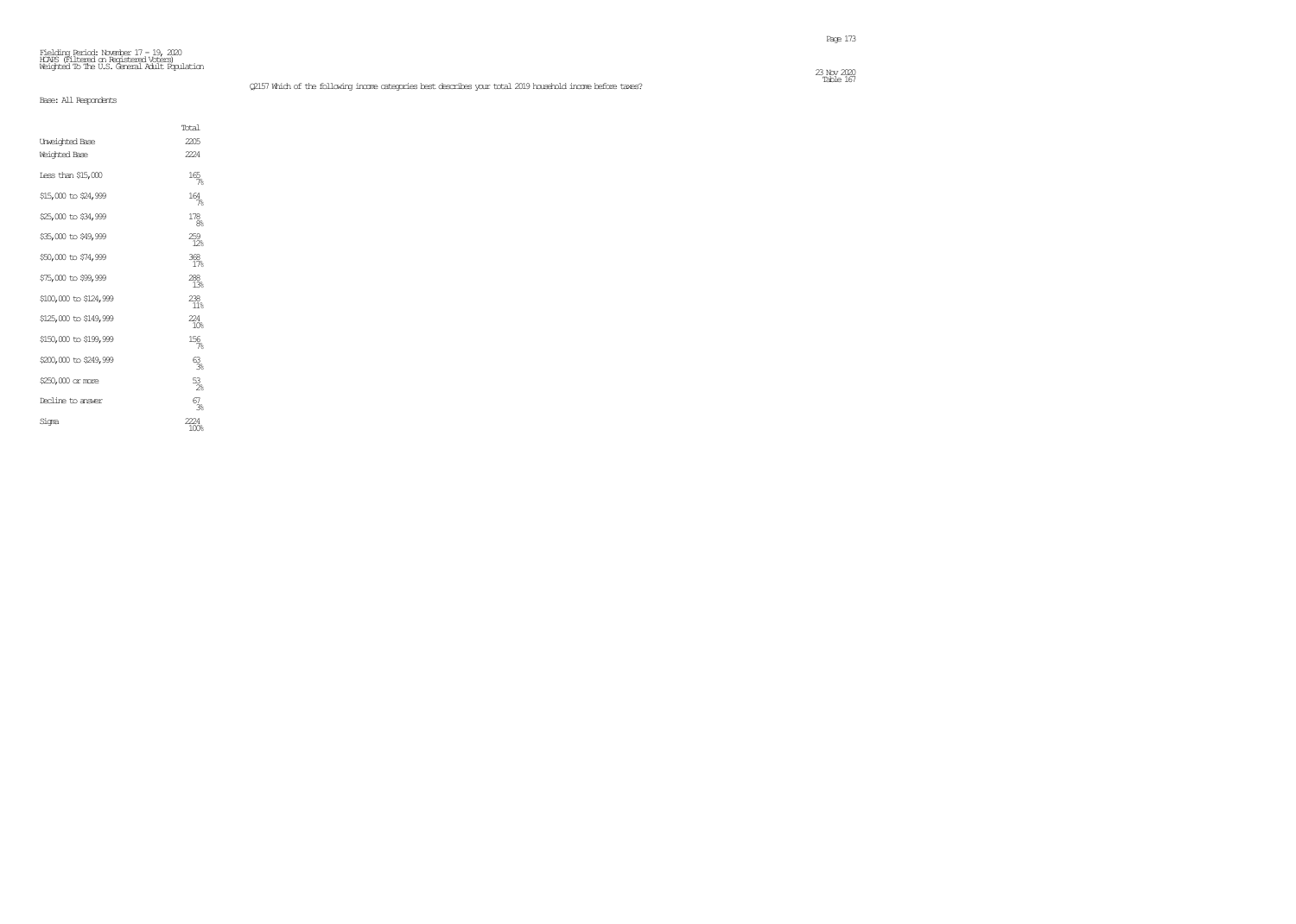### Table 168 CA1 Which carrier do you subscribe to for mobile calling and data services?

 $\frac{23 \text{ Ny}}{220}$ 

# Fielding Period: November 17 – 19, 2020<br>HCAPS (Filtered on Registered Voters)<br>Weighted To The U.S. General Adult Population

|                        | Total              |
|------------------------|--------------------|
| <b>Unveighted Base</b> | 2205               |
| <b>Weighted Base</b>   | 2224               |
| <b>AT&amp;T</b>        | 622<br>28%         |
| Verizon                | 506<br>23%         |
| T-Mobile               | 326<br>15%         |
| Sprint                 | $^{135}_{68}$      |
| TracFore               | 86<br>4%           |
| MetroPCS               | $113$ $5%$         |
| Virgin Mbile           | $\frac{10}{\star}$ |
| Straight Talk          | $\frac{57}{36}$    |
| <b>Boost Mbile</b>     | $\frac{89}{48}$    |
| Cricket                | 58<br>3%           |
| Consurer Cellular      | $^{47}_{28}$       |
| Net10                  | $\frac{6}{x}$      |
| US Cellular            | $^{26}_{18}$       |
| Walmart FamilyMobile   | $\frac{5}{x}$      |
| Other                  | $\frac{82}{48}$    |
| None of the above      | 56<br>3%           |
| Signa                  | 2224<br>100%       |